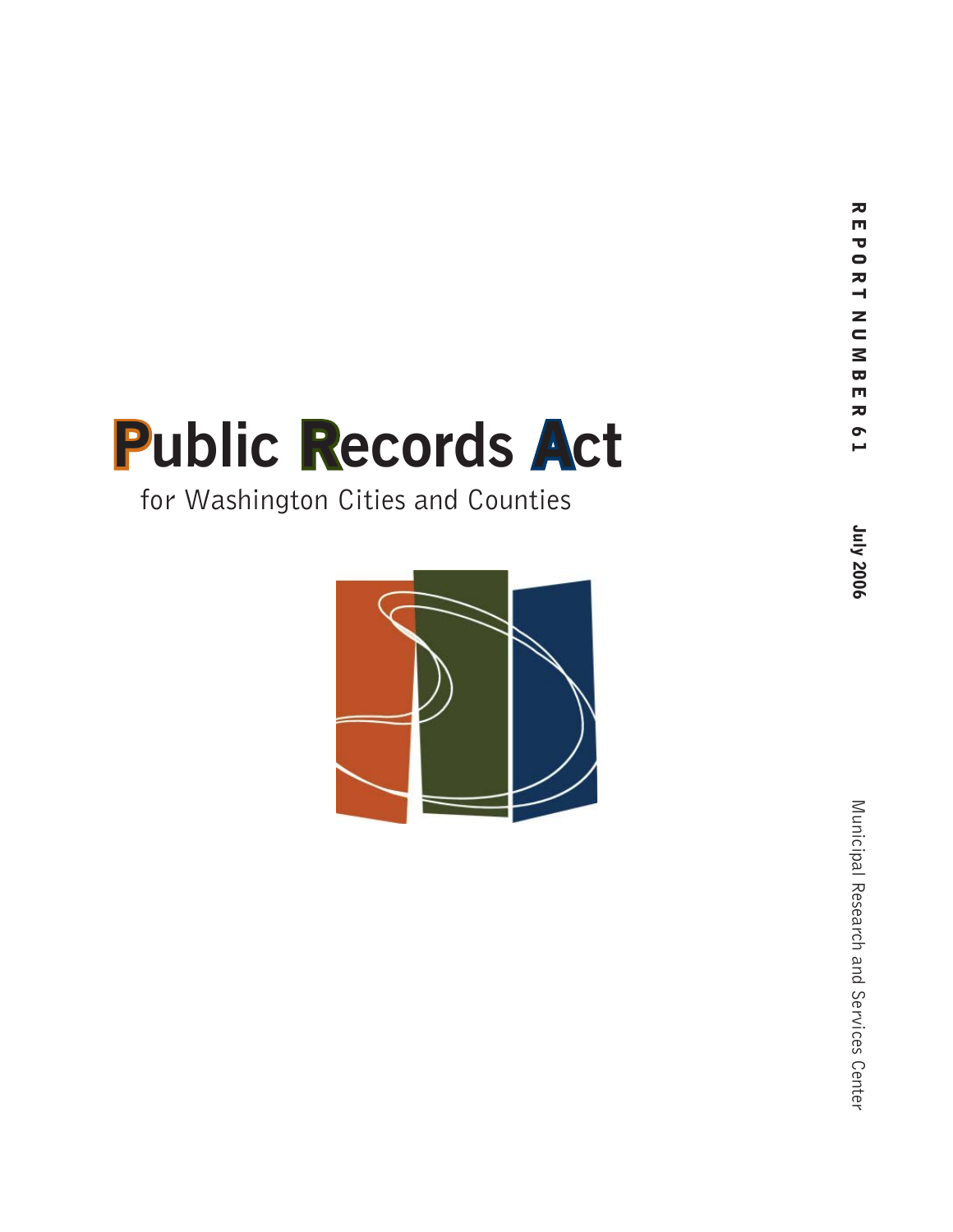# **Public Records Act**

for Washington Cities and Counties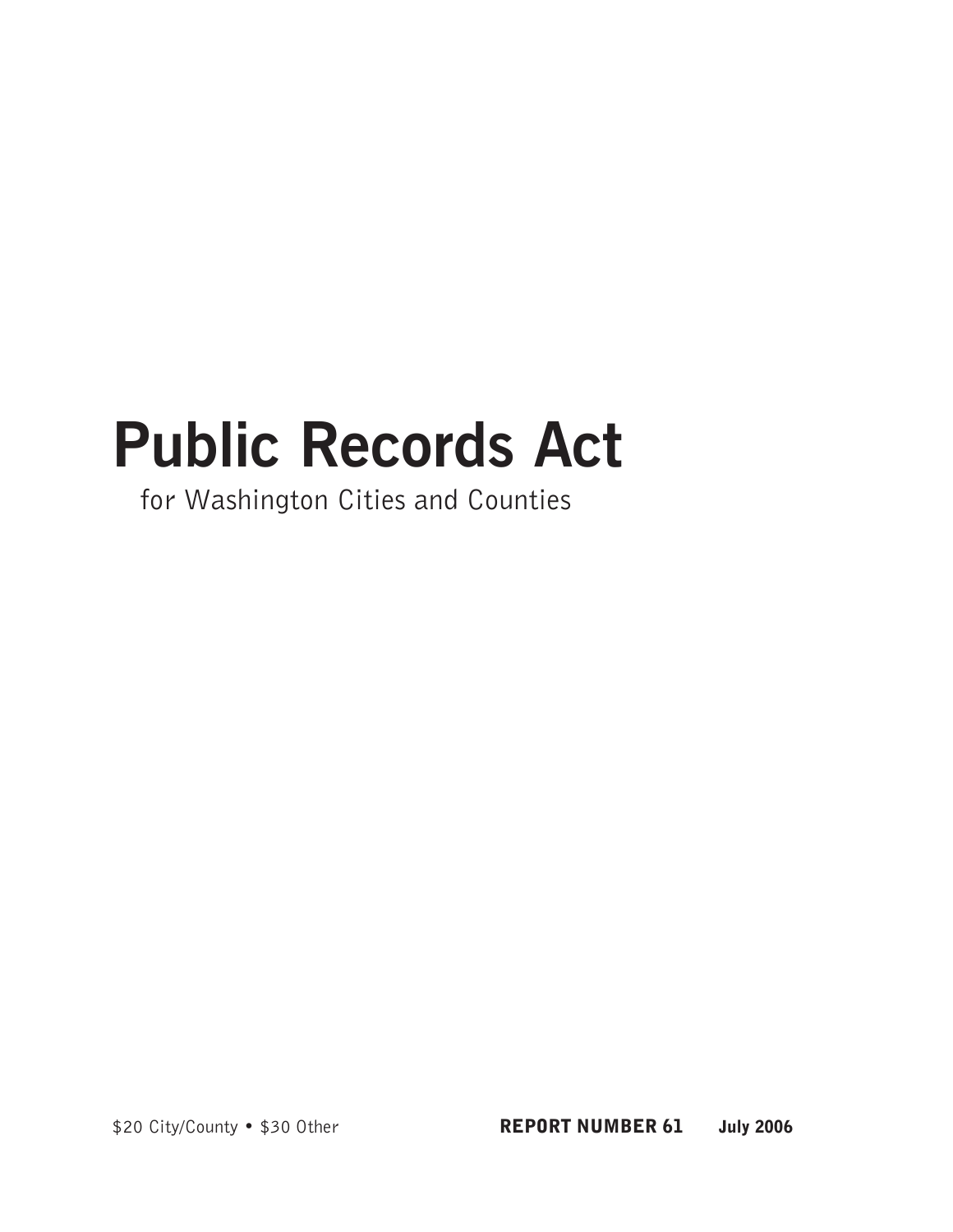Copyright © 2006 by the Municipal Research and Services Center of Washington. All rights reserved. Except as permitted under the Copyright Act of 1976, no part of this publication may be reproduced or distributed in any form or by any means or stored in a database or retrieval system without the prior written permission of the publisher; however, governmental entities in the state of Washington are granted permission to reproduce and distribute this publication for official use.

Municipal Research and Services Center 2601 Fourth Avenue, Suite 800 Seattle, WA 98121-1280 www.mrsc.org mrsc@mrsc.org 206.625.1300

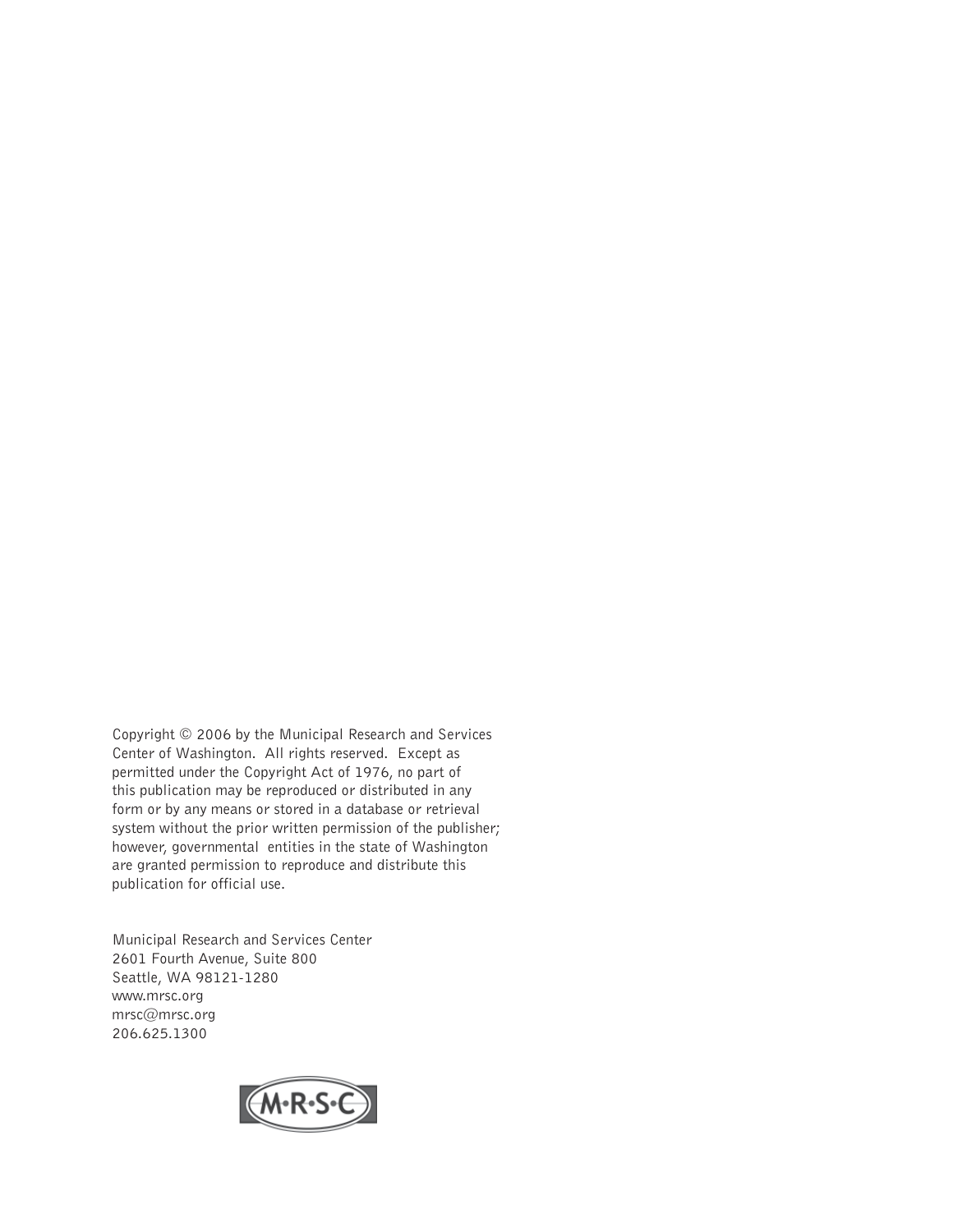# Foreword

Washington's public disclosure laws apply to all Washington governments, including counties, cities, towns, and special purpose districts. We first produced this publication in 1996 due to the large volume of inquiries that the Municipal Research and Services Center (MRSC) received over the years concerning public disclosure. Since that time, numerous exemptions have been added to the public disclosure statutes and the courts have issued many decisions which affect the application of the statutes. We updated this publication in 2004 to reflect those changes.

Effective July 1, 2006 almost all of the public records disclosure statutes, now called the **Public Records Act**, are recodified, necessitating this latest revision. Conversion tables for the statutes are in Appendix E of this publication and will help you make an easier transition to the new RCW numbering. Also included in the conversion tables, and in the main text of this publication, are citations to the **Public Records Act Model Rules**, which are now part of the Washington Administrative Code. The full text of the Model Rules is also provided, as Appendix D.

This material is intended for use by local government employees and officials, and we have presented it in a format that we hope will be easy to use and understand. For further research, we have provided the reader with footnotes and appendices.

Special acknowledgment is given to Jim Doherty, Legal Consultant, who prepared the original publication and oversaw this revision. Thanks are also due to Pam James, Legal Consultant, whose thorough proofreading of both the original edition and this revision led to many substantive corrections and style modifications.

Richard Yukubousky Executive Director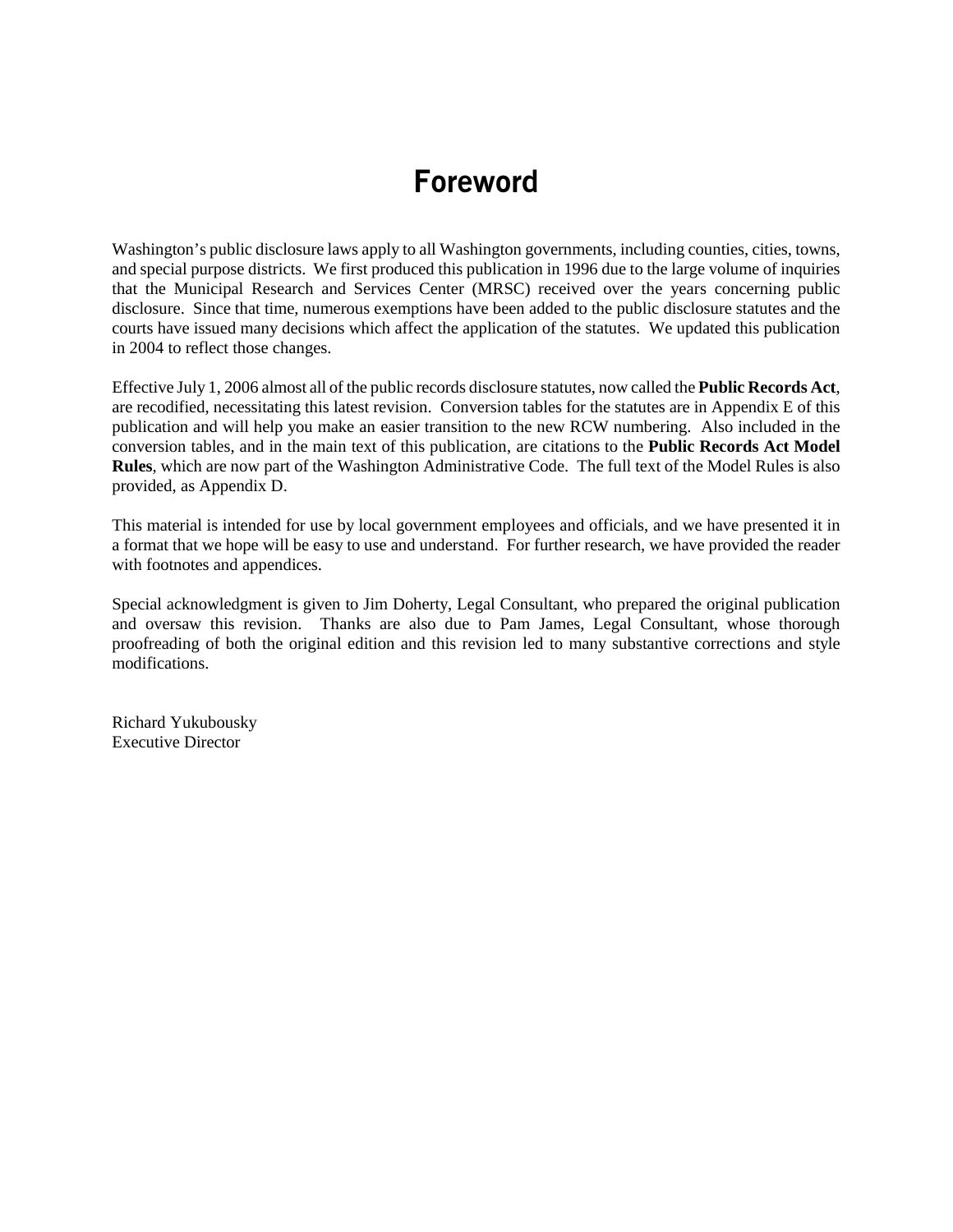# **Contents**

# Chapter 1

# Chapter 2

| Acting in Good Faith – Disclosing a Record in Error enter-the content of the content of 5 |  |
|-------------------------------------------------------------------------------------------|--|
|                                                                                           |  |

# Chapter 3

| What Are Public Records?    |  |  |  |
|-----------------------------|--|--|--|
| Electronic Data and Records |  |  |  |

## Chapter 4

| Determining What Must Be Disclosed Under the Public Records Act [11] [11] Determining What Must Be Disclosed Under the Public Records Act [11] [12] |  |
|-----------------------------------------------------------------------------------------------------------------------------------------------------|--|
|                                                                                                                                                     |  |
|                                                                                                                                                     |  |
|                                                                                                                                                     |  |

# Chapter 5

| Other Statutory Disclosure Exemptions and Prohibitions Material Accounts and Accounts 26 |  |  |
|------------------------------------------------------------------------------------------|--|--|
|------------------------------------------------------------------------------------------|--|--|

## Chapter 6

| Criminal History, Juvenile, Sexual Offense, Jail and Inmate, and Law Enforcement Records 29 |  |
|---------------------------------------------------------------------------------------------|--|
|                                                                                             |  |
|                                                                                             |  |
|                                                                                             |  |
|                                                                                             |  |
|                                                                                             |  |

# Chapter 7

| Personnel Records <b>Entry Little Controller Controller Controller</b> Controller Controller Controller Controller Co |  |
|-----------------------------------------------------------------------------------------------------------------------|--|
| Inspection by Local government Officials and Local Government Employees 33                                            |  |
|                                                                                                                       |  |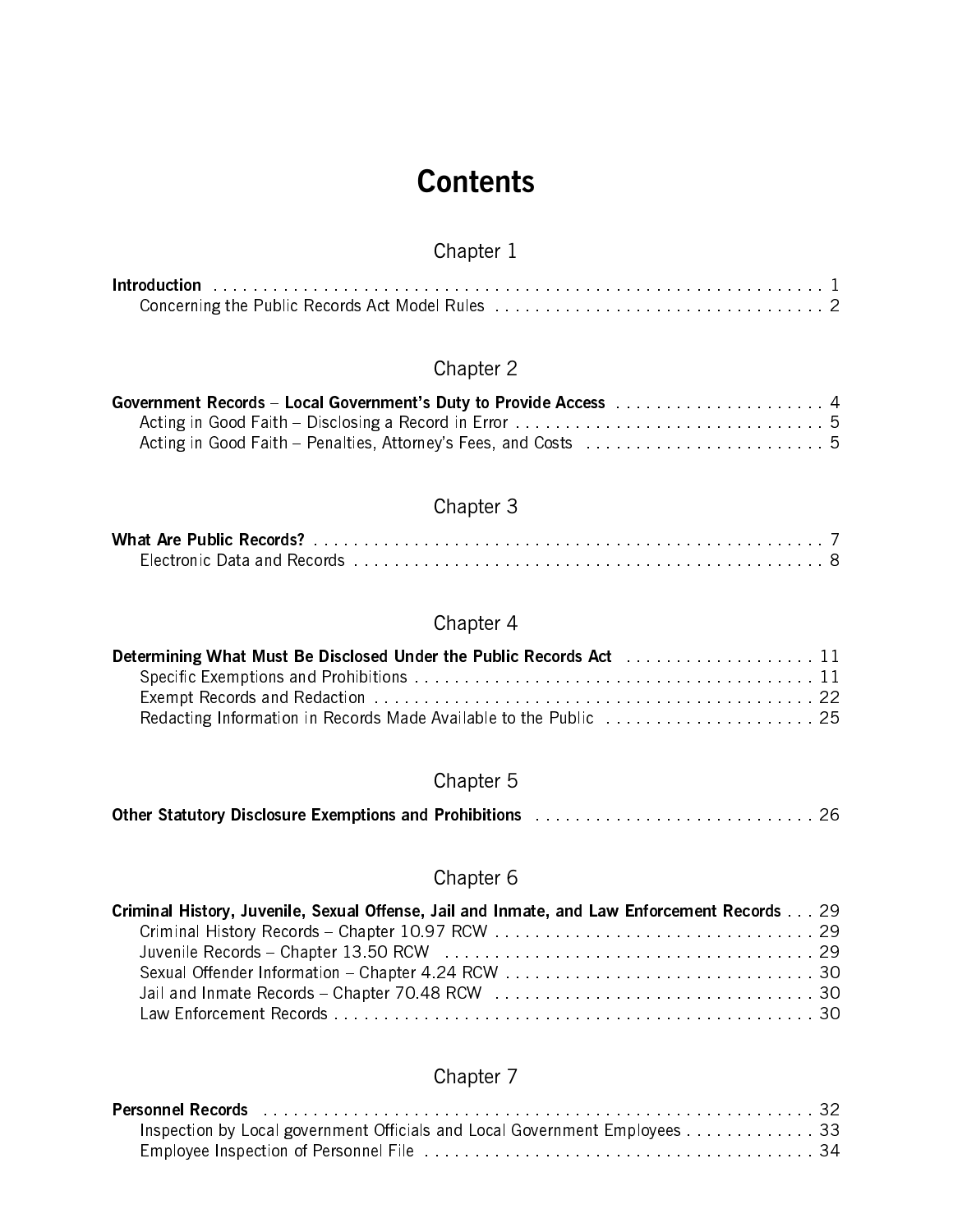# Chapter 8

| <b>Identity and Motivation of Persons Requesting Records or Lists - Does it Matter?</b> 2006. 2015. 2016 |  |
|----------------------------------------------------------------------------------------------------------|--|
| Lists of Individuals Requested for Commercial Purposes entitled and contained as a 35                    |  |
|                                                                                                          |  |
| Geographic Information Systems (GIS) Data Requested for Commercial or                                    |  |
|                                                                                                          |  |

# Chapter 9

| Protection of Public Records and Agency Functions - RCW 42.56.100 40              |
|-----------------------------------------------------------------------------------|
|                                                                                   |
|                                                                                   |
|                                                                                   |
|                                                                                   |
|                                                                                   |
|                                                                                   |
| Denial of Request for Records Disclosure - RCW 42.56.520                          |
| Local Government-Initiated Court Action to Prevent Disclosure - RCW 42.56.540  44 |
|                                                                                   |
| Penalties, Attorney's Fees, and Costs If Local Government                         |
|                                                                                   |

## Chapter 10

| <b>Retention and Destruction of Public Records</b> |  |
|----------------------------------------------------|--|
|                                                    |  |

# Appendix A

# Appendix B

# Appendix C

| Exemption and Prohibition Statutes Not Listed in Chapter 42.56 RCW [11] Later Linessense 63 |  |
|---------------------------------------------------------------------------------------------|--|
|                                                                                             |  |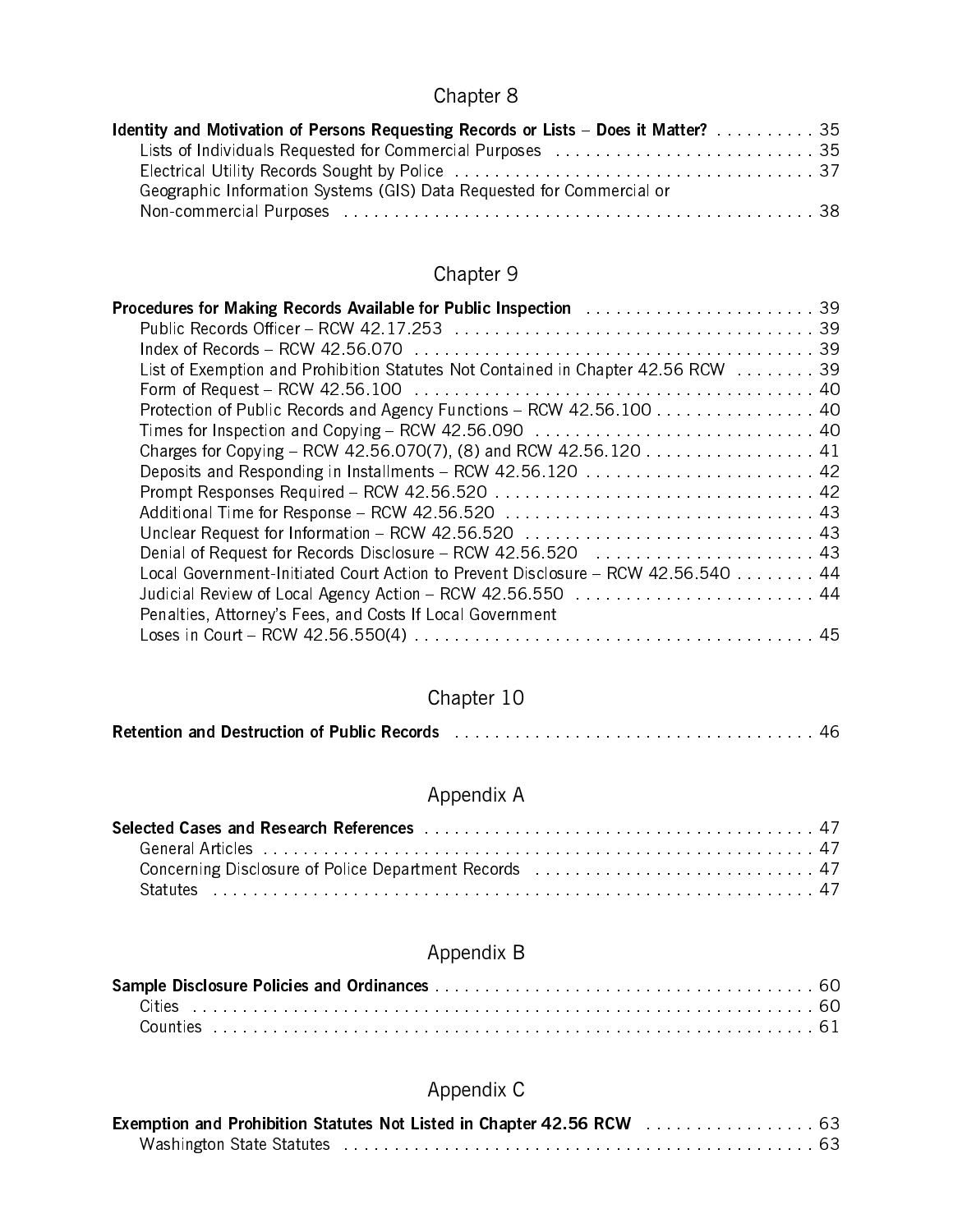# Appendix D

| Chapter 44-14 WAC |  |  |  |  |  |  |  |  |  |  |  |
|-------------------|--|--|--|--|--|--|--|--|--|--|--|

# Appendix E

| Recodification Tables and Model Rules References Material Communication of the To |  |
|-----------------------------------------------------------------------------------|--|
|                                                                                   |  |
|                                                                                   |  |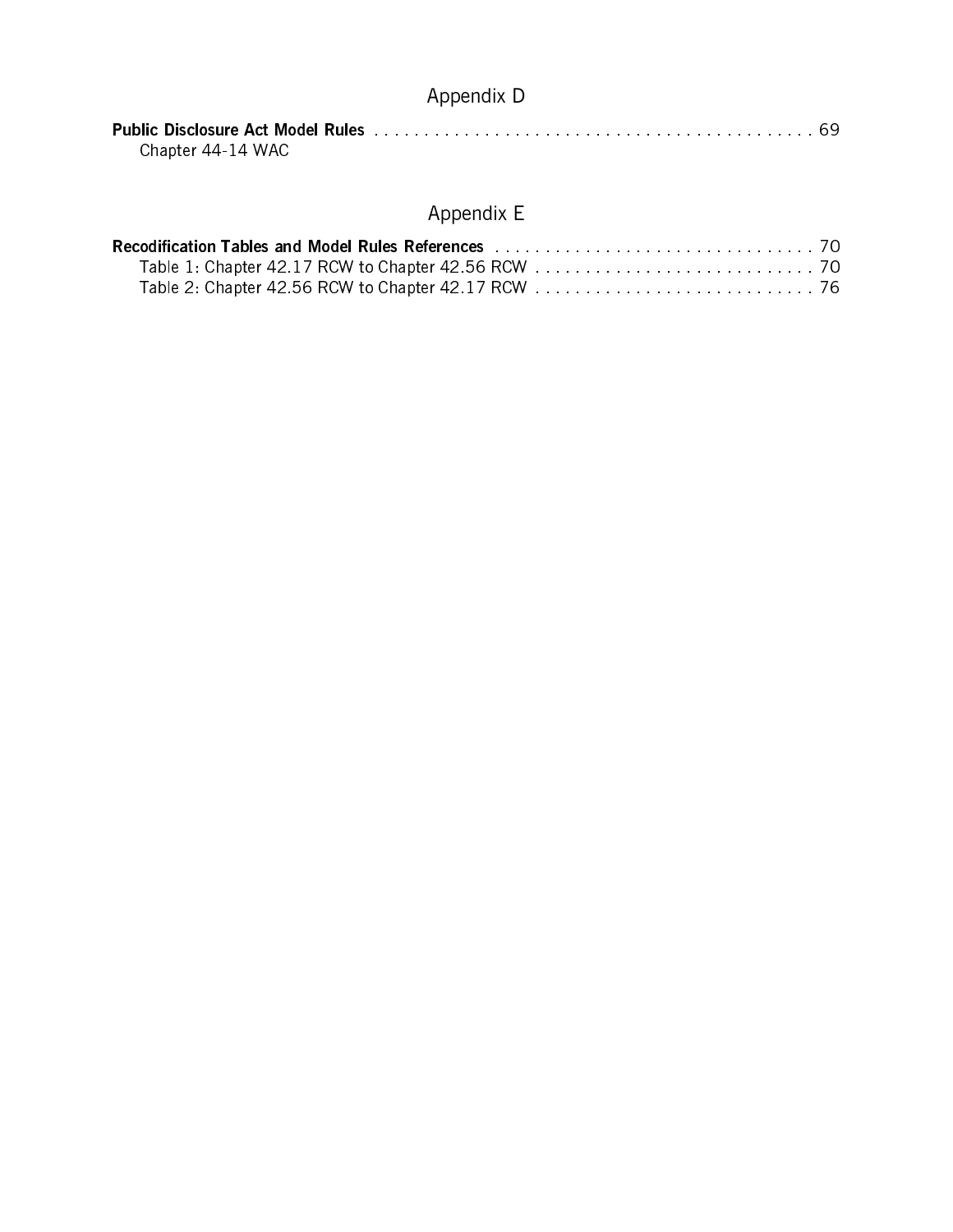# Introduction

In 1972 the voters in state of Washington adopted Initiative 276, which required that most records maintained by state, county, and city governments be made available to members of the public. The public disclosure statutes have been frequently revised over the past three decades. As of July 2006, the latest revision of the disclosure statutes will be found in chapter 42.56 RCW, and will now be referred to as the **Public Records** Act.<sup>1</sup> Although the public records disclosure statutes do not apply to judicial records (case files),<sup>2</sup> the legislature has specifically extended their coverage to state legislative records.<sup>3</sup> In addition, the public records disclosure statutes apply equally to "every county, city, town, municipal corporation, quasi-municipal corporation, or special purpose district" or "any office, department, division, bureau, board, commission, or agency thereof, or other local public agency."<sup>4</sup> This publication will refer to these units of government collectively as "local government" or "local agency."

This publication discusses all of the statutory disclosure exemptions which are relevant to local governments, as well as the mandatory procedures for responding to a public records disclosure request. Throughout the text are questions and answers relating to diverse public disclosure issues; they reflect the broad range of public disclosure questions answered by MRSC over the years. Because this publication is directed toward a wide audience of local government officials and employees, many of the citations to legal authority are located in the footnotes, rather than in the body of the text.

Appendix A contains selected case law and research references which are intended to provide assistance when more detailed information or research is needed. Appendix B has sample local government policies, ordinances, and forms related to public disclosure. Appendix C is a list of state laws, other than those in chapter 42.17 RCW, affecting confidentiality and disclosure of public records. Appendix D is the full text of the Public Records Act Model Rules. Appendix E has the RCW conversion tables that will assist with the 2006 statutory renumbering (included with the conversion tables are citations to the corresponding sections of the Public Records Act Model Rules).

<sup>1</sup> See RCW 42.56.020. Note, however, that the definitions for terms used in the PDA are still found at RCW 42.17.020.

<sup>2</sup> See Nast v. Michels, 107 Wn.2d 300 (1986) (holding that the Public Disclosure Act did not provide access to court case files, instead, the public disclosure of court case files is governed by other Washington statutes and past court decisions, i.e., common law); accord Beuhler v. Small, 115 Wn. App. 914, 918 (2003) (finding that the trial court properly concluded that the PDA did not grant the plaintiff a right to access a judge's computer files); see also, In re Personal Restraint of Gentry, 137 Wn.2d 378, 389–90 (1999) (holding that under GR 15(c)(2)(B), case records would not be sealed from the public, because the defendant's right to a fair trial was not imperiled nor was sealing the motions necessary to prevent a serious and imminent threat to any compelling interest). Also see Dreiling v. Jain, 151 Wn.2d 900 (2004) and WAC 44-14-01001.

<sup>3</sup> RCW 42.56.010 and 42.17.020(41).

<sup>4</sup> Telford v. Thurston County Bd. of Comm'rs, 95 Wn. App. 149, 152 (1999), review denied 138 Wn.2d 1015 (1999). In determining whether an organization is a public agency under the PDA, the appeals court has adopted a four factor balancing test: "The factors are: (1) whether the entity performs a governmental function; (2) the level of government funding; (3) the extent of government involvement or regulation; and (4) whether the entity was created by government." See also Michael R. Kenyon and Stephen R. King, "Government Contractors and the Washington Public Disclosure Act: When Private Documents Become Public Records," Legal Notes Information Bulletin No. 509 (2001) (analysis of public agency determinations). See also WAC 44-14-01001.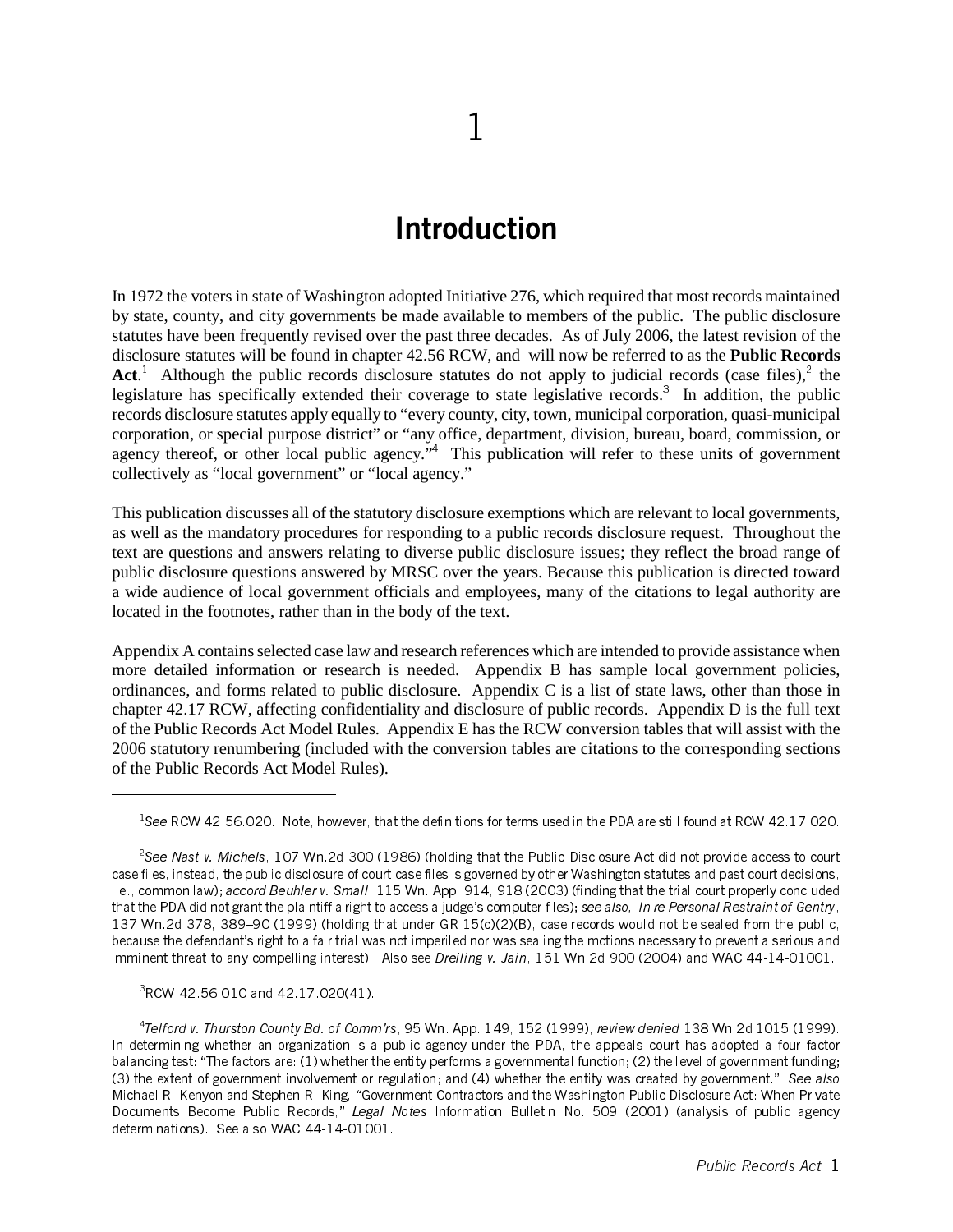Do not be surprised if you have a public disclosure question which is not discussed in this publication. Disclosure issues are almost as numerous as the public records in your custody. If you need additional assistance when analyzing disclosure questions, please contact your legal counsel or MRSC.

Question: Does the federal Freedom of Information Act govern public access to any local government records?

Answer: No. The federal Freedom of Information Act applies only to federal agencies and the records maintained by those agencies. However, state courts will, in appropriate situations, look to the federal Freedom of Information Act and case law interpreting that act when interpreting similar provisions in the state public disclosure statutes.<sup>5</sup>

#### Concerning the Public Records Act Model Rules

In 2005, the state legislature directed the Attorney General to adopt advisory "model rules" for state and local agencies.<sup>8</sup> These Model Rules are now published in the Washington Administrative Code at chapter 44-14. Though the current version of the Model Rules deals mostly with disclosure procedures, there are instructive comments regarding some specific disclosure exemptions, such as the right to privacy, the attorney-client privilege, and the deliberative process exemption. The legislature granted the Attorney General the discretion to periodically revise the Model Rules.

*Cities and counties should review the Model Rules and determine whether they wish to incorporate some or all of the Model Rules into their own local disclosure procedures or policies.*

The WAC sections quoted below are taken from the "Introductory Comments" to the Model Rules, and provide some explanation for their purpose and role.

#### **WAC 44-14-00001 - Statutory Authority and purpose.**

. . . The overall goal of the model rules is to establish a culture of compliance among agencies and a culture of cooperation among requestors by standardizing best practices throughout the state. The attorney general encourages state and local agencies to adopt the model rules (but not necessarily the comments) by regulation or ordinance.

#### **WAC 44-14-00002 - Format of model rules.**

We are publishing the model rules with comments. The comments have five-digit WAC numbers such as WAS 44-14-04001. The model rules themselves have three-digit WAC numbers such as 44- 14-040.

The comments are designed to explain the basis and rationale for the rules themselves as well as to provide broader context and legal guidance. . . .

6 RCW 42.56.570.

<sup>5</sup> Servais v. Port of Bellingham, 127 Wn.2d 820, 835 (1995); see also PAWS v. UW, 125 Wn.2d 243, 265 (1994).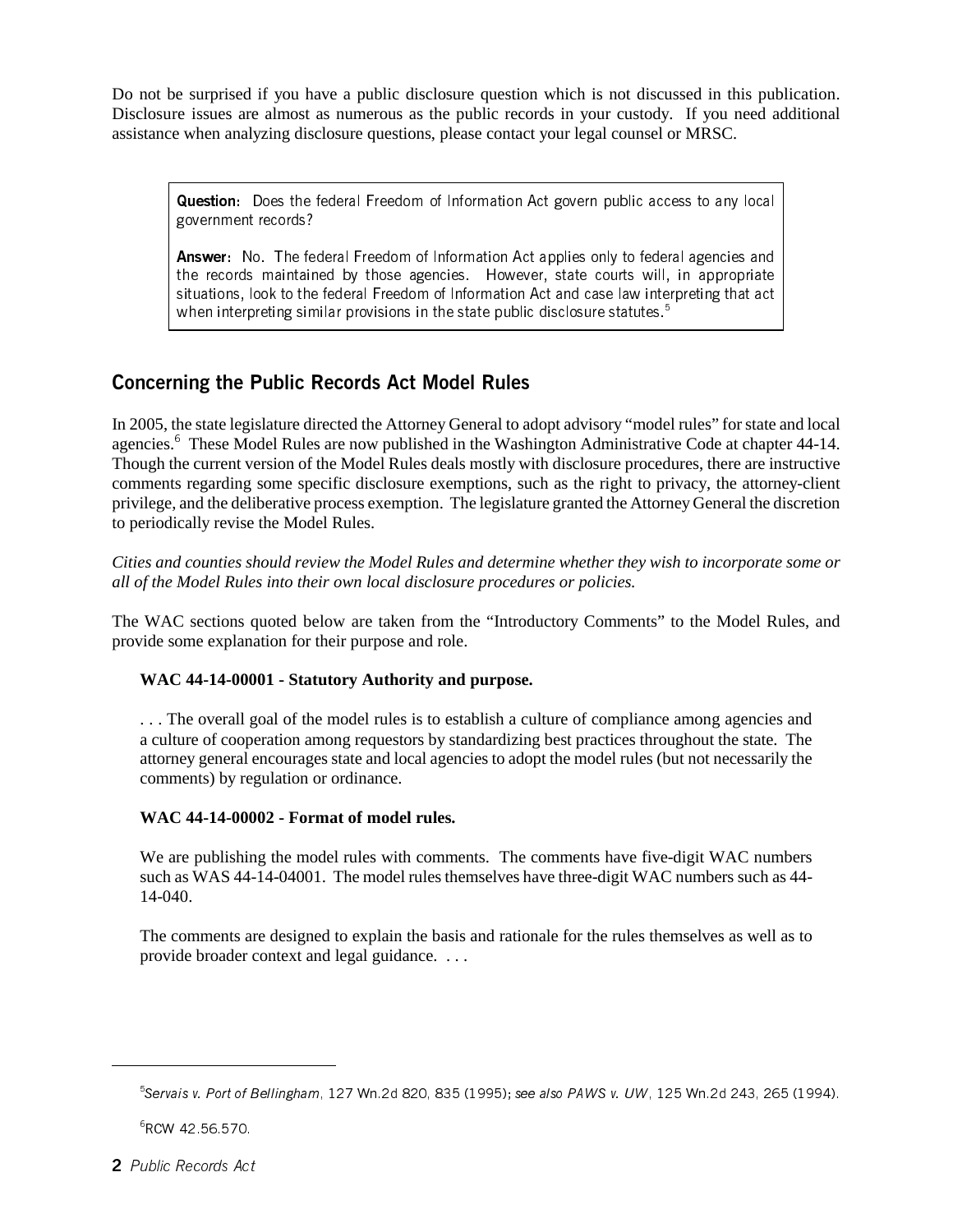#### **WAC 44-14-00003 - Model rules and comments are nonbinding.**

The model rules, and the comments accompanying them, are advisory only and do not bind any agency. Accordingly, many of the comments to the model rules use the word "should" or "may" to describe what an agency or requestor is encouraged to do. The use of the words "should" or "may" are permissive, not mandatory, and are not intended to create any legal duty.

While the model rules and comments are nonbinding, they should be carefully considered by requestors and agencies. The model rules and comments were adopted after extensive statewide hearings and voluminous comments from a wide variety of interested parties.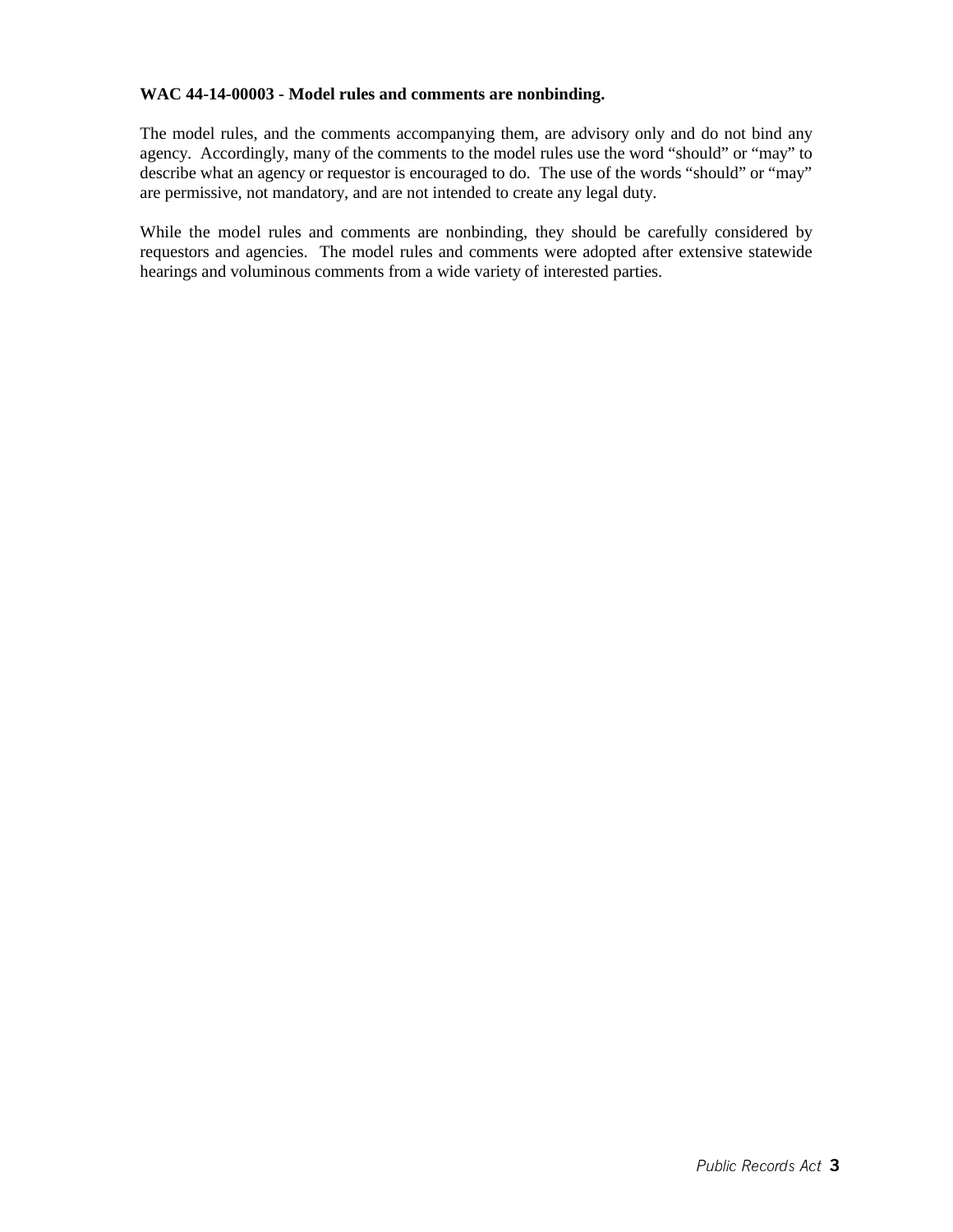# Government Records – Local Government's Duty to Provide Access

Local government agencies are required, within five days of receiving a public disclosure request, to respond by (1) providing the requested record; (2) acknowledging receipt of the request and providing a reasonable estimate of the time required to fill the request; or (3) denying the request. Given limited budgets and staff, local agencies tend to have all available resources invested in day-to-day running of the agency. Requests for disclosure of public records often occur at inconveniently busy times. Despite the extra burden that disclosure requests place on busy agency staff, every government official and employee should be reminded of the strongly-worded language that was incorporated into the public disclosure act:

The people of this state do not yield their sovereignty to the agencies that serve them. The people, in delegating authority, do not give their public servants the right to decide what is good for the people to know and what is not good for them to know. The people insist on remaining informed so that they may maintain control over the instruments they have created. The public records subdivision of this chapter shall be liberally construed and its exemptions narrowly construed to promote this public policy.<sup>8</sup>

When passed in 1972, Initiative 276 contained a similar public policy statement:

It is hereby declared by the sovereign people to be the public policy of the state of Washington: . . . (11) That, mindful of the right of individuals to privacy and of the desirability of the efficient administration of government, full access to information concerning the conduct of government on every level must be assured as a fundamental and necessary precondition to the sound governance of a free society.<sup>9</sup>

Both the state legislature and the voters of Washington are clear about their position on public disclosure: the citizens of this state have a right to know almost all of the details of how local and state governments are run. The courts have enforced this policy by liberally construing the Act's disclosure provisions and narrowly construing its exemptions.<sup>10</sup>

Working for local government is like working inside a goldfish bowl. Almost everything is open to public scrutiny. It is the duty of agency staff to respond to public disclosure requests efficiently and graciously since the public is not only your client, but also your employer. Although agency staff may become annoyed at a disclosure request because of the time it takes to locate records, or because the records may disclose a

9 RCW 42.17.010.

<sup>10</sup>Limstrom v. Ladenburg, 136 Wn.2d 595, 604 (1998) (citing RCW 42.17.251).

4 Public Records Act

<sup>7</sup> RCW 42.56.520

 ${}^8$ RCW 42.56.030. The first three sentences of this statute also appear in the legislative declaration at the beginning of the open public meetings act - see RCW 42.30.010. See also WAC 44-14-01003.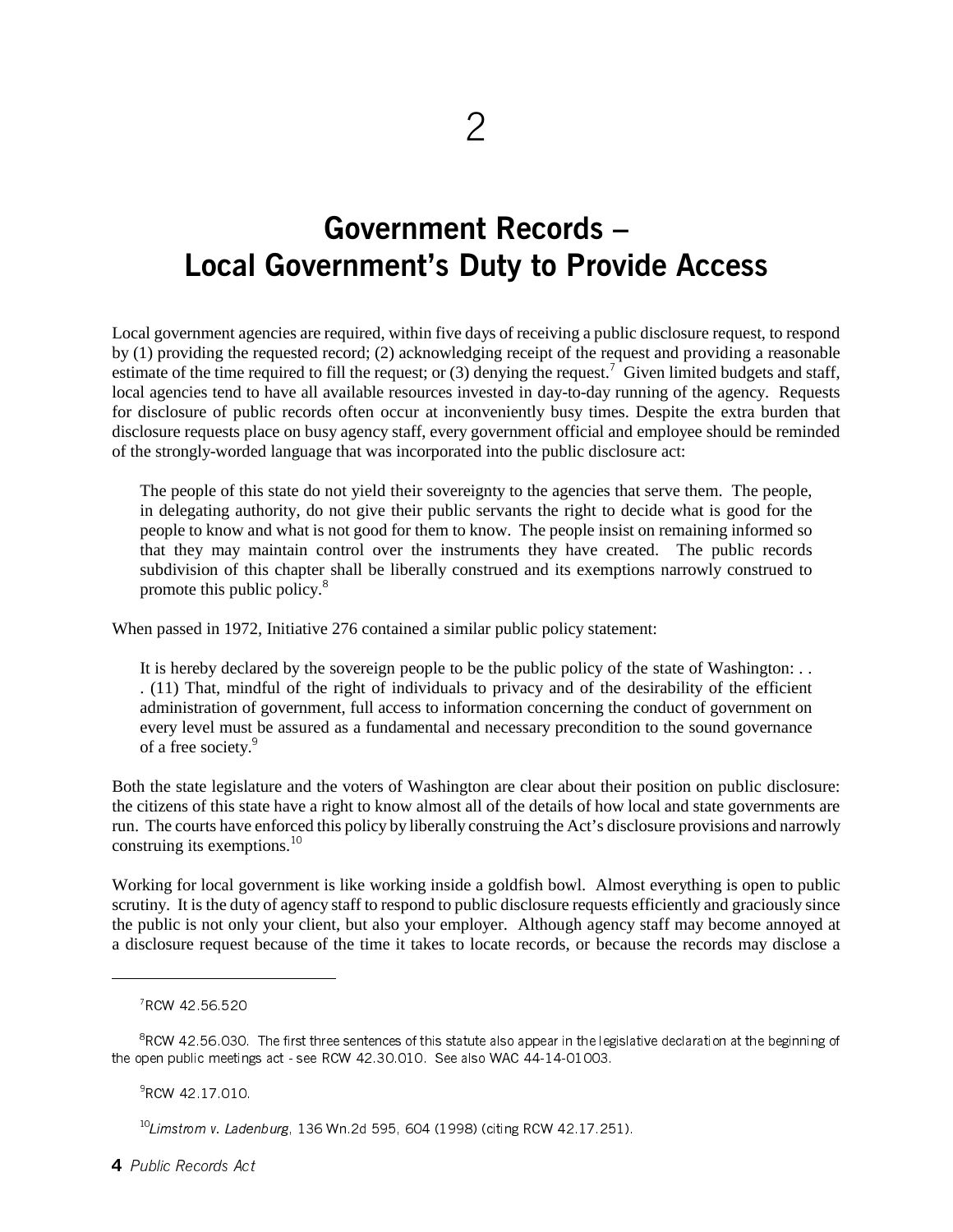mistake or improper action, the following statutory provision should serve as a reminder of the importance of open government:

Courts shall take into account the policy of this chapter that free and open examination of public records is in the public interest, even though such examination may cause inconvenience or embarrassment to public officials and others.<sup>11</sup>

From a practical standpoint, dealing with requests in a responsive and courteous manner minimizes public distrust of government, thus preventing a public disclosure request from escalating into an expensive and time consuming legal event.

Question: Must the city disclose a letter of resignation from a disgruntled employee when the letter consists of a rambling tirade in which the employee criticizes his supervisor, the mayor and the council for a number of decisions?

Answer: The letter must be disclosed. The city may delete from the letter only information which is covered by a specific statutory exemption.

#### Acting in Good Faith – Disclosing a Record in Error

All requests for public records must be examined carefully, and all requested records must be provided except for those records which are clearly exempt from disclosure. A court will look favorably on a good faith attempt to comply with the public disclosure act if an employee discloses a public record, and later analysis or court decision shows it should not have been disclosed. In such a circumstance, a local government may be immune from liability:

No public agency, public official, public employee, or custodian shall be liable, nor shall a cause of action exist, for any loss or damage based upon the release of a public record if the public agency, public official, public employee, or custodian acted in *good faith* in attempting to comply with the provisions of this chapter.<sup>12</sup>

In order to act *in good faith,* local government employees and officials making disclosure decisions must be familiar with the public disclosure requirements and the many exemptions contained in the statutes.

#### Acting in Good Faith – Penalties, Attorney's Fees, and Costs

Good faith will not absolve an agency from statutory penalties for erroneously withholding public records. However, it will be taken into consideration in determining the amount of penalty. Under RCW 42.56.550(4), a requesting party that prevails in court,

. . . shall be awarded all costs, including reasonable attorney fees, incurred in connection with such legal action. In addition, it shall be within the discretion of the court to award such person an amount not less than five dollars and not to exceed one hundred dollars for each day that he was denied the right to inspect or copy said public record.

 $11$ RCW 42.56.550(3).

<sup>12</sup>RCW 42.56.060.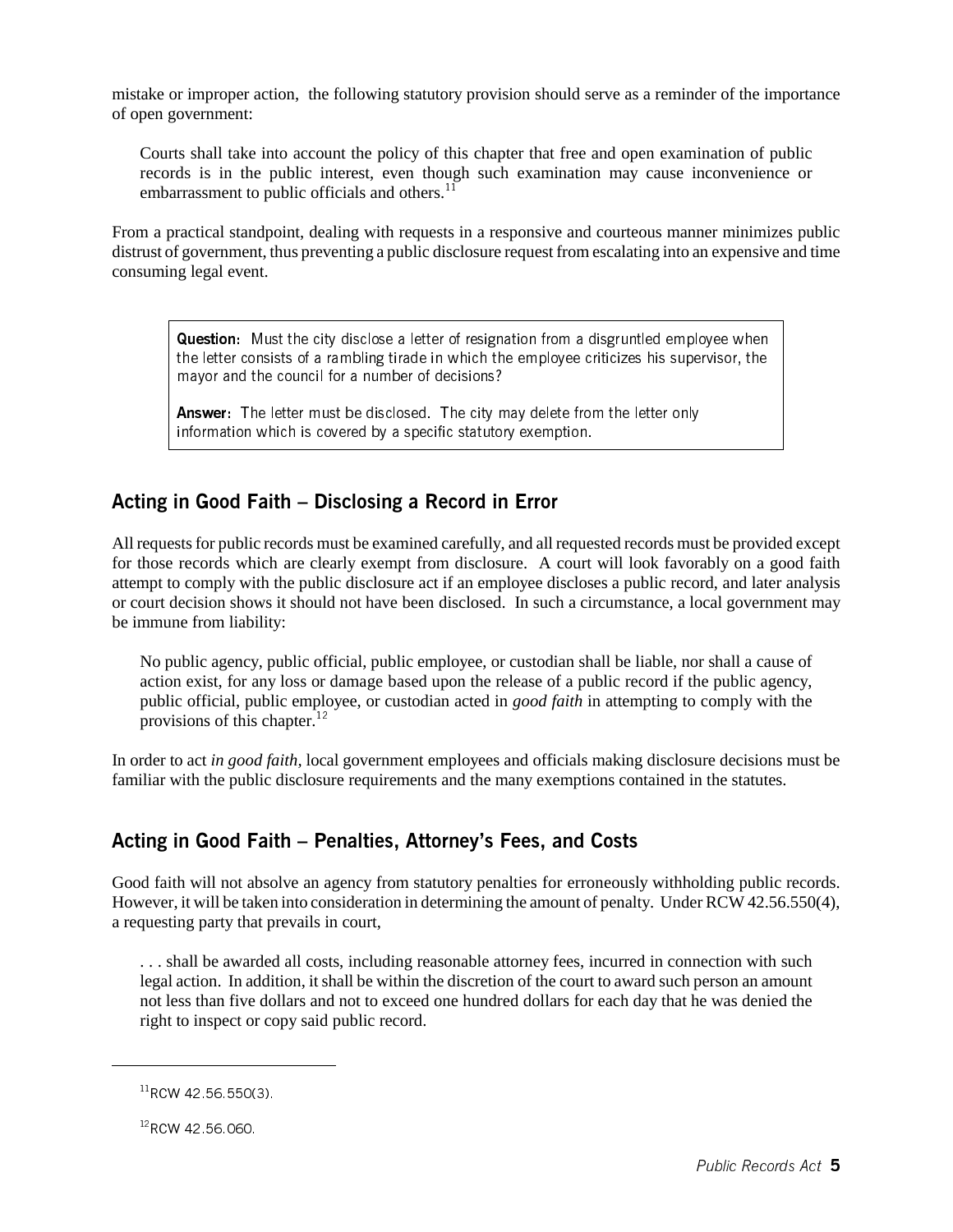The Washington Supreme Court has interpreted RCW 42.56.550(4) to require a monetary penalty whenever an agency erroneously denies access to a public record,<sup>13</sup> reasoning that its requirement was consistent with the Act's strong policy favoring "strict enforcement" of the award provision to discourage improper denial of public records.<sup>14</sup> Therefore, a prevailing party is "... entitled to an award not less than \$5 and not more than \$100 for each day . . . [a] . . . report has been withheld."15 More recently, the Washington Court of Appeals held explicitly ". . . that a penalty of *at least* \$5 per day is now mandatory where an agency erroneously withholds a public record . . .;" whether it acted in good faith will not absolve the agency from this minimum penalty. $16$ 

Legal advice should be sought in situations where statutory requirements seem unclear. Fortunately, court decisions and attorney general opinions are available for guidance in this complex field. The Public Records Act statutes, along with the Open Public Meetings Act, $17$  provide the foundation for open government. Such openness encourages public participation and awareness, and helps dispel fears that local governments are not responsible or responsive to the people.

Question: Must local government agencies disclose copies of their bank records?

Answer: Yes. Bank records concern public funds and should be disclosed upon request. There is one exception: If the agency's bank accounts are kept in such a way that disclosure of a particular account record would reveal exempt tax information, then that data should not be disclosed. For instance, if a jurisdiction has only two or three motels, disclosure of hotel/motel tax revenue could enable a person to estimate the income of a particular taxpayer.

13Amren v. City of Kalama, 131 Wn.2d 25, 37 (1997).

 $14/d$ .

 $15$ Id.

<sup>17</sup>See chapter 42.30 RCW.

6 Public Records Act

 $16$ King County v. Sheehan, 114 Wn. App. 325, 355 (2002); see also Yousoufian v. Office of King County Executive, 114 Wn. App. 836, 846–47 (2003) ("Once a violation of the PDA has been established, courts are required to award reasonable attorney fees and statutory penalties."); Citizens For Fair Share v. State Dept. of Corrections, 117 Wn. App. 411, 437 (2003).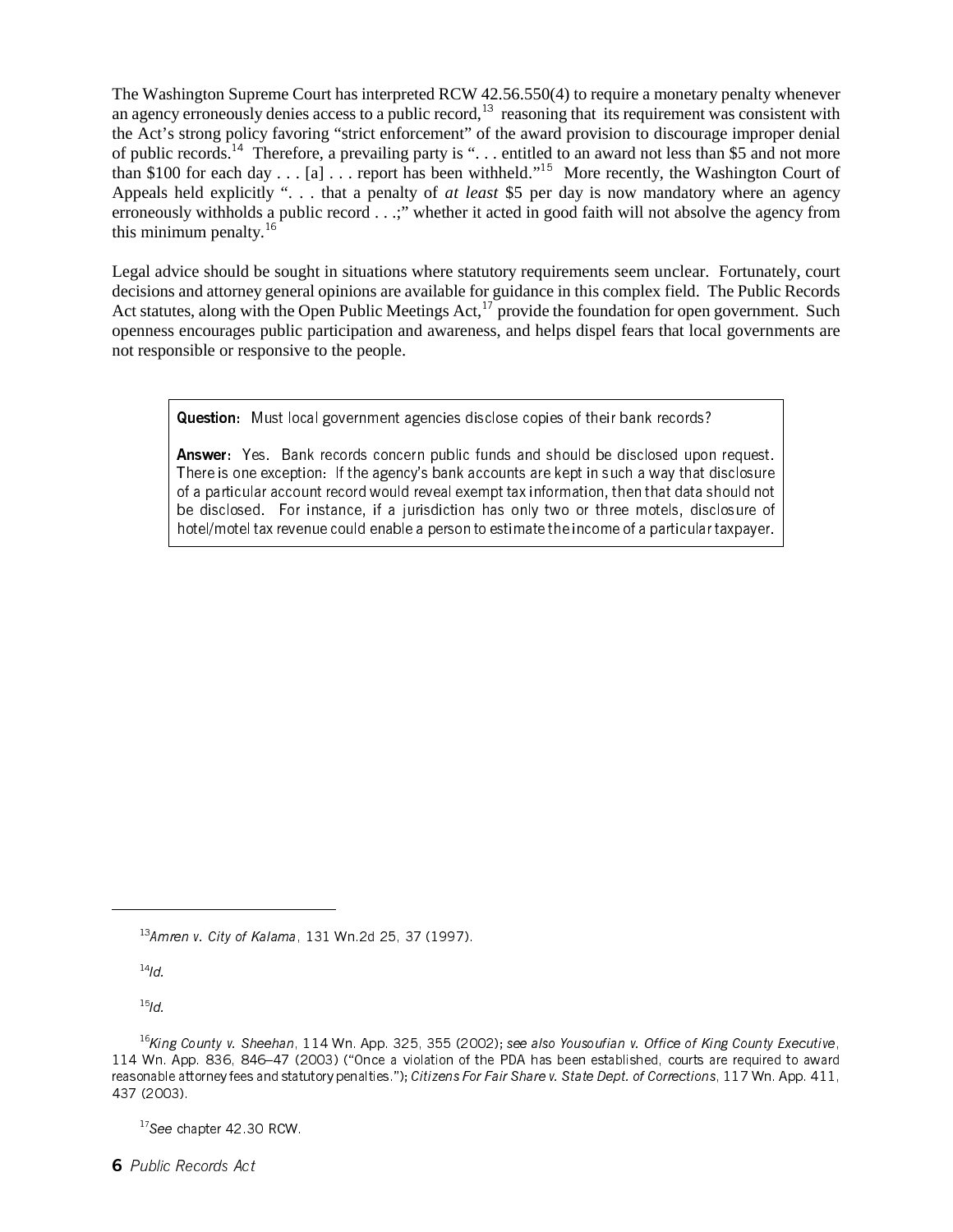# What Are Public Records?

A "public record" is defined to include,

. . . any writing containing information relating to the conduct of government or the performance of any governmental or proprietary function prepared, owned, used, or retained by any state or local agency regardless of physical form or characteristics.<sup>18</sup>

"Writing" is also defined in the disclosure statutes:

"Writing" means handwriting, typewriting, printing, photostating, photographing, and every other means of recording any form of communication or representation, including, but not limited to, letters, words, pictures, sounds, or symbols, or combination thereof, and all papers, maps, magnetic or paper tapes, photographic films and prints, motion picture, film and video recordings, magnetic or punched cards, discs, drums, diskettes, sound recordings, and other documents including existing data compilations from which information may be obtained or translated.<sup>19</sup>

Whether private business records can relate to "conduct of government" has not been addressed by Washington courts.<sup>20</sup> However, the Washington Supreme Court has held that where "records relate to the conduct of . . . [a public agency] . . . and to its governmental function. . . . [T]he records are 'public records' within the scope of the public records act."<sup>21</sup>

Local governments are not required to *create* documents in order to comply with a request for specific information.<sup>22</sup> Rather, they must produce existing records for review and copying. Also, local governments are not obligated to compile information from various records so that information is in a form that is more useful to the requestor. For example, if someone wants records concerning the time it took the city fire department to respond to residential fires occurring between midnight and 6:00 a.m. over a two-year period,

<sup>21</sup>Confederated Tribes of Chehalis Reservation v. Johnson, 135 Wn.2d 734, 748 (1998) (holding that records showing amount of community contributions paid by tribes under the terms of tribal-state gaming compacts are within the scope of the PDA).

<sup>22</sup>Citizens for Fair Share, 117 Wn. App. at 435 (citing Smith v. Okanogan County, 100 Wn. App. 7, 13–44 (2000)). See also WAC 44-14-04003(4).

 $18$ RCW 42.17.020(41).

 $19$ RCW 42.17.020(48).

<sup>&</sup>lt;sup>20</sup>See Kenyon, supra, note 4 (discussing private records that may become subject to the PDA through use by a public agency).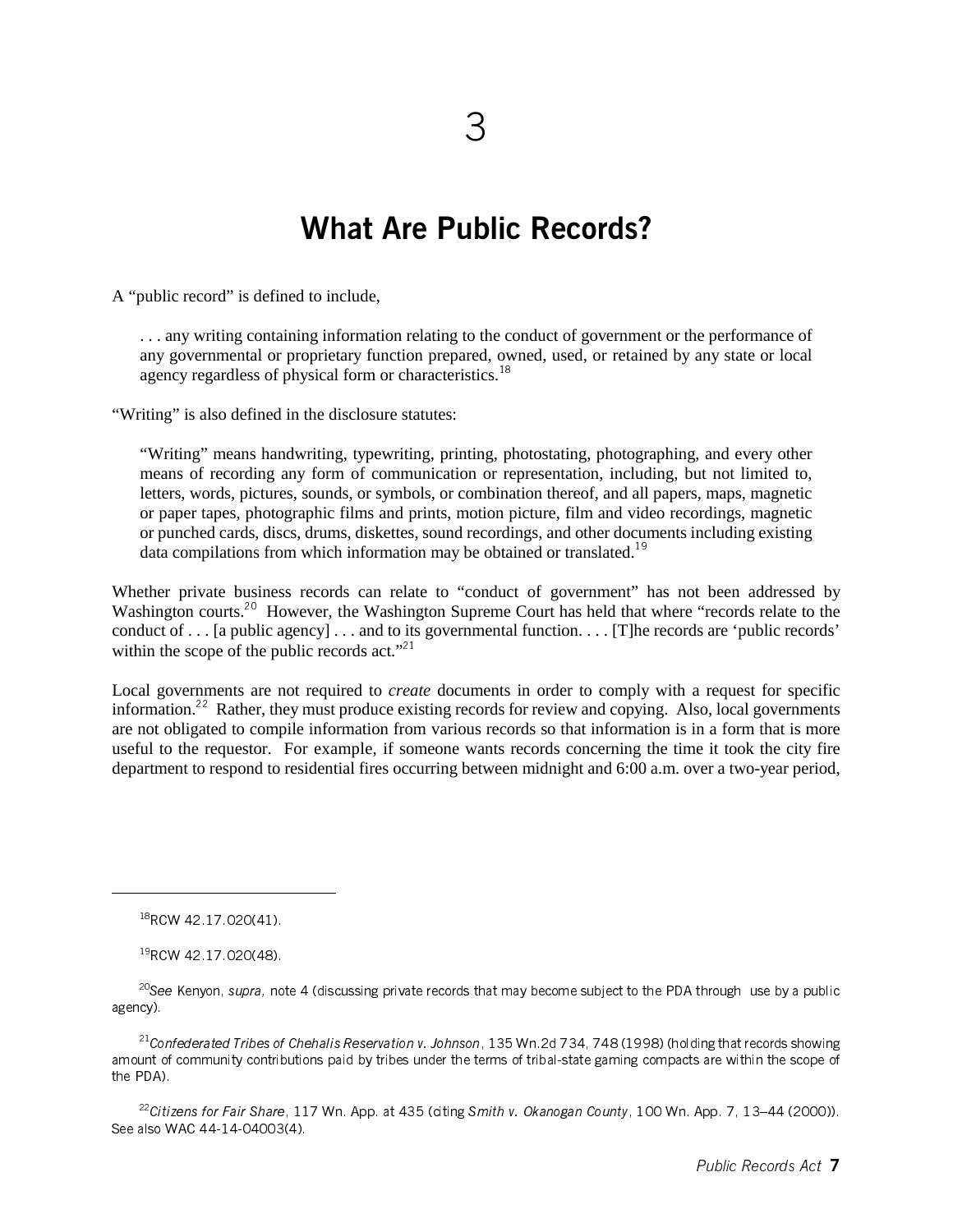the city only needs to provide copies of existing records.<sup>23</sup> City employees are not required to do research for private individuals. $^{24}$ 

Question: Is the city clerk required to provide information over the phone to a newspaper reporter who is asking "what occurred at the council meeting last night?"

Answer: This is not a public disclosure request, because the caller is not asking to review or copy a public record. There is no legal obligation to provide oral information concerning what occurred at the meeting. However, the reporter may request a copy of the minutes of the meeting after they are prepared. It is an administrative decision whether city staff should answer oral requests for non-record information. See also WAC 44-14-04002(2).

#### Electronic Data and Records

Increasing amounts of public information are now contained in electronic format, rather than on paper. Public disclosure laws apply to electronic data.<sup>25</sup> The state legislature formed a Public Information Access Policy Task Force in 1994 to examine the issue of providing broad public access to government records by electronic means. After reviewing the recommendations of the task force, the legislature passed legislation strongly encouraging expansion of electronic access to public records:

Broad public access to state and local government records and information has potential for expanding citizen access to that information and for improving government services. Electronic methods for locating and transferring information can improve linkages between and among citizens, organizations, businesses, and governments. Information must be managed with great care to meet the objectives of citizens and their governments.

It is the intent of the legislature to encourage state and local governments to develop, store, and manage their public records and information in electronic formats to meet their missions and objectives. Further, it is the intent of the legislature for state and local governments to set priorities for making public records widely available electronically to the public.<sup>26</sup>

E-mail in particular has been the topic of many questions regarding public records. According to the State Archivist, who is responsible for creating public record retention guidelines,

Individual E-mail messages may be public records with legally mandated retention requirements, or may be information with no retention value. E-mail messages are public records when they are created or received in the transaction of public business and retained as evidence of official policies,

<sup>26</sup>RCW 43.105.250.

8 Public Records Act

 $23$ Smith, 100 Wn. App. at 18.

 $24$ Bonamy v. City of Seattle, 92 Wn. App. 403, 409 (1993).

<sup>&</sup>lt;sup>25</sup>See Isabel R. Safora, "Municipal Policies on Internet Usage & E-mail Document Retention," Legal Notes Information Bulletin No. 497, §§ VI–VII (1997) (discussing application of the PDA to e-mail and retention).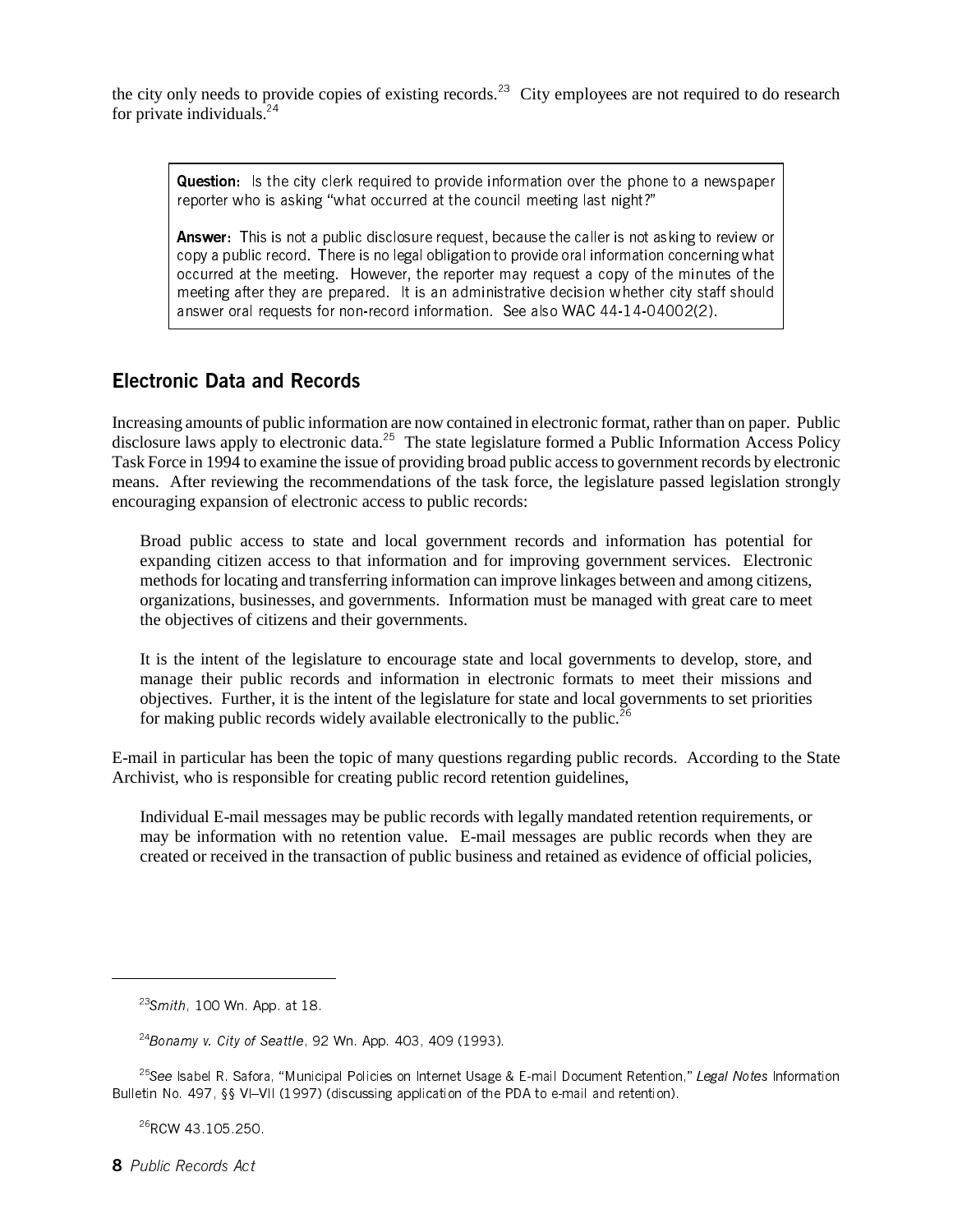actions, decisions, or transactions. Such messages must be identified, filed, and retained just like records in other formats.<sup>27</sup>

For guidance, the State Archivist lists the following e-mail messages that are usually public records and must be retained:

- Policy and procedure directives.
- Correspondence or memoranda related to official public business.
- Agendas and minutes of meetings.
- Documents relating to legal or audit issues.
- Messages which document agency actions, decisions, operations and responsibilities.
- Documents that initiate, authorize or complete a business transaction.
- Drafts of documents that are circulated for comment or approval.
- Final reports or recommendations.
- Appointment calendars.
- E-mail distribution lists.
- Routine information requests.
- Other messages sent or received that relate to the transaction of local government business.<sup>28</sup>

Conversely, the State Archivist lists the following e-mail messages which are usually administrative materials with no retention value:

- Information-only copies, or extracts of documents distributed for reference or convenience, such as announcements or bulletins.
- Phone message slips that do not contain information that may constitute a public record.
- Copies of published materials.
- Informational copies.
- Preliminary drafts.
- Routing slips. $^{29}$

 $^{28}$ Id.

<sup>&</sup>lt;sup>27</sup> Wash. Secretary of State, Local Government Agencies of Washington State: Records Management Guidelines, p. S-62, updated 1/05, available at http://www.secstate.wa.gov/archives/gs.aspx.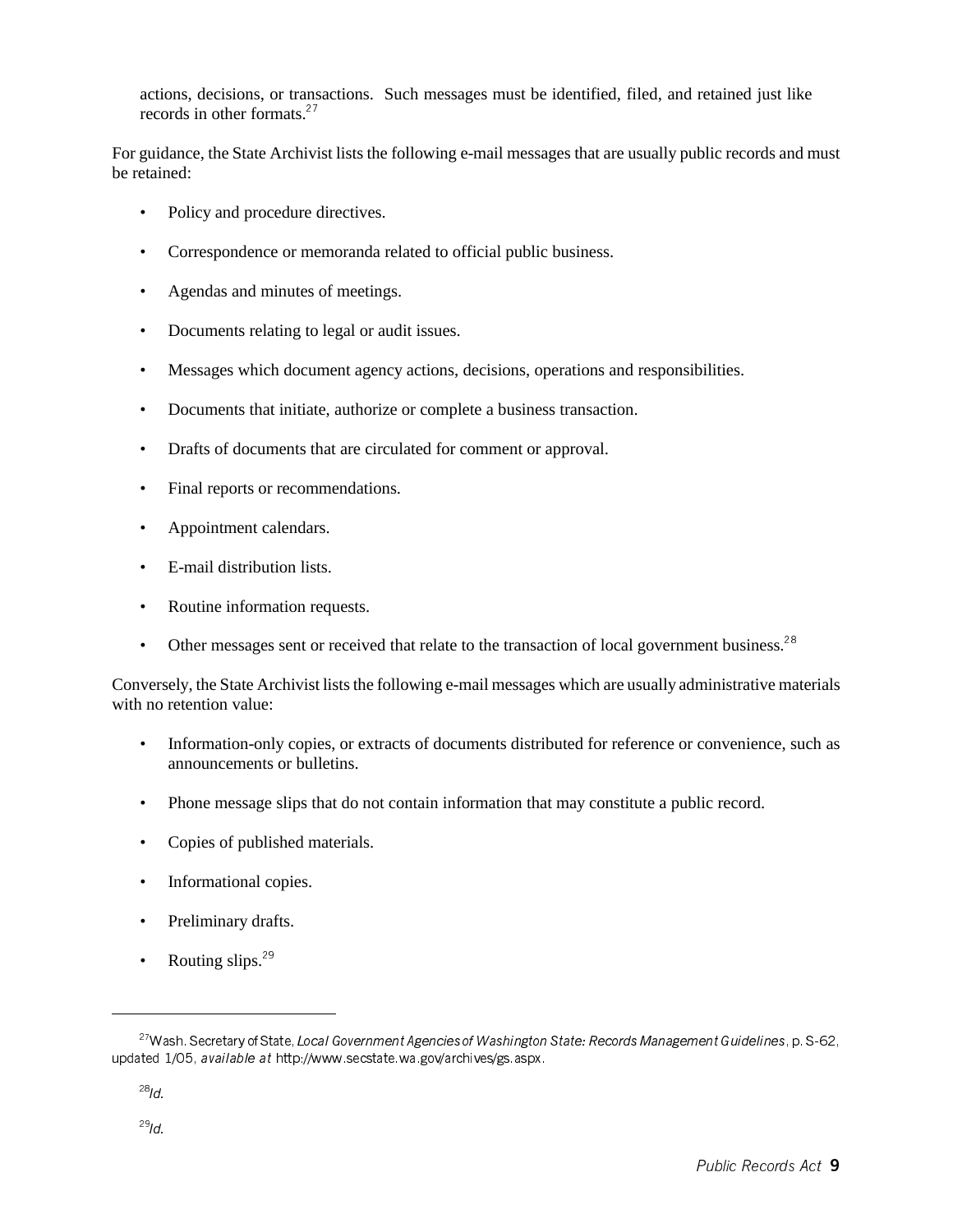Additional information and guidance for determining whether e-mail is a public record can be found in *Records Management Guidelines for All Local Government Agencies*, a publication by the State Archives Division of the Washington Secretary of State, and available online at *http://www.secstate.wa.gov/archives/gs.aspx*.

As of June 2006 the Model Rules do not contain any provisions concerning the procedures for fulfilling requests for electronic records. The draft Model Rules had contained provisions on that topic, but because of considerable controversy regarding the details, they were not included when the Model Rules were adopted in early 2006. It is expected that those provisions will be added in the future.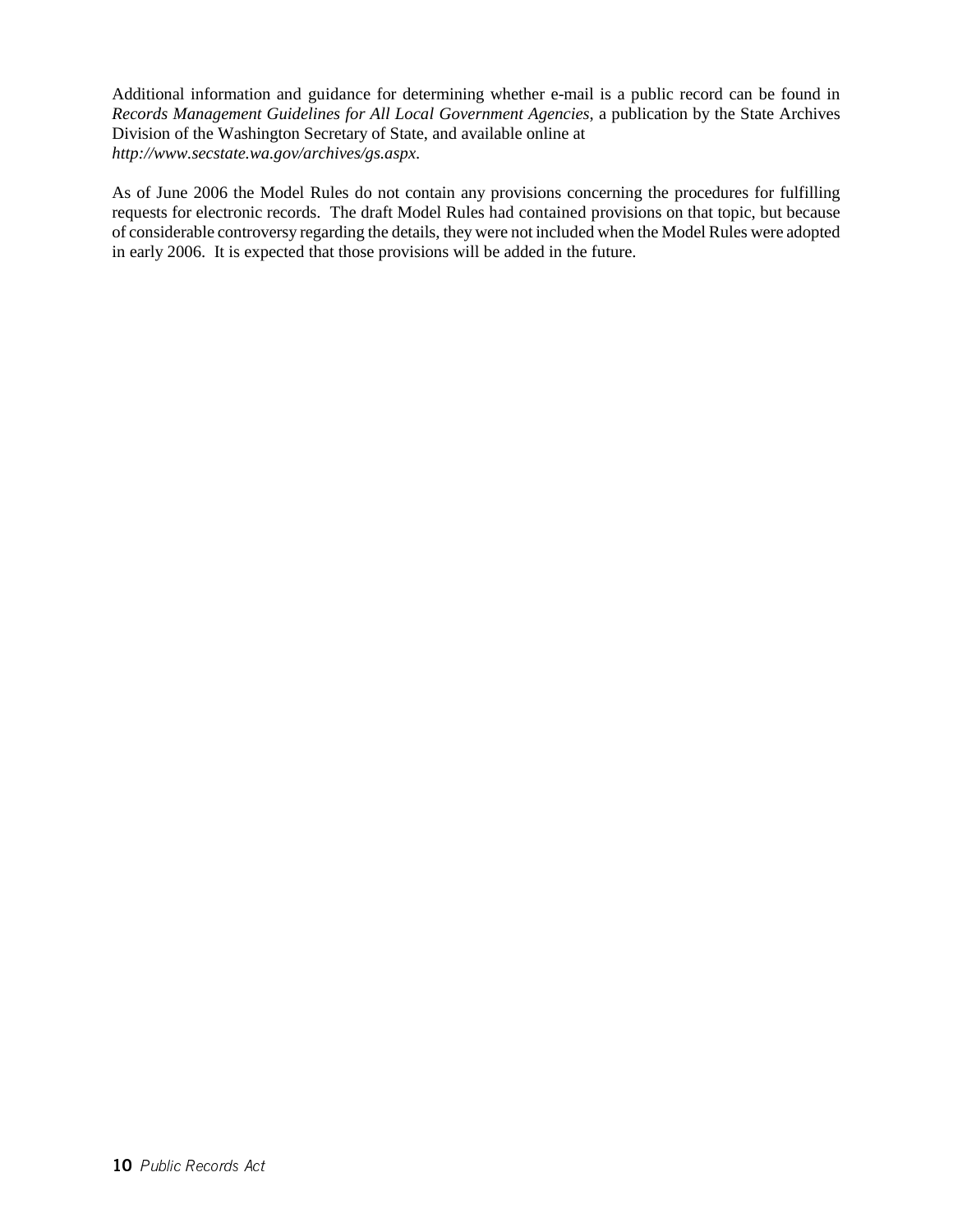# Determining What Must Be Disclosed Under the Public Records Act

There are three questions a local agency must consider when responding to a request for disclosure. First, are the requested records exempt from disclosure or prohibited from being disclosed? Second, if they are exempt, can information be deleted from the record so it might still be released? Third, if the records are not exempt, should information be deleted that would constitute an unreasonable invasion of privacy if disclosed?

#### Specific Exemptions and Prohibitions

All agency records are available for review by the public unless they are specifically exempted<sup>30</sup> or prohibited from disclosure by the statutes. If no statutory exemption or prohibition covers the requested record, it must be disclosed.<sup>31</sup> This section discusses exemptions listed in RCW 42.56.230 through 42.56.480. However, there are numerous other exemptions and disclosure prohibitions located elsewhere in the statutes that are relevant for local governments. Appendix C of this publication contains a listing of the many disclosure exemptions and prohibitions that are not located in the Public Records Act (chapter 42.56 RCW). Some of those additional exemptions and prohibitions are discussed in chapter 5 of this publication.

The public disclosure act provides that exemptions are to be narrowly construed; consequently, the courts have consistently ruled that only information specifically exempted can be withheld from public disclosure.<sup>32</sup>

Note: If, after reviewing the statutes, you are unsure whether a document meets the exemption criteria, consult with your department head or legal counsel.

The italicized statutory sections below are taken directly from the statutes and pertain to local governments. The records designated below are exempt from disclosure.

#### **RCW 42.56.230 Personal information.**

*The following personal information is exempt from public inspection and copying under this chapter:*

*(1) Personal information in any files maintained for students in public schools, patients or clients of public institutions or public health agencies, or welfare recipients.*

 $30$ Exemptions are permissive, not mandatory. WAC 44-14-06002(1) and AGO 1980 No. 1.

 $31$ RCW 42.56.070; see also PAWS, 125 Wn.2d at 257-61.

<sup>32</sup>RCW 42.17.251; Brouillet v. Cowles Pub., 114 Wn.2d 788, 793 (1990) ("The public disclosure act mandates disclosure of all public records not falling under specific exemptions delineated in the act. In keeping with the act's policy, we construe exemptions from mandatory disclosure narrowly.").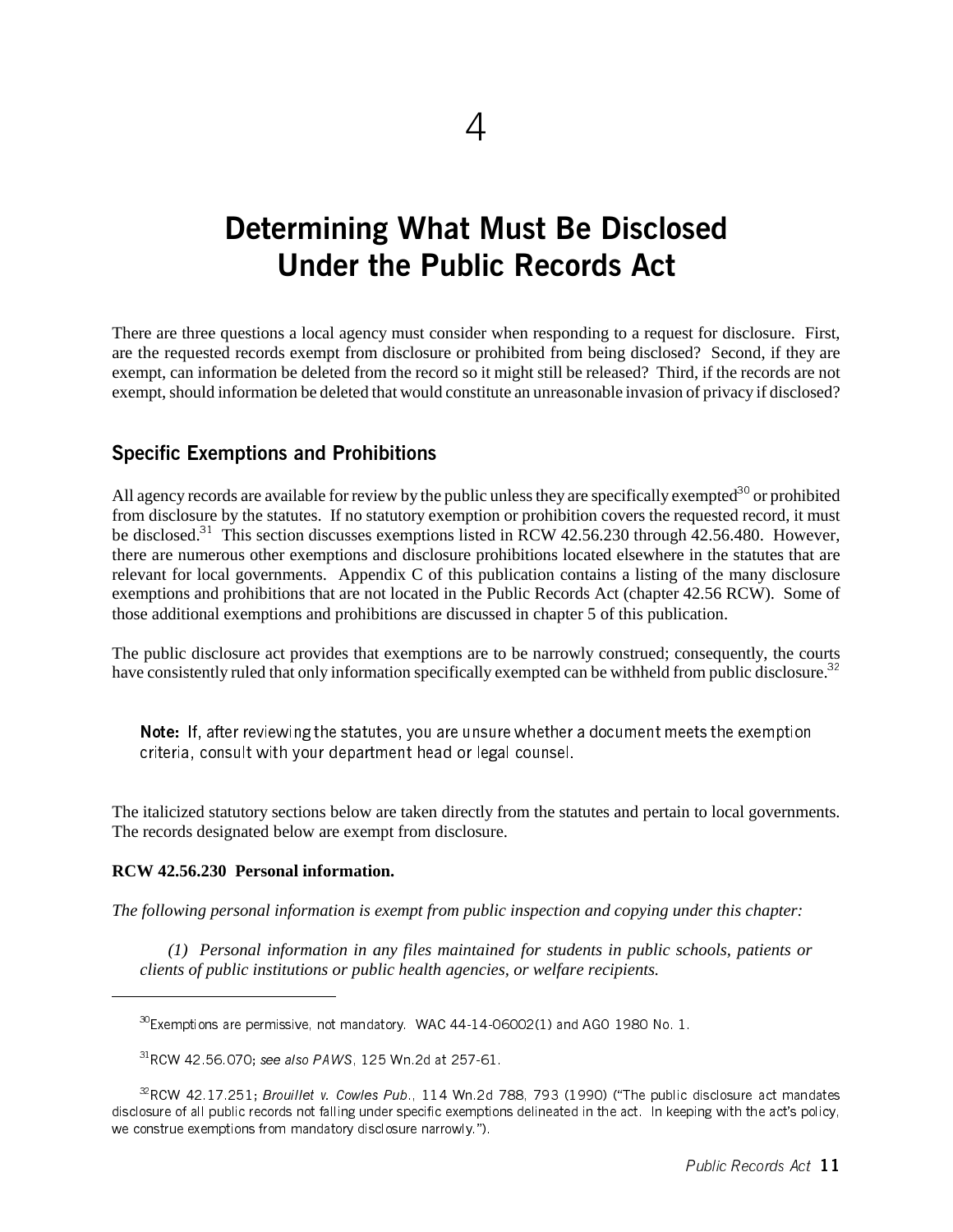*(2) Personal information in files maintained for employees, appointees, or elected officials of any public agency to the extent that disclosure would violate their right to privacy.*

This "personal information" exemption concerns personnel files. Since some of the information in employee personnel files may be protected by the employee's right to privacy, careful scrutiny should precede any decision to disclose those records. Files of retired employees are also covered by this provision.<sup>33</sup> Additional analysis of personnel records disclosure and right to privacy issues are found later in this chapter and in chapter 7.

Question: Must a local agency disclose, upon request, copies of phone bills, which contain unlisted phone numbers placed on the bills as a result of personal calls made by local agency employees?

Answer: Yes. No exemption applies. The phone calls may be personal or private, but because billing records of the calls are not part of the employees' personnel files, neither RCW 42.56.230 or 42.56.250(3) apply. This is the case even if the phone bills include unlisted phone numbers of local agency employees. Many cities and counties allow employees to make personal calls from their work phones, but there is no exemption which allows the local governments to delete unlisted numbers from their phone bills. If a city or county employee wishes to maintain confidentiality of an unlisted phone number, calls to that number should not be made from their work phone phone.

*(3) Information required of any taxpayer in connection with the assessment or collection of any tax if the disclosure of the information to other persons would (i) be prohibited to such persons by RCW 84.08.210, 82.32.330, 84.40.020, or 84.40.340 or (ii) violate the taxpayer's right to privacy or result in unfair competitive disadvantage to the taxpayer.*

Agencies should be very cautious about the release of any *taxpayer* information. This exemption does not prohibit disclosure of basic tax information such as the totals of various tax revenues; it only prohibits disclosure of information which can be identified with a particular taxpayer.

*(4) Credit card numbers, debit card numbers, electronic check numbers, card expiration dates, or bank or other financial account numbers, except when disclosure is expressly required by government or other law.*

#### **RCW 42.56.240 Investigative, law enforcement, and crime victims.**

*The following investigative, law enforcement, and crime victim information is exempt from public disclosure and copying under this chapter:*

*(1) Specific intelligence information and specific investigative records compiled by investigative, law enforcement, and penology agencies, and state agencies vested with the responsibility to discipline members of any profession, the nondisclosure of which is essential to effective law enforcement or for the protection of any person's right to privacy;*

The Washington Supreme Court has held that an active police investigation file, in its entirety, is exempt from disclosure under the Act's "effective law enforcement" exemption, unless the law enforcement agency

<sup>&</sup>lt;sup>33</sup>Seattle Fire Fighters v. Hollister, 48 Wn. App. 129, at 134 (1987).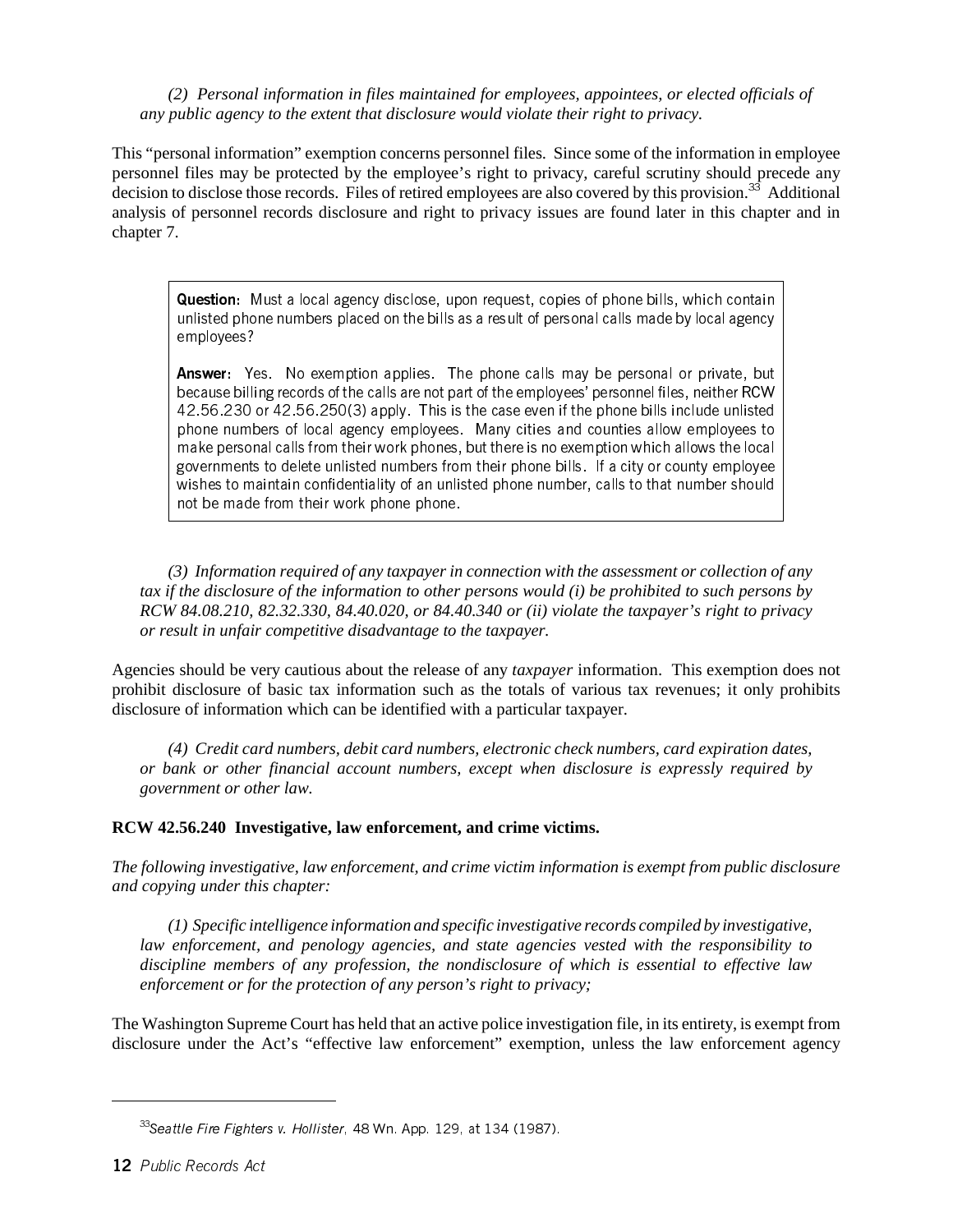decides that specific information is not essential to solving the case.<sup>34</sup> The court will not second guess a law enforcement agency's decision not to disclose information contained in an open investigation file. This effectively bars challenges to law enforcement agency disclosure determinations with respect to such materials. Some factors the prosecutor should consider include whether disclosure might inadvertently compromise apprehension of a suspect, divulge sophisticated police investigative techniques, or disrupt the sharing of information between law enforcement agencies.  $35$ 

However, if a suspect has already been arrested and the matter referred to the prosecutor for a charging decision, information contained in the investigative file is disclosable unless disclosure would impede effective law enforcement. Under these circumstances, the court is more willing to look at what should be disclosed to the public.

As with any disclosable record, information concerning sexual offenses, some health matters, and certain other private details can be deleted when disclosing police investigation reports in order to protect a person's right to privacy. See the information concerning redaction later in this chapter.

*(2) Information revealing the identity of persons who are witnesses to or victims of crime or who file complaints with investigative, law enforcement, or penology agencies, other than the public disclosure commission, if disclosure would endanger any person's life, physical safety, or property. If at the time a complaint is filed the complainant, victim or witness indicates a desire for disclosure or nondisclosure, such desire shall govern. However, all complaints filed with the public disclosure commission about any elected official or candidate for public office must be made in writing and signed by the complainant under oath;*

The exemption listed here, allows agencies to delete details from police investigation reports which identify witnesses or victims of crimes, but only if disclosure would endanger any person's life, physical safety, or property.

*(3) Any records of investigative reports prepared by any state, county, municipal, or other law enforcement agency pertaining to sex offenses contained in chapter 9A.44 RCW or sexually violent offenses as defined in RCW 71.09.020, which have been transferred to the Washington association of sheriffs and police chiefs for permanent electronic retention and retrieval pursuant to RCW 40.14.070(2)(b);*

*(4) License applications under RCW 9.41.070; copies of license applications or information on the applications may be released to law enforcement or corrections agencies, and*

The above exemption refers to concealed pistol licenses.

*(5) Information revealing the identity of child victims of sexual assault who are under the age of eighteen. Identifying information means the child victim's name, address, location, photograph, and in cases in which the child victim is a relative or stepchild of the alleged perpetrator, identification of the relationship between the child and the alleged perpetrator.*36

The intent of this exemption is to allow witnesses and victims of crimes to make statements to police officers without fear that their identity will be made available to the public. A related statute, RCW 10.97.130, prohibits the release of the names of juveniles who are victims of sex crimes.

<sup>34</sup>Newman v. King County, 133 Wn.2d 565, 574 (1997).

<sup>&</sup>lt;sup>35</sup>Cowles Pub. Co. v. Spokane Police Dept., City of Spokane, 139 Wn.2d 472, 478 (1999).

<sup>&</sup>lt;sup>36</sup>See Koenig v. Des Moines 123 Wn App. 285 (2004).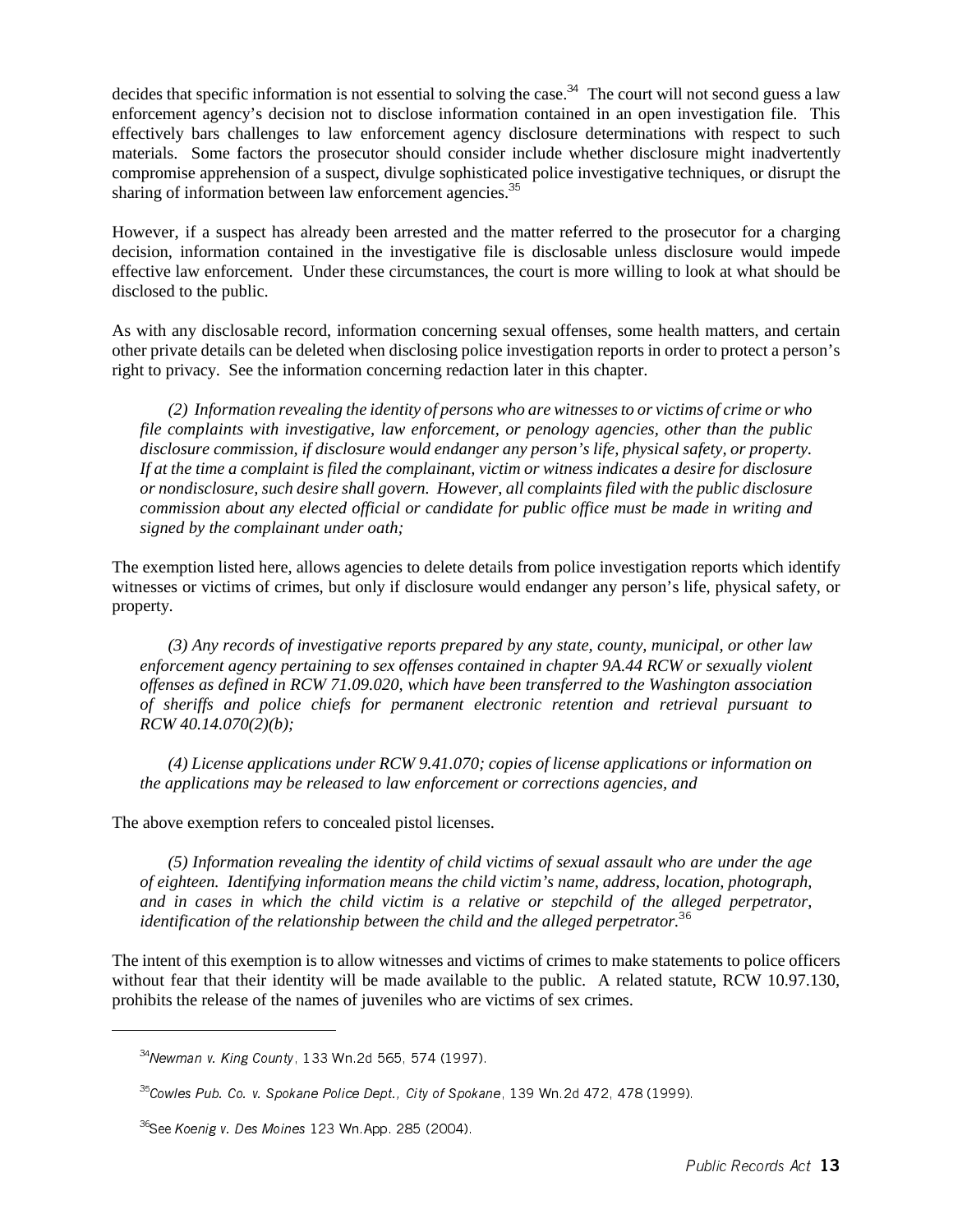#### **RCW 42.56.250 Employment and licensing.**

*The following employment and licensing information is exempt from public inspection and copying under this chapter:*

*(1) Test questions, scoring keys, and other examination data used to administer a license, employment, or academic examination;*

This exemption enables local governments to keep private their employment testing materials, questions and answers. This is crucial for local governments which use standardized tests for civil service or other city recruitment.

*(2) All applications for public employment, including the names of applicants, resumes, and other related materials submitted with respect to an applicant;*

This exemption enables individuals to apply for local government employment without worrying about disclosure of their application, or of the fact that they are seeking employment. This exemption applies to all non-elective local government positions, including administrative positions, such as city manager, or professional positions, such as city attorney or city engineer.

The broad wording of this exemption appears to cover not only resumes or application materials of current job applicants, but also such materials submitted to the local government in connection with *current* or *past* local government employees. There is no case law confirming whether the exemption should be interpreted so expansively. If the resume and other materials are in a current employee's personnel file, RCW 42.56.230(2) would also apply. However, it would be rare that the "right to privacy" protection of that subsection would apply to the types of information typically contained in resumes and related documents.

This statutory section also protects from disclosure employment application records which contain information submitted to a local government by prior employers in response to requests for information about an applicant. $37$ 

Question: If requested, must a local government disclose a record containing the names of those who have notified the local government that they would like to be considered for appointment to a vacant council position?

Answer: The names should probably be disclosed. The individuals are not applying for "local government employment" as that would normally be understood.

*(3) The residential addresses or residential telephone numbers of employees or volunteers of a public agency which are held by any public agency in personnel records, public employment related records, or volunteer rosters, or are included in any mailing list of employees or volunteers of any public agency;*

This is the only disclosure exemption specifically referring to individuals who are working with the local government in a *volunteer* capacity. It is conceivable that a court interpreting other disclosure statutes, that are applicable to records relating to employees, might apply those statutes to volunteers.

 $37$ See RCW 4.24.730, enacted in 2005, regarding an employee's or former employee's right to inspect written records of their employer or former employer indicating to which prospective employers they have provided employment information.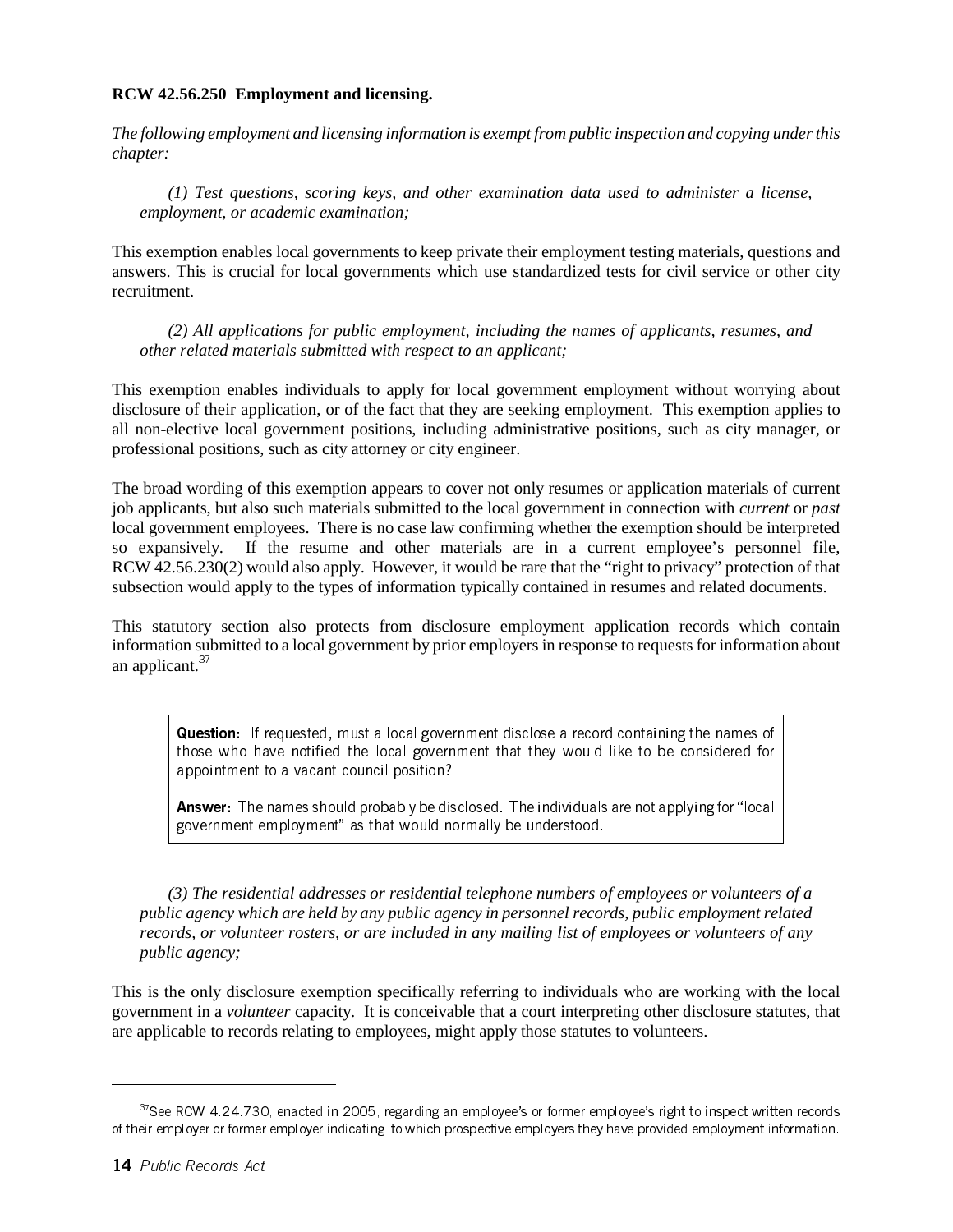*(4) Information which identifies a person who, while an agency employee: (i) Seeks advice, under an informal process established by the employing agency, in order to ascertain his or her rights in connection with a possible unfair practice under chapter 49.60 RCW against the person; and (ii) requests his or her identity or any identifying information not be disclosed;*

*(5) Investigative records compiled by an employing agency conducting a current investigation of a possible unfair practice under chapter 49.60 RCW or of a possible violation of other federal, state, or local laws prohibiting discrimination in employment; and*

*(6)* [This subsection is not relevant for local government agencies.]

#### **RCW 42.56.260 Real estate appraisals.**

*Except as is provided by chapter 8.26 RCW, the contents of real estate appraisals, made for or by any agency relative to the acquisition or sale of property, until the project or prospective sale is abandoned or until such time as all of the property has been acquired or the property to which the sale relates is sold, are exempt from disclosure under this chapter. In no event shall disclosure be denied for more than three years after the appraisal.*

This exemption allows local governments to keep appraisal information away from public scrutiny while negotiating a potential purchase or sale. Local government legislative bodies may review and discuss confidential appraisal information in an executive session,<sup>38</sup> and the councilmembers or commissioners are prohibited from disclosing that information.39

#### **RCW 42.56.270 Financial, commercial, and proprietary information.**

*The following financial, commercial, and proprietary information is exempt from disclosure under this chapter:*

*(1) Valuable formulae, designs, drawings, computer source code or object code, and research data obtained by any agency within five years of the request for disclosure when disclosure would produce private gain and public loss;*

Several cases have interpreted this exemption. In one, the Washington Supreme Court found that the cash flow analysis of port properties prepared for a port's sole use in negotiations with prospective joint venture partners was within the research data exemption.<sup>40</sup> In another case, the court found that a university's research data relating to intellectual property was exempt from disclosure.<sup>41</sup> In both decisions, the requesting party was denied his public disclosure request, because he would have profited and the government would have incurred a loss.

 $38$ RCW 42.30.110(1)(b), (c).

<sup>&</sup>lt;sup>39</sup>RCW 42.23.070(4).

 $^{40}$ Servais v. Port of Bellingham, 127 Wn.2d 820 (1995).

<sup>41</sup>PAWS, 125 Wn.2d at 243.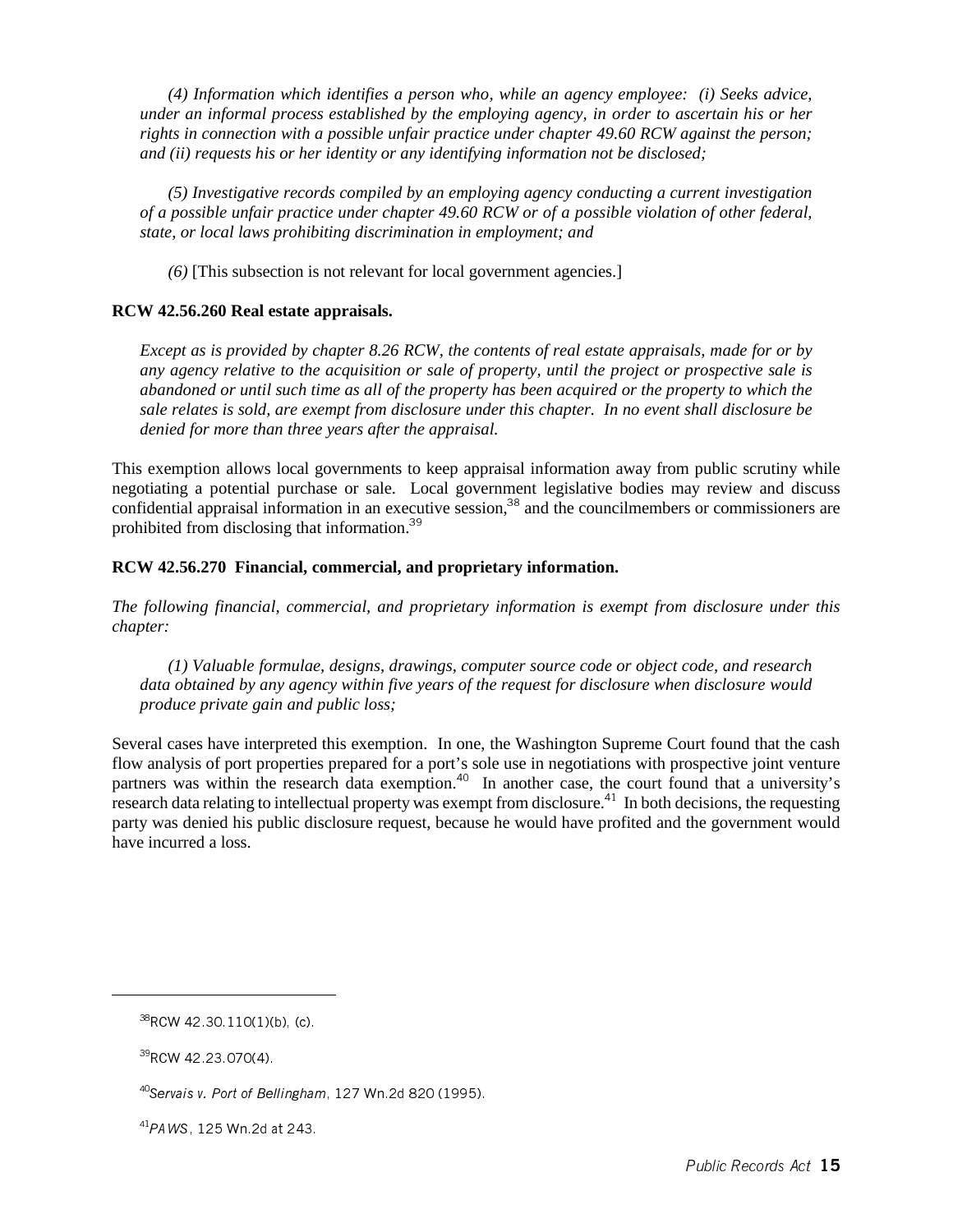By contrast, in a court of appeals decision the court found that documents used by professors and accountants hired by the city, to perform credit and financial analysis for the city's loan guarantee for private shopping center development, were not exempt.<sup>42</sup> The city was unable to show a public loss resulting from the disclosure of the requested research.

MRSC has been asked whether this exemption applies to blueprints or other architectural drawings submitted to a city's building department for review. It is doubtful that the exemption would often apply, because disclosure would not necessarily cause both "private gain and public loss." Also, even though the person who submitted the materials has a copyright interest in the documents, disclosure is not automatically prohibited. A court has held that an individual with a copyright interest in public records is not an indispensable party in an action to compel disclosure, and those requesting copies of the materials may be entitled to the records if the facts meet the "fair use doctrine."43 Consequently, MRSC has recommended that when there is a disclosure request for these types of materials, the agency should immediately notify the person who submitted the documents or architectural drawings to allow the person with a copyright interest the option of seeking a court order prohibiting disclosure.<sup>44</sup>

In connection with the public bidding process, local governments often obtain information which bidders would not voluntarily divulge to their competitors. Such information may be exempt, if the "public loss" factor can be met.<sup>45</sup> In any event, it would be wise to promptly notify a bidder if the city receives a request for such records.

[The exemptions listed in subsections 2 through 11 of RCW 42.56.270 have limited applicability to local government records.]

#### **RCW 42.56.280 Preliminary drafts, notes, recommendations, intra-agency memorandums.**46

*Preliminary drafts, notes, recommendations, and intra-agency memorandums in which opinions are expressed or policies formulated or recommended are exempt under this chapter, except that a specific record shall not be exempt when publicly cited by an agency in connection with any given action.*

This exemption applies to records connected with the deliberative process. Only records containing opinions or recommendations are exempt. Factual materials which are being considered as background material on a particular issue or problem are not exempt. For example, if a city treasurer or finance officer prepares a financial report for the mayor detailing the status of the city's expenditures for the current budget year, that document is not exempt from disclosure. Conversely, if that report contains recommendations for fiscal policy changes, any portions containing the recommendations would be exempt from disclosure. Also,

 $^{42}$ Spokane Research & Defense Fund v. City of Spokane, 96 Wn. App. 568, 575-77 (1999), rev. denied, 140 Wn.2d 1001 (2000).

 $^{43}$ Lindberg v. County of Kitsap, 133 Wn.2d 729, 745 (1997) (holding that "[a] copyright interest in the documents does not of itself make the owner an indispensable party to a lawsuit demanding under a public disclosure statute the right to have copies or to make copies of them").

 $44$ The procedure for such court review is outlined in RCW 42.17.540.

<sup>45</sup>See generally, Rocco N. Treppiedi, "Disclosing Proprietary Information Obtained in Competitive Bidding," Legal Notes Information Bulletin No. 432 (1985); Kyle J. Crews, "Second Update on Public Disclosure, Public Bidding Documents," Legal Notes Information Bulletin No. 491 (1995).

 $46$ See WAC 44-14-06002(4) in the Model Rules for comments on this "deliberative process" exemption.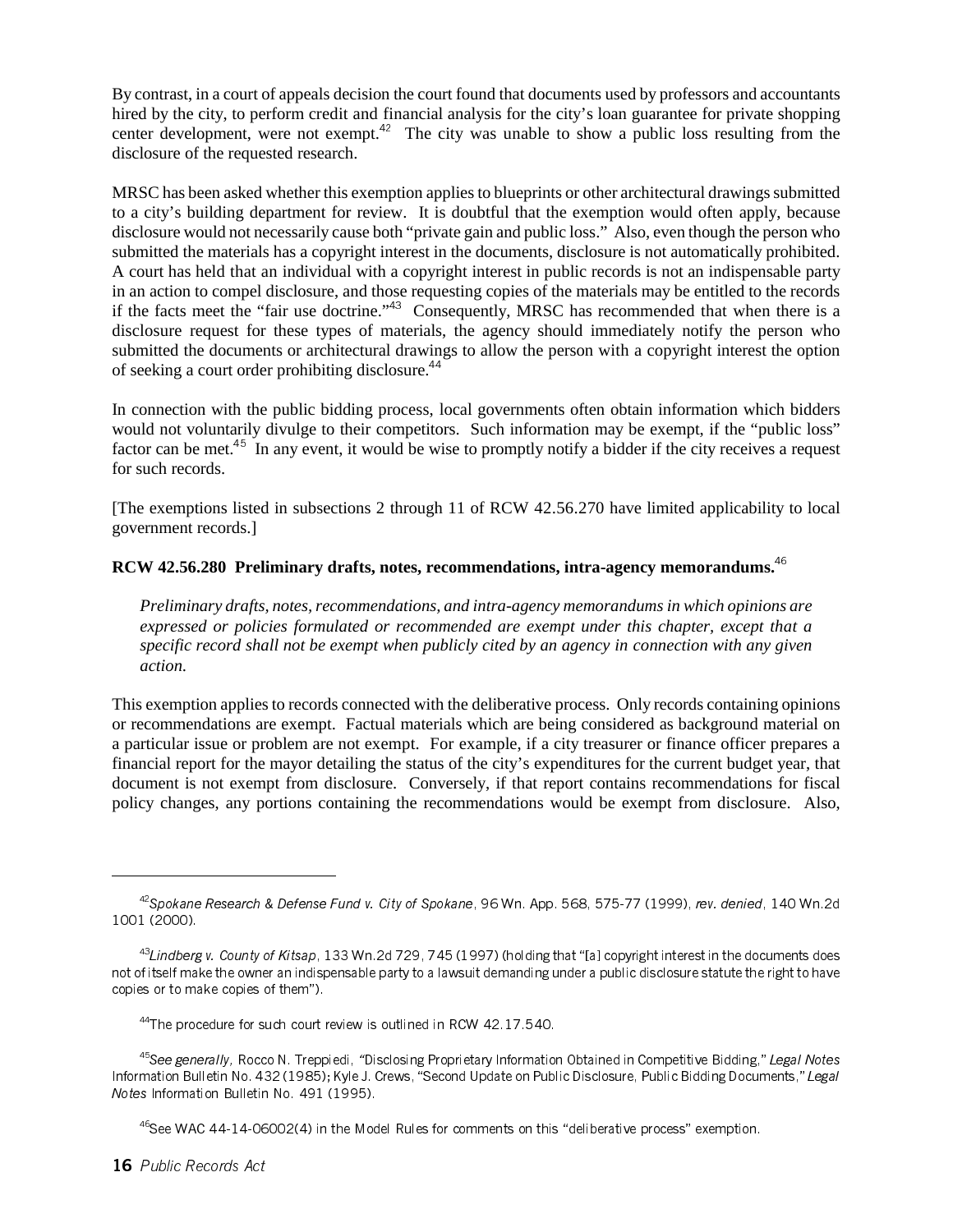memos concerning possible fiscal policy changes written between a mayor, finance officer, or department heads are exempt. This exemption does not apply after the policies or recommendations set forth in the requested document(s) have been implemented. $4$ 

The Washington Supreme Court has determined that before an agency is entitled to rely on this exemption, it must show (1) that the records contain pre-decisional opinions or recommendations of subordinates expressed as part of a deliberative process; (2) that disclosure would be injurious to the deliberative or consultative function of the process; (3) that disclosure would inhibit the flow of recommendations, observations, and opinions; and (4) that the materials covered by the exemption reflect policy recommendations and opinions and not the raw factual data on which a decision is based.<sup>48</sup>

A subsequently decided case has discussed how this "deliberative process" exemption would apply to a preliminary list of issues to be addressed in collective bargaining negotiations.49

**Question:** Are a clerk's handwritten notes, which are used to prepare the formal council minutes, exempt from disclosure? How about unapproved drafts of the minutes?

Answer: Neither are exempt. The clerk is merely making notes of what is said and done by the council at an open, public meeting. We recommend that any preliminary drafts of council minutes which are provided to the public be clearly labeled as preliminary drafts.

#### **RCW 42.56.290 Agency party to controversy.**50

*Records which are relevant to a controversy to which an agency is a party but which records would not be available to another party under the rules of pretrial discovery for causes pending in the superior court are exempt from disclosure under this chapter.*

This exemption concerns attorney work product. The term "controversy" refers to pending litigation, threatened litigation, and completed litigation.<sup>51</sup> Whenever a local government is involved in a current or potential legal controversy, disclosure of any related documents should be discussed and reviewed carefully with the local government attorney.

The Attorney General has posted a "guidance document" concerning the attorney-client privilege and the work product doctrine on the Attorney General's web page dealing with the Model Rules – see *www.atg.wa.gov/records/modelrules*.

<sup>47</sup>Dawson, 120 Wn.2d at 793.

<sup>48</sup>PAWS, 125 Wn.2d at 256.

 $49$ ACLU v. City of Seattle 121 Wn App. 544 (2004).

 $50$ See WAC 44-14-06002(3) in the Model Rules for comments on the attorney-client privilege.

 $51$ Dawson, 120 Wn.2d at 791; see also O'Connor v. Wash. State Dept. of Social & Health Services, 143 Wn.2d 895, 912 (2001) (holding that records relevant to a controversy to which an agency is a party are exempt if those records would not be available to another party under superior court rules of pretrial discovery).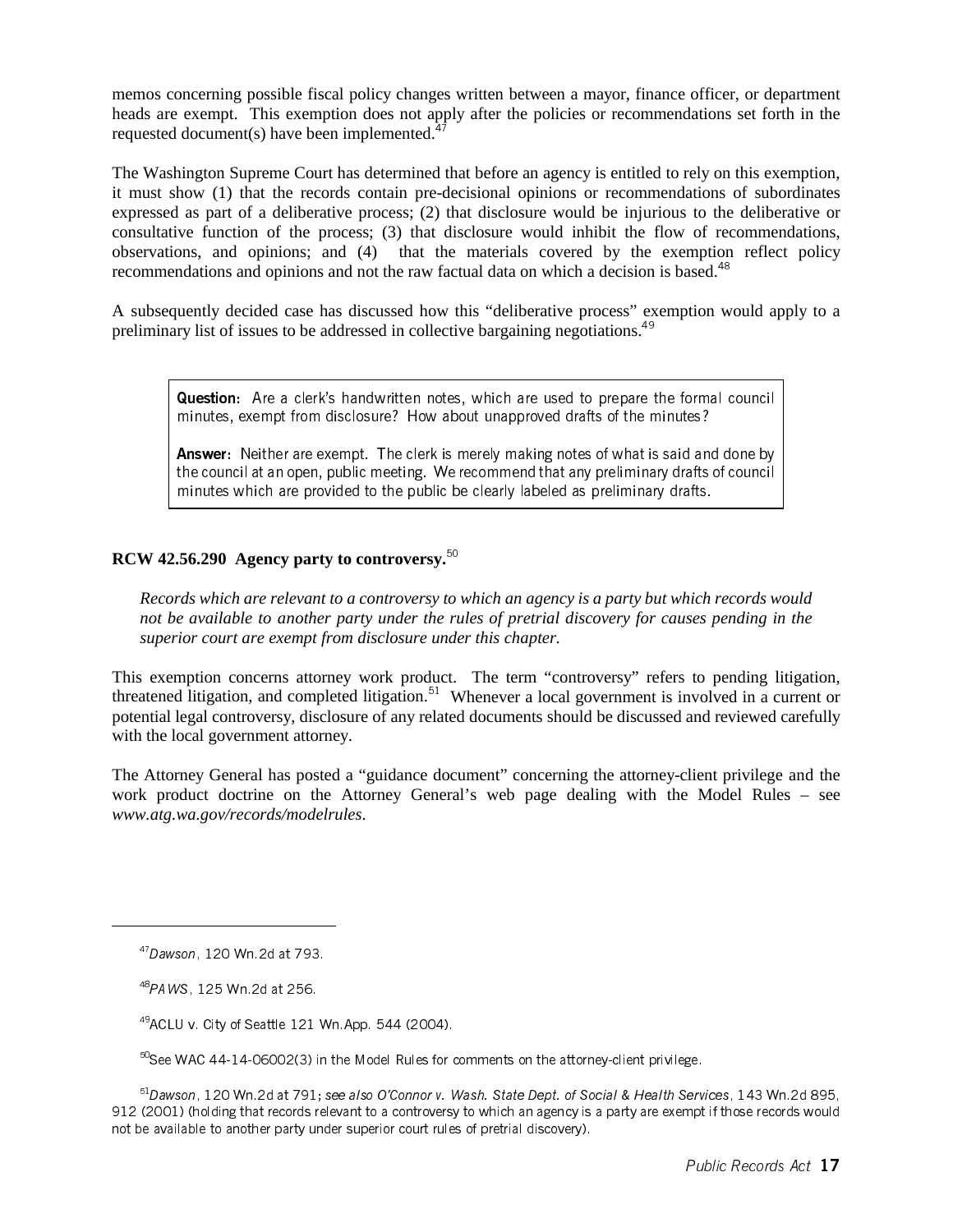Question: Must a local government disclose a "separation agreement" entered into with an employee in order to settle a claim and avoid litigation? (The terms of the agreement were worked out by the council in an executive session, with the assistance of the local government attorney.)

Answer: The agreement must be disclosed. The relevant controversy exemption does not apply in this situation, because this document would be available to a party under the rules of pretrial discovery. Furthermore, the public has a legitimate interest in the details of a settlement agreement involving the government's conduct of its affairs and the expenditure of public funds  $52$ 

#### **RCW 42.56.300 Archeological sites.**

*Records, maps or other information identifying the location of archaeological sites in order to avoid the looting or depredation of such sites are exempt from disclosure under this chapter.*

#### **RCW 42.56.310 Library records.**

*Any library record, the primary purpose of which is to maintain control of library materials, or to gain access to information, that discloses or could be used to disclose the identity of a library user is exempt from disclosure under this chapter.*

**RCW 42.56.320 Educational information.** [Not relevant for cities and counties.]

#### **RCW 42.56.330 Public utilities and transportation.**

*The following information relating to public utilities and transportation is exempt from disclosure under this chapter:* [Subsection (1) is not relevant for local government agencies.]

*(2) The residential addresses and residential telephone numbers of the customers of a public utility contained in the records or lists held by the public utility of which they are customers, except that this information may be released to the division of child support or the agency or firm providing child support enforcement for another state under Title IV-D of the federal social security act, for the establishment, enforcement, or modification of a support order.*

<sup>&</sup>lt;sup>52</sup>See Yakima Newspapers v. Yakima, 77 Wn. App. 319 (1995).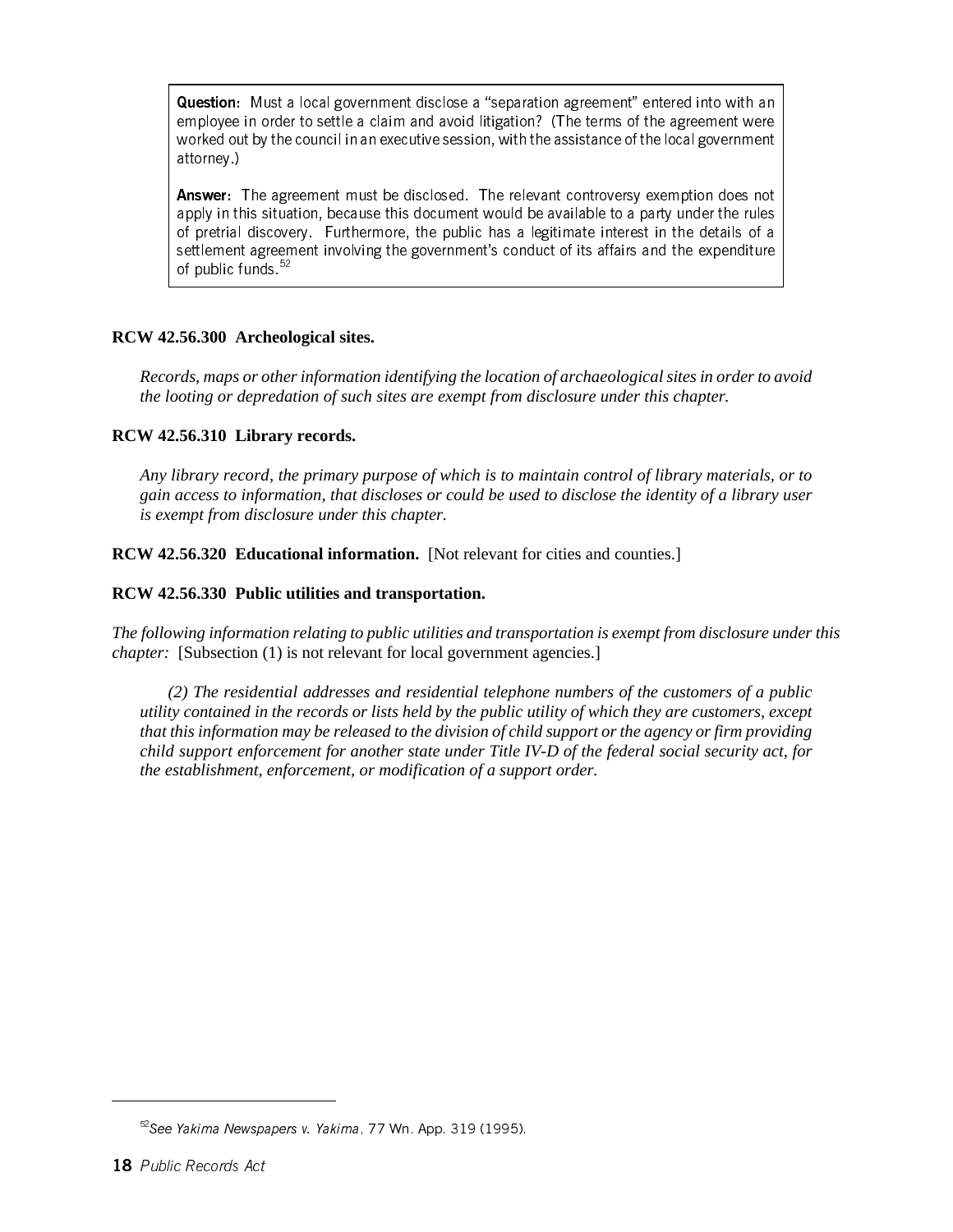Question: Must the city disclose the amount owed by a utility customer, and whether the account is delinquent or not?

Answer: Yes. The financial information in utility records must be disclosed because no exemption applies. RCW 42.56.330 only exempts from disclosure the residential addresses and telephone numbers of public utility customers.

Question: Would the RCW 42.56.330 exemption prohibit a city from providing a mailing list of its utility customers to the directly adjacent city? (The neighboring city is going to be undertaking some major utility construction which will temporarily impact utility customers in the other city. It wants to mail out notices to the impacted residents of that city.)

Answer: This is not a request for *public* disclosure, but disclosure to another municipality. Consequently, there is no statutory reason to prevent one city from providing this information to another city.

*(3) The names, residential addresses, residential telephone numbers, and other individually identifiable records held by an agency in relation to a vanpool, carpool, or other ride-sharing program or services; however, these records may be disclosed to other persons who apply for ridematching services and who need that information in order to identify potential riders or drivers with whom to share rides;*

*(4) The personally identifying information or current or former participants or applicants in a paratransit or other transit service operated for the benefit of persons with disabilities or elderly persons;*

*(5) The personally identifying information of persons who acquire and use transit passes ….;*

*(6) Records of an person that belong to a public utility district or a municipally owned electric utility, unless the law enforcement authority provides the public utility district or municipally owned electric utility with a written statement in which the authority states that it suspects that the particular person to whom the records pertain has committed a crime and the authority has a reasonable belief that the records could determine or help determine whether the suspicion might be true. Information obtained in violation of this subsection is inadmissible in any criminal proceeding;*

The above subsection concerns police agencies' inspection of electrical consumption records that might indicate a drug growing operation in a particular residence or structure.

*(7)* [Deals with motor carrier intelligent transportation system information - not relevant for local government agencies.]

#### **RCW 42.56.340 Timeshare, condominium, etc. owner lists.**

This exemption relates to information held by the state department of licensing.

#### **RCW 42.56.350 Health professionals.**

This exemption deals with information about health care professionals held by the state department of health.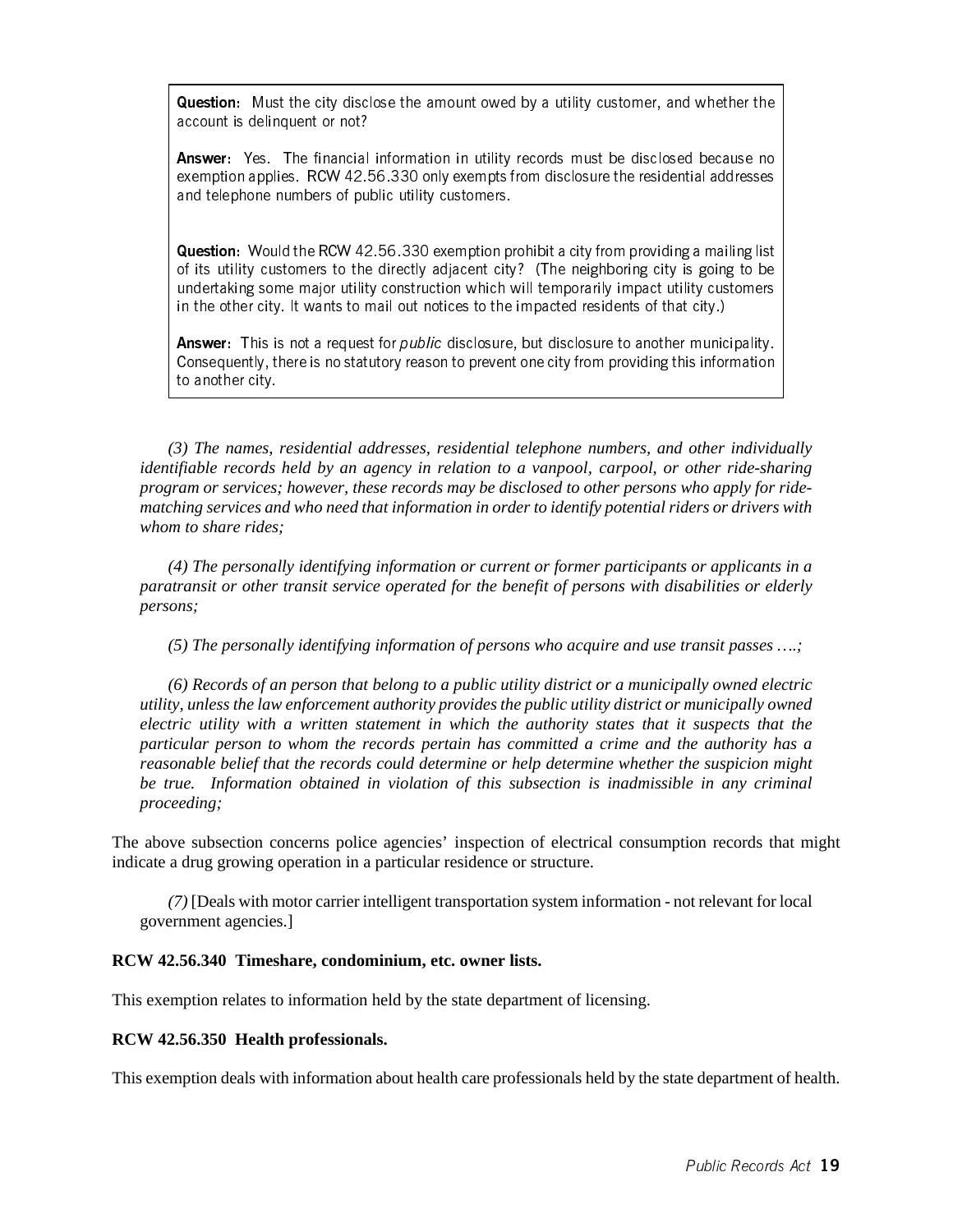#### **RCW 42.56.360 Health care.**

*(1) The following health care information is exempt from disclosure under this chapter:*

[Subsections (a) through (e) and (g) deal with information held by the state board of health or state board of pharmacy, and are not relevant for local governments.]

- *(f) Except for published statistical compilations and reports relating to infant mortality review studies that do not identify individual cases and sources of information, any records or documents obtained, prepared, or maintained by the local health department for the purposes of an infant mortality review conducted by the department of health under RCW 70.05.170. . . .*
- *(2) Chapter 70.02 RCW applies to public inspection and copying of health care information of patients.*

#### **RCW 42.56.370 Domestic Violence Program, rape crisis center clients.**

*Client records maintained by an agency that is a domestic violence program as defined in RCW 70.123.020 or 70.123.075 or a rape crisis center as defined in RCW 70.125.030 are exempt from disclosure under this chapter*.

#### **RCW 42.56.380 Agriculture and livestock.**

This exemption deals with information held by state agencies, not local governments.

#### **RCW 42.56.390 Emergency or transitional housing.**

*Names of individuals residing in emergency or transitional housing that are furnished to the department of revenue or a county assessor to substantiate a claim for property tax exemption under RCW 84.36.043 are exempt from disclosure under this chapter.*

#### **RCW 42.56.400 Insurance and financial institutions.**

This exemption concerns records held by state agencies, not local governments.

#### **RCW 42.56.410 Employment security department records.**

*Records maintained by the employment security department and subject to chapter 50.13 RCW if provided to another individual or organization for operational, research, or evaluation purposes are exempt from disclosure under this chapter.*

#### **RCW 42.56.420 Security.**

*The following information relating to security is exempt from disclosure under this chapter:*

*(1) Those portions of records assembled, prepared, or maintained to prevent, mitigate, or respond to criminal terrorist acts, which are acts that significantly disrupt the conduct of government or of the general civilian population of the state or the United States and that manifest an extreme indifference to human life, the public disclosure of which would have a substantial likelihood of threatening public safety, consisting of:*

*(a) Specific and unique vulnerability assessments or specific and unique response or deployment plans, including compiled underlying data collected in preparation of or essential to the assessments, or to the response or deployment plans; and*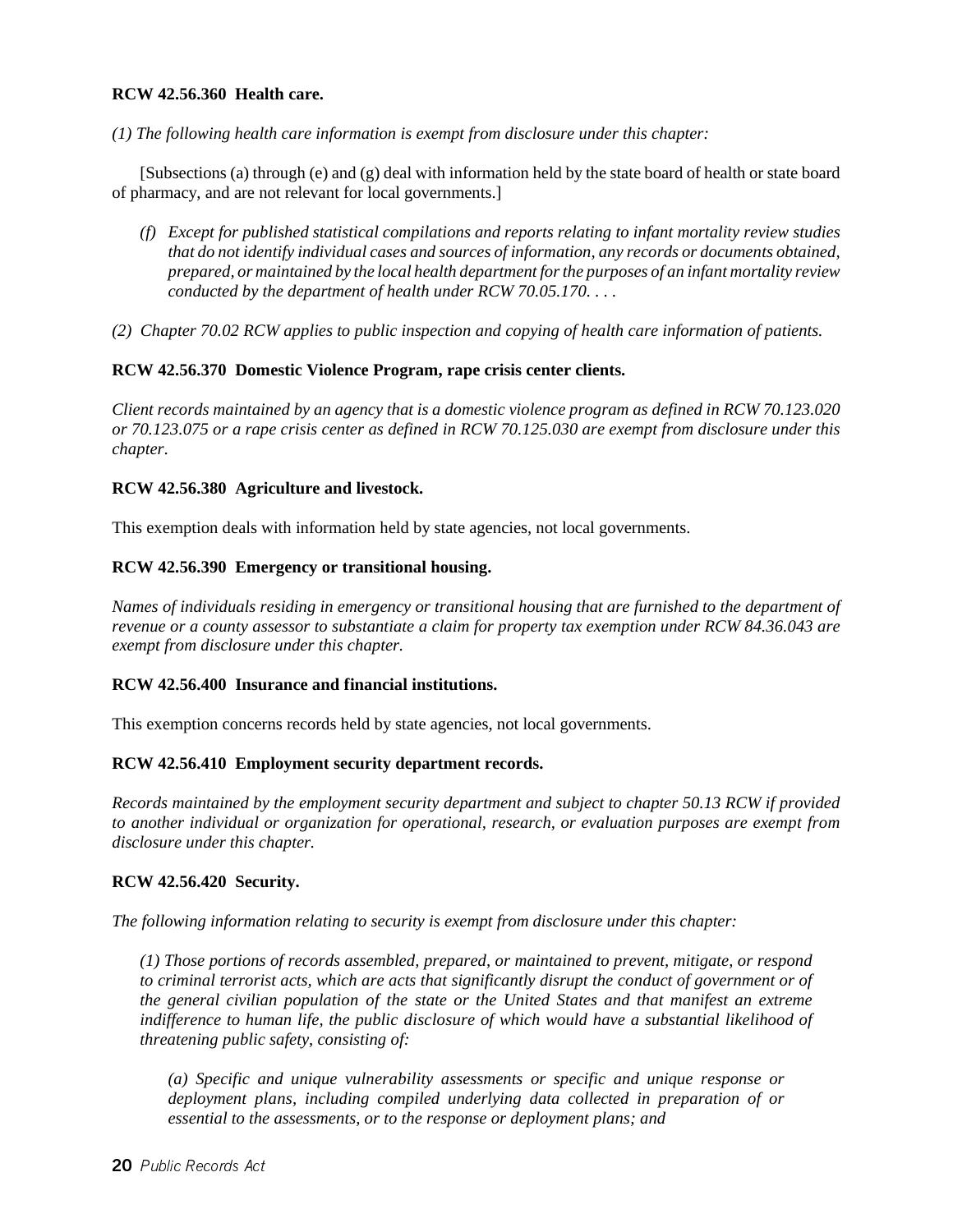*(b) Records not subject to public disclosure under federal law that are shared by federal or international agencies, and information prepared from national security briefings provided to state or local government officials related to domestic preparedness for acts of terrorism.*

*(2) Those portions of records containing specific and unique vulnerability assessments or specific and unique emergency and escape response plans at a city, county, or state adult or juvenile correctional facility, the public disclosure of which would have a substantial likelihood of threatening the security of a city, county, or state adult or juvenile correctional facility or any individual's safety;*

*(3) Information compiled by school districts or schools in the development of their comprehensive safe school plans pursuant to RCW 28A.320.125, to the extent that they identify specific vulnerabilities of school districts and each individual school;*

*(4) Information regarding the infrastructure and security of computer and telecommunications networks, consisting of security passwords, security access codes and programs, access codes for secure software applications, security and service recovery plans, security risk assessments, and security test results to the extent that they identify specific system vulnerabilities; and*

*(5) The security section of transportation system safety and security program plans required under RCW 35.21.228, 35A.21.300, 36.01.210, 36.57.120, 36.57A.170, and 81.112.180.*

#### **RCW 42.56.430 Fish and wildlife***.*

This exemption mostly concerns records held by state agencies and is not relevant for local governments, except for subsection (2), dealing with information regarding sensitive wildlife data, such as data concerning the nesting sites of endangered species, or information concerning species that are threatened but have a commercial or black market value.

#### **RCW 42.56.440 Veterans' discharge papers – Exceptions.**

County auditors dealing with veterans' discharge papers need to read this statue carefully.

#### **RCW 42.56.450 Check cashers and sellers licensing applications.**

This exemption deals with records held by the state director of financial institutions and is not relevant for local governments.

#### **RCW 42.56.460 Fireworks.**

*All records obtained and all reports produced as required by state fireworks law, chapter 70.77 RCW, are exempt from disclosure under this chapter.*

#### **RCW 42.56.470 Correctional industries workers.**

This exemption is not relevant for local governments.

#### **RCW 42.56.480 Inactive programs.**

This exemption is not relevant for local governments.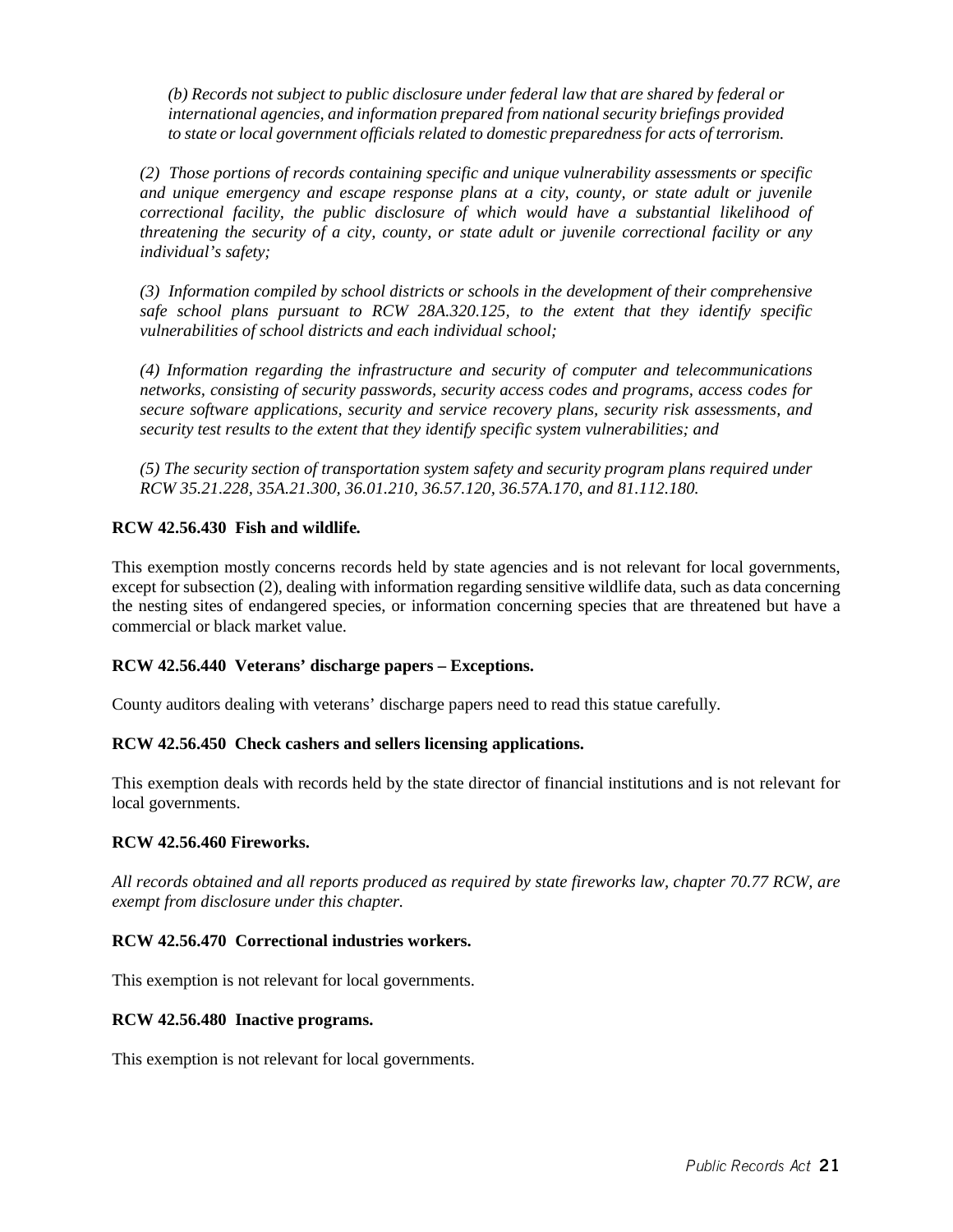#### Exempt Records and Redaction

The preceding section looked at specific records that are exempt from disclosure. Once a record is found to be exempt, the local agency must determine whether personal information can be deleted from the exempt record so that it might still be released.

The requirement that exempt material be deleted and the rest of the record disclosed, is sometimes referred to as *redaction*. <sup>53</sup> This section deals only with redaction pertaining to the exemptions listed in the Public Records Act.

Having determined that a record is exempt from disclosure under the Public Records Act, RCW 42.56.210(1) provides that "the exemptions of this section are inapplicable to the extent that information, the disclosure of which would violate *personal privacy* or *vital government interests*, can be deleted from the specific record sought (emphasis added)." Therefore, exemptions will not bar disclosure of records, where the local agency can delete information that would violate (1) personal privacy or (2) vital government interests.

1. Redacting Information, Disclosure of Which Would Violate Personal Privacy

The terms "right to privacy," "right of privacy," "privacy," or "personal privacy," are found throughout the Public Records Act.<sup>54</sup> In 1978 the state supreme court defined the right to privacy in Washington to be coincident with the common law:

One who gives publicity to a matter concerning the private life of another is subject to liability if the matter publicized is of a kind that (a) would be highly offensive to a reasonable person, and (b) is not of legitimate concern to the public. $55$ 

The court cited the following explanation as illustrative of the type of facts protected by the right to privacy:

Every individual has some phases of his life and his activities and some facts about himself that he does not expose to the public eye, but keeps entirely to himself or at most reveals only to his family or to close personal friends. Sexual relations, for example, are normally entirely private matters, as are family quarrels, many unpleasant or disgraceful illnesses, most intimate personal letters, most details of a man's life in his home, and some of his past history that he would rather forget. When these intimate details of his life are spread before the public gaze in a manner highly offensive to the ordinary reasonable man, there is an actionable invasion of his privacy, unless the matter is one of legitimate public interest.<sup>56</sup>

In 1987 the legislature adopted this statement of the law, and it is now codified as RCW 42.56.050:

A person's "right to privacy" . . . is invaded or violated only if disclosure of information about the person: (1) Would be highly offensive to a reasonable person, and (2) is not of legitimate concern to the public.

Both the "offensiveness" and "legitimate concern" elements must be met before information may be redacted from a record.

 $53$ The Model Rules discuss redaction at WAC 44-14-04004(b)(i).

<sup>&</sup>lt;sup>54</sup>There is no general "privacy" exemption. See WAC 44-14-06002(2).

 $55$ Hearst v. Hoppe, 90 Wn.2d 123, 135-36 (1978) (adopting Restatement (Second) of Torts § 652D, at 383 (1977)).

<sup>56</sup>Hearst, 90 Wn.2d at 136.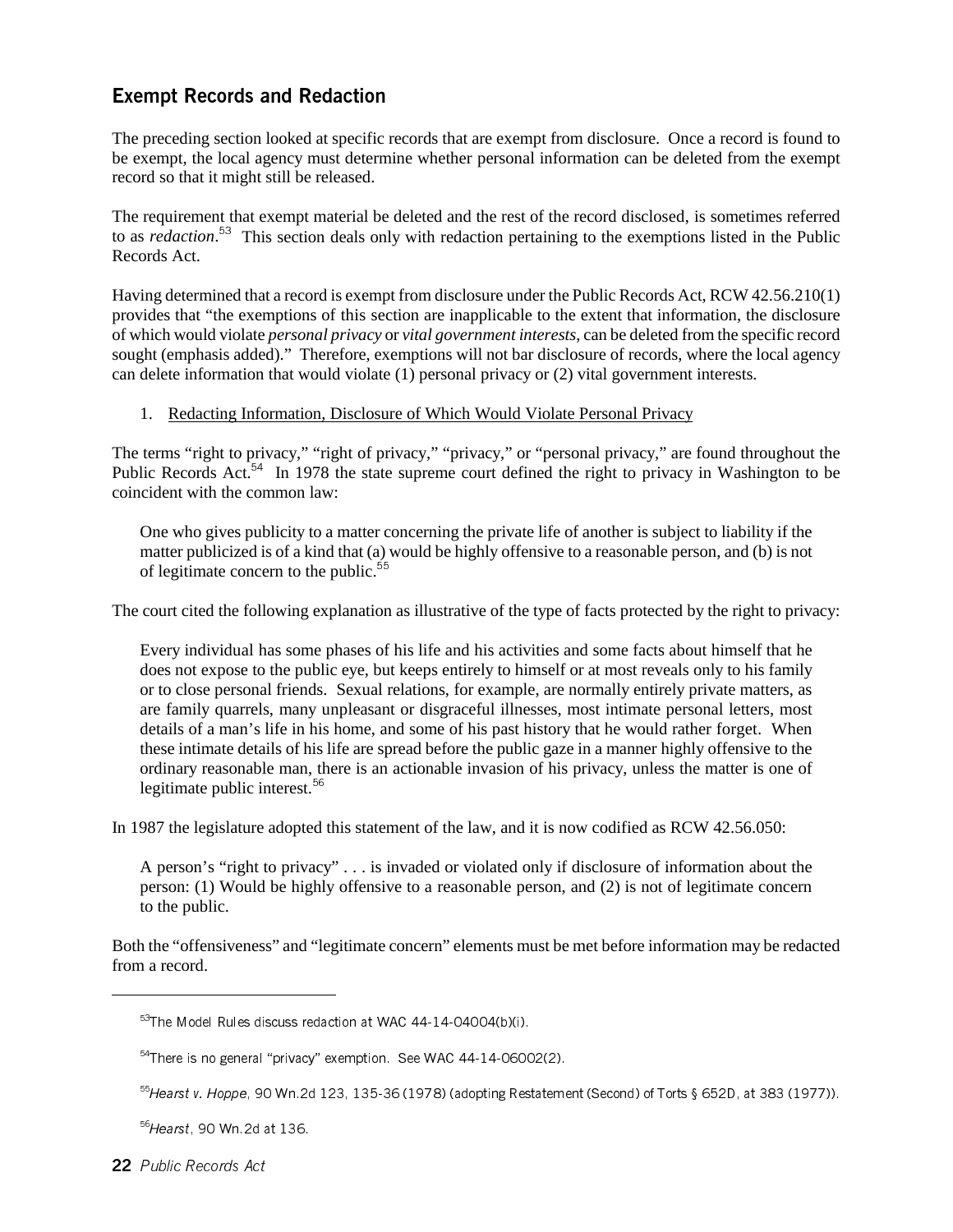The Washington courts have applied this rule on several occasions. In one case the court held that "under Washington's public records act, the names of police officers, without simultaneous release of other identifying information such as home addresses, residential telephone numbers, and social security numbers cannot be considered "highly offensive." . . . "<sup>57</sup> Additionally, a legitimate public concern existed because ". . . police officers are public employees, paid with public tax dollars. They are granted a great deal of power, authority, and discretion in the performance of their duties."<sup>58</sup>

In 2005 the court of appeals provided a wide-ranging analysis of the right to privacy in regard to public employee personnel records when it examined disclosure issues involving teachers and records of allegations of misconduct of a sexual nature.<sup>59</sup>

In another appeals case regarding employee identification numbers, the appeals court held that the "... release of employees' identification numbers would be *highly offensive*, because disclosure could lead to public scrutiny of individuals concerning *information unrelated to any governmental operation* and impermissible invasions of privacy.  $\ldots$ <sup>60</sup> However, the release of employee names would not be similarly offensive or lead to such invasions of privacy; rather, disclosure of employee names would "allow public scrutiny of government."<sup>61</sup>

In general, performance evaluations of public employees that do not contain particular incidents of misconduct are presumed to be highly offensive and of small public concern.<sup>62</sup> However, this does not apply to the position of city manager, because the ". . . performance of the City Manager's job is a legitimate subject of public interest . . . [he or she] . . . cannot reasonably expect that evaluations of the performance of his or her public duties will not be subject to public disclosure."<sup>63</sup> Therefore, while the courts generally view nonparticularized evaluations as highly offensive, there is an overriding legitimate public concern in the case of city managers.

 $57$ King County v. Sheehan, 114 Wn. App. 325, 346 (2002).

 $58$ Id. at 347.

 $59B$ ellevue John Does v. Bellevue School District, Wn. App. (2005).

 $61/d$ .

 $60T$ acoma Pub. Library v. Woessner, 90 Wn. App. 205, 221-22 (1998) (emphasis added).

 $62$ Dawson, 120 Wn.2d at 797; accord Spokane Research & Defense Fund v. City of Spokane, 99 Wn. App. 452, 456 (2000).

<sup>63</sup>Spokane Research & Defense Fund, 99 Wn. App. at 457.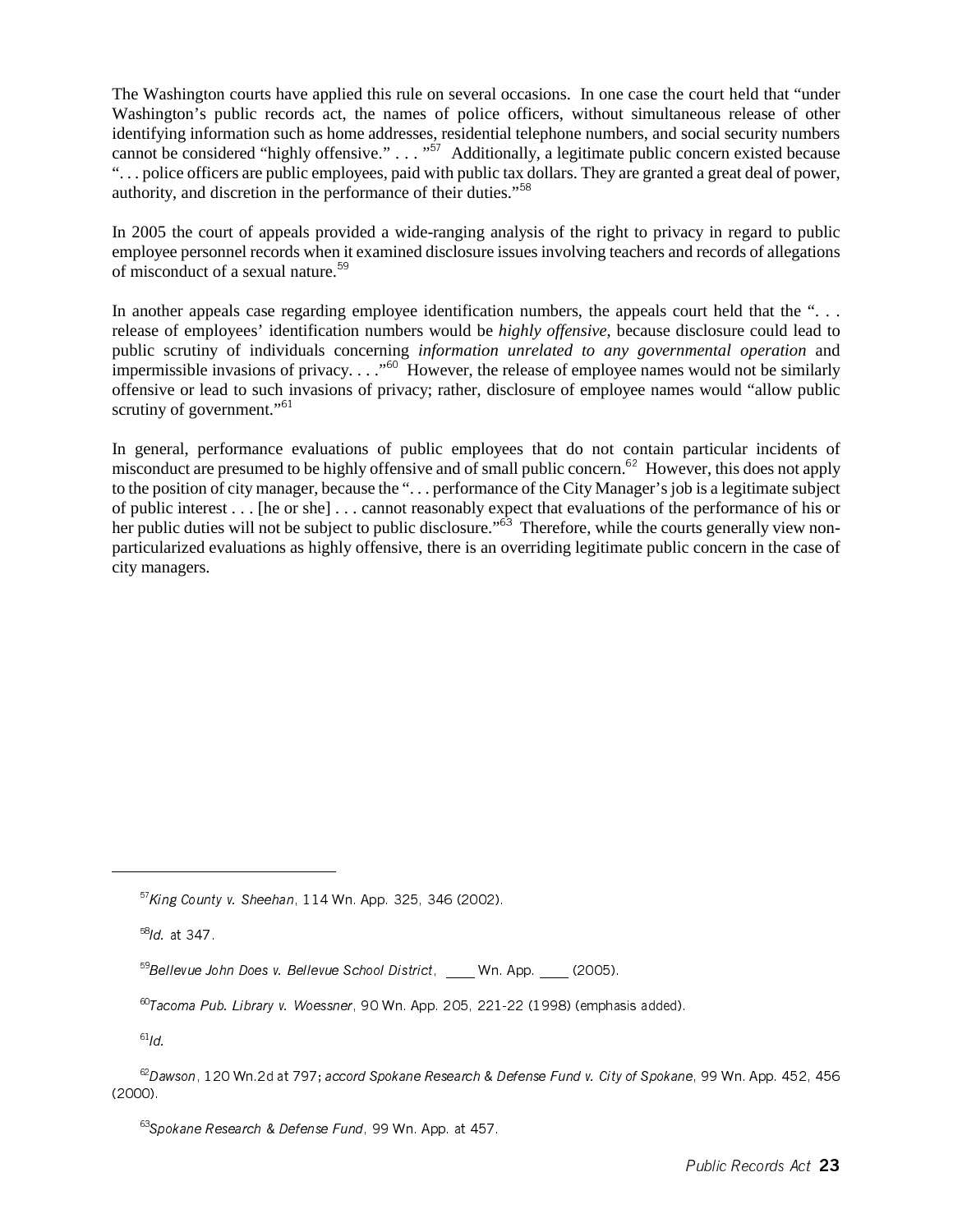Question: Are public employee time sheets (time cards) public records which must be disclosed?

Answer: Yes, but any personal information such as social security numbers, addresses, or phone numbers should be deleted before release.<sup>64</sup>

Question: Are the salaries of local government employees a public record which must be disclosed?

Answer: Yes, there is no exemption which applies to such information. The public has a right to know how its monies are spent. $65$  Data regarding tax deductions or other voluntary deductions should be deleted before disclosure.

**Comment:** This provision is not a general privacy exemption. The private information protected under RCW 42.56.050 is limited to "the right to privacy in certain public records" and the provision does not "create any right of privacy beyond those rights that are specified in this chapter [the Public Records Act] as express exemptions."

#### 2. Redacting Information, Disclosure of Which Would Violate a Vital Government Interest

The term "vital government interest" is not defined in the Public Records Act. A helpful discussion of that term is contained in a 1976 attorney general letter opinion,<sup>66</sup> which opined that the descriptive term "vital" gives a more restrictive meaning to the phrase than if the legislature had used the term "important."

A similar term "vital government functions" is used in RCW 42.56.540, and it may be useful by analogy. That statute authorizes a superior court to prohibit disclosure of public records if the court finds

". . . that such examination would clearly not be in the public interest and would substantially and irreparably damage any person, or would substantially and irreparably damage vital government functions."

Comment: A local agency may be exposed to liability for violating an individual's privacy rights if it makes the wrong determination about whether private information should be redacted. As a precaution, an agency should contact the individual who is the subject of the records request. This notification will provide an opportunity for that individual to seek a court order prohibiting the disclosure. See the article and cases cited in Appendix A under RCW 42.56.050 for further research concerning right to privacy issues.  $67$ 

<sup>&</sup>lt;sup>64</sup>See RCW 42.56.230(3) and 42.56.250(3); Woessner, 90 Wn. App. at 224 (holding that it was permissible to redact employee identification numbers from a report but employee names should not have been redacted).

 $65$ See AGO 1973 No. 4. For a discussion of an opposing view, see pp. 12-8 through 12-10 in the article by Kyle J. Crews cited in Appendix A.

<sup>66</sup>AGLO 1976 No. 47, at p. 6.

<sup>67</sup>See also WAC 44-14-06002(2).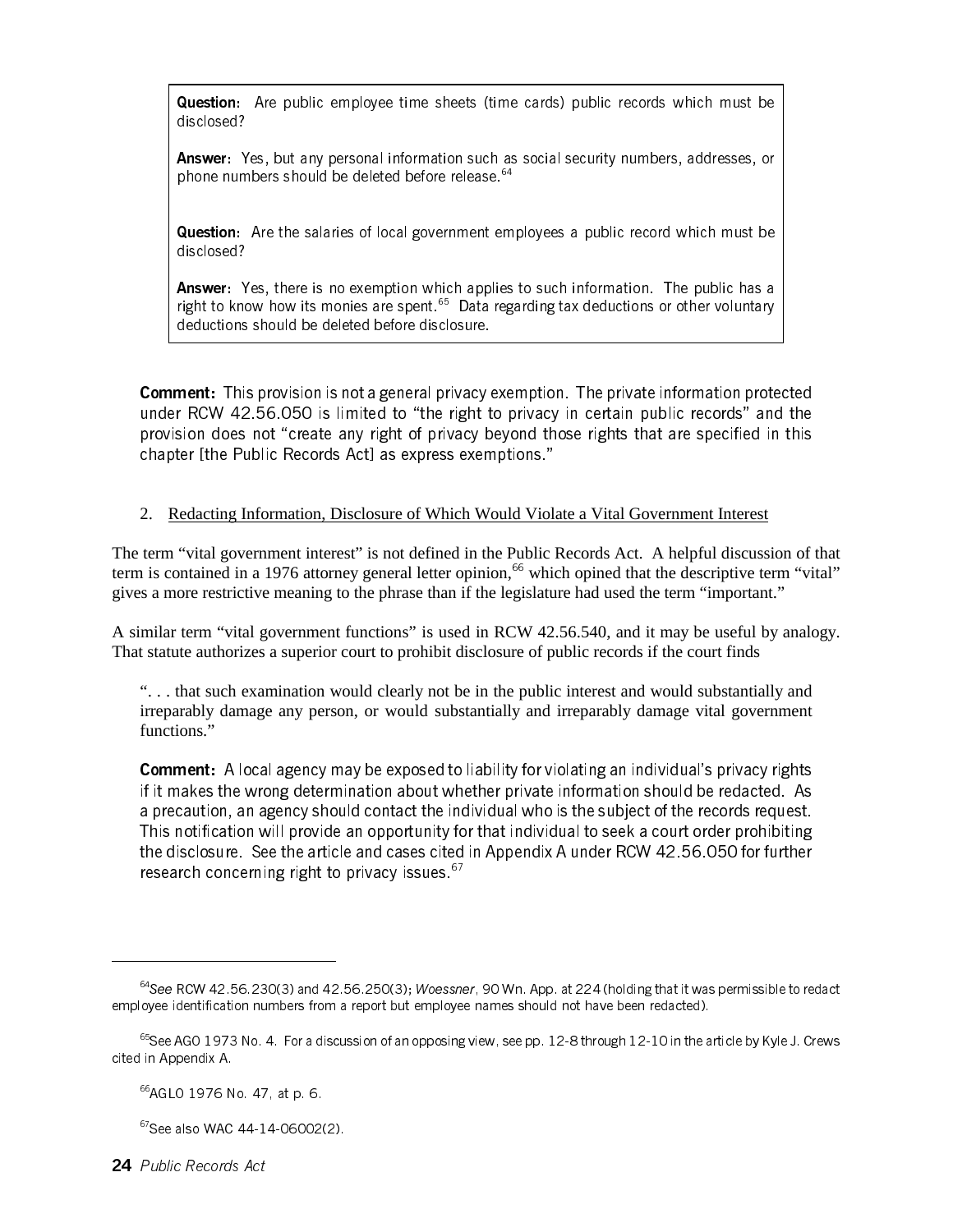#### Redacting Information in Records Made Available to the Public

When a public record is not exempt under the specific provisions in the Public Records Act, a local agency must still redact information that would be an "unreasonable invasion of privacy," before the record is released.

All records must be released if they do not fall within the specific exemptions of the Public Records Act or other statutes which exempt or prohibit disclosure of specific information or records. Because of the Act's intent to make government open to the public, most public records must be disclosed. However, a local agency is required to ". . . prevent an unreasonable invasion of personal privacy interests . . . 'by deleting'  $\dots$  identifying details  $\dots$  when it makes available or publishes any public record."<sup>68</sup>

This redaction provision is similar to that provided in RCW 42.56.210(1) except that it applies to all public documents. If a record contains both information which should be disclosed, and some which is exempt from disclosure, a local government is generally required to delete the exempt information from the record and disclose the rest. For example, if there is a request for records concerning the hours worked during a certain month by a particular local government employee, the local government should delete all exempt, personal information which is also part of the records, such as the home phone number or home address, date of birth, and social security number – the rest of the record must be disclosed.<sup>69</sup>

The redaction requirement applies to all but a few specifically excepted public records. The state supreme court has held that if another statute "(1) does not conflict with the Act [Public Records Act], and (2) either exempts or prohibits disclosure of specific records in their entirety, then (3) the information may be withheld in its entirety notwithstanding the redaction requirement."<sup>70</sup> As an example, an agency may refuse to disclose employee medical records which it has on file, in its entirety.<sup> $\text{1}$ </sup> No redaction requirement applies here because of the specific statutory prohibition provided for medical records.

 $68$ RCW 42.56.070(1).

 $69$ Amren, 131 Wn.2d at 396 (holding that a State Patrol report is a "public record" and if the requested material contains both exempt and non-exempt material, the exempt material may be redacted but the remaining material must be disclosed).

 $^{70}$ PAWS, 125 Wn 2d at 262.

 $71$ See ch. 70.02 RCW.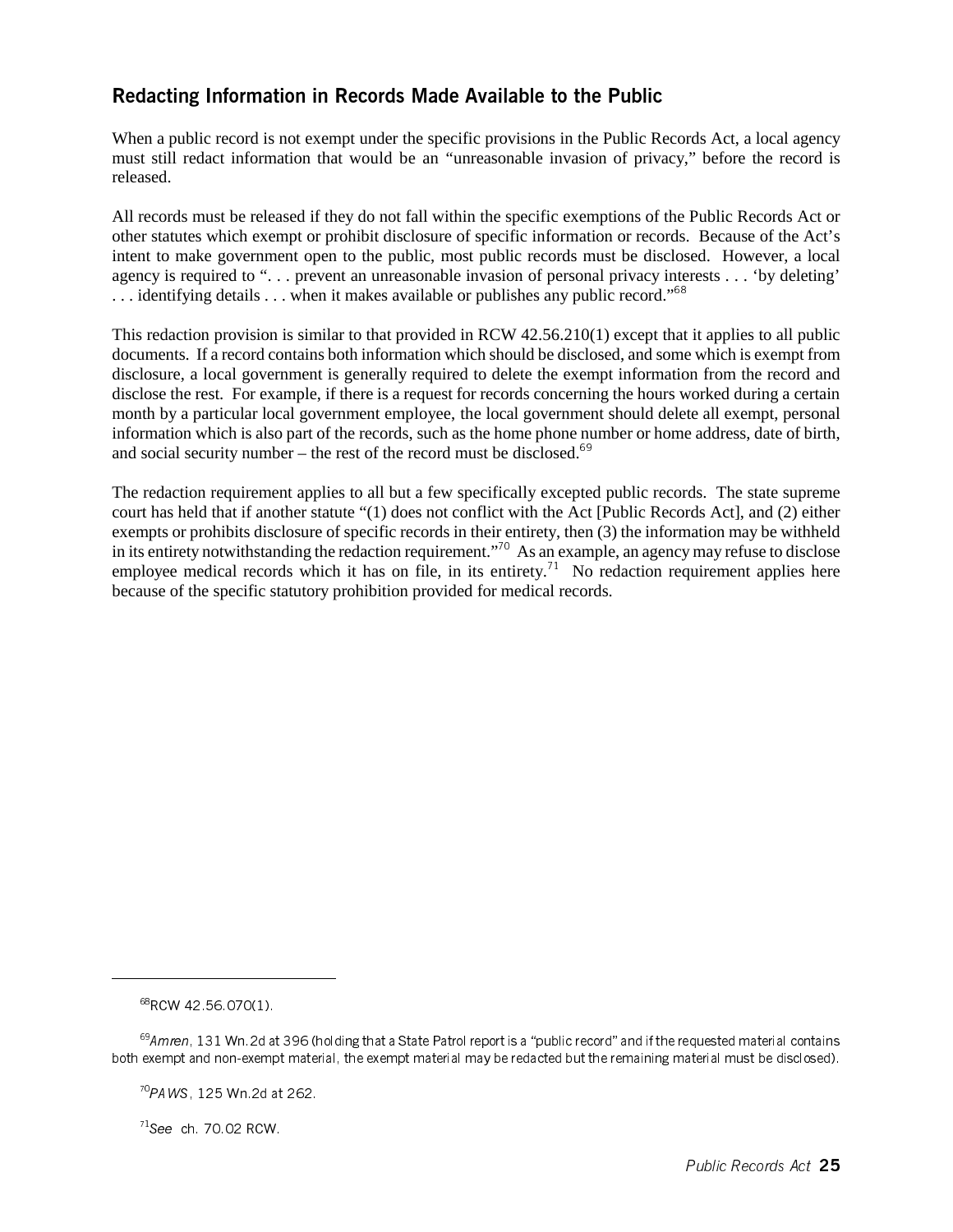# Other Statutory Disclosure Exemptions and Prohibitions

In addition to the many exemptions provided in the Public Records Act, chapter 42.56 RCW, the legislature has enacted numerous laws which prohibit or exempt the disclosure of other classes of information. The prohibitions and exemptions relevant to local governments include:

- Addresses of victims of domestic violence. Chapter 40.24 RCW.
- Medical records. Chapter  $70.02$  RCW.<sup>72</sup> This exemption applies to medical records in an employee's personnel file,<sup>73</sup> and also to medical records prepared by fire department ambulance EMTs, who are health care providers under chapter 18.73 RCW.
- Information regarding organized crime. RCW 43.43.856.
- Traffic accident reports. RCW  $46.52.080.<sup>74</sup>$
- Industrial insurance (workers' compensation) claim files and records. RCW 51.28.070.
- Information identifying child victims under eighteen who are victims of sexual assault. RCW  $10.97.130^{75}$  (This is similar to the RCW 42.56.240(5) exemption.)
- Tax return records and other tax information. RCW 82.32.330.<sup>76</sup> Note, however, that RCW 84.40.020 provides that *property tax assessments* and all supporting documents are specifically *open to public inspection* during the regular office hours of the county assessor's office.
- Uniform Trade Secrets Act. Chapter 19.108 RCW and RCW 4.24.601.<sup>77</sup>

 $72$ See Model Rules WAC 44-14-06002(1).

 $73<sup>4</sup>$ It is the public policy of this state that a patient's interest in the proper use and disclosure of the patient's health care information survives even when the information is held by persons other than health care providers." RCW 70.02.005(4). In Seattle Fire Fighters v. Hollister, 48 Wn. App. 129, review denied, 108 Wn.2d 1033 (1987), the court ordered disclosure of disability records of retired fire fighters and police officers, but the case was decided prior to passage of ch. 70.02 RCW. Medical records which are part of the disability files are probably prohibited from disclosure.

 $^{74}$ This is another example of a statute that defines who is entitled to inspect or copy the record. The statute defines who is an "interested party."

 $^{75}$ Such information is not subject to release to the press or public without the permission of the child victim or the child's legal guardian. RCW 10.97.130.

 $^{76}$ This confidentiality statute is incorporated into the public disclosure statutes by direct reference. See RCW 42.56.230(3).

 $77$ See WAC 44-14-06002(7) for a discussion on the disclosure process.

26 Public Records Act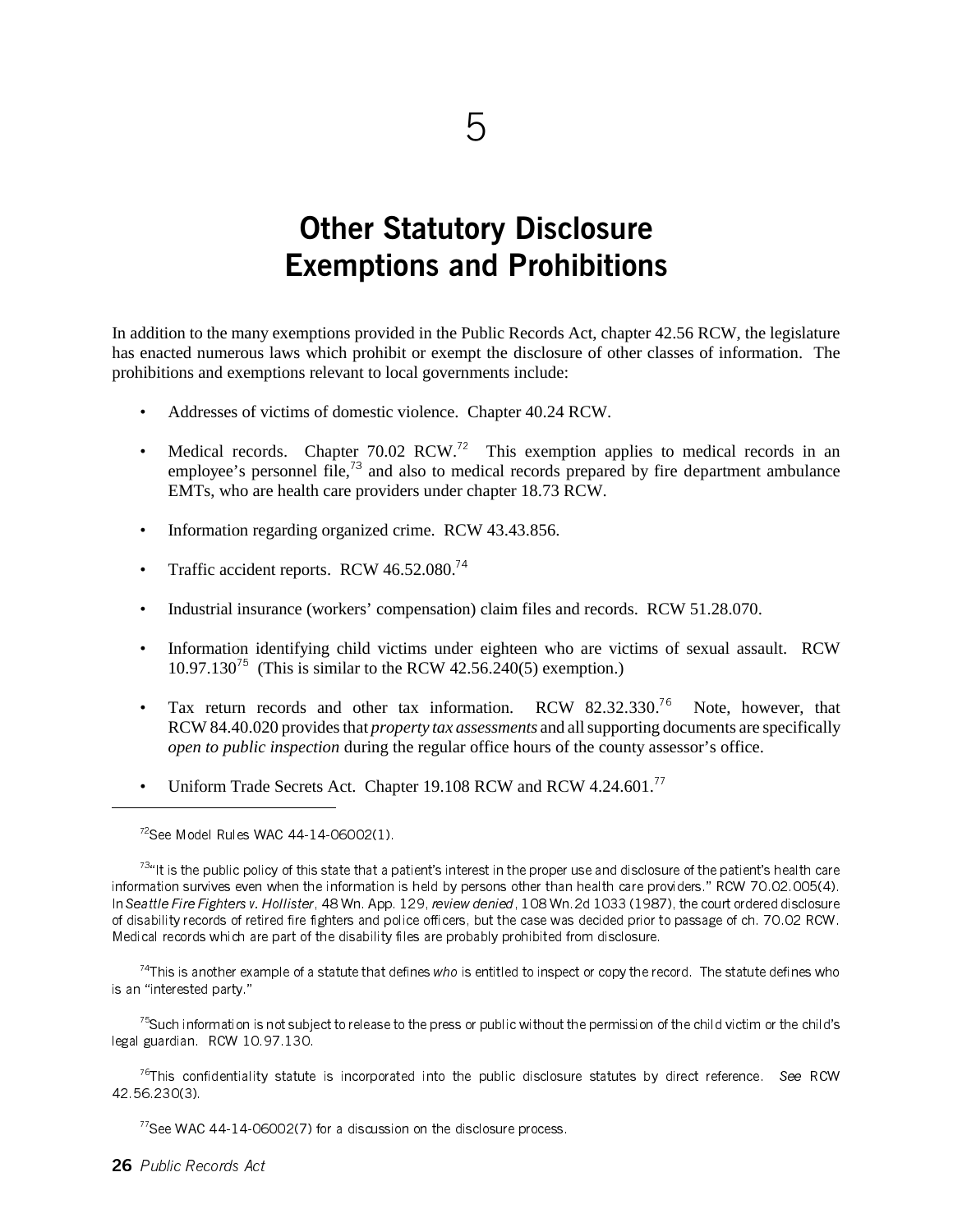- Records obtained and reports produced pursuant to the state fireworks law. Chapter 70.77 RCW (also see RCW 42.56.460).
- Driving license records of individuals which show traffic violations, convictions and accidents. RCW 46.52.120 and RCW 46.52.130.<sup>78</sup>
- Records of mental illness and treatment. RCW 71.05.390.
- Records concerning issuance of confidential license plates for undercover law enforcement work. RCW 46.08.066.79
- Court files are not covered by the Act, but such files are available through common law right of access.80
- Disclosure of names and addresses of individual vehicle owners by the county auditor or agency authorized by the state department of licensing must follow the requirements of RCW 46.12.380.
- A private electronic authentication key in the possession of a local agency is exempt from public inspection and copying. $81$
- Autopsy and post mortem report and records may be inspected only by the personal representative of the decedent, any family member, the attending physician, the prosecuting attorney or law enforcement agencies having jurisdiction, public health officials, or the department of labor and industries in certain cases.<sup>82</sup>
- Records of a person confined in jail shall be held in confidence and shall be made available only to criminal justice agencies, except that (1) law enforcement may use booking photographs to assist them in conducting investigations of crimes, and (2) photographs and information concerning a person convicted of a sex offense as defined in RCW 9.94A.030 may be disseminated.<sup>83</sup>
- When a city or county sends a report concerning the termination of a police officer to the Criminal Justice Training Commission, the personnel action report in the commission's files is prohibited from disclosure, but that same record when in the custody of the jurisdiction that employed the officer is not exempt or prohibited from disclosure.<sup>84</sup>

81RCW 19.34.240(3).

 $^{78}$ Records concerning traffic violations and most minor traffic offenses are not covered by the disclosure prohibitions of ch. 10.97 RCW, the Criminal Records Privacy Act. See RCW 10.97.030(1)(d), (e) (defining the term criminal history records information).

 $79$ Though this statute is not written as a disclosure exemption, the use of the word "confidential" in the statute would be meaningless if records concerning the issuance of the license plates were available for public inspection and copying.

 $80$ See Nast, 107 Wn 2d at 304.

<sup>&</sup>lt;sup>82</sup>RCW 68.50.105.

<sup>&</sup>lt;sup>83</sup>RCW 70.48.100.

<sup>84</sup>RCW 43.101.135 and 43.101.400(1).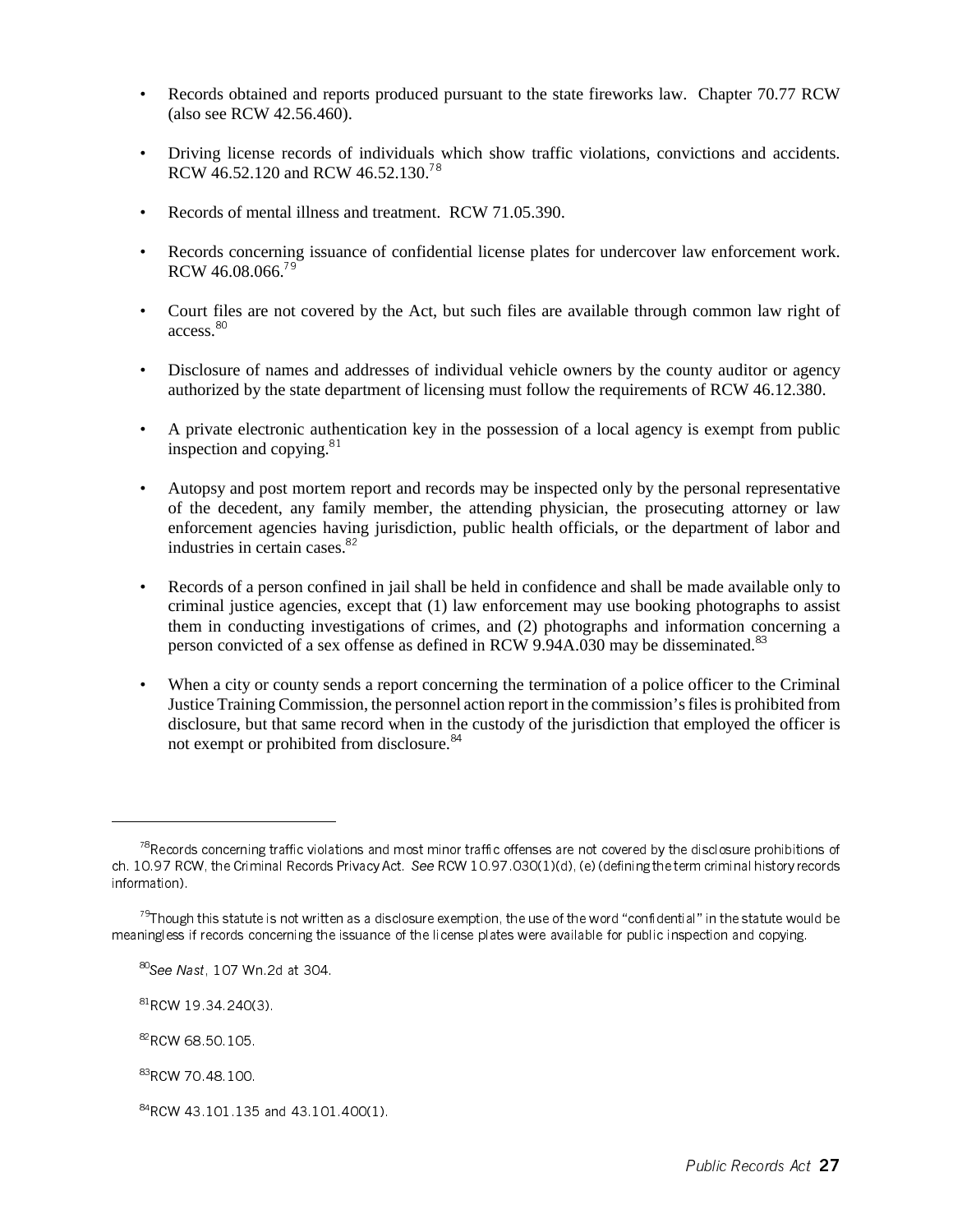- Information and data collected and processed by the organized crime advisory board and all such information related to the proceedings of a special inquiry judge. $85$
- Counties administering the state's public assistance programs are prohibited from disclosing the contents of any records, files, papers and communications, except for purposes directly connected with the administration of the program.<sup>86</sup>

There are also specific statutory exemptions and prohibitions regarding records available to, or maintained by, law enforcement agencies. These are discussed in Chapter 6. A more complete listing of exemptions and prohibitions, other than the exemptions included in chapter 42.56 RCW, is provided in Appendix C.

Question: Can a record become confidential because a public employee promises someone that the information will be kept confidential?

Answer: No. Public employees and officials do not have the authority to promise confidentiality for records unless a specific statute authorizes confidentiality.<sup>8</sup>

<sup>85</sup>See Chapter 10.29 RCW.

<sup>86</sup>RCW 74.04.060

 $87$ RCW 42.56.070(1); see also AGO 1983 No. 9; AGO 1986 No. 7; Van Buren v. Miller, 22 Wn. App. 836 (1979); Police Guild v. Liquor Control Bd., 112 Wn.2d 30 (1989).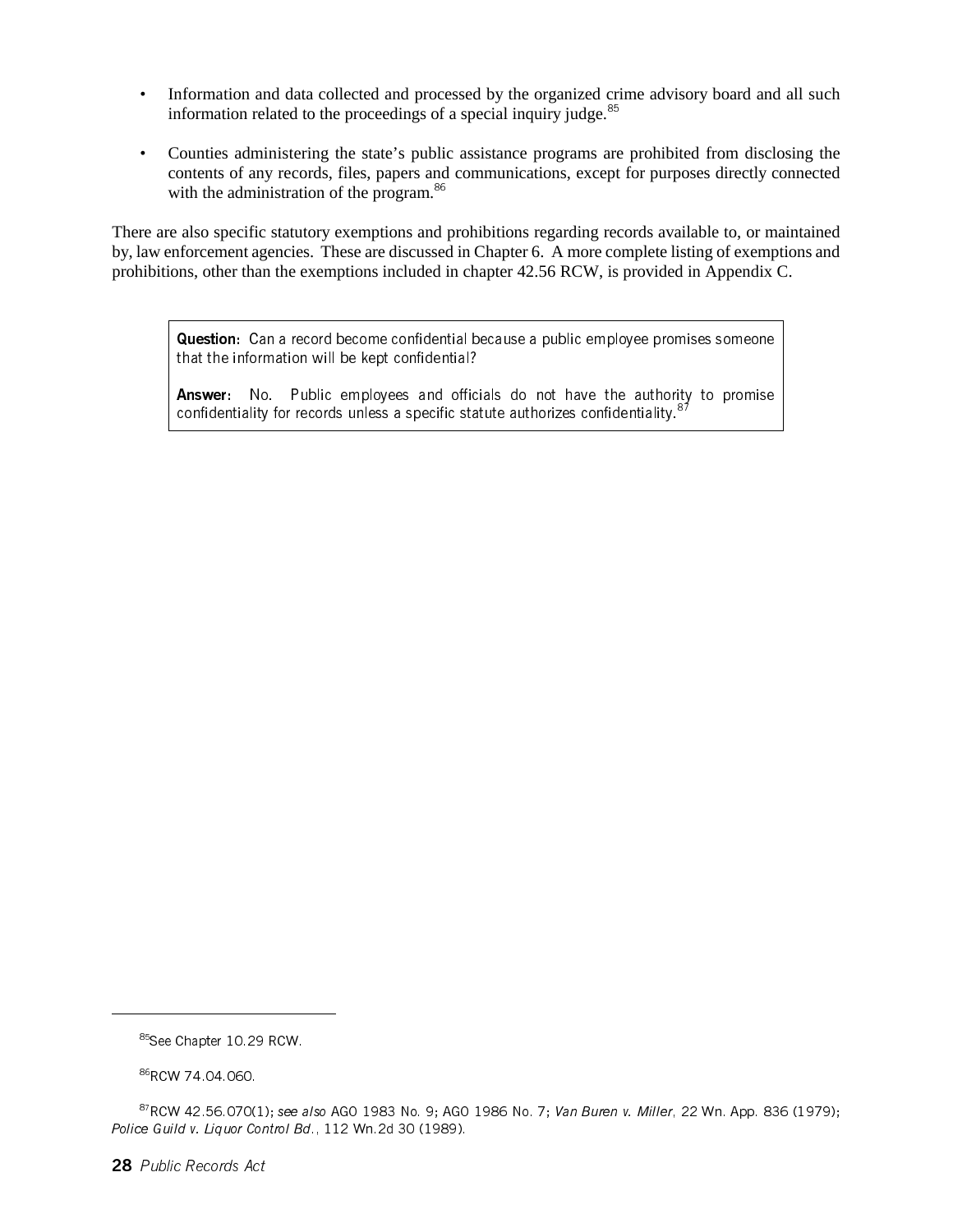# Criminal History, Juvenile, Sexual Offense, Jail and Inmate, and Law Enforcement Records

#### Criminal History Records – Chapter 10.97 RCW

There are numerous statutes governing disclosure of specific records maintained by or available to law enforcement agencies. The Criminal Records Privacy Act, ch. 10.97 RCW, provides the rules concerning disclosure of *criminal history record information*. <sup>88</sup> These records include computerized information of the type typically included in a "rap sheet." Data concerning adult *convictions* must be disclosed upon request, but data concerning *arrests* may be prohibited from disclosure, depending upon the factors outlined in several sections of ch.10.97 RCW.<sup>89</sup> Note that the policy behind the Criminal Records Privacy Act is not at all like the policy statement in the public disclosure statutes:

The legislature declares that it is the policy of the state of Washington to provide for the completeness, accuracy, *confidentiality*, and *security* of criminal history record information and victim, witness, and complainant record information as defined in this chapter.  $90$ 

#### Juvenile Records – Chapter 13.50 RCW

Disclosure of data concerning juvenile offenses and dispositions, and juvenile data not related to offenses, is governed by ch.13.50 RCW.<sup>91</sup> Before release of any juvenile data, the statutes should be reviewed. Note that parents or guardians do not have an automatic right to all of the records concerning a juvenile who is in their charge. $92$ 

 $88$ RCW 10.97.030(1) defines criminal history record information in fairly broad terms, but the word "notations" in the definition supports the view that the chapter deals only with the types of information collected in computerized criminal history systems; see also Heidi Ann Horst, "Defensive Driving Through the Intersection of the Public Disclosure Act and the Criminal Records Act," Legal Notes Information Bulletin No. 512 (2002) (a detailed analysis of the Criminal Records Privacy Act).

<sup>&</sup>lt;sup>89</sup>See Hudgens v. Renton, 49 Wn. App. 842 (1987); James Pidduck, "Confidentiality of Police Personnel and Other Police Records,"Legal Notes Information Bulletin No. 458 (1989).

<sup>90</sup>RCW 10.97.010 (emphasis added).

 $91$ See Deer v. DSHS, 122 Wn. App. 84 (2004).

<sup>92</sup>See Id. and RCW 13.50.050 and 13.50.100.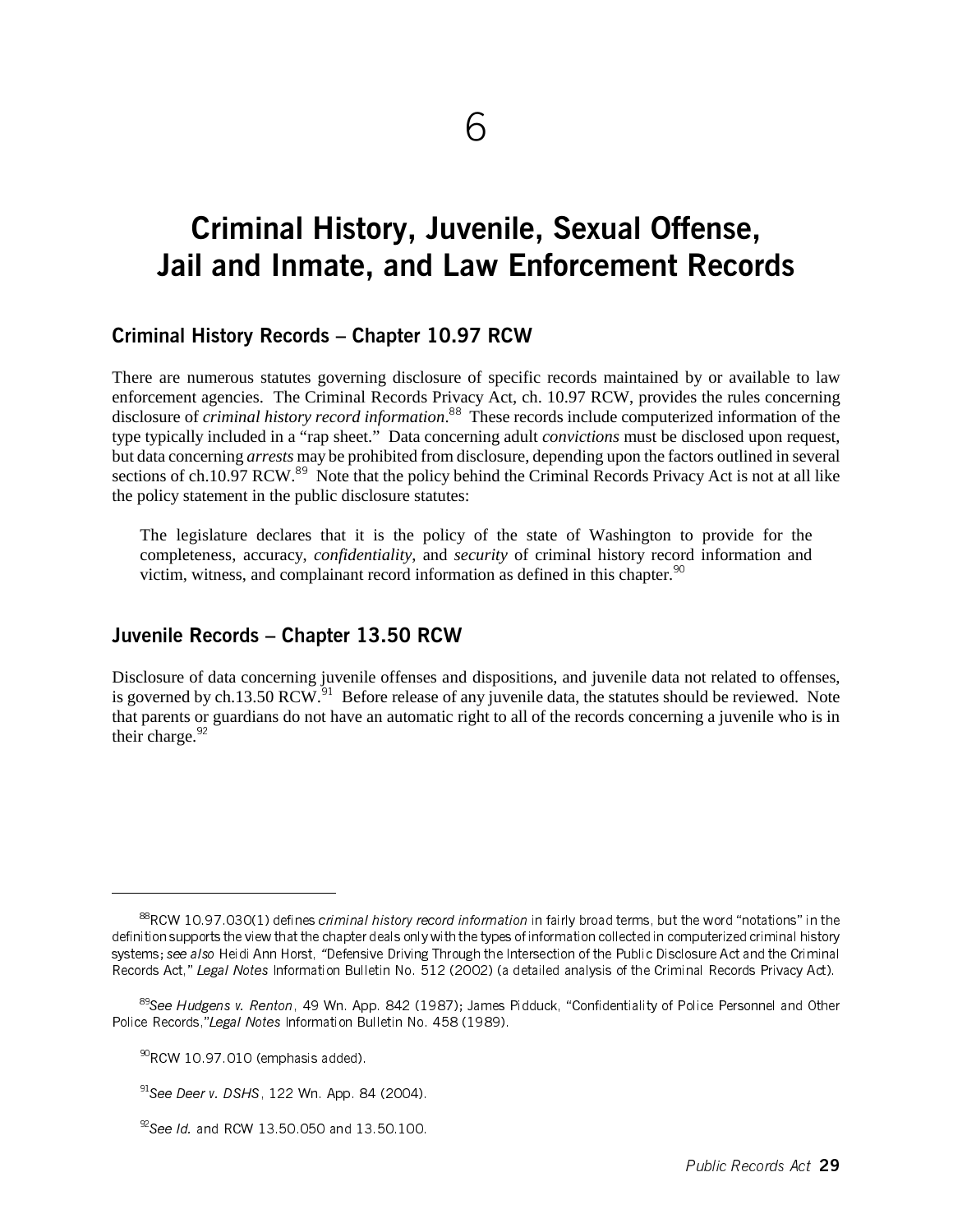## Sexual Offender Information – Chapter 4.24 RCW

Special statutes governing disclosure of data concerning sexual offenders were enacted in 1990, and amended several times since then.<sup>93</sup> Local governments are authorized to release *relevant and necessary information* regarding sex offenders to the public when the release of the information is *necessary for public protection*. A local government is protected from suit by a sexual offender when such information is released, as long as the disclosure is done properly:

An elected public official, public employee, or public agency . . . is immune from civil liability for damages for any discretionary decision to release relevant and necessary information, unless it is shown that the official, employee, or agency acted with gross negligence or in bad faith.<sup>94</sup>

Whenever a local government is considering release of such information to the public, legal counsel should be consulted to make sure that the disclosure is done properly.<sup>95</sup>

## Jail and Inmate Records – Chapter 70.48 RCW

RCW 70.48.100 governs disclosure of jail records and inmate records.

## Law Enforcement Records

Records in a police department or sheriff's office that are not prohibited from disclosure by the Criminal Records Privacy Act,<sup>96</sup> or records that are not covered by other specific disclosure exemption statutes, must be made available for inspection and copying. Though there is an exemption at RCW 42.56.240(1) which protects many *police investigative records* from disclosure, law enforcement personnel files and administrative files are subject to the same disclosure rules as apply to other local agencies. Personnel files are discussed in more detail in chapter 7.

Issues relating to disclosure of law enforcement records are often complex and require careful analysis. Legal counsel should not hesitate to consult colleagues and review relevant presentations from WAPA or WSAMA training sessions.

<sup>93</sup>See RCW 4.24.550 and RCW 4.24.555.

 $94$ RCW 4.24.550(7).

 $95$ See State v. Ward, 123 Wn.2d 488 (1994) (providing some guidance on appropriate disclosure).

<sup>96</sup>See ch. 10.97 RCW.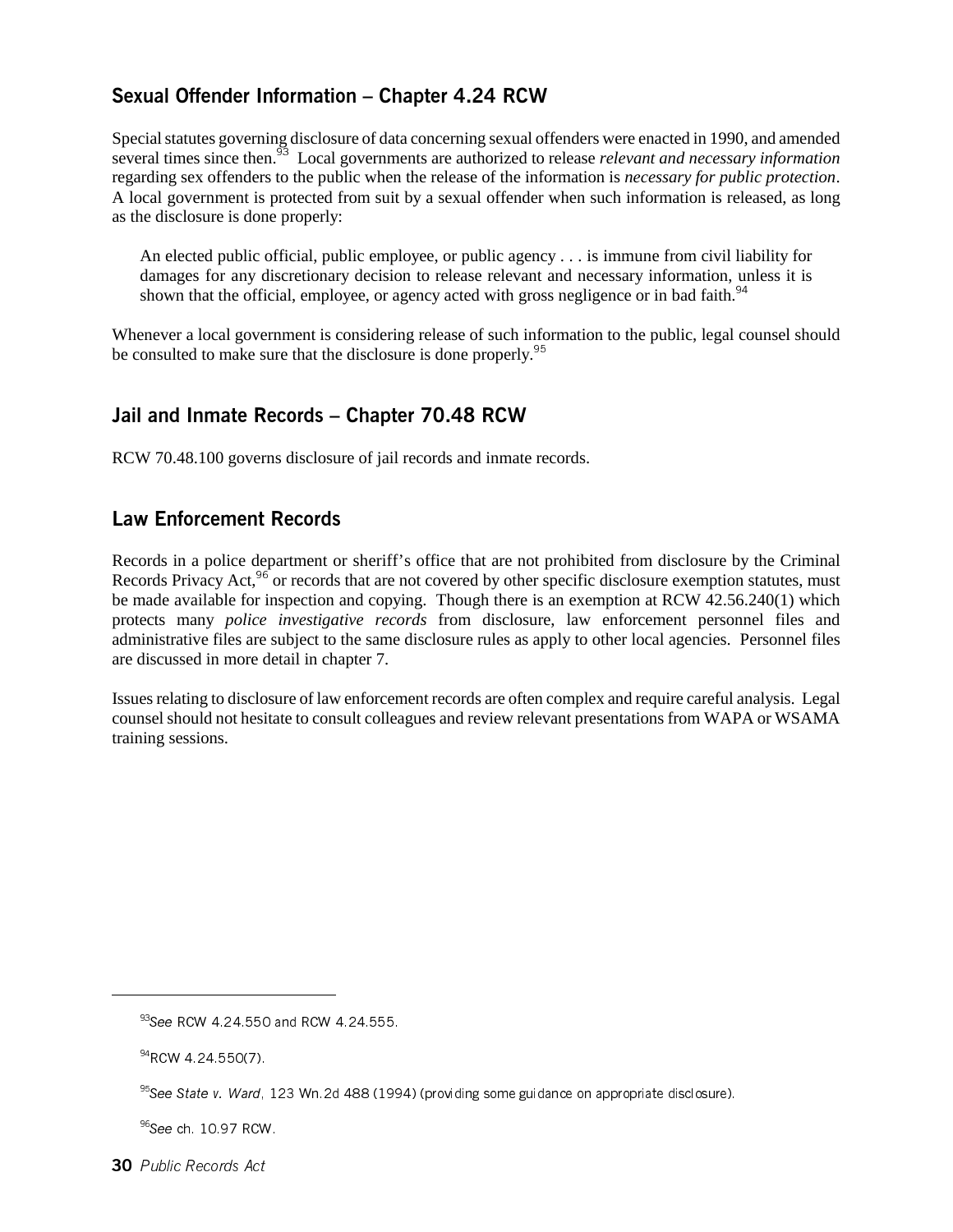Question: Can a city release to the local newspaper a weekly list providing the names of all those arrested in the city during the past week, along with the reason for the arrest, and the actual charges which have been filed?

Answer: Yes, release of basic information concerning pending criminal matters is specifically allowed.<sup>97</sup>

Question: Is the tape of a 911 telephone call a public record which must be disclosed upon request?

Answer: Yes. However, certain portions may be deleted if they fall under one of the specific exemptions, such as the name of a child victim of assault. RCW 9.73.070 provides that 911 calls are not covered by the general privacy rights which apply to other telephonic communications.98

<sup>97</sup>RCW 10.97.050(2).

<sup>98</sup>See also AGO 1988 No. 11.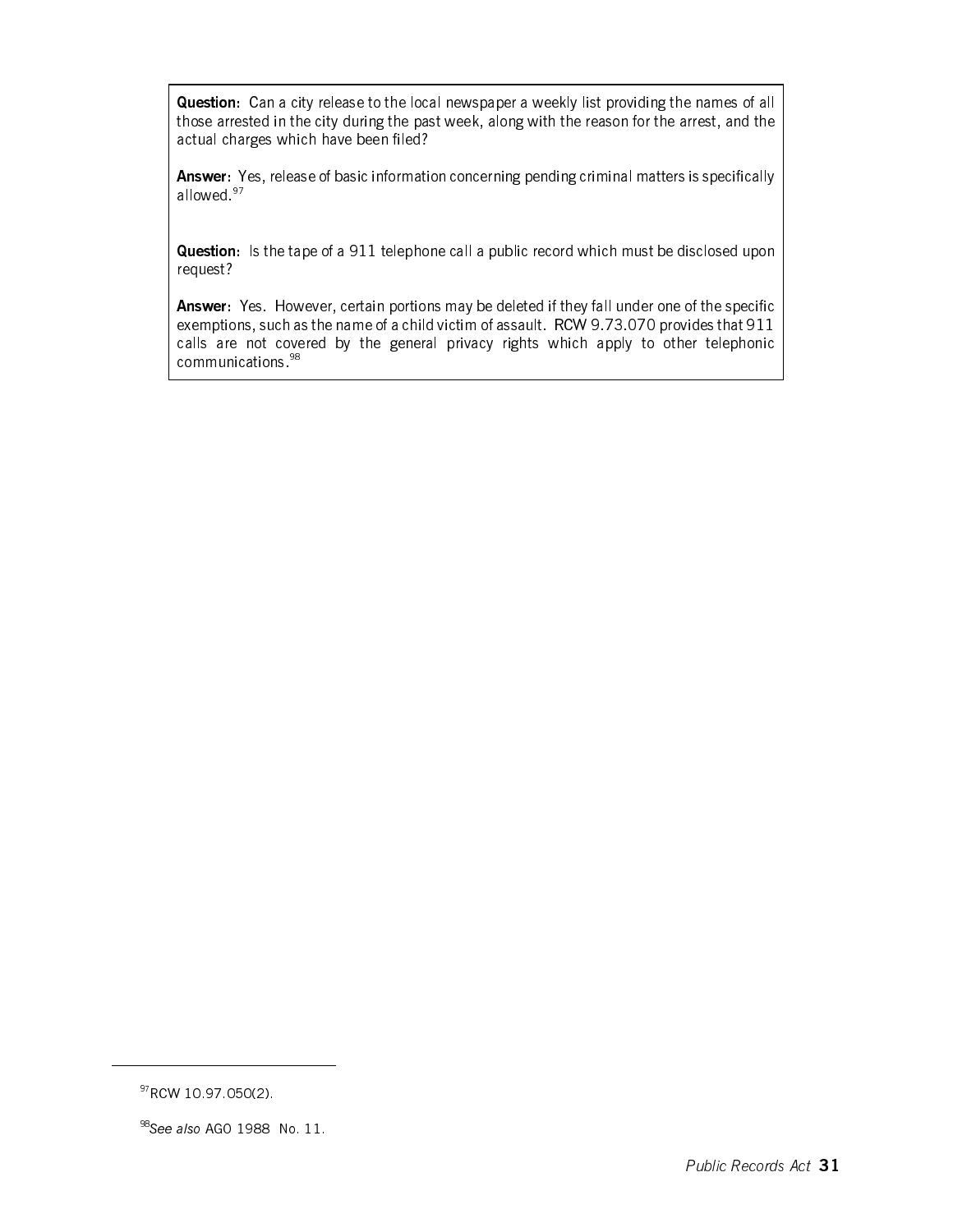## Personnel Records

There are numerous disclosure issues concerning personnel records. A fair number of these issues have been addressed by the state appellate courts. Newspapers and private individuals frequently seek access to records of misconduct by local government employees or local government officials, and the limits concerning disclosure of personnel records have been challenged on numerous occasions. Local governments often have a difficult time with these requests since failure to disclose may be contested in the courts.

If a local government does decide to disclose certain personnel records, the subject employee may feel that his or her privacy rights have been violated. Having decided that information will be disclosed, it is good practice to notify the employee that there has been a request for disclosure of information in the employee's personnel file. The employee may then seek to block disclosure by using the procedure provided in RCW 42.56.540. These are the types of difficult disclosure issues which should be carefully reviewed with legal counsel.

Personnel files frequently contain information which is exempt or prohibited from disclosure, these include:

- Applications for public employment;  $99$
- Residential addresses and telephone numbers; $100$
- Performance evaluations which do not discuss specific instances of misconduct: $101$
- Medical information: $102$
- Industrial insurance (workers' compensation) claim files and records; $^{103}$
- Employee identification numbers;  $104$  and
- Taxpayer information, such as tax withholding data.<sup>105</sup>

 $100$ RCW 42.56.250(3).

 $101$ Dawson, 120 Wn 2d at 797.

<sup>102</sup>All employment entrance medical examination records and all medical examination records of current employees should be collected and maintained in separate medical files. This is either required, or strongly encouraged, by federal regulations promulgated pursuant to the EEOC and ADA.; see also ch. 70.02 RCW (regarding disclosure of medical records).

<sup>103</sup>RCW 51.28.070.

 $104$ Woessner, 90 Wn App. at 221.

<sup>105</sup>RCW 82.32.330 and RCW 42.56.230(3).

32 Public Records Act

<sup>99</sup>RCW 42.56.250(2).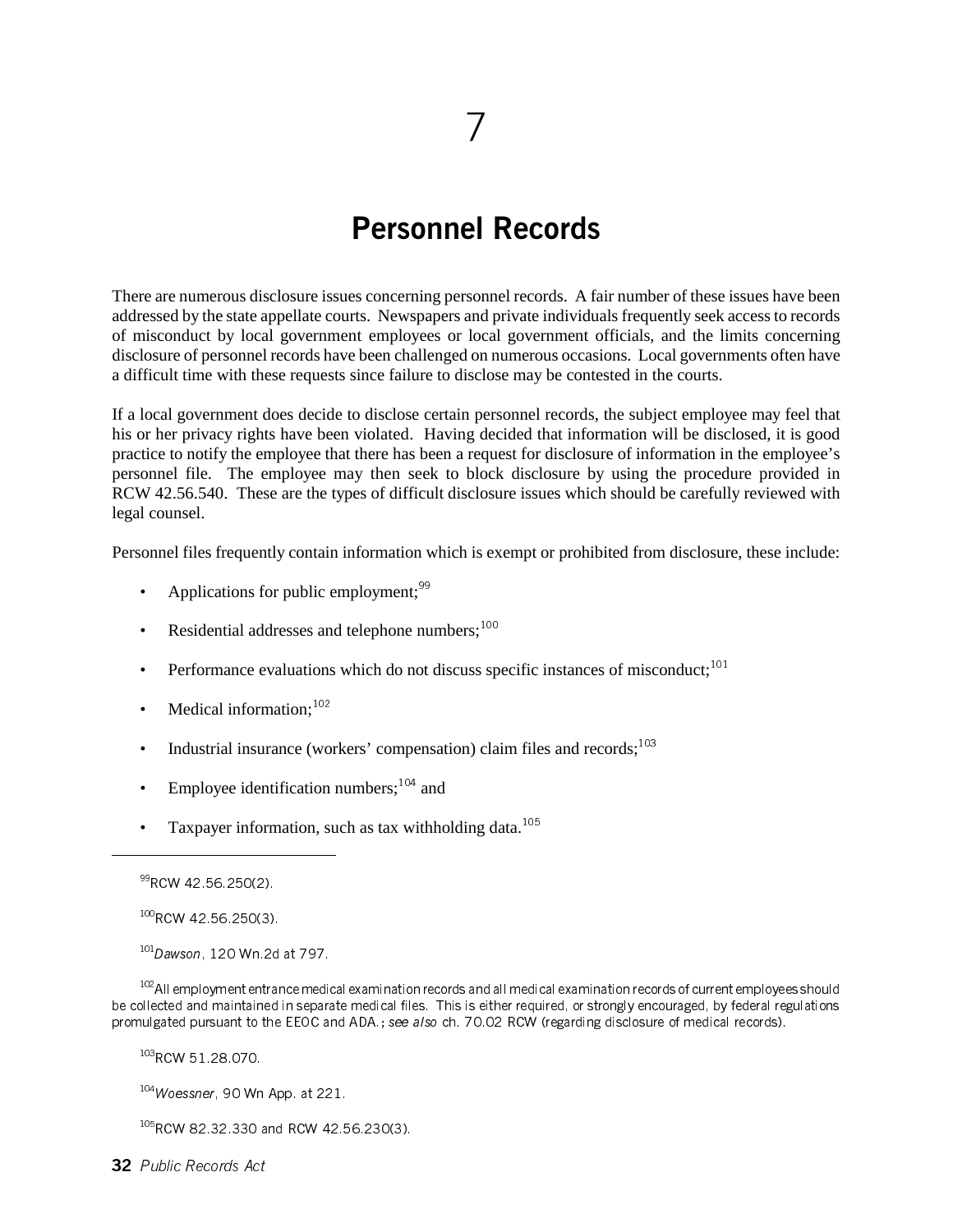**Question:** The local newspaper heard that one of the city shop employees was disciplined for repairing his personal vehicle in the city shop. The newspaper has requested a copy of the investigation report prepared by the employee's supervisor, and a copy of the letter of discipline which was placed in the employee's personnel file. Should the records be disclosed?

Answer: Yes. The state supreme court has determined that the public has a legitimate interest in records concerning acts of misconduct by city employees which have been investigated and sustained.106

Question: The local newspaper has requested a list of all city employees terminated last year due to failing the random drug testing program required by federal law for employees whose jobs require a commercial driver's license. Must a city turn over a list of those employees?

Answer: Yes, if the city already has a record, in list form, containing the names of the terminated employees. If the city does not have a record in list form it is not required to create a list. However, the newspaper has the right to inspect records containing the names of terminated employees and records concerning serious on-the-job misconduct by city employees. Since drug usage by employees in certain safety-sensitive positions is clearly prohibited by city policy and federal law, and because the public has a legitimate interest in serious on-the-job misconduct, the city may release the names of the terminated employees. The city should not release records of any individual drug test or drug treatment obtained by a city employee, but must disclose records revealing that an employee in a safety-sensitive position was terminated for drug usage. A city can contact the terminated employees (and also the city employees' labor union) to notify them of the city's intent to disclose the information, and of their right to seek a court order blocking disclosure.

Question: Must civil service eligibility lists be disclosed upon request?

Answer: Yes, there is no statute which exempts eligibility lists from disclosure.

## Inspection by Local government Officials and Local Government Employees

Inspection of personnel files by agency officials or employees is not, strictly speaking, a *public* disclosure issue. But, because of the recognized privacy rights concerning such information, access to personnel files by agency officials or employees should be scrutinized in a manner similar to public disclosure law.

To the extent possible, personnel records should be maintained as private records. Access to personnel files should be limited to only those local government employees who are needed to maintain the files and those who have a legitimate need for access. A city council or a board of county commissioners may adopt a policy specifying which officials and employees have general access to personnel files. In a small city or town, this would be the city clerk. In the personnel office of larger jurisdictions, this would be handled by a designated employee or human resources department staff.

Councilmembers, commissioners, and other local government officials do not have the right to randomly access local government personnel files. Access should be limited to only those personnel records which they need in order to perform their official functions. Public officials and other local government employees have

<sup>&</sup>lt;sup>106</sup>See Dawson, 120 Wn.2d at 797 (specific instances of misconduct must be disclosed); Spokane Police Guild, 112 Wn.2d at 38-39.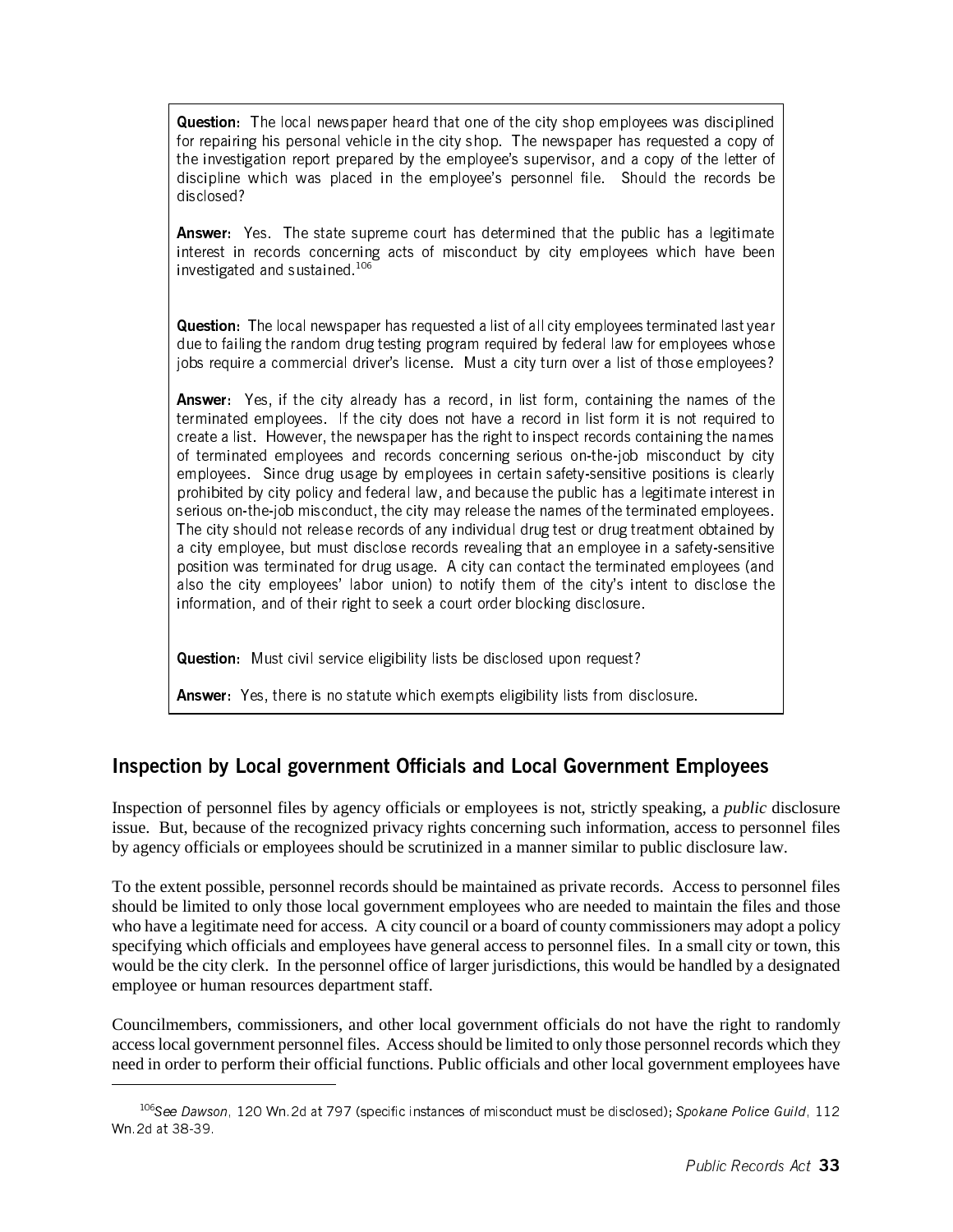no special right to access employee personnel records if the access is not necessary for the performance of their public duties.

## Employee Inspection of Personnel File

Local government employees have the right to inspect their own personnel files at least once each year, and they have the right to challenge the accuracy of information in their files.<sup>107</sup>

<sup>&</sup>lt;sup>107</sup>RCW 49.12.240 and RCW 49.12.250.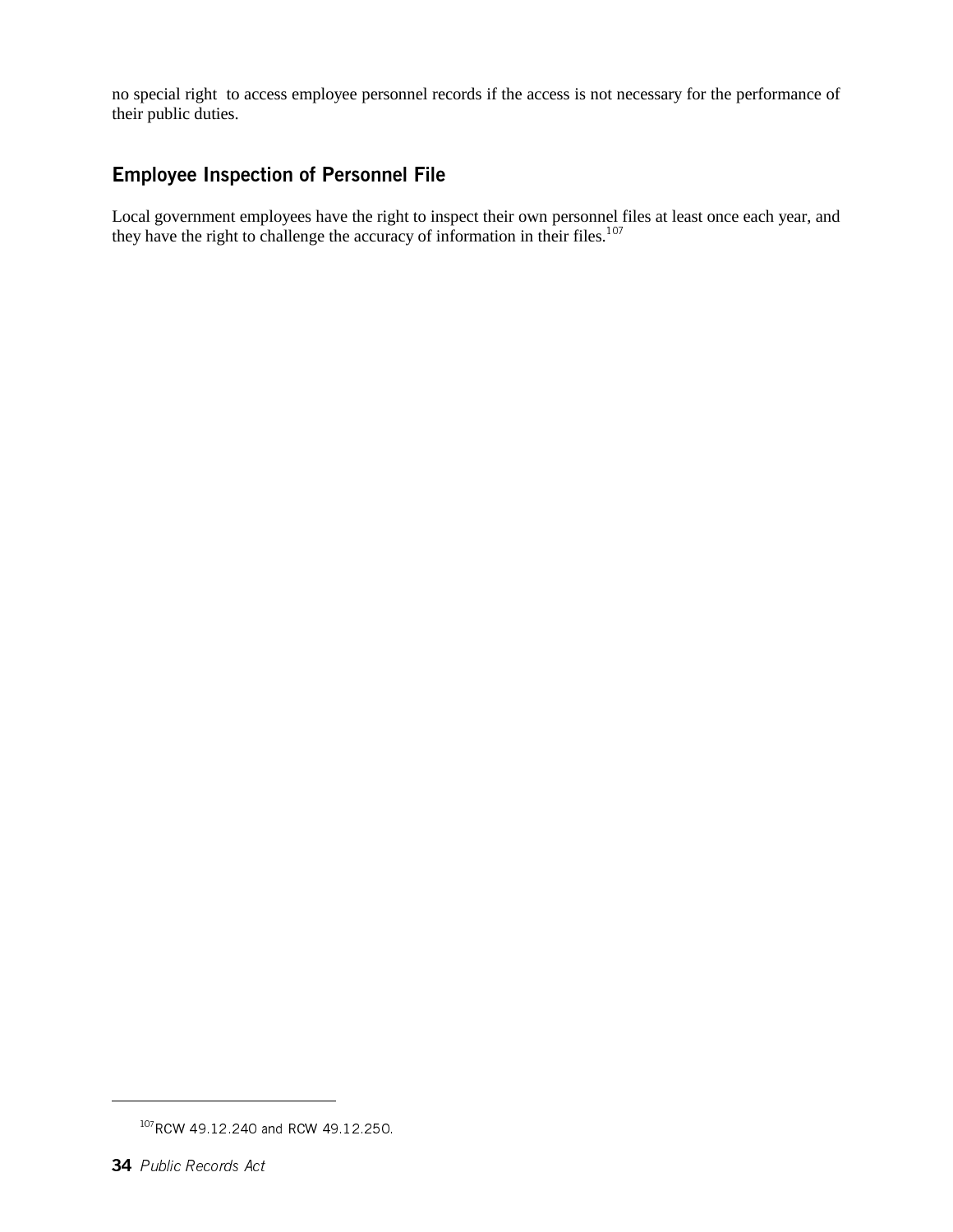## Identity and Motivation of Persons Requesting Records or Lists – Does it Matter?

The identity and motivation of a person seeking to obtain a copy of a public record is generally not relevant to the determination of whether the record must be disclosed. This is true whether the individual seeking the record is doing so for private purposes, or for "public" purposes. RCW 42.56.080 stresses this point:

. . . Agencies shall not distinguish among persons requesting records, and such persons shall not be required to provide information as to the purpose for the request except to establish whether inspection and copying would violate RCW 42.56.070(9) or other statute which exempts or prohibits disclosure of specific information or records to certain persons.

A 2002 Washington Court of Appeals decision has held that an agency is prohibited from inquiring into the proposed use of the information requested for disclosure.<sup>108</sup> Except in the relatively rare situations where a statute distinguishes among persons entitled to have access to records, identity and motivation are not to be considered in the disclosure process.

### Lists of Individuals Requested for Commercial Purposes

Private entities (e.g., commercial firms) may copy and inspect public records that are not exempt. However, an agency is prohibited from disclosing lists of individuals if the requester intends to make commercial use of the list. RCW 42.56.070(9) provides:

This chapter shall not be construed as giving authority to any agency . . . to give, sell or provide access to lists of individuals requested for commercial purposes, and agencies . . . shall not do so unless specifically authorized or directed by law: PROVIDED, HOWEVER, That lists of applicants for professional licenses and of professional licensees shall be made available to those professional associations or educational organizations recognized by their professional licensing or examination board, upon payment of a reasonable charge therefor (sic): PROVIDED FURTHER, That such recognition may be refused only for a good cause pursuant to a hearing under . . . the Administrative Procedure Act.

This provision prohibits disclosure ". . . if the requester has a commercial purpose and intends to directly contact or personally affect the individuals named in the list."<sup>109</sup>

 $108$ Sheehan, 114 Wn. App. at 341 (holding that the Act prohibits inquiry into the purpose for the request; therefore, it also prohibits balancing the intended use against interests in effective law enforcement).

<sup>&</sup>lt;sup>109</sup>AGO 1998 No. 2, 4. Also see WAC 44-14-06002(6).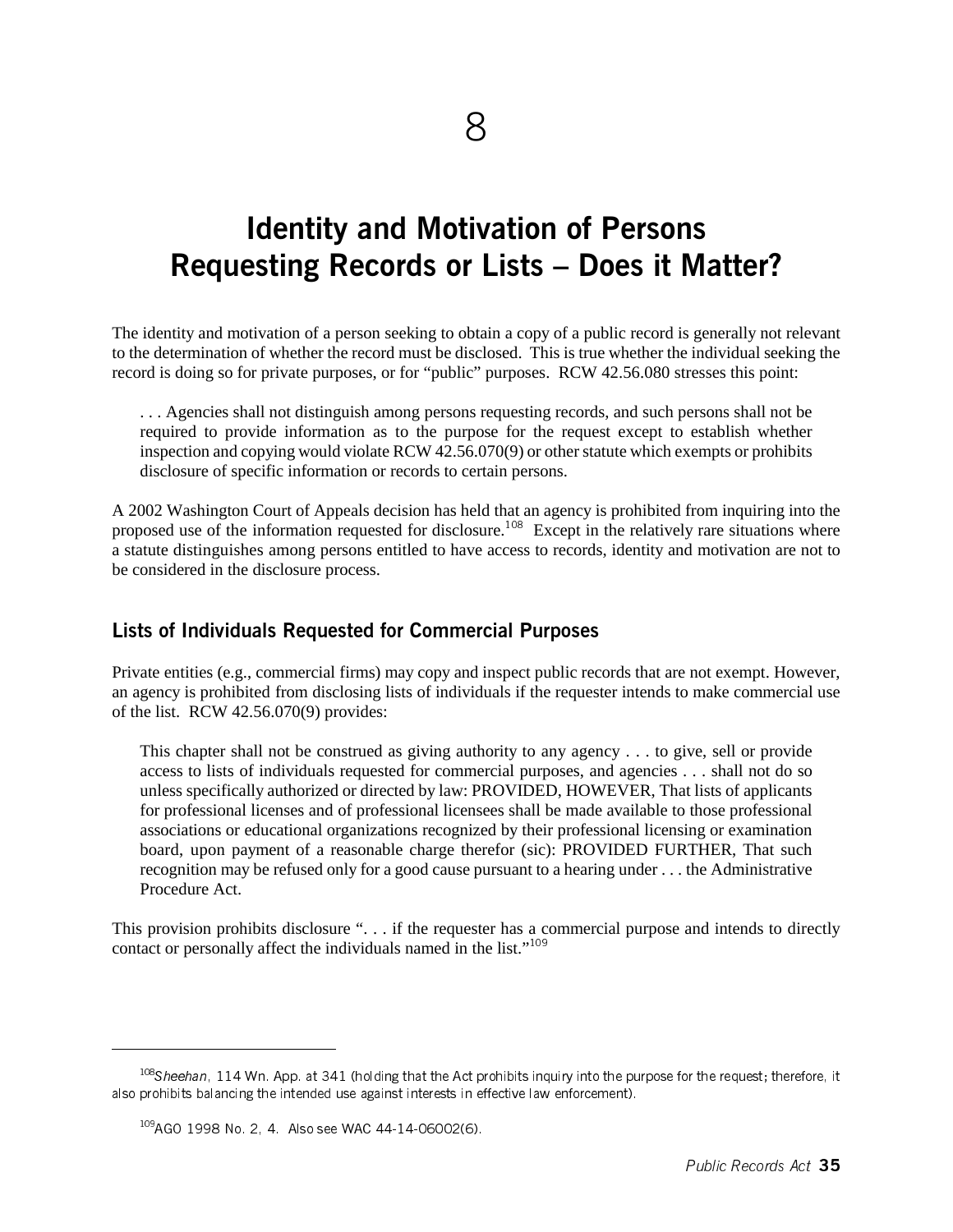RCW 42.56.070 does not prohibit access to raw data from which a person could construct his own list of individuals for commercial purposes.<sup>110</sup> In addition, this provision does not prohibit disclosure of lists of businesses, corporations, or partnerships; the statute only prohibits disclosure of lists of *natural persons*. 111 Therefore, lists of private companies which have commercial value for targeted advertising must be disclosed upon request.

<sup>110</sup>AGO 1975 No. 15, 7.

<sup>&</sup>lt;sup>111</sup> See generally AGO 1975 No. 15 (analyzing access to lists of individuals under RCW 42.56.070).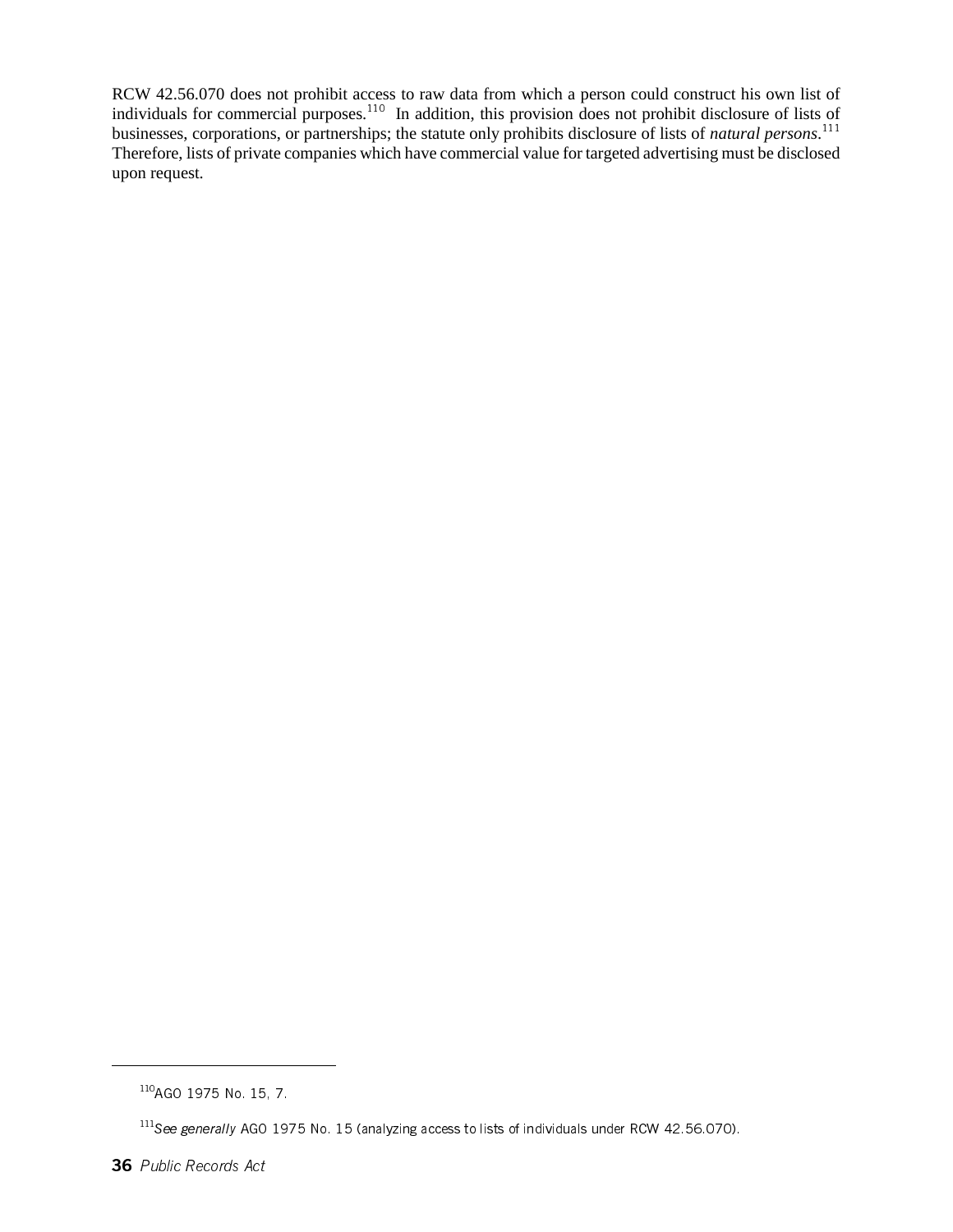Question: Must the city disclose copies of all the current business licenses issued by the city, if requested for commercial purposes? (The business license forms contain, among other data, the names and addresses of the businesses and individuals to whom the licenses were issued.)

Answer: Yes. This is a request for the raw data. A requestor could use the forms to compile a list of individuals and addresses, but that does not prohibit disclosure of the raw data. A list of the names and addresses of all the businesses licensed by the city would also have to be disclosed. If the city maintains a separate list of the names and addresses of all the individuals (natural persons) to whom business licenses were issued, or all the individuals who applied for business licenses, that list should not be disclosed.

Question: Must a city or county disclose a list of the companies which have requested bid packets for a public works project? (The requestor is an employee of another company considering bidding on the project.)

Answer: Yes. No exemption applies. Even though the requestor is asking for a list, and has a commercial purpose, the request is not for a list of natural persons. The identity of the requestor is not relevant.

Question: Must the city disclose the address list which the city uses for mailing the city newsletter to city residents? (The list does not have the names of the occupants at the addresses; instead, the mailing list just indicates "resident.") Does it make any difference if the request is from the local chamber of commerce, a retail business, or a person campaigning for public office?

Answer: The list must be disclosed to anyone requesting it. Motivation is not relevant, and RCW 42.56.070(9) does not apply, because the list is not a list of natural persons. If the list contained the *names* of the residents, as well as their addresses, it could be provided to a political candidate to be used for a campaign mailing, since an election campaign would not be considered to be a commercial purpose.<sup>112</sup> The list with names cannot be provided to a retail business.

Question: Must the city disclose a list containing the names and addresses of all city residents who are delinquent in their LID payments? (The person requesting the list is from a company which provides home equity loans.)

Answer: Because RCW 42.17.260(9) exempts from disclosure a list containing the names of natural persons when the list is requested for commercial purposes, the city should disclose the list, deleting the names, and providing only the addresses.

## Electrical Utility Records Sought by Police

If police are seeking evidence of criminal conduct in records of electrical use, they must provide the utility with a written statement indicating that they suspect a specific person of a crime, and that the records could

<sup>&</sup>lt;sup>112</sup>See Graham E. Johnson, "The Prohibition On Using Public Facilities To Assist Election Campaigns," Legal Notes Information Bulletin No. 458, p. 211 (1989).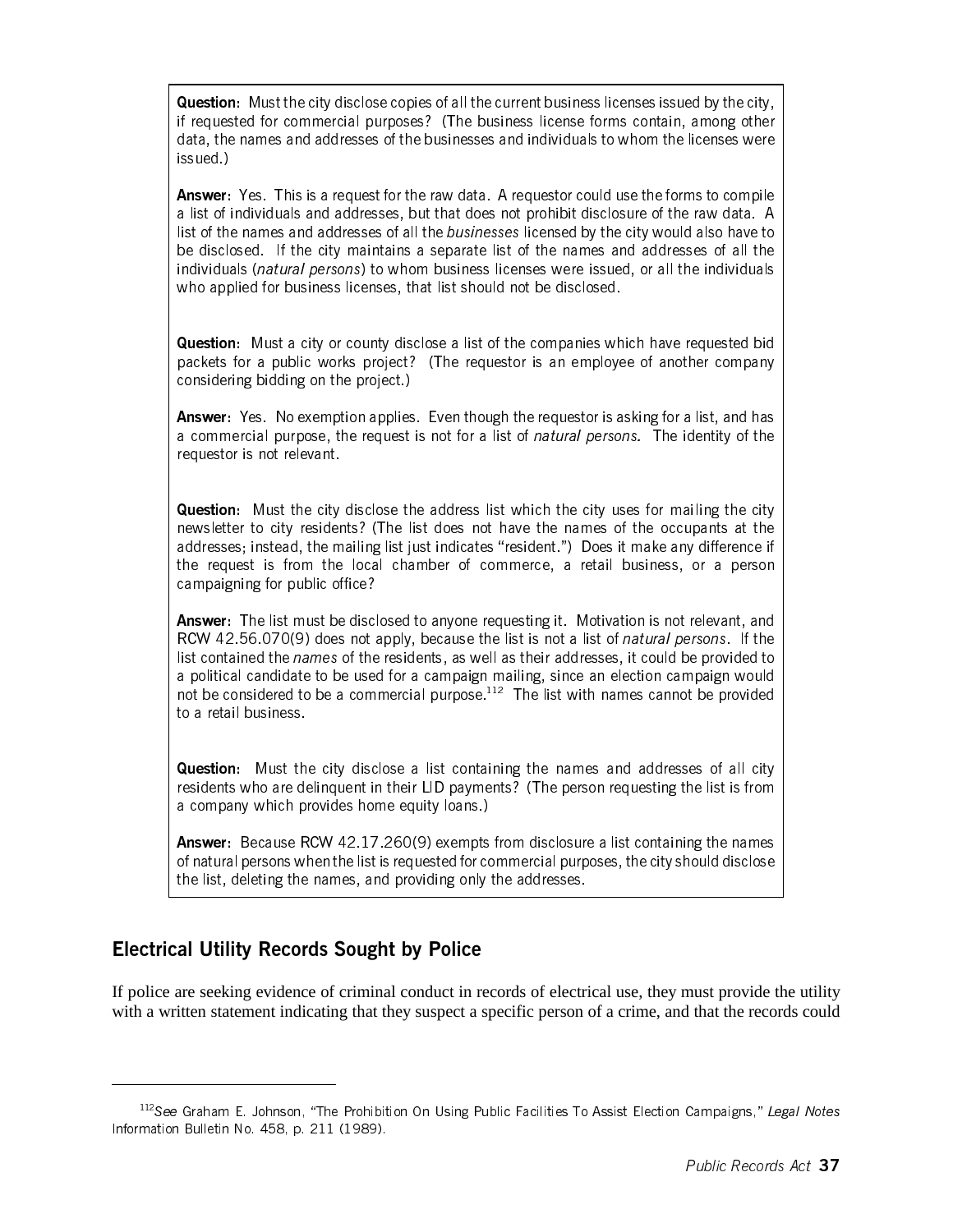help to determine whether this suspicion is true.<sup>113</sup> No fishing expeditions are allowed.<sup>114</sup>

In a state supreme court case, the court held that though a private individual may request and obtain a copy of the electric bill for a specific residence, a policeman seeking evidence of a marijuana growing operation can only obtain that same record if he first provides a written statement concerning his reasonable belief that the information is relevant to the investigation of a possible crime.<sup>115</sup>

## Geographic Information Systems (GIS) Data Requested for Commercial or Non-commercial Purposes $116$

Many cities and counties in Washington have spent considerable time and effort compiling GIS data in order to facilitate planning and managing their jurisdictions. GIS data often includes maps of sewer and water lines, hazardous liquid transmission pipelines, natural gas pipelines (both transmission and distribution lines), federal census data, property values, wetlands and other critical areas, locations of power distribution lines, zoning data, and other geographically related information.

Utilizing special computer software, it is possible to make maps and compile information from selected parts of the database. Because GIS data is costly to assemble and has commercial value for those working in land development and related businesses, cities have required payment for disclosure of GIS data, particularly when specialized skills and time are involved in manipulating the data to provide the specific information of interest to the requestor.

Even if the requestor of GIS data intends to market the data to others for a profit, such motivation is not statutorily recognized as a basis for denying disclosure. GIS data may be considered "research data," but it would not be exempt under RCW 42.56.270(1) because disclosure would not result in any "public loss."

Remember that some GIS data may be exempted or prohibited from disclosure by state law; for example, maps or other information identifying the location of archaeological sites (to avoid looting or depredation of such site). $^{117}$ 

117RCW 42.56.300.

38 Public Records Act

 $113$ RCW 42.56.330(6).

 $114$ State v. Cole, 128 Wn 2d 262, 290 (1995).

 $115$ Matter of Maxfield, 133 Wn 2d 332, 341-42 (1997).

<sup>&</sup>lt;sup>116</sup>See Laurie Flinn Connelly, "Update on Public Disclosure after PAWS, GIS Data, Litigation Disclosure; Trade Secrets Act," Legal Notes Information Bulletin No. 489 (1995); Kyle J. Crews, "A Second Update on Public Disclosure, Public Bidding Documents: E-Mail, GIS Data, Public Employment Records," Legal Notes Information Bulletin No. 491 (1995), available at http://www.mrsc.org/subjects/planning/gis/update2.aspx.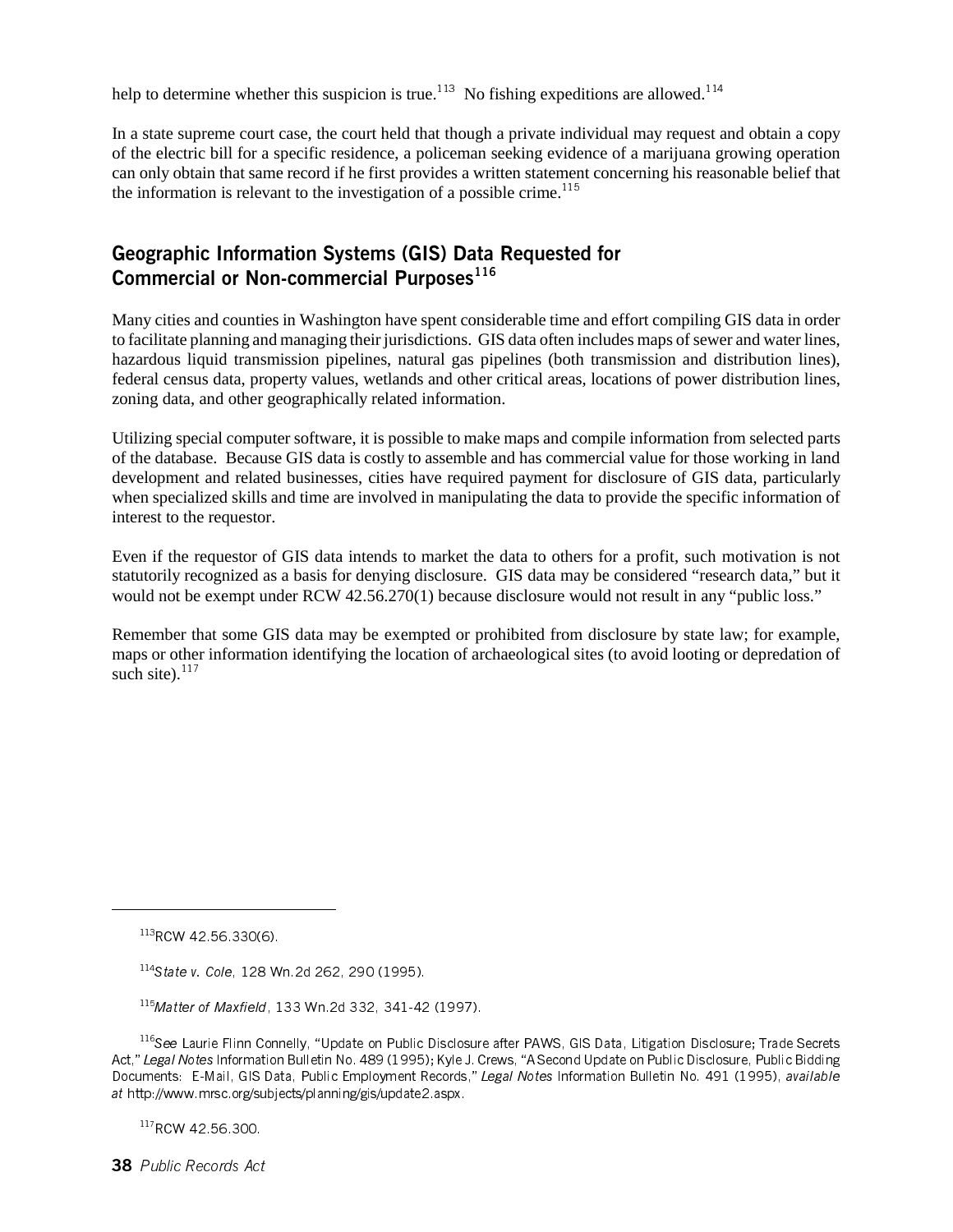## Procedures for Making Records Available for Public Inspection

## Public Records Officer – RCW 42.17.253 $^{118}$

"Each state and local government agency shall appoint and publicly identify a public records officer whose responsibility is to serve as a point of contact for members of the public in requesting disclosure of public records and to oversee the agency's compliance with the public records disclosure requirements of this chapter."<sup>119</sup>

#### Index of Records – RCW 42.56.070

Local governments are required to maintain and make available a current index of local government records listed in RCW 42.56.070(3).<sup>120</sup> If maintaining an index would be unduly burdensome, a local government must issue and publish a formal order specifying the reasons why and the extent to which compliance would be unduly burdensome. All indexes maintained by local government must be made available. Appendix B contains sample local government policies and ordinances which require department heads to prepare and maintain an index of public records maintained by their respective departments.

### List of Exemption and Prohibition Statutes Not Contained in Chapter 42.56 RCW

RCW 42.56.070(2) provides:

For informational purposes each agency shall publish and maintain a current list containing every law, other than those listed in this chapter [ch. 42.56 RCW] that the agency believes exempts or prohibits disclosure of specific information or records of the agency. An agency's failure to list an exemption shall not affect the efficacy of any exemption.

Appendix C of this publication contains a list of the statutory exemptions and prohibitions not contained in ch. 42.56 RCW. MRSC will keep updating this appendix on our web site. If you become aware of additions or corrections that should be made to the list, please notify one of the staff attorneys at MRSC. Some of the exemptions and prohibitions on the list concern public record information that may not be relevant for your jurisdiction. For instance, cities would not normally have records regarding marriage license applications or adoption records.

 $118$ As of June 2006 this 2005 statute had not yet been recodified and given a ch. 42.56 RCW number.

 $119$ Also see WAC 44-14-020 and comments.

<sup>&</sup>lt;sup>120</sup>WAC 44-14-030 and 44-14-03003 contain additional guidance.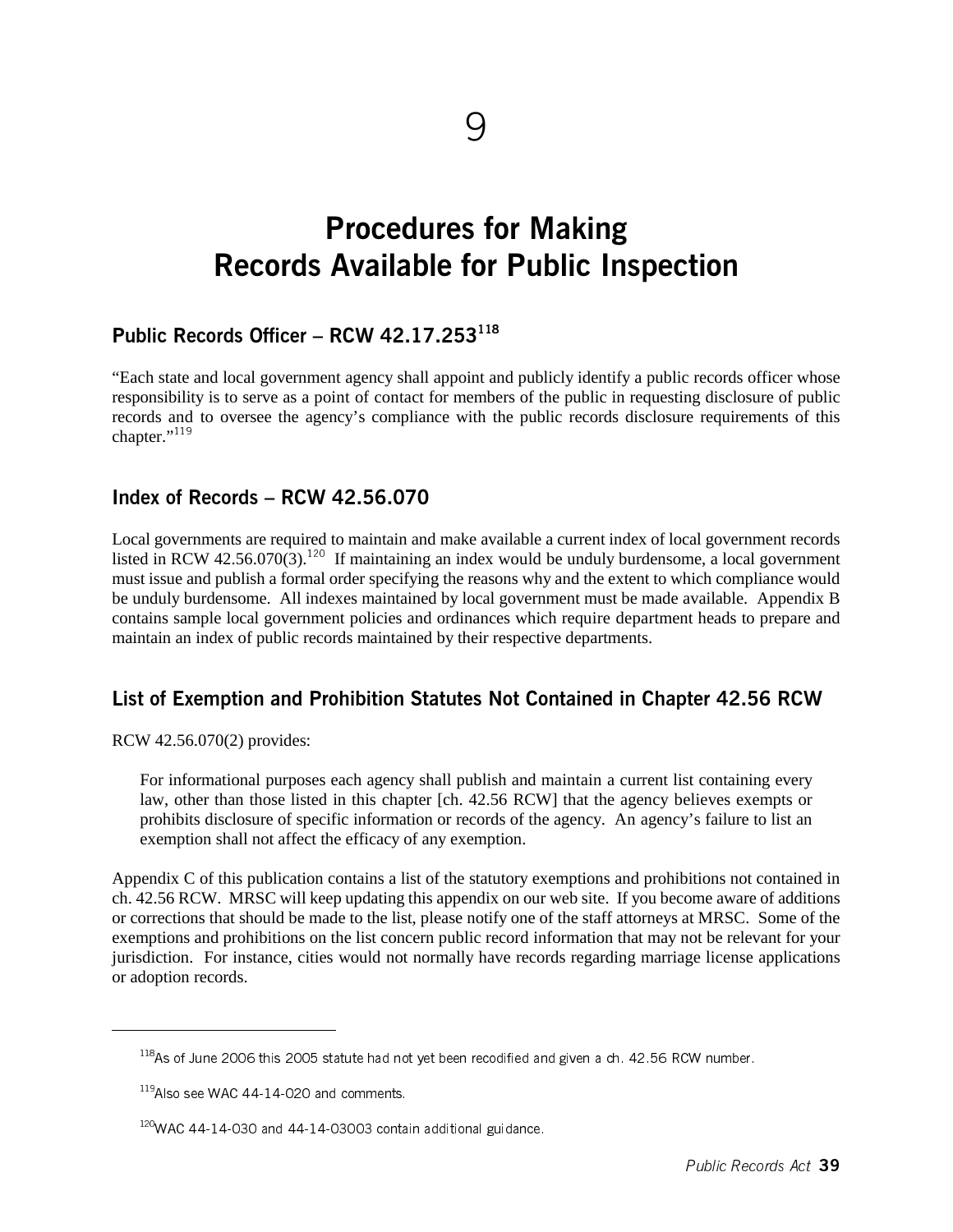Model Rule WAC 44-14-040 and the comments to that provision, WAC 44-14-04001 through 44-14-04007, provide an excellent overview of the process for responding to public records disclosure requests. Those provisions should be the basis for staff training on the disclosure process.

## Form of Request – RCW 42.56.100

Although the public disclosure statutes do not require that requests for inspection or copying of records be in writing, local governments may adopt reasonable rules concerning disclosure requests. RCW 42.56.100 specifically provides that requests received by mail for copies of identifiable public records must be honored. Telephonic requests are not specifically discussed in the statute, but they should be processed in the same manner as any other type of request for public documents.<sup>121</sup> Because an agency is given latitude to devise public records request procedures, it is not unreasonable to ask that a requesting party fill out a standard request form.

## Protection of Public Records and Agency Functions – RCW 42.56.100

Agencies are to adopt reasonable rules to assure:

- Full public access to public records;
- Protection of public records from damage or disorganization; and
- Prevention of interference with essential functions of local governments.

In addition to RCW 42.56.100, WAC 434-615-010 provides that public records shall be "... delivered by outgoing officials and employees to their successors and shall be preserved, stored, transferred, destroyed, and otherwise managed . . ." as expressly provided for by state law and regulation.

Question: Should a local government agency allow a member of the public to take records out of the building, to review them overnight, or to copy them somewhere else?

Answer: The potential for loss or damage to the records exists, and for that reason all records should remain in the agency's custody. Members of the public must be allowed to examine records at the agency, but they cannot take the actual records from the building. Adopting a policy on this matter makes it easier for a local agency to inform members of the public of this quite reasonable rule.

## Times for Inspection and Copying – RCW 42.56.090

Records must be available for inspection during a local agency's regular business hours. If an agency does not have regular business hours of at least thirty hours each week, hours for inspection and copying must be set between 9 a.m. and noon, and 1 p.m. and 4 p.m. during the weekday, unless the person making the request agrees on a different time.

<sup>&</sup>lt;sup>121</sup>See WAC 44-14-03006 for lengthy comments regarding issues involving the form of a disclosure request.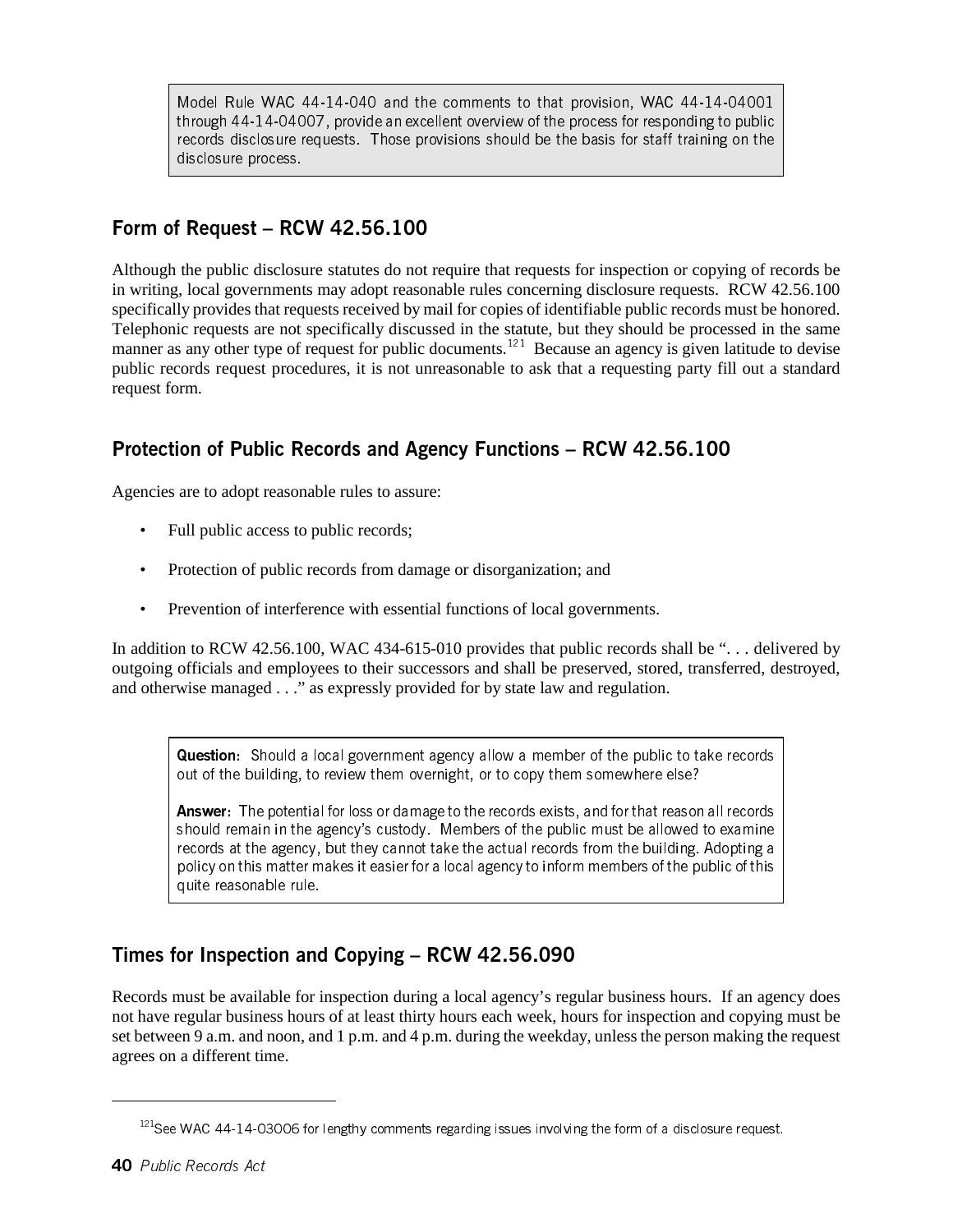## Charges for Copying – RCW 42.56.070(7), (8) and RCW 42.56.120 $^{122}$

Local governments are not allowed to charge for the staff time spent in *locating* a public record, or for making a record available for inspection.<sup>123</sup> A local government may, however, charge for the actual costs connected with copying public records, *including the staff time spent making the copies*.<sup>124</sup> A local government cannot charge more than fifteen cents a page for photocopying unless it has calculated its actual costs per page and determined that it is greater than fifteen cents.<sup>125</sup> Actual costs for postage and delivery can be included, as well as the cost of any envelopes.<sup>126</sup> If a local government has to pay an outside source for making duplicates of records such as photographs, blueprints or tape recordings, those costs must be charged to the requestor.

Note that there are statutes outside ch. 42.56 RCW that authorize local agencies to set fees for providing information, or for photocopying specific public records. These statutes are not part of the public disclosure act and are not subject to the cost limitations imposed by RCW 42.56.120.<sup>127</sup> Here are some examples<sup>128</sup>:

- RCW 46.52.085 authorizes cities, counties and state agencies to set a fee to cover the costs of furnishing copies of traffic accident reports. This statute allows a local government to set a standard fee for providing copies of those reports, regardless of the number of pages involved in any particular request. For instance, the Washington State Patrol charges a set fee for copies of traffic accident reports.
- RCW 10.97.100 authorizes police departments to collect reasonable fees for the dissemination of criminal history record information.
- RCW 3.62.060 and RCW 3.62.065 authorize municipal courts, and municipal departments of district courts, to charge specific fees for various services, including duplication of part or all of the electronic tape or tapes of a court proceeding.
- RCW 36.18.040(1)(t) authorizes sheriffs to collect fees "[f]or the reproduction of audio, visual, or photographic material, to include magnetic microfilming, the actual cost including personnel time."
- RCW 70.58.107 authorizes local registrars to collect fees for birth certificates and death certificates.
- RCW 41.08.040 and RCW 41.12.040 require cities to provide free copies of their police and fire civil service rules.

 $127$ RCW 42.56.130.

 $122$ See WAC 44-14-070 and 44-14-07001 for a concise description of allowed charges.

<sup>&</sup>lt;sup>123</sup>RCW 42.56.120.

 $124$ RCW 42.56.070(7)(b).

<sup>&</sup>lt;sup>125</sup>See RCW 42.56.070(8)and RCW 42.56.120.

 $126$ RCW 42.56.070(7)(a).

<sup>&</sup>lt;sup>128</sup>These same examples are listed in WAC 44-14-07004.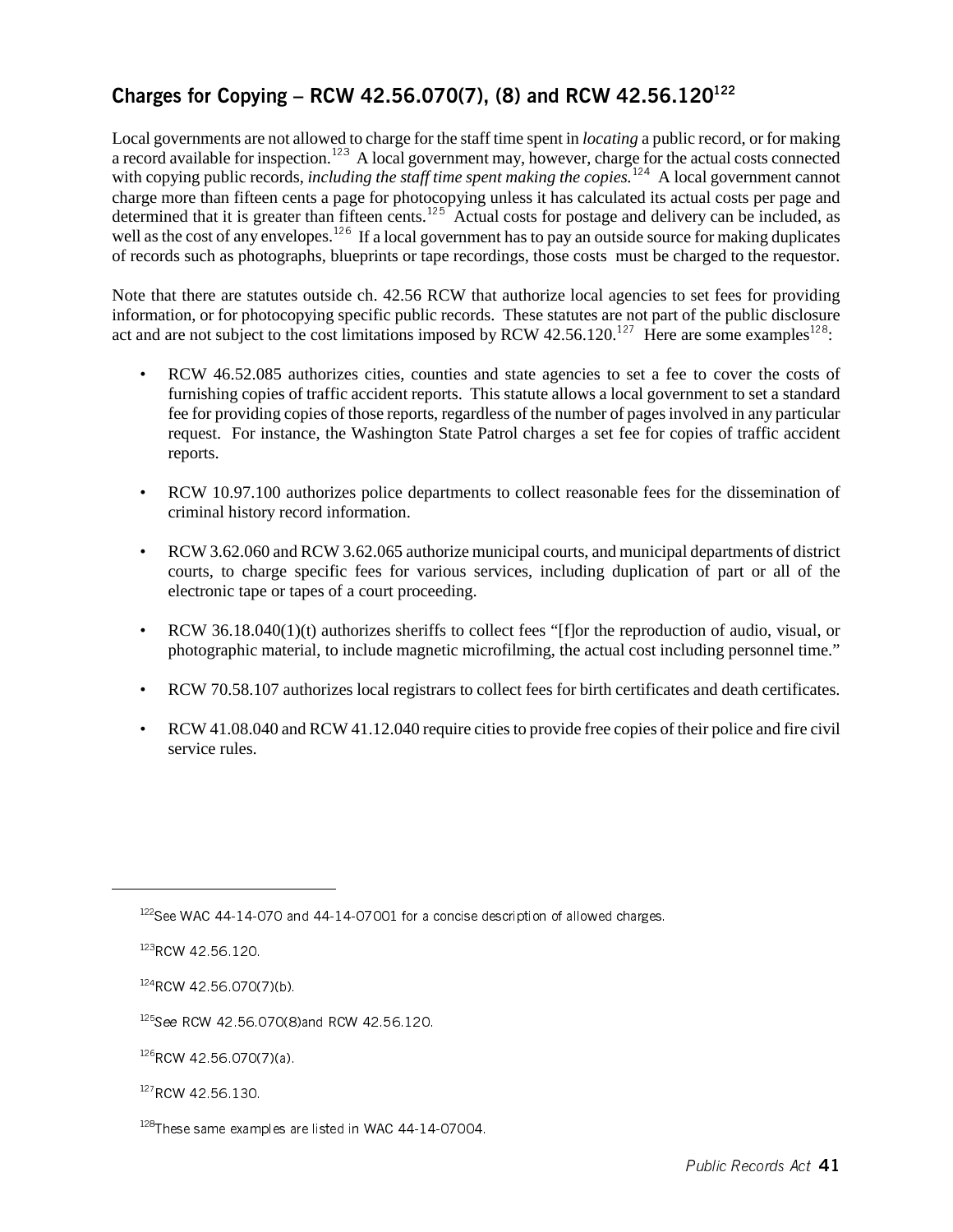## Deposits and Responding in Installments - RCW 42.56.120 $^{129}$

Legislation in 2005 now specifically authorizes deposits and authorizes responding in installments:

An agency may require a deposit in an amount not to exceed ten percent of the estimated cost of providing copies for a request. If an agency makes a request available on a partial or installment basis, the agency may charge for each part of the request as it is provided. If an installment of a records request is not claimed or reviewed, the agency is not obligated to fulfill the balance of the request.

Question: How should a local government handle a request for a duplicate copy of a tape recording of a council meeting or a public hearing?

Answer: Because there is a possibility that the original tape will be mishandled or lost, the local government should not provide the original of the tape to the requestor and allow that individual to make a copy. Instead, the local government should make the duplicate tape, or contract with a reputable company to make a duplicate, and charge the requestor the actual cost of duplication.

Question: Should sales tax be charged and collected when a local government charges a fee for making copies of records pursuant to a public records disclosure request?

Answer: No, such charges are exempt from the imposition of sales tax. See RCW 82 12 02525 130

## Prompt Responses Required – RCW 42.56.520

Within five business days of receiving a request for a public record, a local agency must respond by either:

- Providing for inspection and/or copying of the record;
- Acknowledging receipt of the request and providing a reasonable estimate of the time necessary to respond; or
- Denying the request. If a request is denied, a written statement must accompany the denial setting out the specific reasons therefore.

Note that although responses must be made within five days, another statute requires local governments to "provide for the fullest assistance to inquirers and *the most timely possible action* on requests for information."131 Failure to provide a written response within the five day period can result in a civil award of statutory penalties.<sup>132</sup>

<sup>&</sup>lt;sup>129</sup>See WAC 44-14-07006 for comments on this process.

 $130$ Sales tax can be passed on to a records requestor when the copying is done by an outside vendor. WAC 44-14-07001(6).

 $131$  RCW 42.56.100 (emphasis added).

<sup>132</sup> See RCW 42.56.550(4); Doe I v. Washington State Patrol, 80 Wn. App. 296 (1996).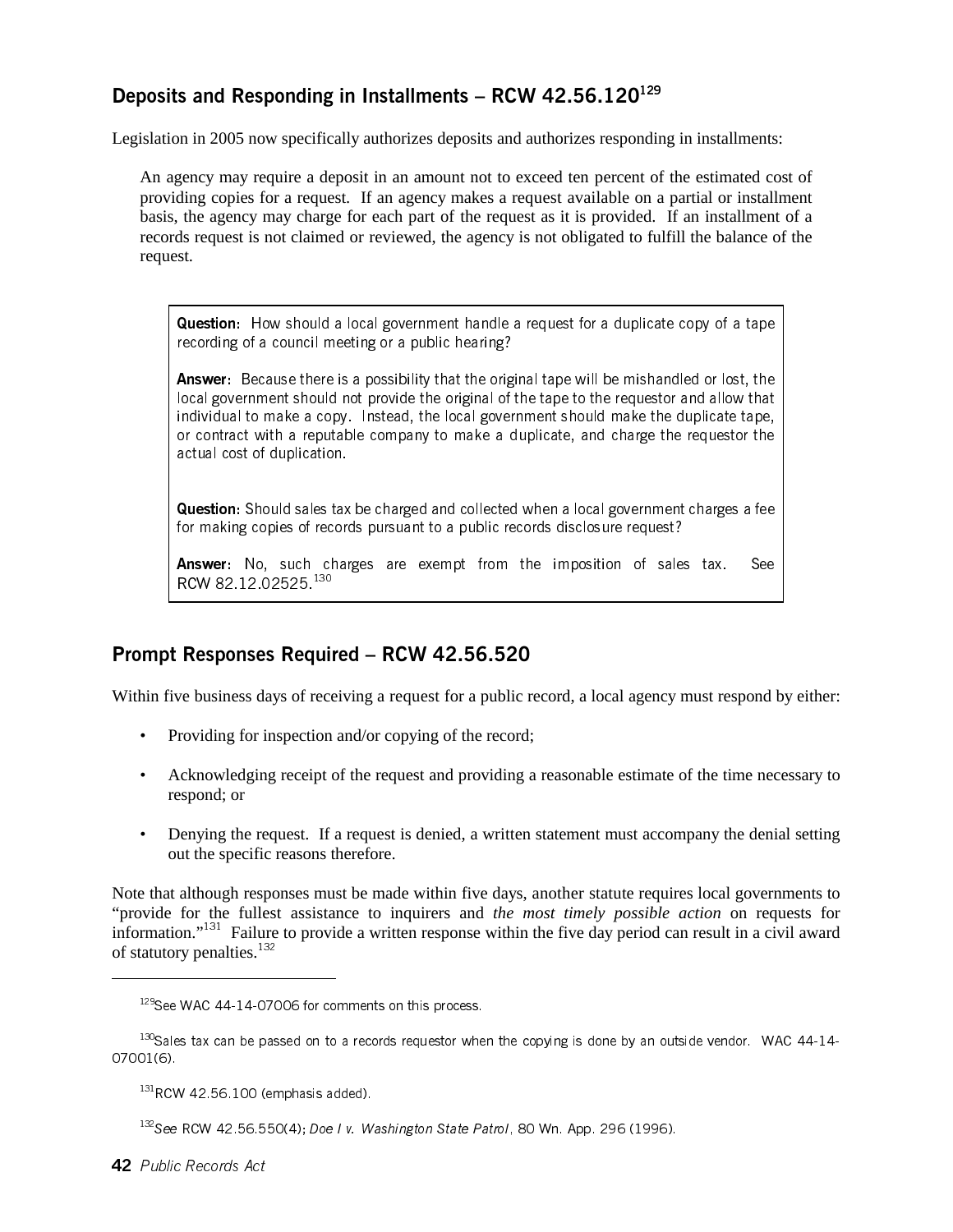## Additional Time for Response – RCW 42.56.520

Additional time to respond to a request may be based upon the need to:

- Clarify the intent of the request;
- Locate and assemble the information requested;
- Notify third parties or agencies affected by the request; or
- Determine whether any of the information is exempt and whether a denial should be made as to all, or part, of the request.

Question: If a local agency has copies of public records of another public agency in its possession, does the local agency or the other agency make the disclosure decision?

Answer: The agency which possesses the records makes the disclosure decision by following the regular disclosure statutes.<sup>133</sup> The other agency can be consulted and, if they object to a local agency's intent to disclose, can seek a court order blocking disclosure, as allowed by RCW 42.56.540.

## Unclear Request for Information – RCW 42.56.520

If a local government receives an unclear request for records, it may seek clarification from the requestor. If clarification is not received, the records request should be denied, with the reason clearly stated.<sup>134</sup>

## Denial of Request for Records Disclosure – RCW 42.56.520

A written statement of the reasons for denying a request for disclosure must be provided to the requestor, regardless of the reason for the denial. The denial:

. . . shall include a statement of the specific exemption authorizing the withholding of the record (or part) and a brief explanation of how the exemption applies to the record withheld.<sup>135</sup>

In a 2000 court of appeals case, the court held that an agency does not need to provide requested information within five days, rather, it must respond to a request within five days and provide a reasonable time at which the requested information will be disclosed.<sup>136</sup> The court also held that an agency is not required to provide the requested records in a piecemeal fashion; consequently, the agency may wait until all the information is gathered before disclosing the requested record.<sup>137</sup>

<sup>&</sup>lt;sup>133</sup>See Spokane Police Guild, 112 Wn 2d at 37-38.

<sup>134</sup>See Bonamy v. City of Seattle, 92 Wn.App. 403, 411 (1998); Hangartner v. City of Seattle, 151 Wn.2d 439 (2004).

<sup>&</sup>lt;sup>135</sup>RCW 42.56.210(3); see also RCW 42.56.520; PAWS, 125 Wn.2d at 257-61.

<sup>&</sup>lt;sup>136</sup>Ockerman v. King County Dept. of Developmental & Envtl. Servs., 102 Wn. App. 212, 218 (2000).

<sup>&</sup>lt;sup>137</sup>/d. at 218-19. See also WAC 44-14-040(8).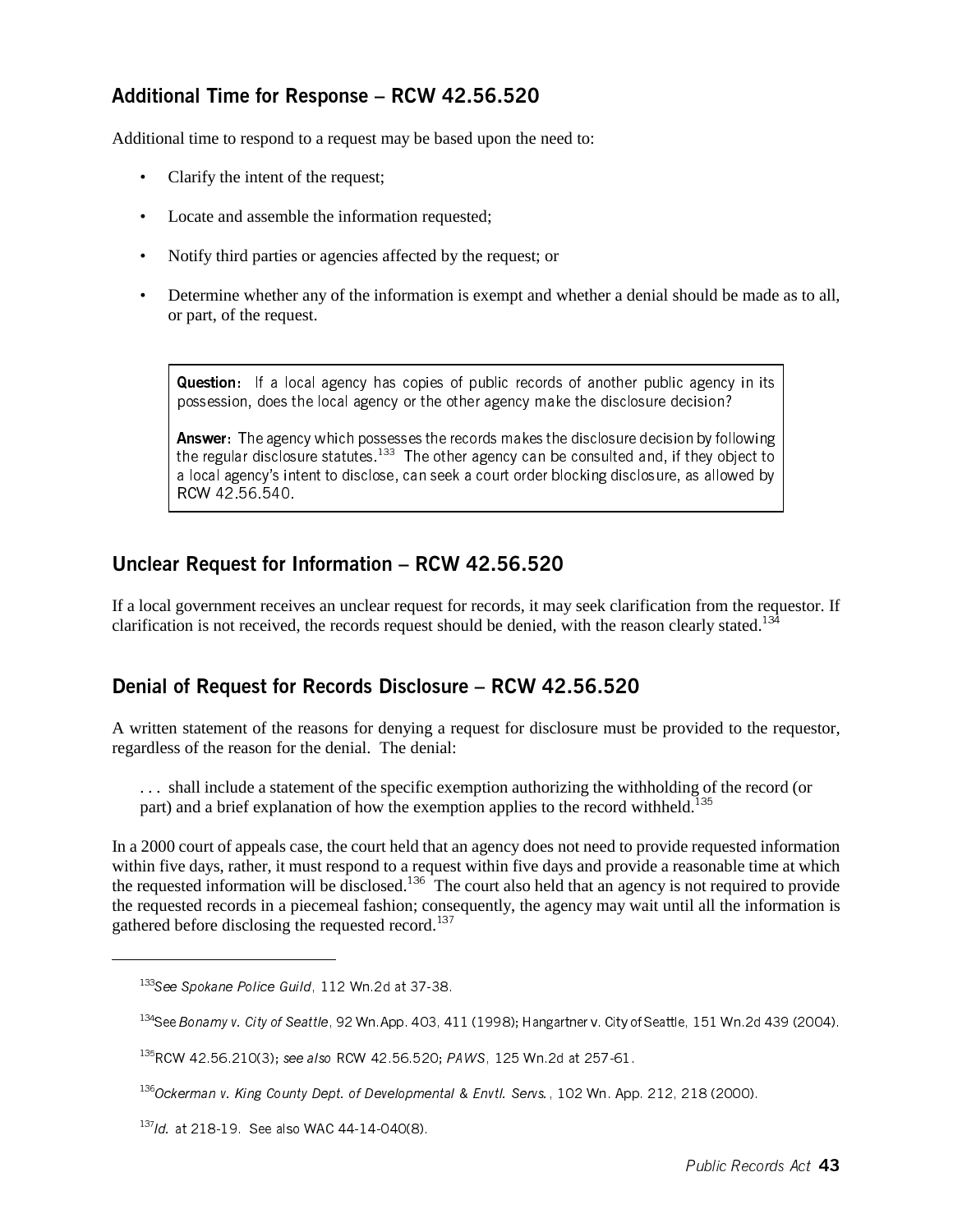Local governments are required to adopt procedures for prompt review of decisions denying inspection. Depending upon the size of a local government, review might be by a department legal counsel. Because denials can result in litigation, a local government should make sure that denial is based on a good faith interpretation of the statutes. A denial decision is final at the end of the second business day following the denial of inspection. After that date, an individual can file a lawsuit in superior court to challenge the denial. $138$ 

## Local Government-Initiated Court Action to Prevent Disclosure – RCW 42.56.540

A local government may take the offensive when dealing with a request for inspection. Under RCW 42.56.540, a local government may seek court protection to enjoin the release of a record that is not exempt under the Act, if the local government can show that (1) the requested information is "clearly not . . . in the public interest" and (2) that disclosure will "irreparably damage any person, or would substantially and irreparably damage vital governmental functions."

Like the right to privacy under RCW 42.56.050, this provision is not a general exemption to the Act – the Act provides only for specific statutory exemptions. Instead, RCW 42.56.540 is a procedural provision creating an injunctive remedy. Therefore, whether a record should be protected from inspection under RCW 42.56.540 can only be argued in a superior court injunction proceeding; this reasoning cannot be used as the basis for an agency to deny disclosure outside of an injunction proceeding.

A local government may also notify the person who is named in the record or the person to whom the record specifically pertains, that a request for disclosure has been made and the local government intends to disclose the record(s). The purpose of notification is to allow the named individual the option of seeking a superior court injunction blocking disclosure.<sup>139</sup> An individual has the option of filing in either their county of residence, or in the county where the record is maintained.

## Judicial Review of Local Agency Action – RCW 42.56.550

If a person is denied an opportunity to inspect and copy a public record held by a local government, he or she may bring a motion in the superior court of the county where the record is maintained to require the local agency to explain, or show cause, why it has denied inspection. The local agency has the burden of proving that the denial is in accordance with a statute which either exempts or prohibits disclosure in whole or in part.

Also, if a person believes that a local government has not made a reasonable estimate of the time needed to respond to a disclosure request, he or she may file a motion requiring a local government to explain the reasonableness of its estimate.

When a court reviews a local government disclosure action:

- Review will be de novo, i.e., the court will review the facts anew and is not bound to accept any factual determination made by the agency, nor is the court required to give any deference to the agency's decision;
- The court is required to take into account the broad public policy favoring disclosure, even though disclosure might cause inconvenience or embarrassment to public officials or others.

 $138$ One option suggested in the Model Rules is to consider alternative dispute resolution – see WAC 44-14-08003.

<sup>&</sup>lt;sup>139</sup>See generally, Doe I, 80 Wn. App. at 301 (applying RCW 42.56.540).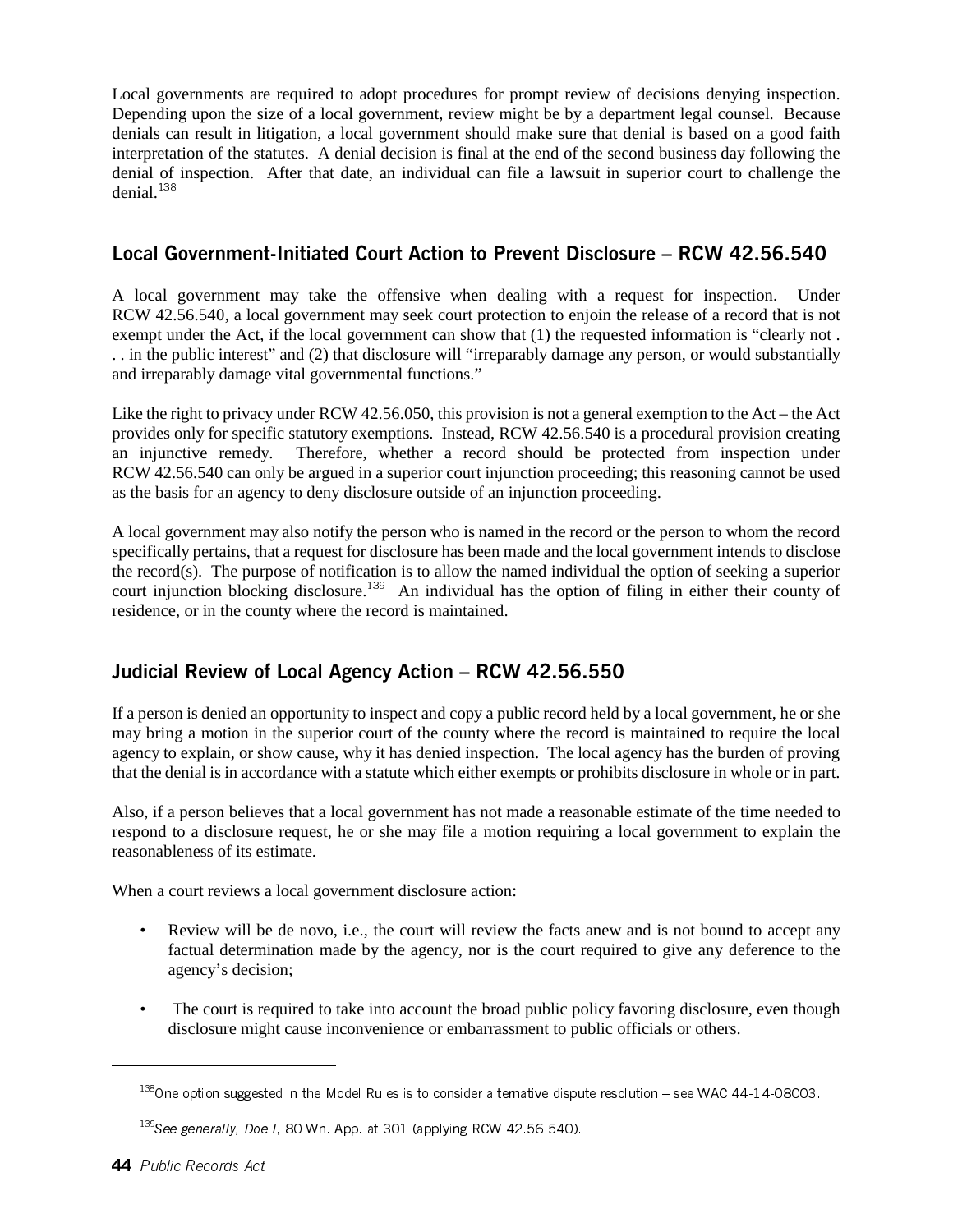## Penalties, Attorney's Fees, and Costs If Local Government Loses in Court – RCW 42.56.550(4)

If a trial court finds that a local government has erroneously withheld a public record, the prevailing party *shall be awarded all costs, including reasonable attorney fees*. In addition, the court has discretion to award the prevailing party an amount not less than \$5 and not to exceed \$100 for each day that the prevailing party was denied the right to inspect or copy the public record.<sup>140</sup> In any event, the court is statutorily required to assess a penalty of at least \$5 per day.<sup>141</sup>

The trial court has broad discretion when determining the amount an agency should pay in fees, costs, and penalties. A good faith belief by a local agency that it has complied with the disclosure provisions, does not excuse it from applicable penalties and attorney's fees.<sup>142</sup> Good faith is relevant only for purpose of determining the range of penalties that should be assessed.<sup>143</sup> For further discussion of penalties, see Chapter 2.

 $140$ See Doe I (discussion regarding who is the prevailing party in a case involving court review under RCW 42.56.550).

 $141$ Sheehan, 114 Wn. App. at 355. See also Yousoufian v. Sims. 152 Wn 2d 421. (2004).

 $142$ Sheehan at 331.

 $143$ Woessner, 90 Wn. App. at 367.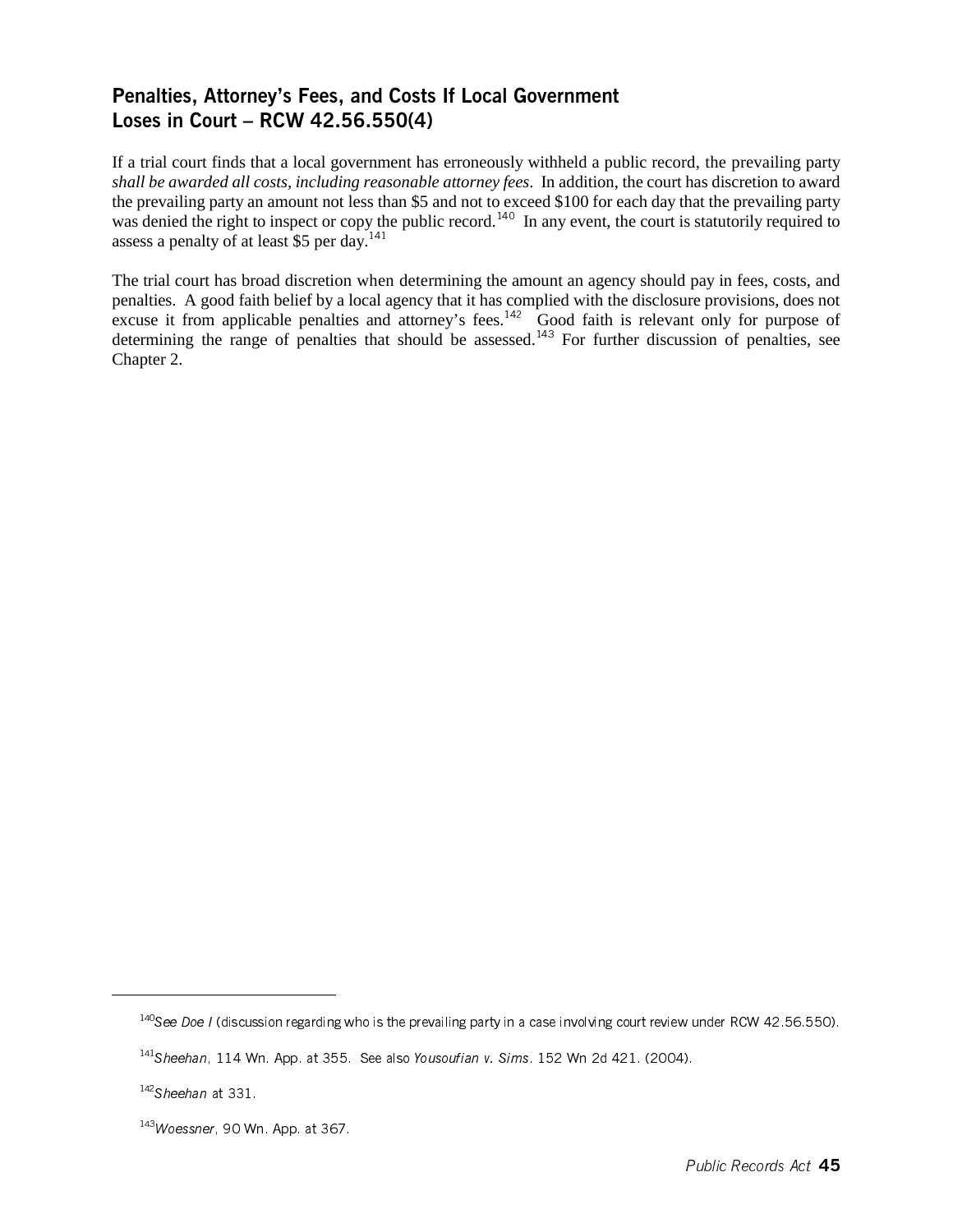## Retention and Destruction of Public Records

Although detailed requirements for retention and destruction are not covered in this publication, general information about that process is provided below.

Local government agencies own the records in their possession, subject to the right of the public to inspect and obtain copies of those records.<sup>144</sup> The public record retention and destruction process is governed by ch. 40.14 RCW and ch. 434-615 WAC.

The State Archivist is the head of the Division of Archives and Records Management in the Office of the Secretary of State. The Archivist's office, along with a state records committee, is responsible for developing retention schedules for all public records.<sup>145</sup> The Archivist's office publishes a local government records retention schedule which can be obtained from its web site at *http://www.secstate.wa.gov/archives/gs.aspx* or by calling (360) 753-5485. Copies of the current retention schedule may also be borrowed from the MRSC library our downloaded from the MRSC web site *http://www.secstate.wa.gov/archives/gs.aspx*.

In addition to the information provided by the State Archivist's office, counties and municipalities will find the following publication useful, "Deleting Criminal History Record Information in Washington a.k.a. Expungements," by Cheryl Carlson, Assistant City Attorney for the City of Tacoma.<sup>146</sup>

The Model Rules contain comments regarding records retention at WAC 44-14-03005.

Note: Under RCW 42.56.100, if a public records request is made at a time when the record exists but is scheduled for destruction in the near future, the local government cannot destroy or erase the record until the disclosure request is resolved.

Criminal penalties including fines and imprisonment will be assessed for the intentional destruction of public records. $147$ 

<sup>&</sup>lt;sup>144</sup>RCW 40.14.020; also see WAC 44-14-03004.

<sup>&</sup>lt;sup>145</sup>RCW 40.14.050

<sup>&</sup>lt;sup>146</sup>Legal Notes Information Bulletin No. 503 (1999).

<sup>&</sup>lt;sup>147</sup>See RCW 40.16.010; RCW 40.16.020.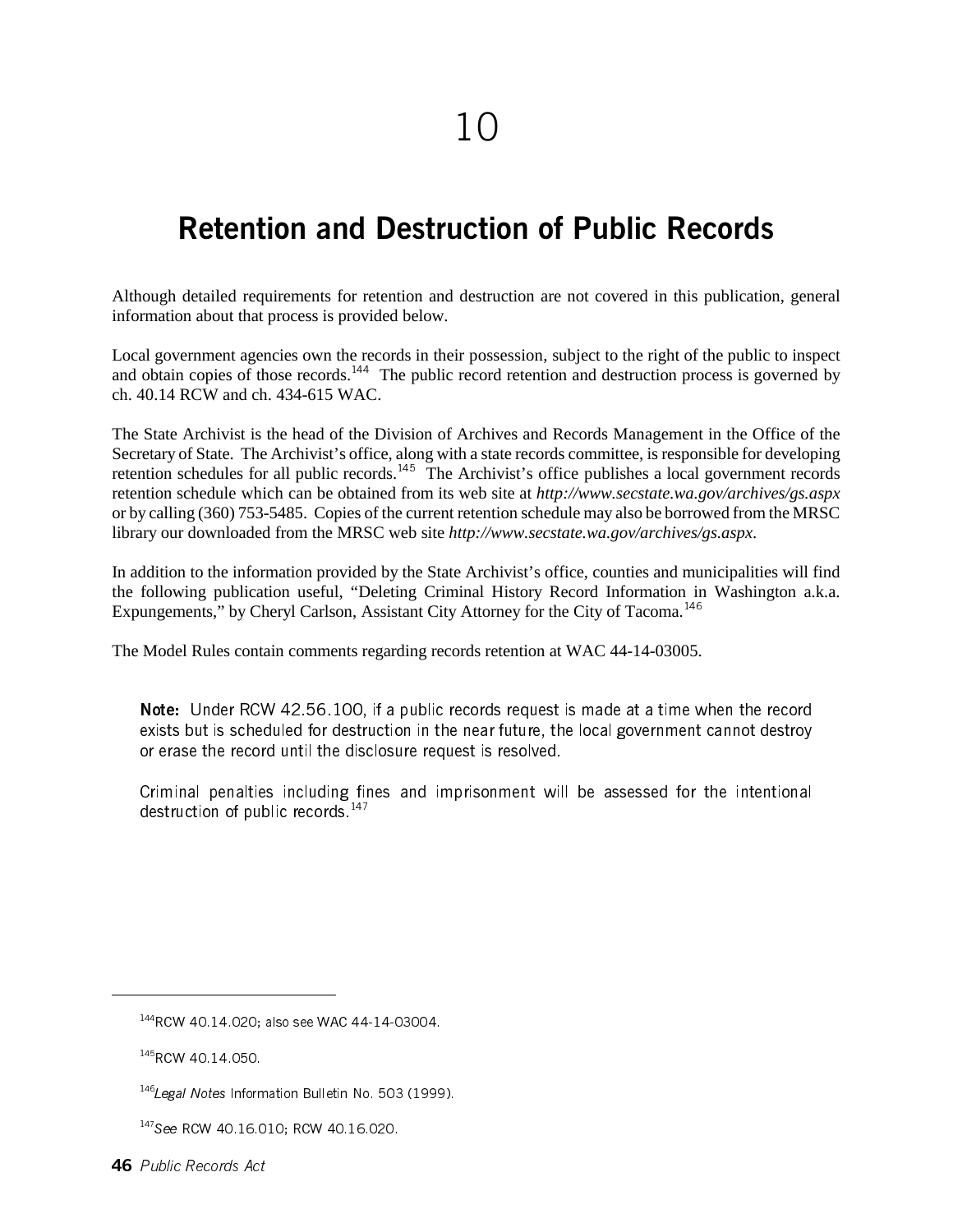# Appendix A

## Selected Cases and Research References

## General Articles

Preston Gates and Ellis, *Public Records in an Electronic World* (2001), *available at http://www.mrsc.org/subjects/infoserv/pubrec\_pge.pdf*.

Gary Keese and Trish Nellermoe, "Disclosure of Pubic Records: The Ten Commandments of Records Creation," *Legal Notes* Information Bulletin No. 500 (1998).

Steve Gross, et al., "Pubic Records Disclosure RCW Chapter 42.17: Case List," *Legal Notes* Information Bulletin No. 502 (1998). (Provides a comprehensive list of cases with brief summaries by category.)

Kyle J. Crews, "Second Update on Public Disclosure: Public Bidding Documents, E-Mail, GIS Data, Public Employment Records," *Legal Notes* Information Bulletin No. 491 (1995).

Carol A. Morris, *"*Disclosure of Electronic Public Records Under the Public Disclosure Act," *Legal Notes* Information Bulletin No. 484 (1993).

Office of the Attorney General, *Open Records & Open Meetings Deskbook – A Citizen's Guide to Open Government*, available on the web: http:// .atg.wa.gov/records/

## Concerning Disclosure of Police Department Records

Heidi Ann Horst, *"*Defensive Driving Through the Intersection of the Public Disclosure Act and the Criminal Records Act," *Legal Notes* Information Bulletin No. 512 (2002) (a detailed analysis of the Criminal Records Privacy Act).

Leo Poort & Carol Pidduck, "To Disclose or Not to Disclose . . .? – Rules Applicable to Release of Police Department Records," *Legal Notes* Information Bulletin No. 488 (1994).

James Pidduck, "Confidentiality of Police Personnel Records and Other Police Records Under the Public Disclosure Act (Chapter 42.17 RCW) and the Washington Criminal Records Privacy Act (Chapter 10.97 RCW)," *Legal Notes* Information Bulletin No. 458 (1989).

### **Statutes**

#### RCW 4.24.550 – Release of Information Concerning Sexual Offenders

*In re Meyer*, 142 Wn.2d 608, 621-22 (2001).

"Preventing law enforcement agencies from issuing appropriate community notification would adversely affect an agency's ability to assist parents in avoiding the potential for harm to their children."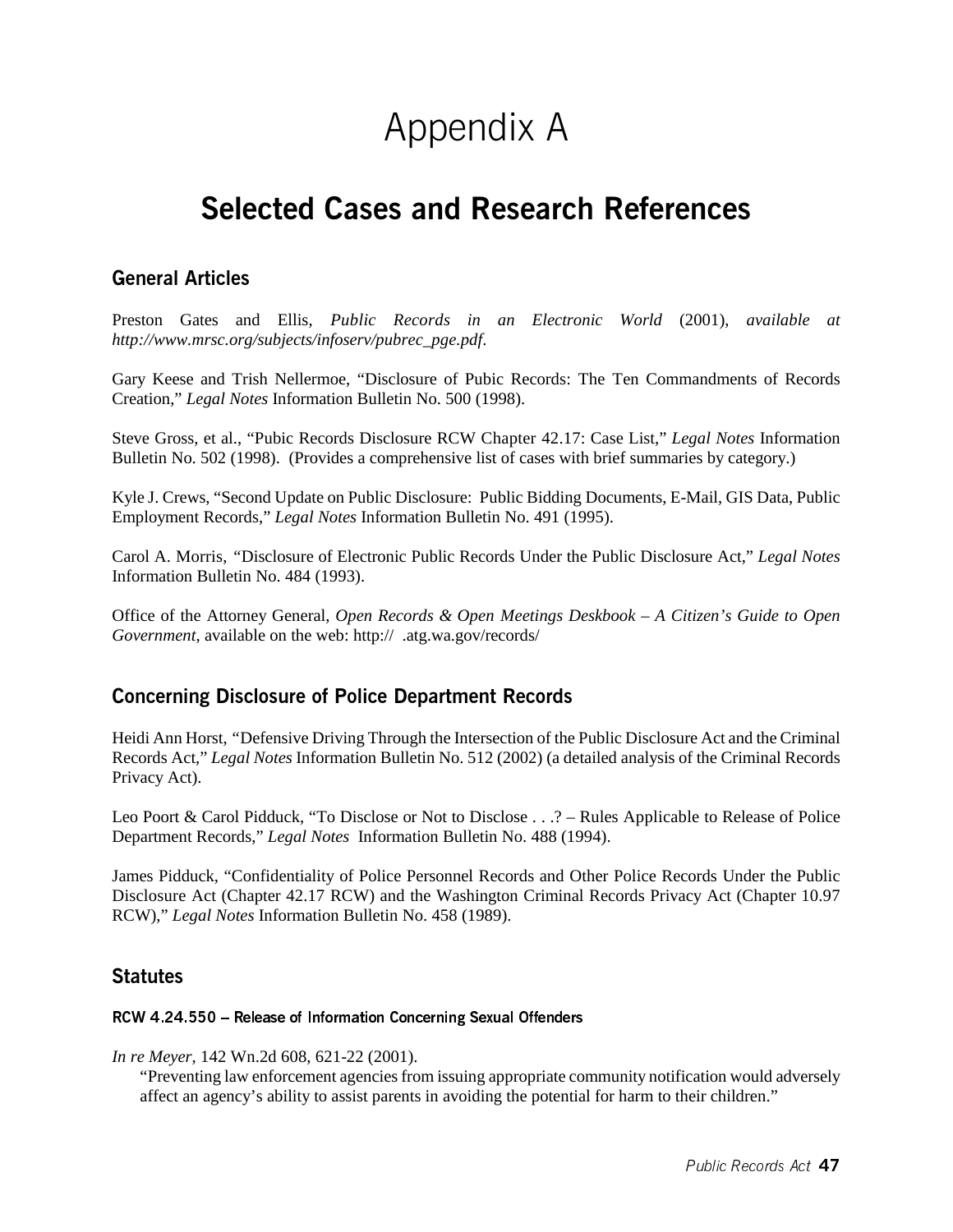*State v. Ward*, 123 Wn.2d 488, 502 (1994).

"This state's policy as expressed in [RCW 4.24.550] is to require the exchange of relevant information about sexual predators among public agencies and officials and to authorize the release of necessary and relevant information about sexual predators to members of the general public."

James Pidduck, "Confidentiality of Police Personnel Records and Other Police Records Under the Public Disclosure Act (chapter 42.17 RCW) and the Washington Criminal Records Privacy Act (chapter 10.97 RCW)," *Legal Notes* Information Bulletin No. 458 (1989).

#### RCW 5.60.060(2)(a) – Attorney-Client Privilege

*Hangartner v. City of Seattle*, 151 Wn.2d 439 (2004).

The court ruled that the attorney-client privilege is an "other statute" (under RCW 42.17.260(1)) that prohibits disclosing certain records through the Public Disclosure Act.

#### RCW 9.73.070 – Disclosure of 911 Telephone Calls

AGO 1988 No. 11.

#### RCW 10.97.080 – Privacy of Criminal History (Rap Sheet) Information

*Beltran v. Wash. Dep't of Soc. & Health Servs.*, 98 Wn. App. 245, 260 (1999). The *Hudgens* court permitted viewing of nonconviction data, but sustained the trial court's decision to prohibit copying or retaining the documents: "The statute [RCW 10.97.080] clearly states (1) that nonconviction information cannot be retained or mechanically reproduced, except in certain situations, and (2) that RCW 42.17 shall not be construed to require or authorize copying of the nonconviction information." (citing *Hudgens*).

*Hudgens v. Renton*, 49 Wn. App. 842, 844 (1987), *rev. denied*, 110 Wn.2d 1014 (1988). RCW 10.97.080 "... precludes the copying or returning of non-conviction information, and exempts such information from the disclosure requirements of RCW 42.17."

#### Chapter 13.50 RCW – Juvenile Records

*Deers v. DSHS, 122 Wn. App. 84 (2004).*

AGO 1992 No. 9, 4-7 (disclosure analysis under ch.13.50 RCW).

AGO 1996 No. 1 (confidentiality of juvenile court truancy records).

#### RCW 42.17.020 – Definition of "Public Record"

*Confederated Tribes v. Johnson*, 135 Wn.2d 734, 746 (1998) (quoting RCW 42.17.020(41)).

A "public record," subject to disclosure under the Act includes [1] any writing [2] containing information relating to the conduct of government or the performance of any governmental or proprietary function [3] prepared, owned, used, or retained by any state or local agency regardless of physical form or characteristics.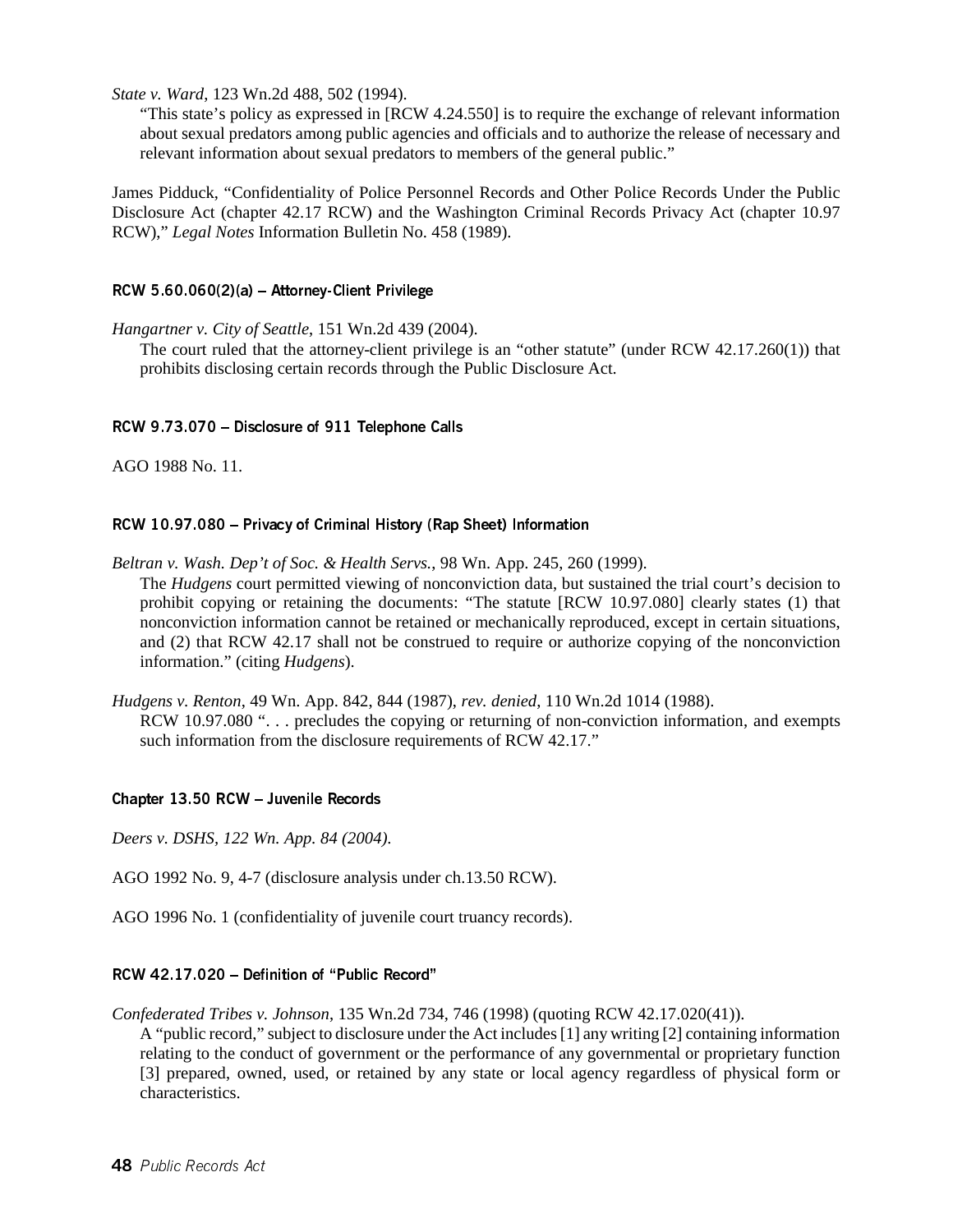*Smith v. Okanogan County*, 100 Wn. App. 7, 15-16 (2000).

Oaths taken by attorneys who could have been *potentially appointed* by county superior court were not public records, because they did not relate to the conduct of government or relate to the performance of any governmental function. On the other hand, a request for a copy of each judge's oath was a public record.

*Tiberino v. Spokane County*, 103 Wn. App. 680, 687 (2000).

Employee e-mail was a public record where excessive personal use of e-mail was a reason for discharge, and the County printed the e-mails in preparation for litigation over termination, a proprietary function. Consequently, the e-mails contained information relating to the conduct of a "governmental or proprietary function."

- *Concerned Ratepayers Ass'n v. Pub. Utility Dist. No. 1 of Clark County*, 138 Wn.2d 950, 960 (1999). Under RCW 42.17.020, which defines the term "public record," to determine whether information has been "used" turns on whether the requested information bears a nexus with the agency's decision-making process.
- *Limstrom v. Ladenburg*, 85 Wn. App. 524, 529 (1997), *rev'd*, 136 Wn.2d 595 (1998). Criminal investigation files held by prosecutor and prosecutor's personnel files were public records.
- *Servais v. Port of Bellingham*, 127 Wn.2d 820, 828 (1995).

Research data (a cash flow analysis prepared by a consulting firm for the purposes of planning by the Port) was a writing which related to the conduct and performance of a governmental function, thus, was a public record.

- *Yakima Newspapers, Inc. v. City of Yakima*, 77 Wn. App. 319, 324 (1995). A settlement agreement containing information about the City's termination of an employee was a public record because termination is a proprietary function.
- *Dawson v. Daly*, 120 Wn.2d 782, 789 (1993).

Documents compiled by a prosecutor for use in cross-examining a defense expert in child sexual abuse cases were documents relating to the performance of prosecutorial functions and were used by the prosecutor's office in carrying out those governmental functions and, thus, were public records.

*Oliver v. Harborview Medical Center*, 94 Wn.2d 559, 566 (1980).

Medical records of a patient treated at a public hospital were public records because the records contained information of a public nature, "i.e., administration of health care services, facility availability, use and care, methods of diagnosis, analysis, treatment and costs, all of which . . . relate to the performance of a governmental or proprietary function."

#### RCW 42.56.050 – Definition of "Right to Privacy"

Chip Holcomb, "Overview of Public Records," *Legal Notes* Information Bulletin No. 481, pp. 6-21-6-24 (1993) (discussing RCW 42.56.050).

AGO 1988 No. 12.

*Hearst v. Hoppe*, 90 Wn.2d 123, 135-36 (1978) (definition of privacy as codified by RCW 42.56.050). A person's right to privacy is violated "only if disclosure of information about the person: (1) Would be highly offensive to a reasonable person, and (2) is not of legitimate concern to the public." If only one prong is satisfied, the requested record must be disclosed.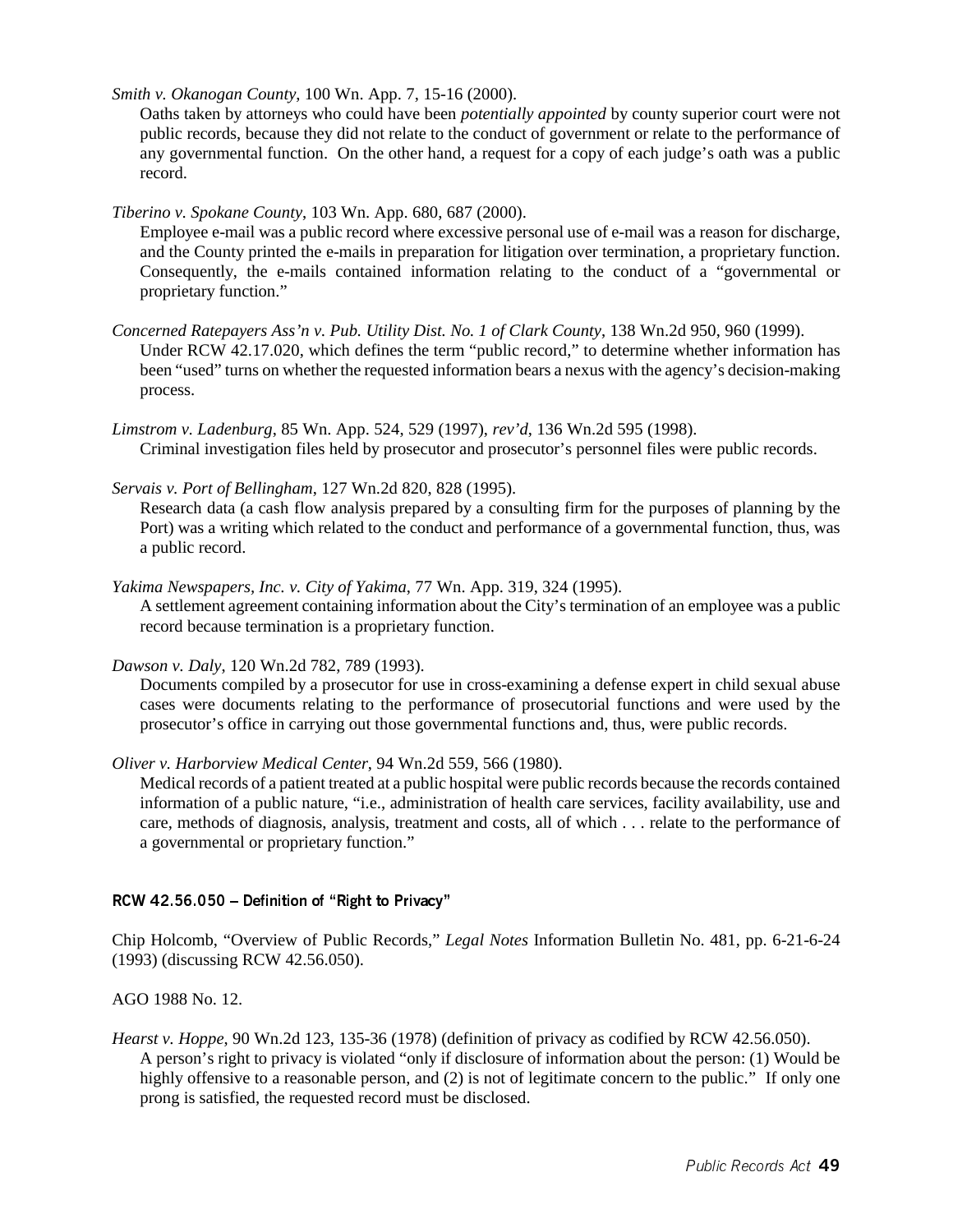*Brouillet v. Cowles Pub. Co.*, 114 Wn.2d 788, 798 (1990).

A test that balances the individual's privacy interests against the interest of the public in disclosure is not permitted. Instead, the statute requires the government to prove that the information would be offensive *and* of no legitimate public interest.

#### Prong 1: Highly Offensive to the Reasonable Person

#### *Bellevue John Does v. Bellevue School District*, 129 Wn. App. 832 (2005).

This controversy involves the disclosure of records concerning teachers accused of misconduct of a sexual nature. A significant issue was whether the names of teachers should be disclosed when an investigation showed that the allegations were patently false or merely unsubstantiated. The detailed analysis in this case can help local governments in applying the "right to privacy" in regard to public employee personnel files.

#### *Tacoma Pub. Library v. Woessner*, 90 Wn. App. 205 (1998).

It was permissible for the Library to redact employee identification numbers from the report it released, but it should not have redacted employee names. Release of employee's identification numbers were determined to be highly offensive, because disclosure could lead to public scrutiny of individuals concerning information unrelated to any governmental operation and impermissible invasions of privacy. However, release of employee names would not be similarly offensive or lead to such invasions of privacy.

#### *PAWS v. UW*, 125 Wn.2d 243, 254 (1995).

Public employee's social security numbers, residential addresses, and telephone numbers are highly offensive, hence, exempt from disclosure. Also, residential addresses and telephone numbers are independently exempt under RCW 42.56.250(3).

#### *Dawson v. Daly*, 120 Wn.2d 782, 797 (1993).

Disclosure of performance evaluations of city prosecutor, which did not discuss specific instances of misconduct, was presumed to be highly offensive within the meaning of RCW 42.56.050. Compare this case to *Spokane Research & Def. Fund*, *infra*, which found that City Manager evaluations were of legitimate concern to the public, hence, disclosable.

*Brown v. Seattle Pub. Schools*, 71 Wn. App. 613, 619-20 (1993) (relying on analysis of employee evaluations in *Dawson*).

Principal's evaluations did not contain specific instances of misconduct; therefore, such records were highly offensive and not disclosable. The court opined that "... if disclosure of these evaluations is allowed, the quality of public employee performance will suffer because employees will not receive the guidance and constructive criticism required for them to improve their performance and increase their efficiency...."

#### *Spokane Police Guild v. Liquor Control Board*, 112 Wn.2d 30, 38 (1989).

Liquor Board investigation of bachelor party held on Spokane Police Guild Club premises was a record that must be disclosed. While the situation ". . . might well cause 'inconvenience or embarrassment' to the attendee. . . . That does not, by itself . . . meet the 'highly offensive to a reasonable person' standard . . . under the act."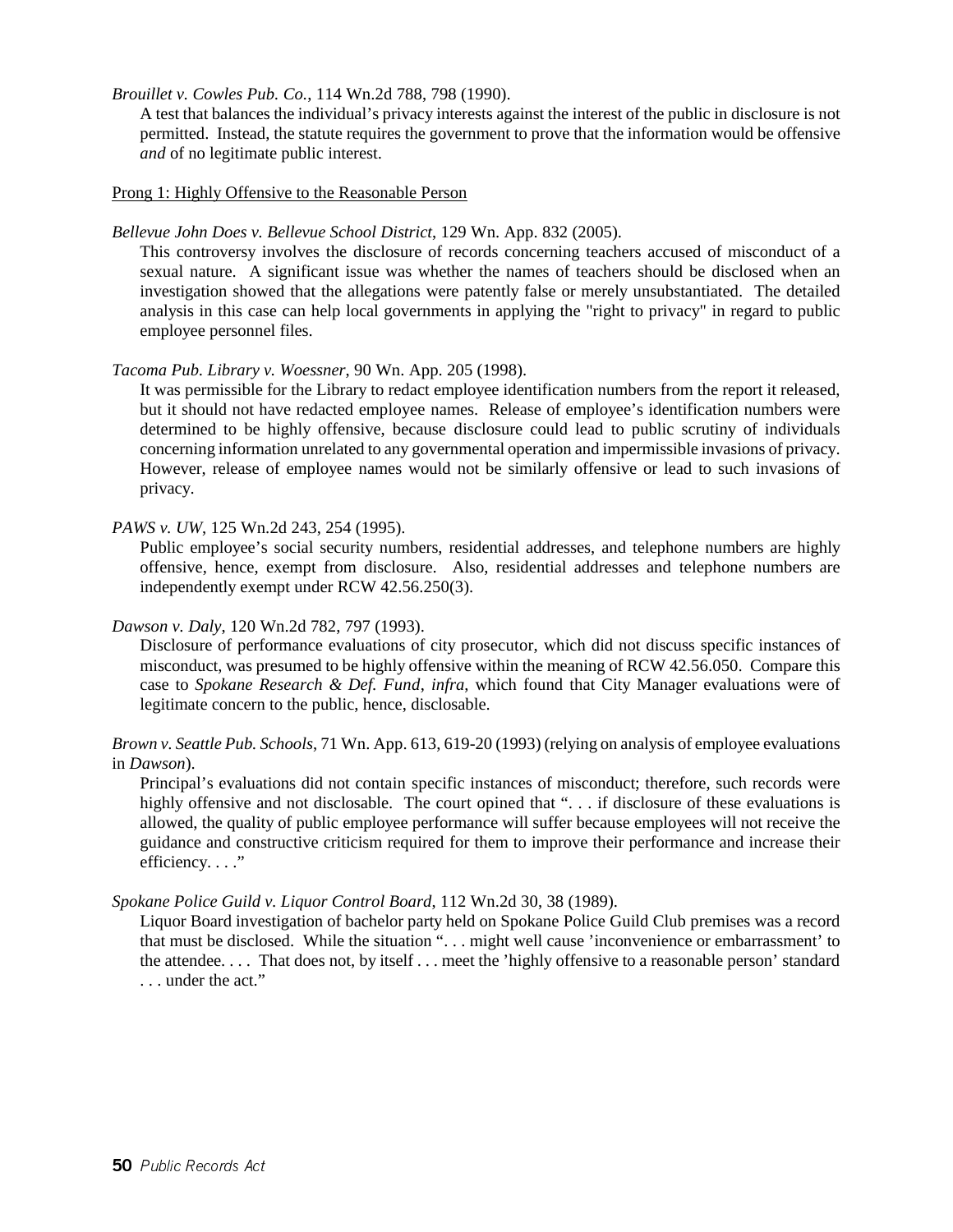#### Prong 2: Legitimate Concern to the Public

#### *Bellevue John Does v. Bellevue School District,* 129 Wn.App. 832 (2005)

This case deals with the disclosure of records concerning teachers accused of misconduct of a sexual nature. A significant issue was whether the names of teachers should be disclosed when an investigation showed that the allegations were patently false or merely unsubstantiated. The detailed analysis can help local governments in applying the "right to privacy" in regard to public employees' personnel files.

#### *Koenig v. City of Des Moines*, 123 Wn.App. 285 (2004).

In a case dealing with a father's request for all of the criminal case records concerning a sexual assault on his minor daughter, the court reviewed the application of RCW 42.56.240 (protecting the identity of child victims of sexual assault); (criminal investigative records and records disclosing the identity of crime victims); and RCW 42.56.050 (discussing what is of "legitimate public concern"). The court ruled that "highly offensive information" could be redacted from the records.

#### *Spokane Research & Def. Fund v. City of Spokane*, 99 Wn. App. 452, 456-58 (2000).

A city manager's evaluation that did not contain a particular incident of misconduct was disclosable, because there is a legitimate or reasonable public interest in its disclosure despite the record being highly offensive to the reasonable person. The use of a test that balances the individual's privacy interests against the interest of the public in disclosure is not permitted, even if the disclosure of the information would be offensive to the employee. RCW 42.56.050 is a two-pronged test; therefore, a record shall be disclosed if one prong is met.

#### *Tacoma v. Tacoma News*, 65 Wn. App. 140, 148-49 (1992).

Newspaper access to police department records containing certain child abuse allegations was denied. In making a determination of whether to disclose a record, RCW 42.56.050 allows agencies and courts to consider (1) whether information in public records is true or false, and (2) whether such information has been substantiated, because false records are not of concern to the public. If information remains unsubstantiated after reasonable efforts to investigate it, that fact is indicative, though not always dispositive, of falsity.

#### Additional Privacy Cases

#### *Cowles Publishing Co. v. Pierce County Prosecutor's Office*, 111 Wn. App. 502 (2002).

Defendant's post-conviction, mitigation package was exempt, *inter alia*, under RCW 42.56.050. First, the record contained information about defendant's family that was not a matter of legitimate public concern. Secondly, a reasonable person would find disclosure to be highly offensive, because the record contained mostly family responses to how they would feel if the defendant were executed.

#### *Tiberino v. Spokane County*, 103 Wn. App. 680 (2000).

Employee's numerous personal e-mails created while employed at the county prosecutor's office, which factored into her termination, were exempt from disclosure. First, disclosing her non-work related personal e-mail would be highly offensive. Second, the public has no legitimate concern in requiring the release of the individual e-mails – the public's only interest was the amount of personal e-mail sent, not its content.

#### RCW 42.56.070(1) – Disclosure Required Unless Exemption Applies, Rules Required, Deletion Allowed to Protect "Right to Privacy"

#### *Hangartner v. City of Seattle*, 151 Wn.2d 439 (2004).

The court ruled that the attorney-client privilege is an "other statute" (under RCW 42.56.070(1)) that prohibits disclosing certain records through the Public Disclosure Act.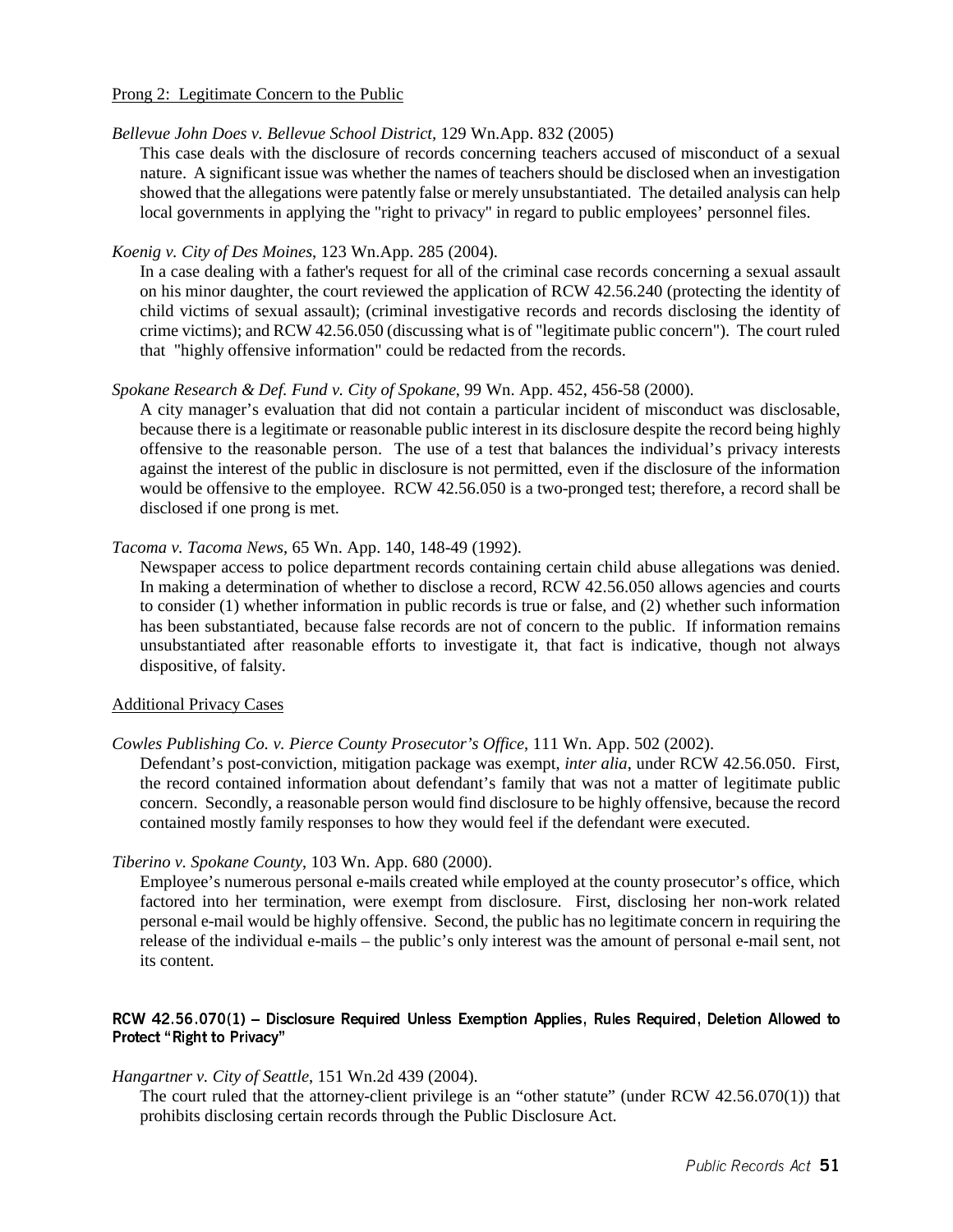*American Civil Liberties Union v. City of Seattle*, 121 Wn.App. 544, (2004).

Construing RCW 42.56.070(1), the court ruled that an Open Public Meetings Act provision (RCW 42.30.140(4)(a)) allowing executive session meetings for labor negotiation sessions or labor negotiation strategy discussion does not translate into a public records exemption for records pertaining to labor negotiations.

*Tacoma Pub. Library v. Woessner*, 90 Wn. App. 205 (1998). Library properly redacted employee identification numbers from the report it released pursuant to RCW 42.56.070.

*Dawson v. Daly*, 120 Wn.2d 782, 789 (1993) (citing RCW 42.56.070(1)). The Public Disclosure Act authorizes removal of private information in accordance with the exemptions of RCW 42.56.210.

#### RCW 42.56.070(3) and (4) – Index of Records

*Vance v. Thurston County Commissioners*, 117 Wn. App. 660, 670 (2003). The County is required by statute to either keep a document index, or issue and publish an unduly burdensome order.

#### RCW 42.56.070(9) – Disclosure of Lists Requested for Commercial Purposes

AGO 1988. No. 2.

AGO 1983 No. 9.

AGO 1980 No. 1.

AGO 1975 No. 15.

#### RCW 42.56.080 – Request for "Identifiable" Public Records, Prompt Response Required, Motivation Not Relevant in Most Situations

*Hangartner v. City of Seattle*, 151 Wn.2d 439 (2004). A government agency need not comply with an overbroad request.

- *Bonamy v. City of Seattle*, 92 Wn.App. 402 (1998); *Wood v. Lowe*, 102 Wn.App. 872 (2000). A requested public record is not "identifiable" unless the public agency responding to the request is provided with a reasonable description that would enable the agency to locate the record.
- *ACLU of Wash. v. Blaine School Dist. No. 503*, 86 Wn. App. 688, 695 (1997). Agencies are required to mail records in response to a request when asked to do so.

#### RCW 42.56.210(1) – Deletion of Information Violating Right to Privacy or Vital Government Interests

*PAWS v. UW*, 125 Wn.2d 243, 261-62 (1994).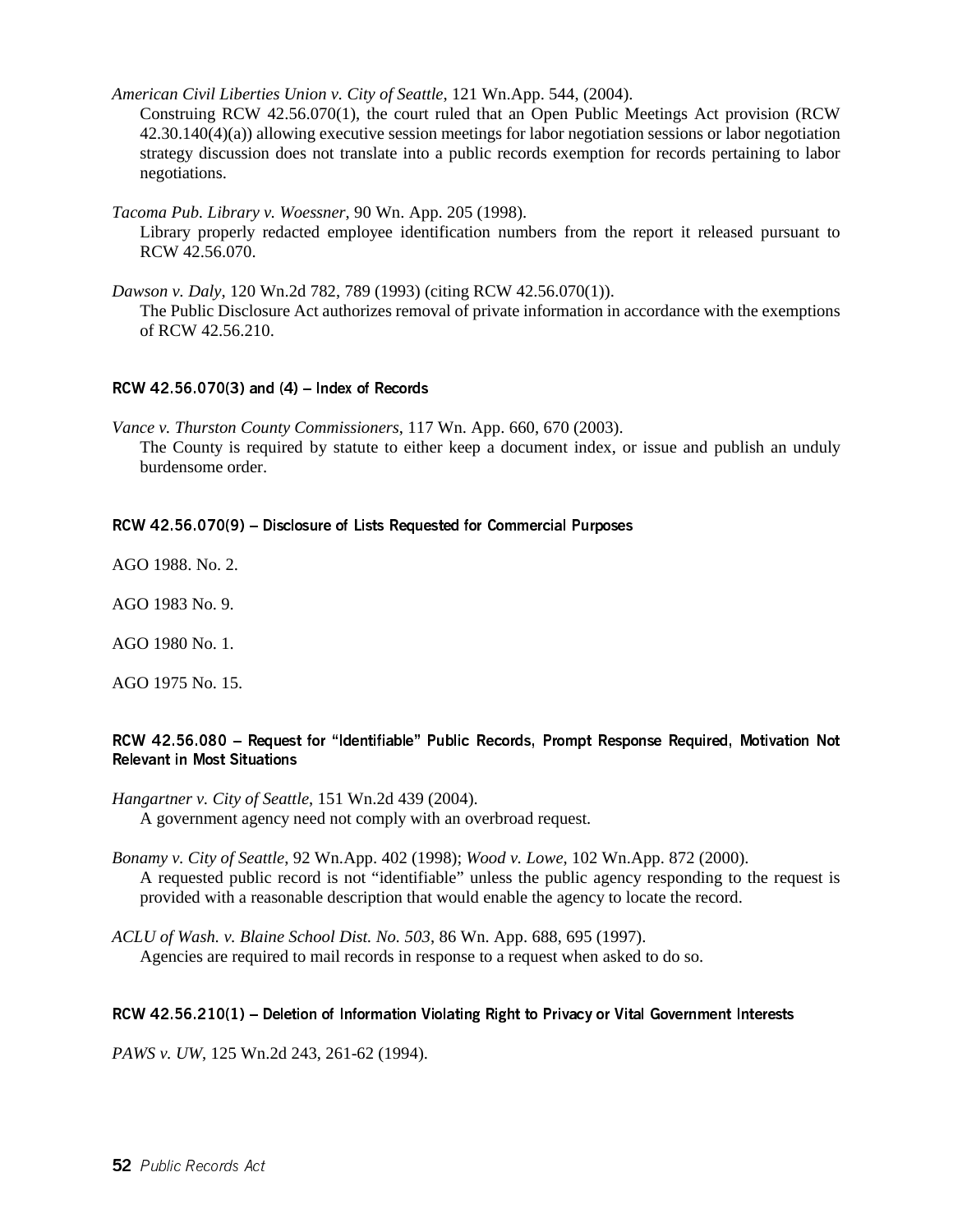#### RCW 42.56.210(3) – Explanation of How Exemption Applies

*Citizens v. Dep't of Corrections*, 117 Wn. App. 411, 431 (2003).

"[R]efusing inspection . . . of any public record shall include a statement of the specific exemption authorizing the withholding of the record . . . and a brief explanation of how the exemption applies to the record withheld."

*PAWS v. UW*, 125 Wn.2d 243, 261 (1994)

Agencies must withhold only those portions of individual records which come under a specific exemption and disclose the rest.

#### RCW 42.56.230(2) – Personnel Files and Right to Privacy

- *Bellevue John Does v. Bellevue School District #405,* 129 Wn.App. 832 (2005). This case thoroughly reviews the extent to which a public employer must disclose records concerning allegations of sexual misconduct, some of which are patently untrue, some not substantiated, and some involving former employees.
- *King County v. Sheehan*, 114 Wn. App. 325, 349 (2002).

A list of the full names and ranks of police officers is not exempt from disclosure.

*Tacoma Pub. Library v. Woessner*, 90 Wn. App. 205, 217-18 (1998).

Records featuring employees' rates of pay, benefits, and pension contributions, with employee numbers redacted, were not exempt from disclosure. When determining what is a personnel file, the focus is ". . . whether the requested file contains personal information that is normally maintained for the benefit of employees, disclosure of which would violate their right to privacy."

*Cowles Publishing Co. v. State Patrol*, 109 Wn.2d 712, 727 (1988).

Disclosure of officers' names in internal affairs investigative files would not violate their rights to privacy, therefore, the requested record is not exempt from disclosure under RCW 42.56.230(2).

*Dawson v. Daly*, 120 Wn.2d 782 (1993). Records of deputy prosecutor's performance evaluations were exempt from disclosure.

*Brown v. Seattle Public Schools*, 71 Wn. App. 613 (1993). Elementary school principal's personnel records were exempt from disclosure.

*Yakima Newspapers v. Yakima*, 77 Wn. App. 319 (1995). Former fire chief's settlement which included information of his performance of his public office was not exempt from disclosure.

David Utevsky, "Personnel Files: What's Private and What Isn't*?" Wash. Journal*, April 11, 1994.

Scott Snyder, "Personnel Record Administration," Labor Relations Inst. (1994). This article was sponsored by the Local Government Personnel Institute and is available upon request from MRSC.

#### RCW 42.56.230(3) – Taxpayer Information

AGO 1980 No. 1.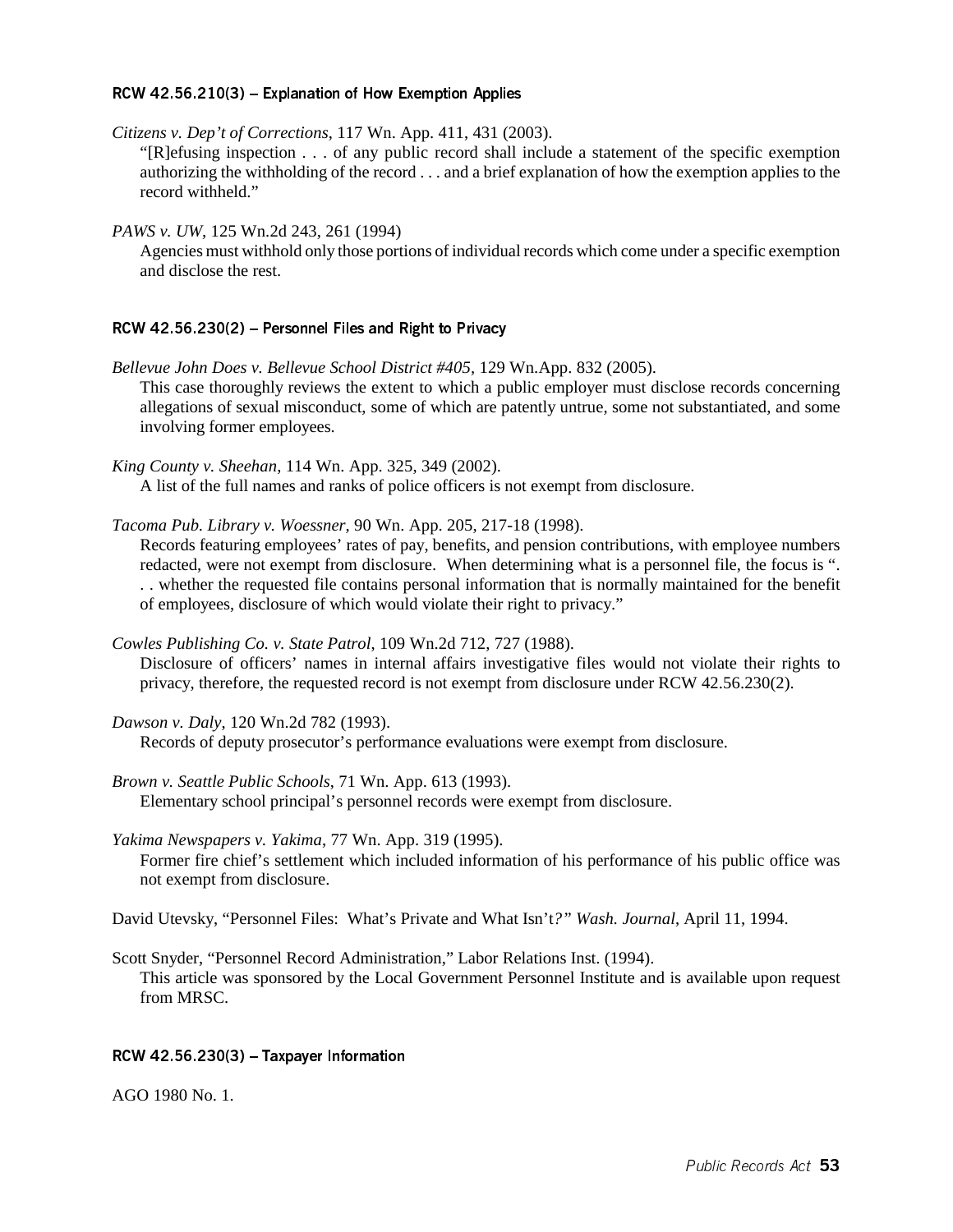#### RCW 42.56.240(1) – Investigative Records

*Prison Legal News v. Dept. of Corrections*, 154 Wn.2d 628 (2005).

The court reviews the "investigative records" exception, particularly the phrase "the nondisclosure of which is essential to effective law enforcement," pointing out that just because the records concern a law enforcement agency does not mean the records fall under the exemption.

*Koenig v. City of Des Moines*, 123 Wn. App. 285 (2004).

The case deals with a father's request for all of the criminal case records dealing with a sexual assault on his minor daughter. The court reviewed the application of RCW 42.56.240(5) (protecting the identity of child victims of sexual assault); RCW 42.56.240(1) and (2) (criminal investigative records and records disclosing the identity of crime victims); and RCW 42.56.050 (discussing what is of "legitimate public concern"). The court ruled that "highly offensive information" could be redacted from the records.

#### *King County v. Sheehan*, 114 Wn. App. 325, 337 (2002).

RCW 42.56.240(1) exemption applies only to specific intelligence information; this would not include a general list of officer's names.

#### *Cowles Pub. Co. v. Spokane Police Dept.*, 139 Wn.2d 472, 479 (1999).

In cases where the suspect has been arrested and the matter referred to the prosecutor, there will not be a categorical nondisclosure of all records in the police investigative file.

#### *Newman v. King County*, 133 Wn.2d 565, 574 (1997).

The "investigative records" exception to the Public Disclosure Act (RCW 42.56.240(1)) categorically exempts from disclosure, all police investigative records in an *unsolved, open investigation*. The supreme court refused to extend *Newman* to include public disclosure requests for criminal litigation files held by a prosecutor in *Limstrom v. Ladenburg*, 136 Wn.2d 595 (1998). In addition, the supreme court distinguished the *Newman* exemption from cases where a suspect has already been arrested and the case referred to the prosecutor for a charging decision in *Cowles Pub. Co. v. Spokane Police Dept.*, 139 Wn.2d 472, 479 (1999). The court's decisions in these cases are unified by its reasoning that it is ". . . concerned both with the difficulty police would have segregating information in unsolved cases, and with the propriety of charging courts with responsibility of determining whether nondisclosure was critical to solving the case – a task which [the court] felt was better left to the professional judgment of the police." *Cowles Pub. Co. v. Spokane Police Dept.* at 477.

#### *Ames v. Fircrest*, 71 Wn. App. 284 (1993).

Regarding investigatory record of plaintiff's misconduct, plaintiff failed to establish an essential element of his case, that nondisclosure of the records was essential to effective law enforcement. Therefore, the investigative record was not exempt from disclosure.

#### *Brouillet v. Cowles Publishing Co.*, 114 Wn.2d 788, 796-97 (1990).

Specific investigative records compiled by a state agency with the responsibility to discipline teachers, were not exempt from disclosure. Retaining the records was not essential to effective law enforcement pursuant to RCW 42.56.240(1), because the agency administers a school system – it does not enforce law.

#### *Cowles Publishing Co. v. State Patrol*, 109 Wn.2d 712, 733 (1988).

The confidentiality of the names of persons reflected in the records of internal investigations is necessary to effective law enforcement; therefore, where internal investigation files have already been released, the names of the complainants, witnesses and officers involved are exempt from disclosure under RCW 42.56.240(1).

*Cowles Pub. Co. v. Pierce County Prosecutor's Office*, 111 Wn. App. 502, 508 (2002). A mitigation package qualifies as an investigative record under RCW 42.56.240(1).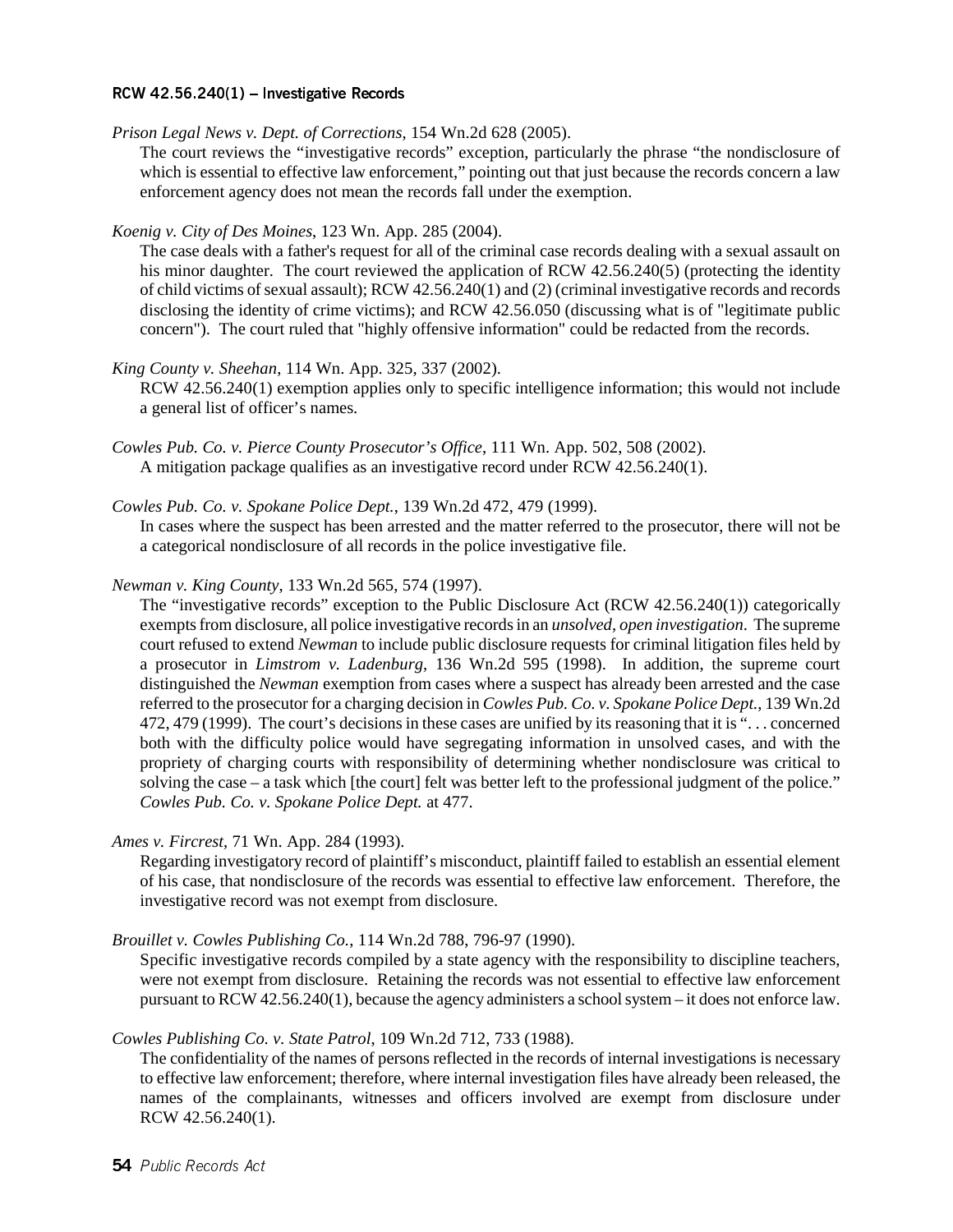#### RCW 42.56.240(5) – Identity of Child Victims of Sexual Assault Exempt

*Koenig v. City of Des Moines*, 123 Wn.App. 285 (2004).

The case deals with a father's request for all of the criminal case records dealing with a sexual assault on his minor daughter. The court reviewed the application of RCW 42.56.240(5) (protecting the identity of child victims of sexual assault); RCW 42.56.240(1) and (2) (criminal investigative records and records disclosing the identity of crime victims); and RCW 42.56.050 (discussing what is of "legitimate public concern"). The court ruled that the "highly offensive information" could be redacted from the records.

#### RCW 42.56.270(1) – Valuable Formulae, Designs and Research Data

*Evergreen Freedom Foundation v. Locke*, 127 Wn. App. 243 (2005). The purpose of the valuable designs exemption is to prevent private gain derived from the exploitation of potentially valuable intellectual property created for public benefit.

*Lindberg v. County of Kitsap*, 133 Wn.2d 729, 747 (1997).

Requesting copies of engineering drawings from Kitsap County, for preparing comments prior to public hearing, is a reasonable "fair use" qualifying as an exception to the exclusive right of the copyright owner of the materials. Therefore, the engineering documents must be made available for copying.

*Servais v. Port of Bellingham*, 127 Wn.2d 820 (1995).

Cash flow analysis, prepared to provide the Port with data for use in negotiations with developers should remain exempt, to permit the Port to conduct negotiations in the best interests of the public and to perform its statutory duties.

#### *PAWS v. UW*, 125 Wn.2d 243, 255 (1994) (affirming disclosure of portions of a grant proposal).

[I]n science, data and hypotheses are inextricably intertwined. Valuable "research data" include not only raw data but also the guiding hypotheses that structure the data. . . . If the data or hypotheses . . . were prematurely released, the disclosure would produce both the private gain constituted by potential intellectual property piracy and the public loss of patent or other rights . . . .

Rocco N. Treppiedi, "Disclosing Proprietary Information Obtained in Competitive Bidding," *Legal Notes* Information Bulletin No. 432 (1985).

Kyle J. Crews, "Second Update on Public Disclosure, Public Bidding Documents: E-Mail, GIS Data, Public Employment Records," *Legal Notes* Information Bulletin No. 491 (1995).

#### RCW 42.56.270 – Private Financial and Commercial Information Provided to Local Government Agencies in Applying for Certain Economic Development Program Assistance

*Clean v. City of Spokane*, 133 Wn. 2d 455 (1997).

An addendum to a report prepared for the city by an accounting firm is exempt from disclosure under RCW 42.56.270 because the project's HUD loan was pending at the time the trial court made its ruling.

#### RCW 42.56.280 – Disclosure of Preliminary Notes and Drafts Involving Policy Formulation

Tom Carr, "Recent Legal Issues in the City of Seattle: Growth Management Act, Public Disclosure Act and Pipeline Regulation," *Legal Notes* Information Bulletin No. 517, p. 17-4 (2003).

Discussion of superior court ruling denying ACLU's proposed order to show cause based on the deliberative process exemption.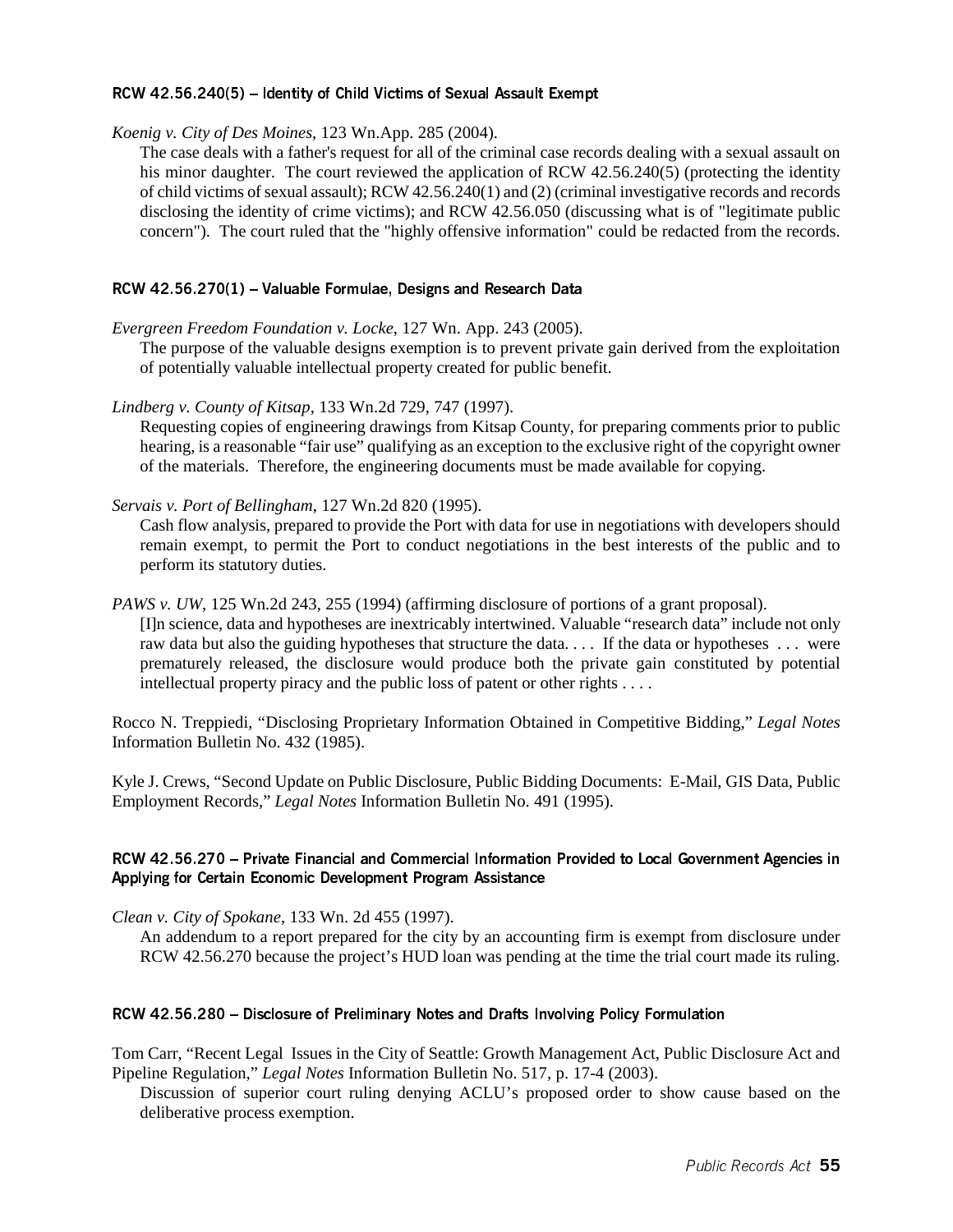*American Civil Liberties Union v. City of Seattle*, 121 Wn. App. 544 (2004).

The term "intra-agency" does not subsume but is in addition to other forms of communication the exemption lists. The court also reviewed whether certain collective bargaining records should be disclosed, and held that the city had established that disclosure of the records in question would be injurious to the deliberative or consultative function and inhibit the negotiation process.

*PAWS v. UW*, 125 Wn.2d 243, 256 (1994).

Scientists' comments, which were incorporated into a formal written evaluation known as a "pink sheet," were exempt from disclosure.

*Yacobellis v. Bellingham*, 55 Wn. App. 706, 715 (1989).

A fact-gathering survey by a municipal golf course manager contained merely facts and therefore was exempt from disclosure.

*Columbian Publishing v. Vancouver*, 36 Wn. App. 25 (1983). Statements by police officers concerning specific complaints about police chief are not exempt from public disclosure.

*Moser v. Kanekoa*, 49 Wn. App. 529 (1987). Interview summaries of jail employees and administrators are not exempt from disclosure.

*Hearst Corp. v. Hoppe*, 90 Wn.2d 123, 132-33 (1978).

Records of county assessor must be disclosed. For a record to be exempt, an agency must show that documents contain (1) pre-decisional opinions or recommendations of subordinates expressed as part of the deliberative process; (2) that disclosure would be injurious to the deliberative or consultative function; (3) that disclosure would inhibit the flow of recommendations, observations, and opinions; and finally, (4) that the exemption is claimed only for documents reflecting policy recommendations and opinions and not for the raw factual data upon which a decision is based.

#### RCW 42.56.290 – Records Relevant to Pending or Potential Litigation

*Sorter v. Cowles Publishing Co.,* \_\_\_Wn. App. \_\_\_ (decided March 9, 2006). All initial factual investigation of tortious incident done at the request of the attorneys was exempt as work product.

*Hangartner v. City of Seattle*, 151 Wn.2d 439 (2004).

A "litigation-charged atmosphere" does not necessarily constitute a "controversy" if the public agency fails to establish that there was any threat or reasonable anticipation of litigation.

*Kleven v. King County Prosecutor*, 112 Wn. App. 18, 24 (2002).

"A plain language interpretation of [RCW 42.56.290] is that records relevant to a controversy to which an agency is a party are exempt from public inspection and copying under the Public Records Act if those records would not be available to another party under superior court rules of pretrial discovery . . . set forth in the civil rules for superior court, CR 26."

Roger Wynne, "Does the Public Disclosure Act Exempt Attorney-Client Communications Where No "Controversy" is Present?" and "When is a "Controversy" Sufficiently Controversial under the PDA?," *Legal Notes* Information Bulletin No. 512 (2002). An analysis of the "controversy" exemption under RCW 42.56.290.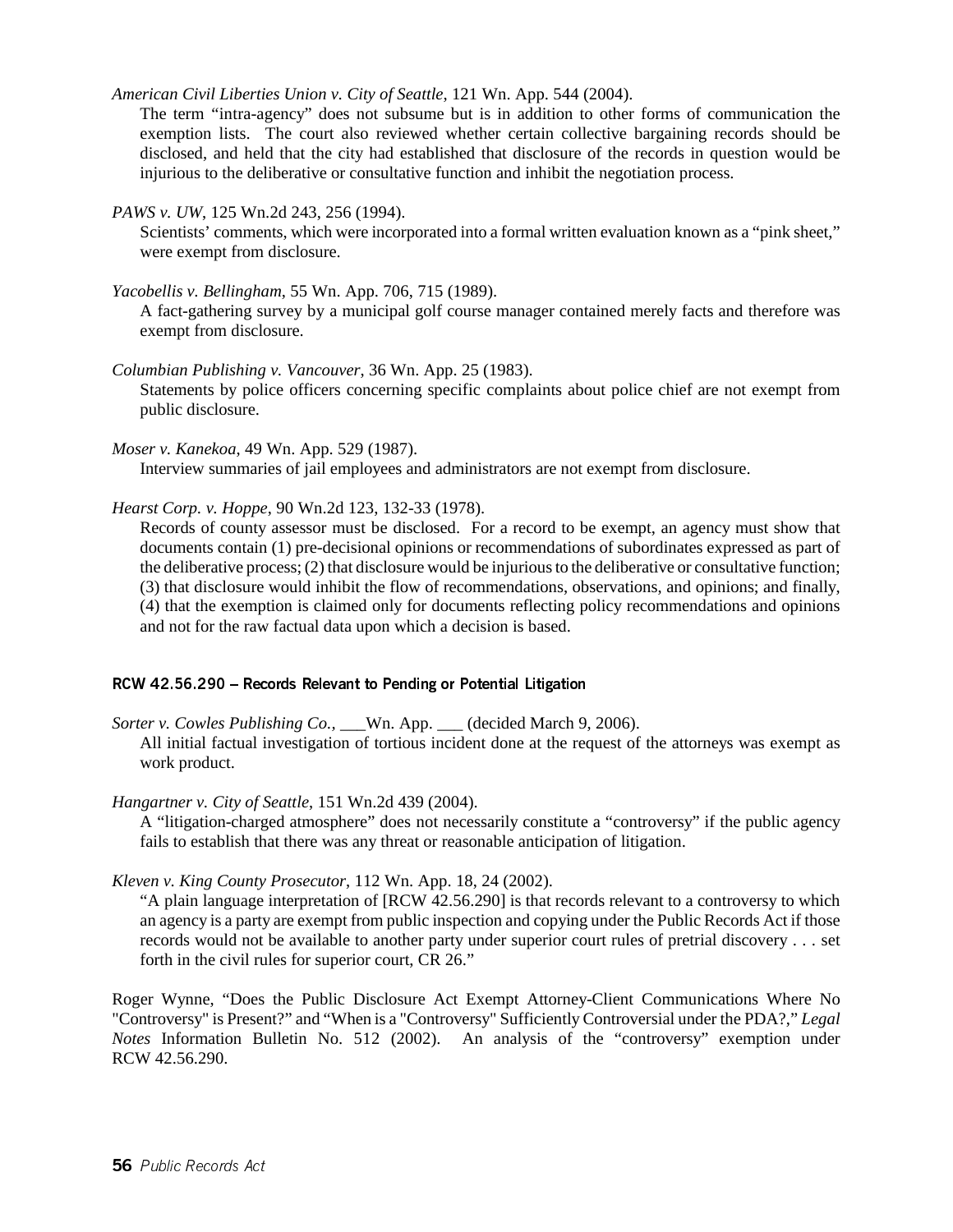*Harris v. Pierce County*, 84 Wn. App. 222, 233-36 (1996).

Since the memorandum in question was unavailable under the pretrial discovery rules it was exempt from public disclosure.

*Yakima Newspapers v. Yakima*, 77 Wn. App. 319, 325 (1995).

Affirming that a settlement agreement which does not contain information probative of either party's position was not relevant to the controversy, therefore, it was not exempt from public disclosure.

Laurie Flinn Connelly, "The Status of Attorney-Client Privilege and Attorney Work Product in Municipal Law Practice and Relationship to Public Records Act," *Legal Notes* Information Bulletin No. 486 (1994).

*Dawson v. Daly*, 120 Wn.2d 782, 790-91 (1993).

The term "controversy" is defined by court work product rules, is triggered prior to the official initiation of litigation, and extends beyond the official termination of litigation.

#### RCW 42.56.330(6) – Police Access to Electrical Utility Records

*Personal Restraint of Maxfield*, 133 Wn.2d 332 (1997).

There is a privacy interest in electric consumption records which the citizens of this state are entitled to hold free from governmental trespass. (Be sure to read the concurring and dissenting opinions.)

#### *State v. Cole*, 128 Wn.2d 262, 290 (1995).

Allowing power consumption records to be obtained by means of a search warrant satisfies the requirements of RCW 42.56.330(6).

#### RCW 42.17.520 – Prompt Responses Required

*Hangartner v. City of Seattle*, 151 Wn.2d 439 (2004).

When a public agency receives an overbroad request for disclosure, the agency is excused from complying with it.

*Bonamy v. City of Seattle*, 92 Wn.App. 403 (1998).

A city is not required to respond to broad requests for information that do not constitute a request for disclosure of identifiable public records.

#### RCW 42.56.540 – Court Protection of Public Records

*Bellevue John Does v. Bellevue School District #405,* 129 Wn. App. 832 (2005). RCW 42.56.540 does not furnish an independent basis for exempting records from disclosure.

*Tiberino v. Spokane County*, 103 Wn. App. 680, 692 (2000) (prevailing party in RCW 42.56.540 cases will not be awarded fees).

*Confederated Tribes v. Johnson*, 135 Wn. 2d 734, 757 (1998).

RCW 42.56.550(4), which provides penalties, costs, and fees to prevailing parties requesting disclosure, does not apply to RCW 42.56.540 cases, because section .540 cases involve an individual – rather than an agency – who opposes disclosure of the records, and subsection .540 cases are brought to prevent, rather than compel, disclosure.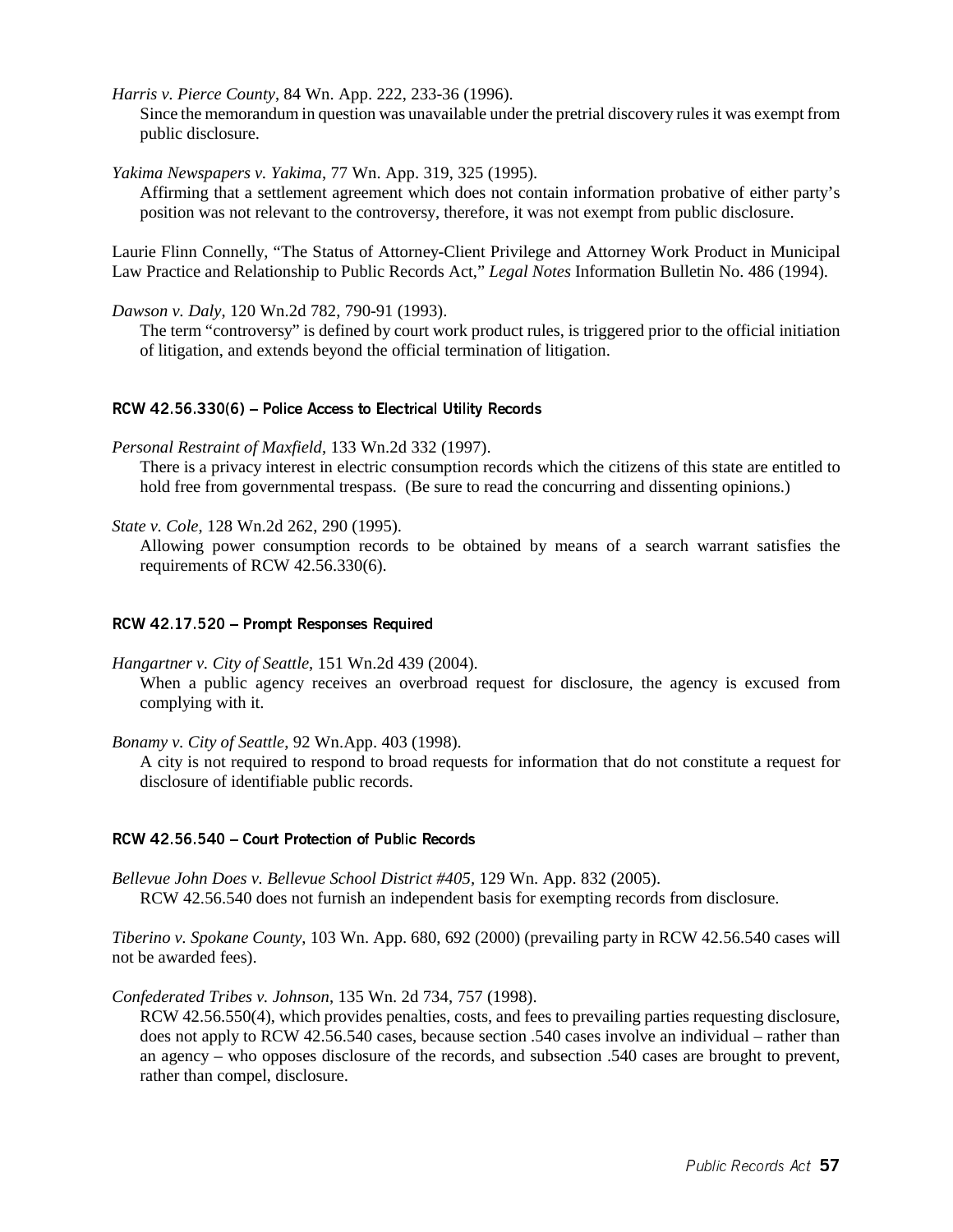*PAWS v. UW*, 125 Wn.2d 243, 257-58 (1994).

RCW 42.56.540 "... merely creates an injunctive remedy, and is not a separate substantive exemption . . . [s]tated another way, section .540 governs access to a remedy, not the substantive basis for that remedy."

*Brown v. Seattle Public Schools*, 71 Wn. App. 613 (1993).

Elementary school principal successfully sought injunction against release of performance evaluations in his personnel records.

#### RCW 42.56.550(3) and (4)

*Spokane Research v. City of Spokane*, 155 Wn.2d 89 (2005).

A penalty may be assessed against an agency for a tardy disclosure of public records if the records should have been disclosed when the request was first made.

*Yousoufian v. Office of Ron Sims*, 152 Wn.2d 421(2004).

Interpreting RCW 42.56.550(4), the court held that under the PDA penalties need not be assessed per record, and that trial courts must assess a per day penalty for each day a record is wrongly withheld. The court also held that the standard of review when the appellate courts look at PDA penalties assessed by the trail court is not de novo.

- *Lindberg v. County of Kitsap*, 133 Wn.2d 729, 747 (1997). Fees and penalties are within the discretion of the court, and the court need not specify the basis of the award.
- *Amren v. City Kalama*, 131 Wn.2d 25, 37 (1997).

A prevailing party is "... entitled to an award not less than \$5 and not more than \$100 for each day.. . [a] . . . report has been withheld."

*Doe I v. Washington State Patrol*, 80 Wn. App. 296, 302 (1996). An award of attorney fees is mandatory, but the amount is within the court's discretion.

#### *Dawson v. Daly*, 120 Wn. 2d 782, 797 (1993).

". . . mere embarrassment . . . alone is insufficient grounds for nondisclosure under RCW 42.56.550(3).

#### RCW 70.02.020 – Disclosure by Health Care Provider

*Prison Legal News v. Dept. of Corrections*, 154 Wn.2d 628 (2005). The court analyzed a request for records regarding misconduct by prison staff related to health care for inmates, pointing out that "health care information" has two requisites: patient identity and information about the patient's health care. Medical information that cannot be readily associated with a particular individual can be disclosed.

#### RCW 70.48.100 – Jail Records and Booking Photographs

*Cowles Pub. Co. v. Spokane Police Dept., City of Spokane*, 139 Wn.2d 472, 481 (1999). Booking photographs do not fall within the disclosure mandate of the PDA.

*King County v. Sheehan*, 114 Wn. App. 325, 355 (2002). A penalty of *at least* \$5 per day is mandatory.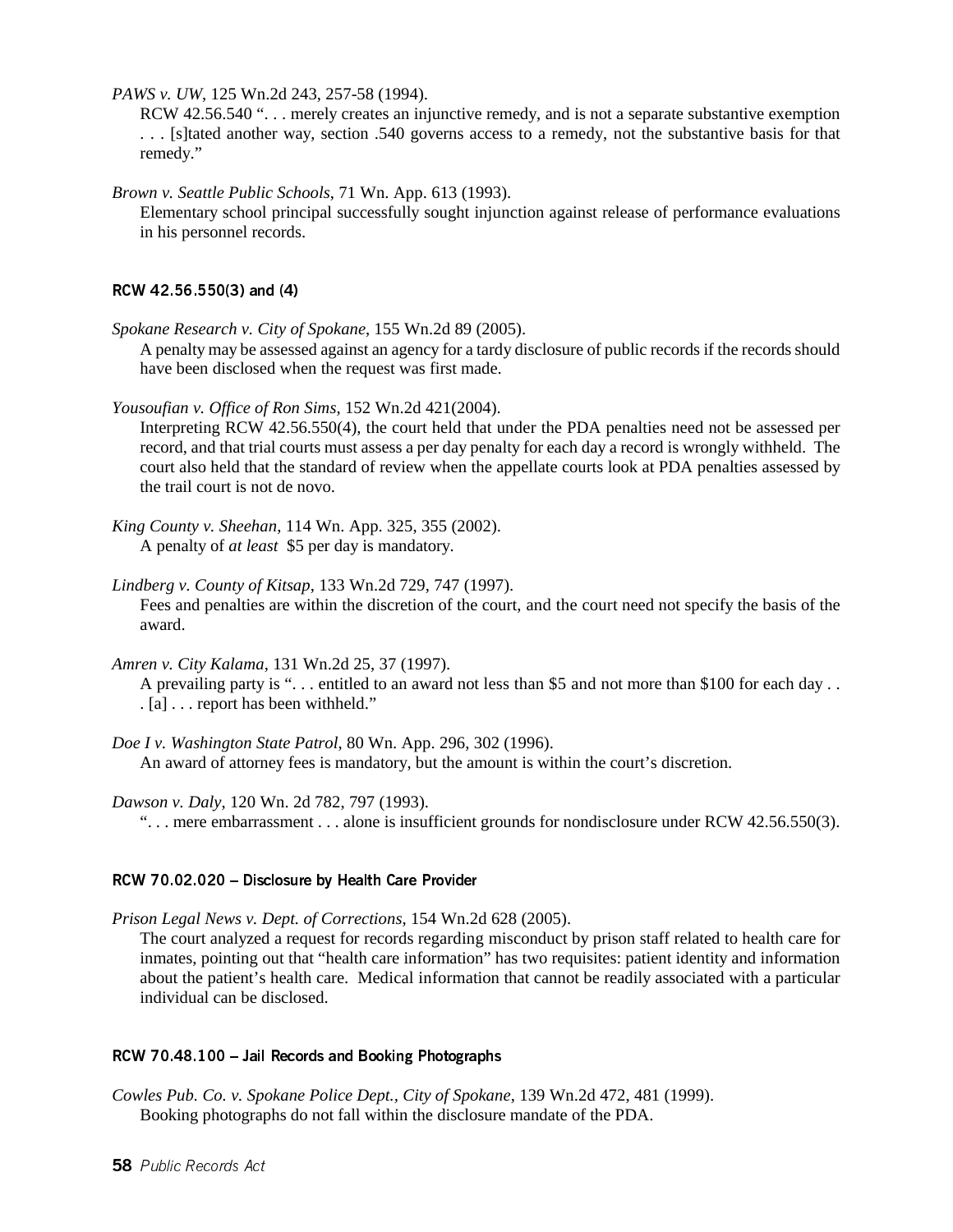#### RCW 82.32.330 – Disclosure of Tax Records

AGO 1986 No. 7.

## RCW 84.40.020 – Real Property Tax Assessment Records

AGO 1980 No. 1.

AGO 1988 No. 12.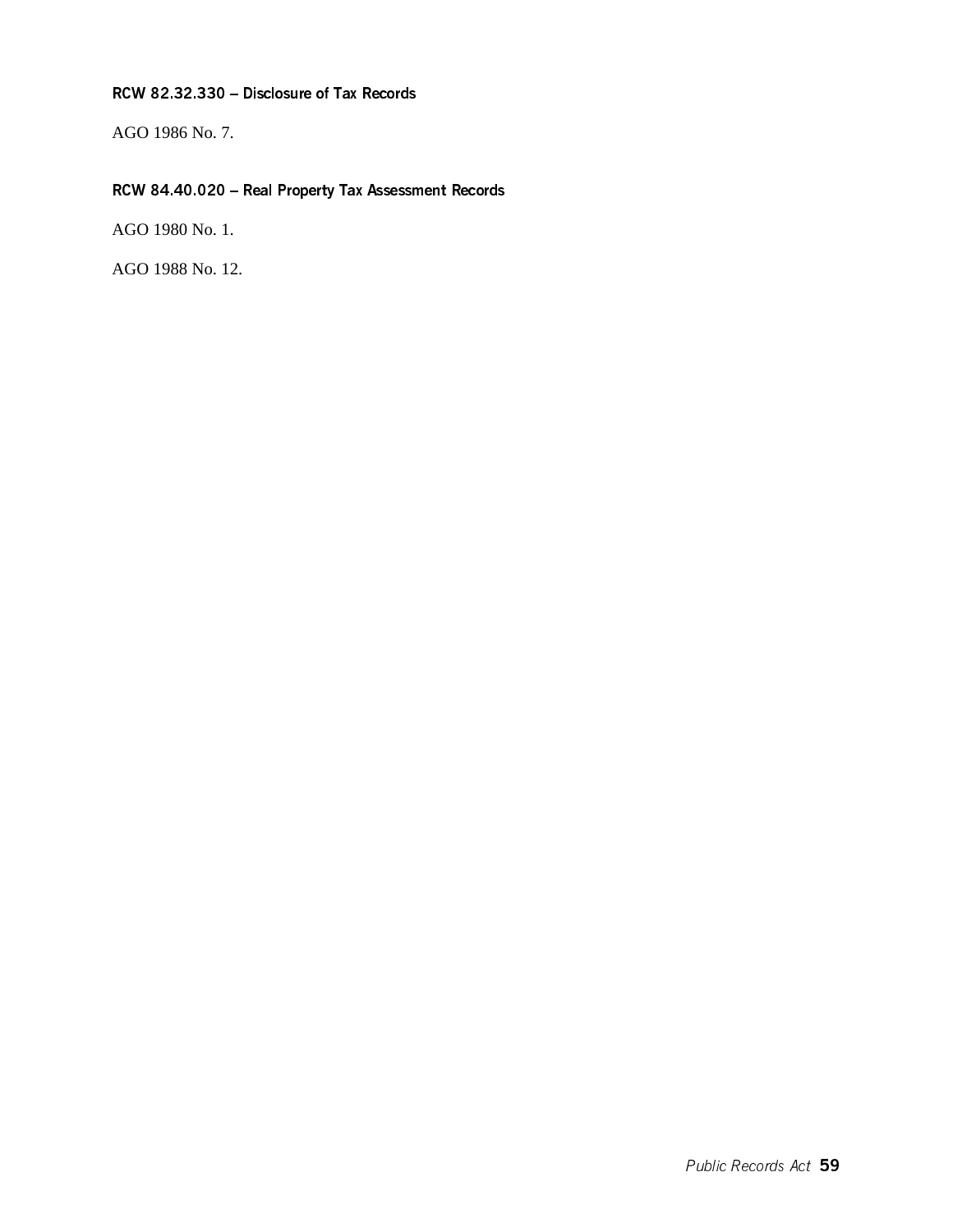# Appendix B

## Sample Disclosure Policies and Ordinances

The following are samples of public disclosure ordinances and policies from cities and counties. Unless noted otherwise, all the referenced documents are available online through MRSC. City and county codes may be found at *http://mrsc.org/codes.aspx*. Other documents are available at **mrsc.org** by following the "Legal Resources" link to "MRSC Legal Topics," then clicking "Public Records Disclosure." We encourage you to visit our web site often, as it is frequently updated.

#### **Cities**

#### City of Bellevue

Bellevue Municipal Code ch. 2.26 Bellevue Admin. Order No. 94-03 (1994).

Policy and procedure for maintaining and disclosing electronic records.

#### City of Des Moines

Des Moines Municipal Code §§ 1.20.010-1.20.210

Comprehensive code relating to public records, defining terms, requiring the safe keeping of public records, and establishing procedures for granting and denying access to public records by the general public.

The city provides a web site to educate the public about its public disclosure process at *http://www.desmoineswa.gov/dept/city\_clerk/req\_records.html*. Includes Public Disclosure Request Form and Fee Schedule

#### City of Langley

City of Langley, Ord. 575 (1990), *codified as* Langley Municipal Code ch. 2.10. Implementing Procedures for the Inspection of Public Records.

Langley E-mail Policies

City of Longview

Longview Municipal Code §§ 2.10.010-2.10.080.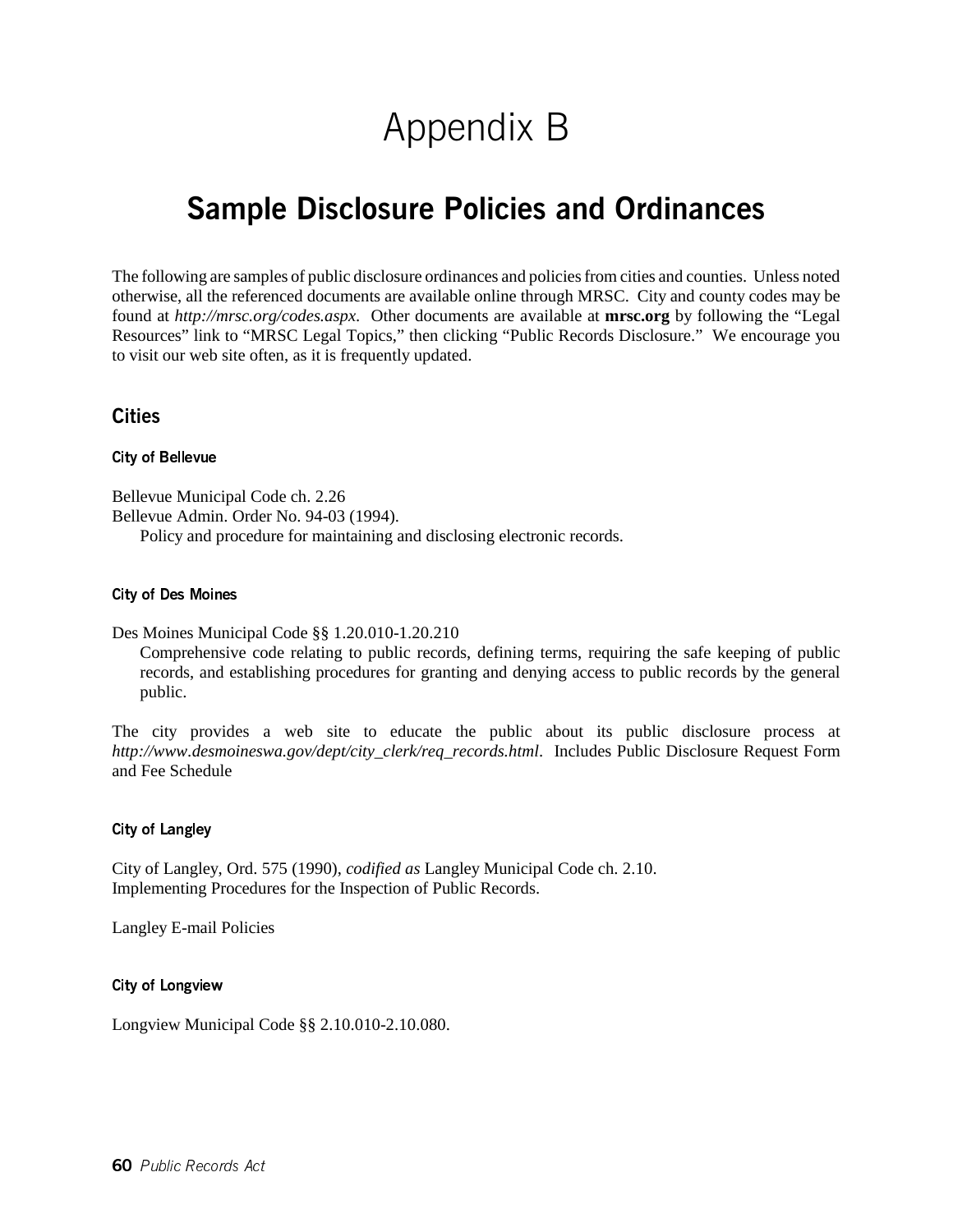#### City of Mountlake Terrace

#### Mountlake Terrace, Resolution No. 483.

Establishes procedures for access to electronic information contained in the city's geographic information system (GIS).

#### City of Redmond

The city web site educates the public about its procedures for requesting the disclosure of police case reports at: *http://www.ci.redmond.wa.us/insidecityhall/police/records/publicdisclosure.asp*. Information provided at the site includes a public disclosure form, fees for case reports, and procedural information related to a request.

#### City of Tacoma

Tacoma, Charter §9.2.

City of Tacoma E-mail: Guidelines for Use

These guidelines were originally prepared for state agencies, but they contain provisions appropriate for cities.

#### City of Vancouver

"Employment Policy," City of Vancouver 69-71 (2002). Outlines electronic records retention policy for employees.

### **Counties**

#### Clark County

Clark County Code §§ 2.71.010-2.71.050. Creates a records management committee.

#### King County

King County Code §§ 2.14.010-2.14.040,. Public access to records and information.

King County Code §§ 2.12.005-2.12.200. Maintenance of permanent records and copy fees.

#### Snohomish County

Snohomish County Code §§ 2.51.010-2.51.110.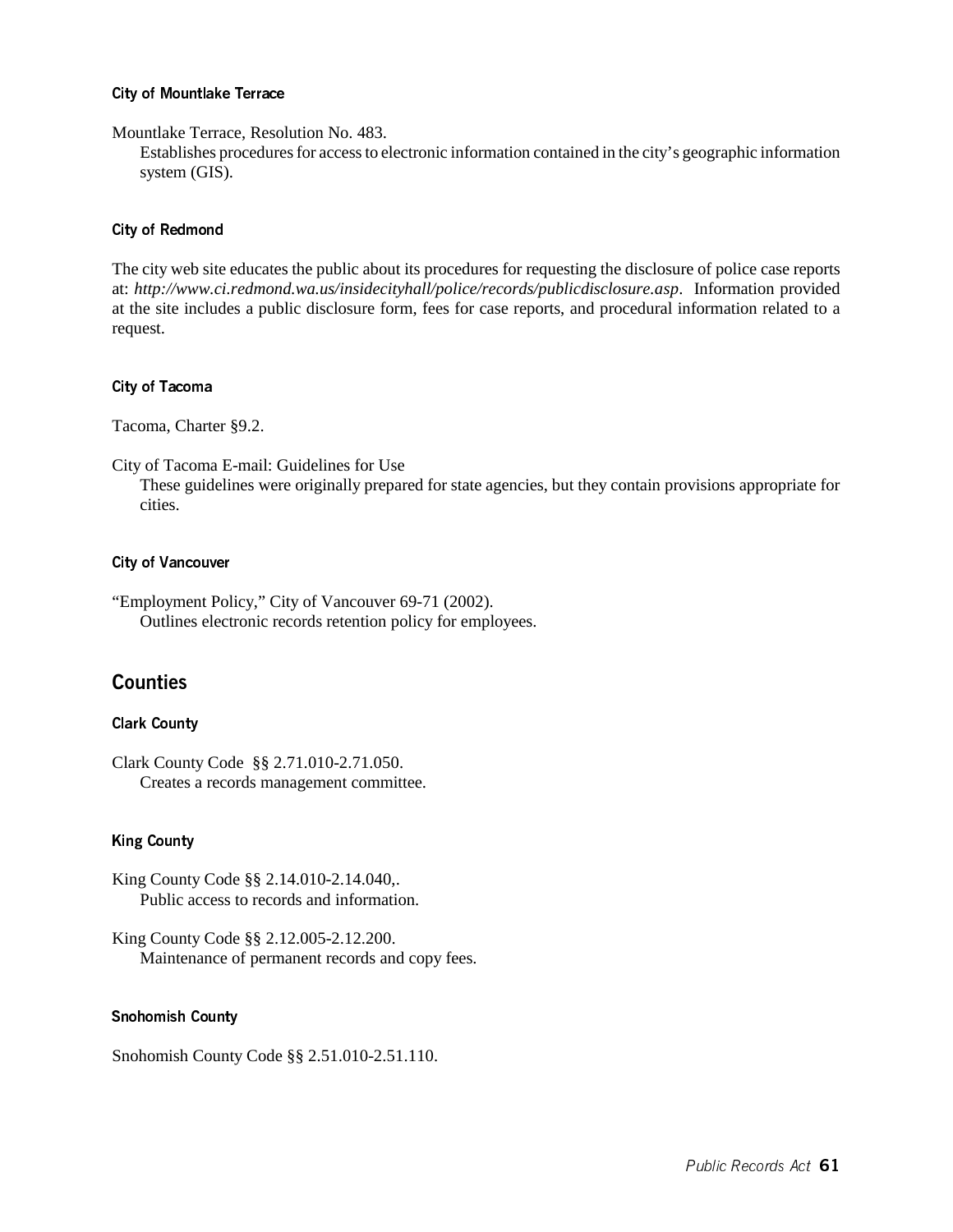### Spokane County

Spokane County Code §§ 1.42.010-1.42.080. Inspection and copying of public records.

### Yakima County

Yakima County Code §§ 2.92.010-2.92.060. Fees for recording public records.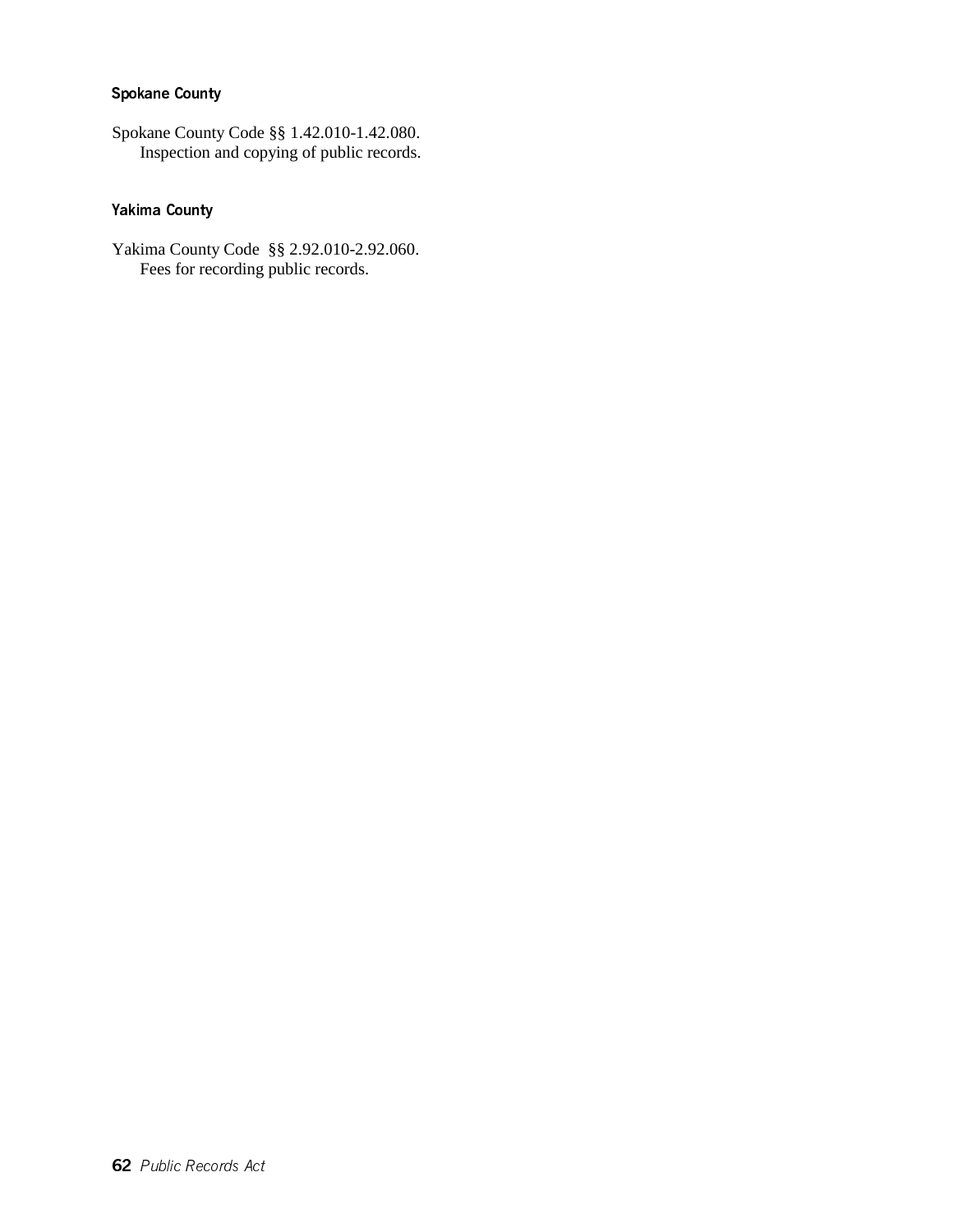# Appendix C

## Exemption and Prohibition Statutes Not Listed in Chapter 42.56 RCW

#### **RCW 42.56.070(2):**

For informational purposes, each agency shall publish and maintain a current list containing every law, other than those listed in this chapter, that the agency believes exempts or prohibits disclosure of specific information or records of the agency. An agency's failure to list an exemption shall not affect the efficacy of any exemption.

MRSC will keep updating this list on our web site. If you become aware of additions or corrections that should be made to the list, please notify one of the staff attorneys at MRSC. Some of the exemptions and prohibitions on the list concern public record information that may not be relevant for your jurisdiction. For instance, cities would not normally have records regarding marriage license applications or adoption records.

| <b>Citation</b>  | <b>Records</b>                                       |
|------------------|------------------------------------------------------|
| RCW 2.64.111     | Documents regarding discipline/retirement of judges  |
| RCW 2.64.113     | Confidentiality - violations                         |
| RCW 4.24.550     | Information on sex offenders to public               |
| RCW 5.60.060     | Privileged communications                            |
| RCW 5.60.070     | Court-ordered mediation records                      |
| RCW 7.68.140     | Victims' compensation claims                         |
| RCW 7.69A.030(4) | Child victims and witnesses – protection of identity |
| RCW 7.69A.050    | Rights of child victims and witnesses – addresses    |
| RCW 7.75.050     | <b>Records of Dispute Resolution Centers</b>         |
| RCW 9.51.050     | Disclosing transaction of grand jury                 |
| RCW 9.51.060     | Disclosure of grand jury deposition                  |
| RCW 9.02.100     | Reproductive privacy                                 |
| RCW 9A.82.170    | Financial institution records – wrongful disclosure  |

### Washington State Statutes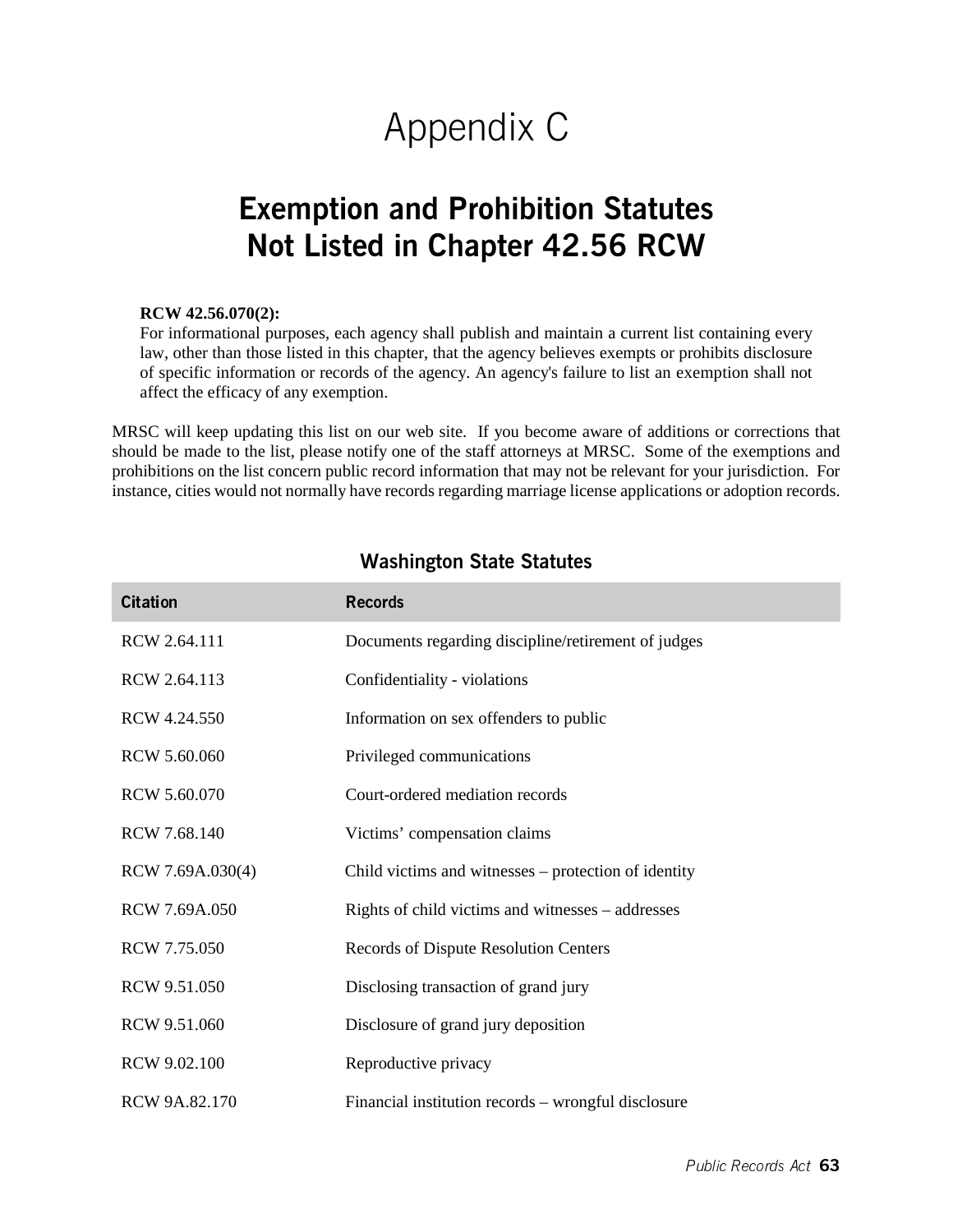| <b>Citation</b> | <b>Records</b>                                                      |
|-----------------|---------------------------------------------------------------------|
| RCW 10.27.090   | Grand jury testimony/evidence                                       |
| RCW 10.27.160   | Grand jury reports – release to public only by judicial order       |
| RCW 10.29.030   | Organized crime special inquiry judge                               |
| RCW 10.29.090   | Records of special inquiry judge proceedings                        |
| RCW 10.52.100   | Records identifying child victim of sexual assault                  |
| RCW 10.77.210   | Records of persons committed for criminal insanity                  |
| RCW 10.97.040   | Criminal history information released must include disposition      |
| RCW 10.97.050   | Conviction and criminal history information                         |
| RCW 10.97.060   | Deletion of certain criminal history record information, conditions |
| RCW 10.97.070   | Disclosure of identity of suspect to victim                         |
| RCW 10.97.080   | Inspection of criminal record by subject                            |
| RCW 13.32A.090  | Crisis residential centers notice to parent about child             |
| RCW 13.34.115   | Court dependency proceedings                                        |
| RCW 13.40.217   | Juveniles adjudicated of sex offenses – release of information      |
| RCW 13.50.010   | Maintenance of and access to juvenile records                       |
| RCW 13.50.050   | Juvenile offenders                                                  |
| RCW 13.50.100   | Juvenile/children records not relating to offenses                  |
| RCW 13.60.020   | Missing children information                                        |
| RCW 13.70.090   | Citizen juvenile review board - confidentiality                     |
| RCW 18.04.405   | Confidentiality of information gained by CPA                        |
| RCW 18.19.060   | Notification to clients by counselors                               |
| RCW 18.19.180   | Confidential communications with counselors                         |
| RCW 19.215.020  | Destruction of personal health and financial information            |
| RCW 19.215.030  | Compliance with federal rules                                       |
| RCW 26.04.175   | Name and address of domestic violence victim in marriage records    |
| RCW 26.12.170   | Reports of child abuse/neglect with courts                          |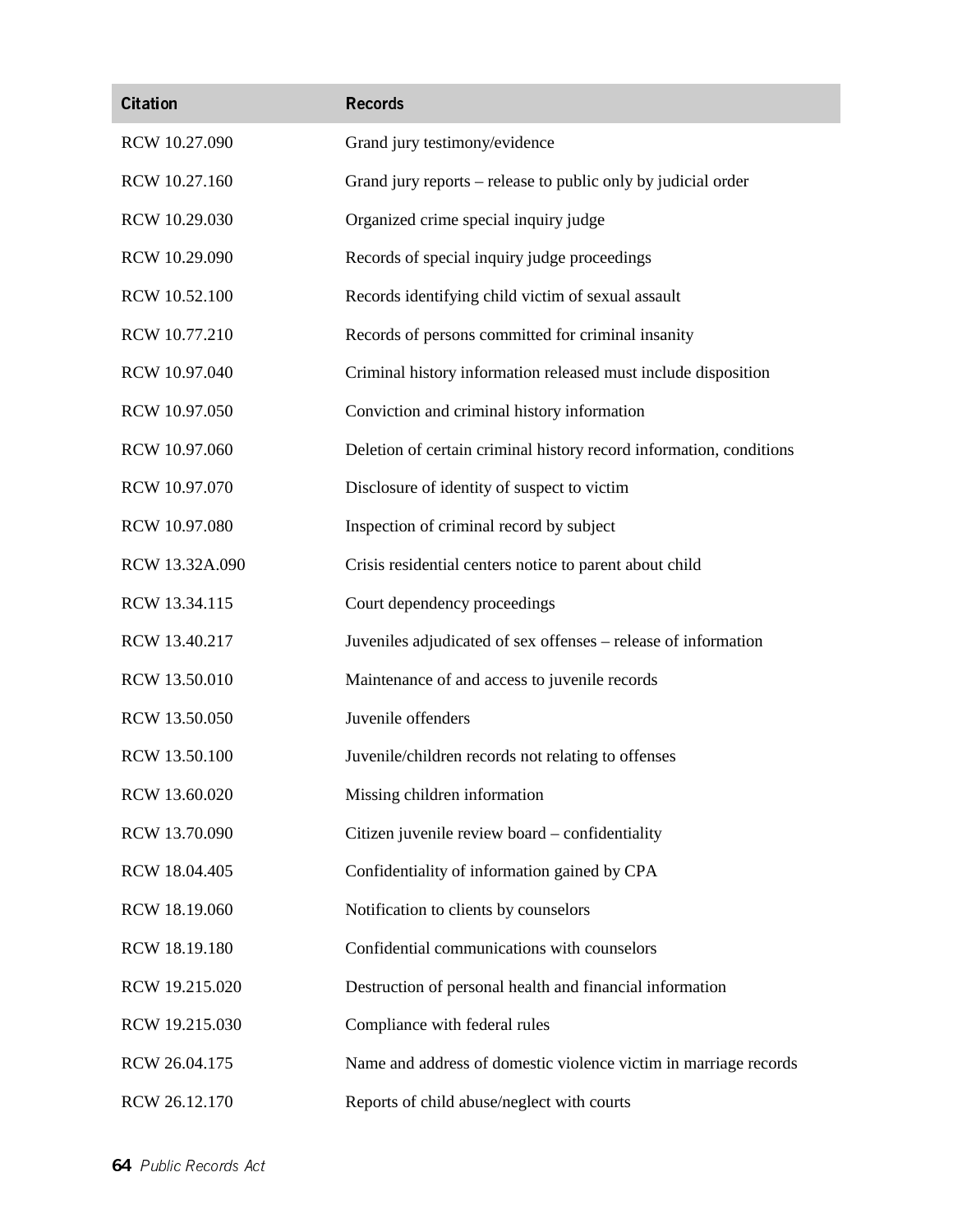| <b>Citation</b>   | <b>Records</b>                                                         |
|-------------------|------------------------------------------------------------------------|
| RCW 26.23.050     | Child support orders                                                   |
| RCW 26.23.120     | Child support records                                                  |
| RCW 26.26.041     | Uniform Parentage Act – protection of participants                     |
| RCW 26.26.450     | Confidentiality of genetic testing                                     |
| RCW 26.33.330     | Sealed court adoption records                                          |
| RCW 26.33.340     | Agency adoption records                                                |
| RCW 26.33.343     | Access to adoption records by confidential intermediary                |
| RCW 26.33.345     | Release of name of court for adoption or relinquishment                |
| RCW 26.33.380     | Adoption – identity of birth parents confidential                      |
| RCW 26.44.010     | Privacy of reports on child abuse and neglect                          |
| RCW 26.44.020(19) | Unfounded allegations of child abuse or neglect                        |
| RCW 26.44.030     | Reports of child abuse/neglect                                         |
| RCW 26.44.125     | Right to review and amend abuse finding – confidentiality              |
| RCW 27.53.070     | Records identifying the location of archaeological sites               |
| RCW 29A.08.720    | Voter registration records - place of registration confidential        |
| RCW 29A.08.710    | Voter registration records - certain information exempt                |
| Chapter 40.14 RCW | Preservation and destruction of public records                         |
| RCW 42.23.070(4)  | Municipal officer disclosure of confidential information prohibited    |
| RCW 42.41.030(7)  | Identity of local government whistleblower                             |
| RCW 42.41.045     | Non-disclosure of protected information (whistleblower)                |
| RCW 46.52.080     | Traffic accident reports - confidentiality                             |
| RCW 46.52.083     | Traffic accident reports – available to interested parties             |
| RCW 46.52.120     | Traffic crimes and infractions – confidential use by police and courts |
| RCW 46.52.130(2)  | Abstract of driving record                                             |
| RCW 48.62.101     | Local government insurance transactions – access to information        |
| RCW 50.13.060     | Access to employment security records by local government agencies     |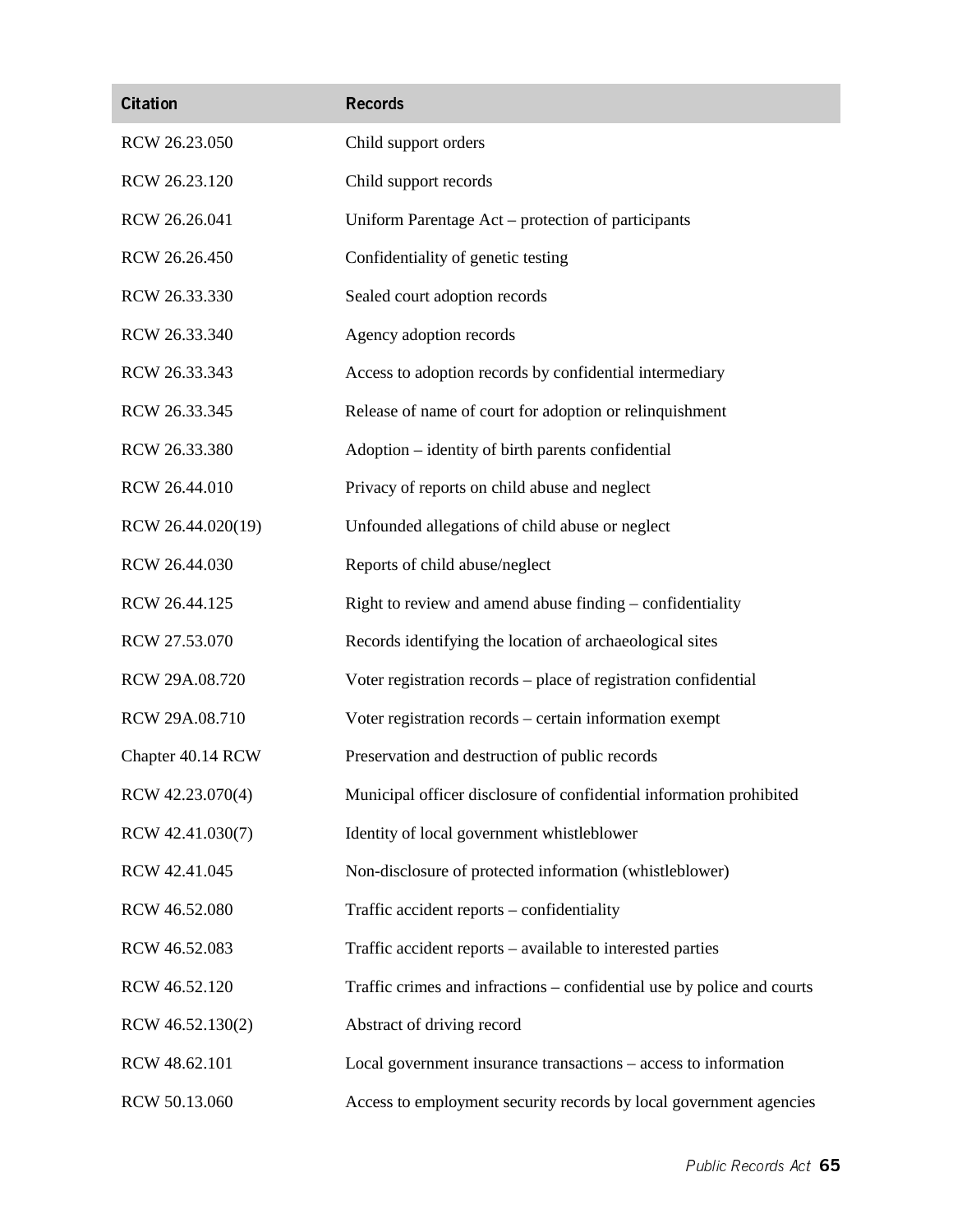| <b>Citation</b>   | <b>Records</b>                                                                                           |  |
|-------------------|----------------------------------------------------------------------------------------------------------|--|
| RCW 50.13.100     | Disclosure of non-identifiable information or with consent                                               |  |
| RCW 51.28.070     | Worker's compensation records                                                                            |  |
| RCW 51.36.060     | Physician information on injured workers                                                                 |  |
| RCW 60.70.040     | No duty to disclose record of common law lien                                                            |  |
| RCW 68.50.105     | Autopsy reports                                                                                          |  |
| RCW 68.50.320     | Dental identification records – available to law enforcement agencies                                    |  |
| Chapter 70.02 RCW | Medical records – access and disclosure – entire chapter (HC<br>providers)                               |  |
| RCW 70.05.170     | Child mortality reviews by local health departments                                                      |  |
| RCW 70.24.022     | Public health agency information regarding sexually transmitted<br>disease investigations - confidential |  |
| RCW 70.24.024     | Transcripts and records of hearings regarding sexually transmitted<br>diseases                           |  |
| RCW 70.24.105     | HIV/STD records                                                                                          |  |
| RCW 70.28.020     | Local health department TB records - confidential                                                        |  |
| RCW 70.48.100     | Jail records and booking photos                                                                          |  |
| RCW 70.58.055     | Birth certificates – certain information confidential                                                    |  |
| RCW 70.58.104     | Vital records, research confidentiality safeguards                                                       |  |
| RCW 70.96A.150    | Alcohol and drug abuse treatment programs                                                                |  |
| RCW 70.123.075    | Client records of domestic violence programs                                                             |  |
| RCW 70.125.065    | Records of rape crisis centers in discovery                                                              |  |
| RCW 71.05.390     | Information about mental health consumers                                                                |  |
| RCW 71.05.395     | Ch. 70.02 RCW applies to mental health records                                                           |  |
| RCW 71.05.400     | Information to next of kin or representative                                                             |  |
| RCW 71.05.425     | Notice of release or transfer of committed person after offense<br>dismissal                             |  |
| RCW 71.05.427     | Information that can be released                                                                         |  |
| RCW 71.05.430     | Statistical data                                                                                         |  |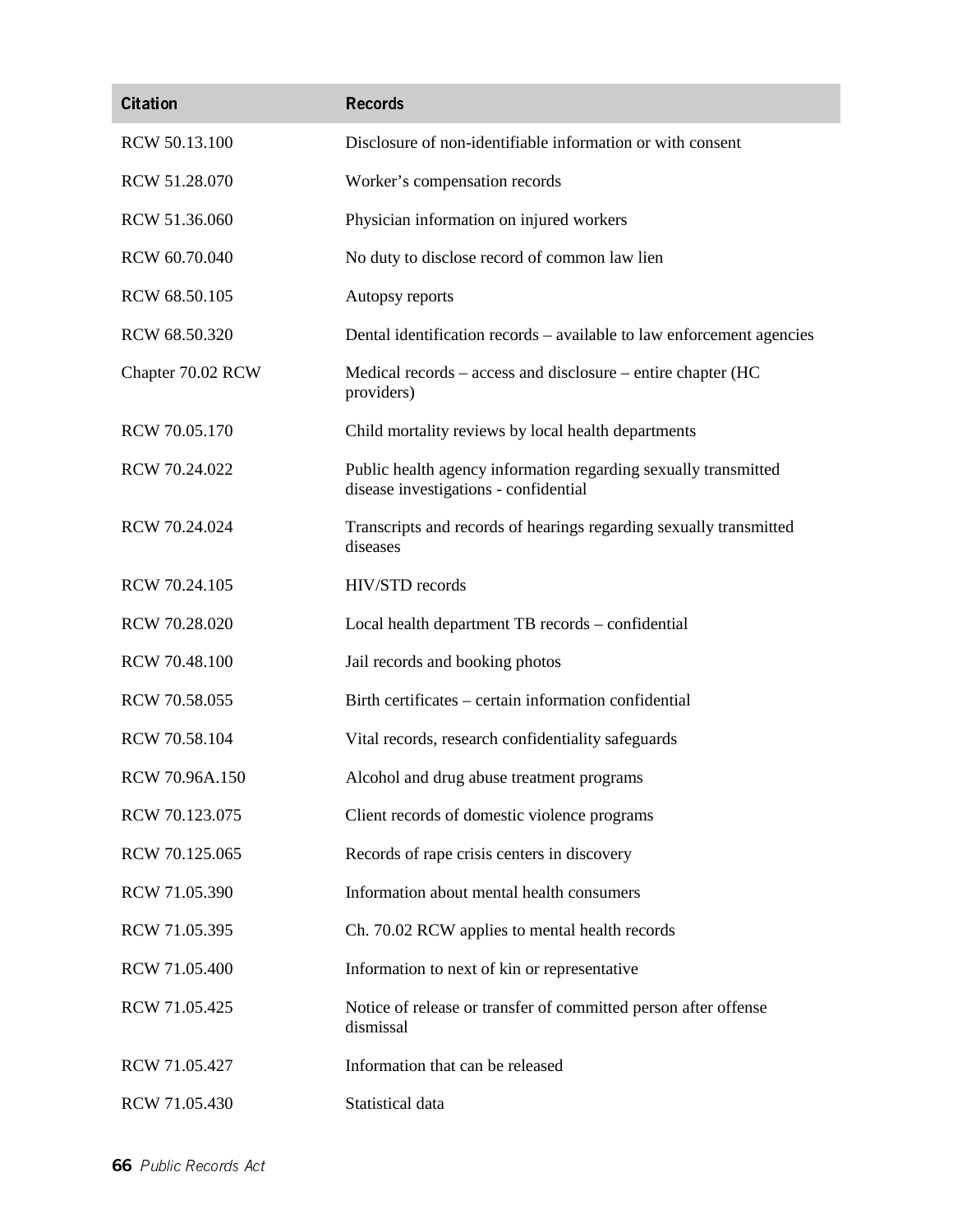| <b>Citation</b>     | <b>Records</b>                                                                                                        |
|---------------------|-----------------------------------------------------------------------------------------------------------------------|
| RCW 71.05.440       | Penalties for unauthorized release of information                                                                     |
| RCW 71.05.445       | Release of mental health information to Dept. of Corrections                                                          |
| RCW 71.05.620       | Authorization requirements and access to court records                                                                |
| RCW 71.05.630       | Release of mental health treatment records                                                                            |
| RCW 71.05.640       | Access to treatment records                                                                                           |
| RCW 71.05.650       | Accounting of disclosures                                                                                             |
| RCW 71.24.035(5)(g) | Mental health information system – state, county and regional support<br>networks – confidentiality of client records |
| RCW 71.34.200       | Mental health treatment of minors – records confidential                                                              |
| RCW 71.34.210       | Court records for minors related to mental health treatment                                                           |
| RCW 71.34.225       | Release of mental health services information                                                                         |
| RCW 71A.14.070      | Records regarding developmental disability – confidentiality                                                          |
| RCW 72.09.345       | Notice to public about sex offenders                                                                                  |
| RCW 72.09.585(3)    | Disclosure of inmate records to local agencies – confidentiality                                                      |
| RCW 74.04.060       | Applicants and recipients of public assistance                                                                        |
| RCW 74.04.520       | Food stamp program confidentiality                                                                                    |
| RCW 74.09.900       | Medical assistance                                                                                                    |
| RCW 74.13.121       | Financial information of adoptive parents                                                                             |
| RCW 74.13.280       | Children in out-of-home placements - confidentiality                                                                  |
| RCW 74.20.280       | Child support enforcement – local agency cooperation, information                                                     |
| RCW 74.34.095       | Abuse of vulnerable adults - confidentiality of investigations and<br>reports                                         |
| RCW 82.32.330       | Disclosure of tax information                                                                                         |
| RCW 84.36.389       | Confidential income data in property tax records held by assessor                                                     |
| RCW 84.40.020       | Confidential income data supplied to assessor regarding real property                                                 |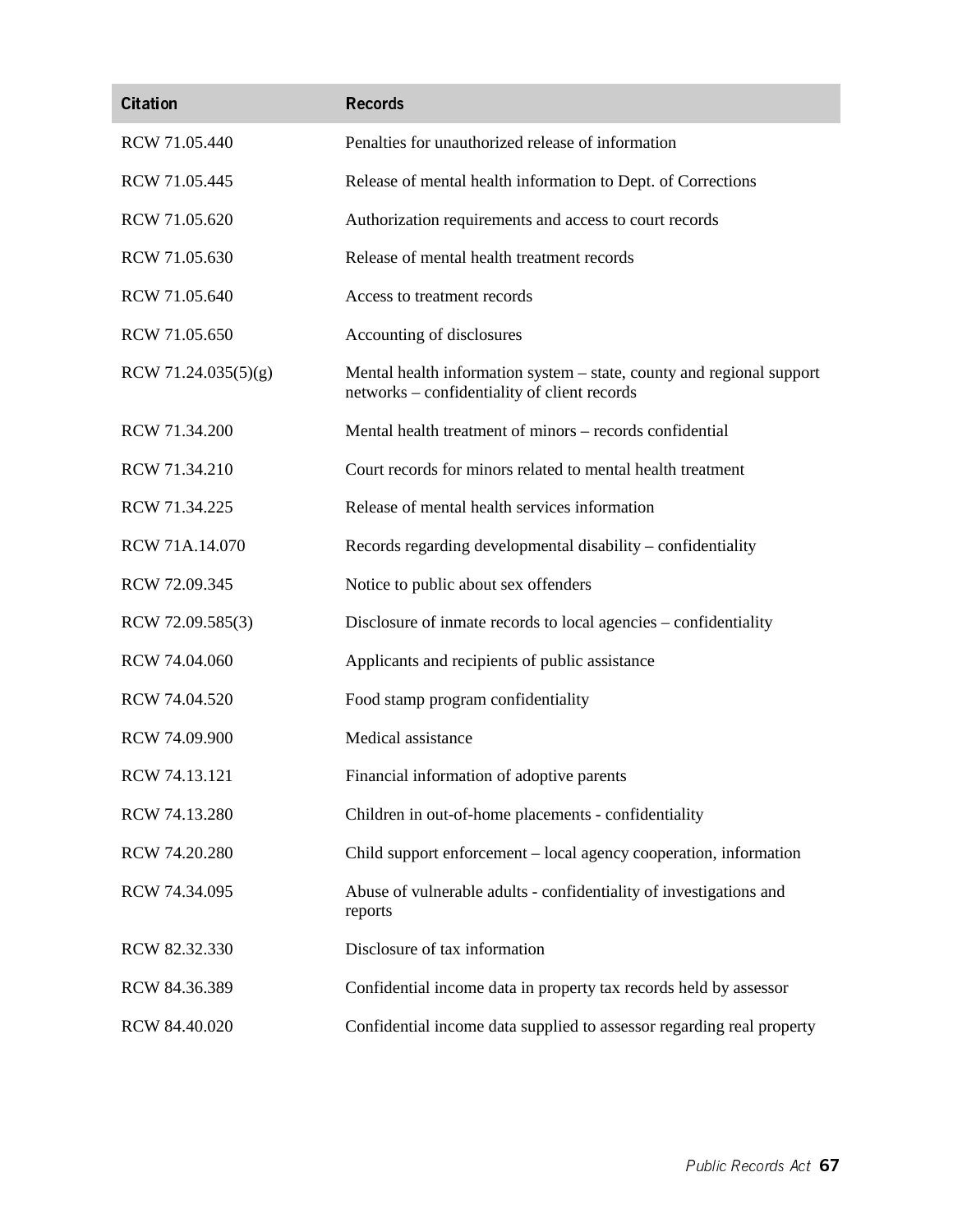| <b>Citation</b>                                            | <b>Records</b>                                                                           |  |
|------------------------------------------------------------|------------------------------------------------------------------------------------------|--|
| <b>Selected Federal Confidentiality Statutes and Rules</b> |                                                                                          |  |
| 20 USC § 1232g                                             | Family Education Rights and Privacy Act                                                  |  |
| 42 USC 290dd-2                                             | <b>Confidentiality of Substance Abuse Records</b>                                        |  |
| 42 USC $405(c)(2)(vii)(l)$                                 | Limits on Use and Disclosure of Social Security Numbers.                                 |  |
| 42 USC 654(26)                                             | <b>State Plans for Child Support</b>                                                     |  |
| 42 USC 671(a)(8)                                           | State Plans for Foster Care and Adoption Assistance                                      |  |
| 42 USC 1396a(7)                                            | <b>State Plans for Medical Assistance</b>                                                |  |
| 7 CFR 272.1(c)                                             | Food Stamp Applicants and Recipients                                                     |  |
| 34 CFR 361.38                                              | <b>State Vocational Rehabilitation Services Programs</b>                                 |  |
| 42 CFR Part 2 (2.1 - 2.67)                                 | Confidentiality of Alcohol and Drug Abuse Patient Records                                |  |
| 42 CFR 431.300 - 307                                       | Safeguarding Information on Applicants and Recipients of Medical<br>Assistance           |  |
| 42 CFR 483.420                                             | Client Protections for Intermediate Care Facilities for the Mentally<br>Retarded         |  |
| 42 CFR 5106a(b)(2)(A)                                      | Grants to States for Child Abuse and Neglect Prevention and<br><b>Treatment Programs</b> |  |
| 45 CFR 160-164                                             | <b>HIPAA Privacy Rule</b>                                                                |  |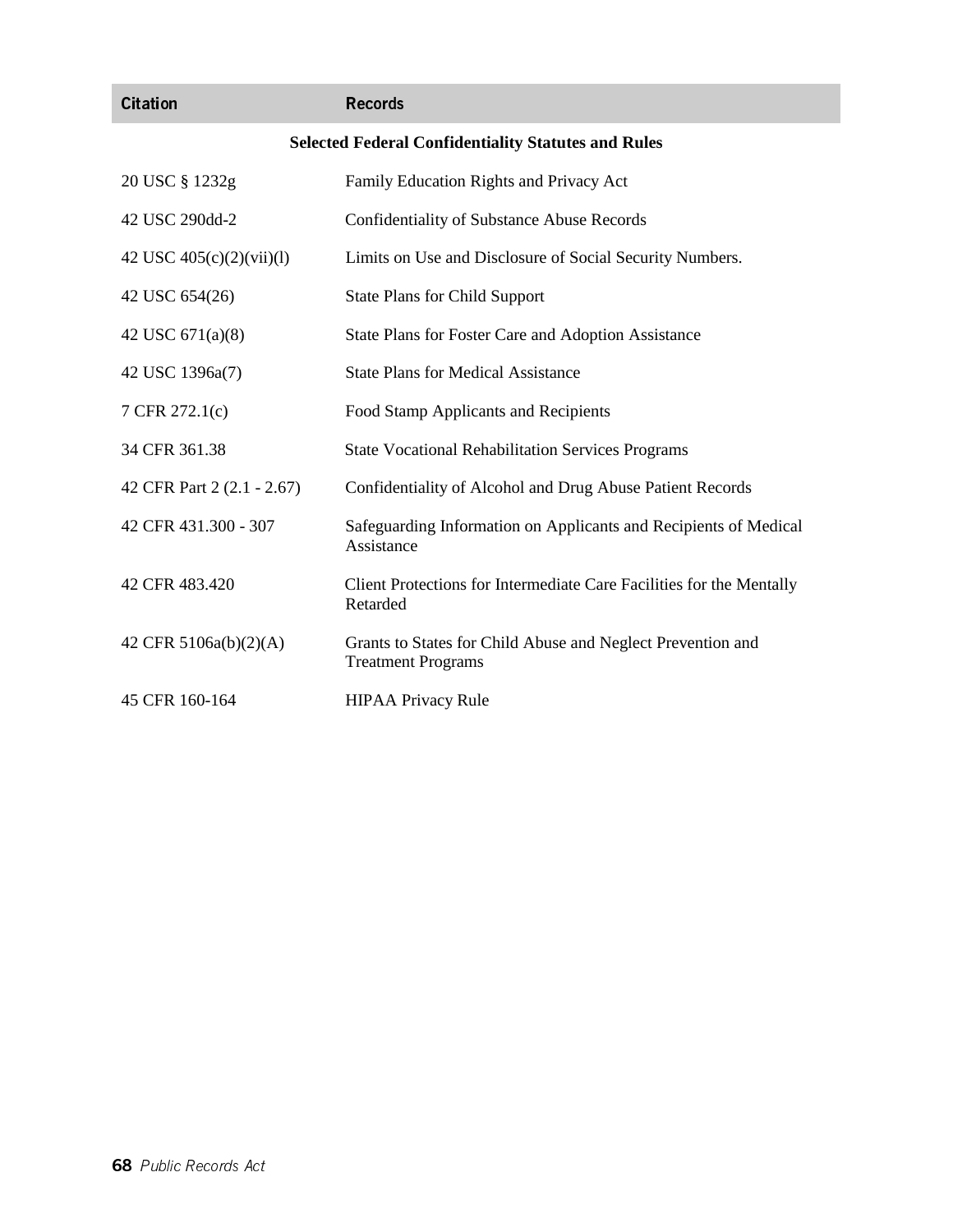# Appendix D

## Public Disclosure Act Model Rules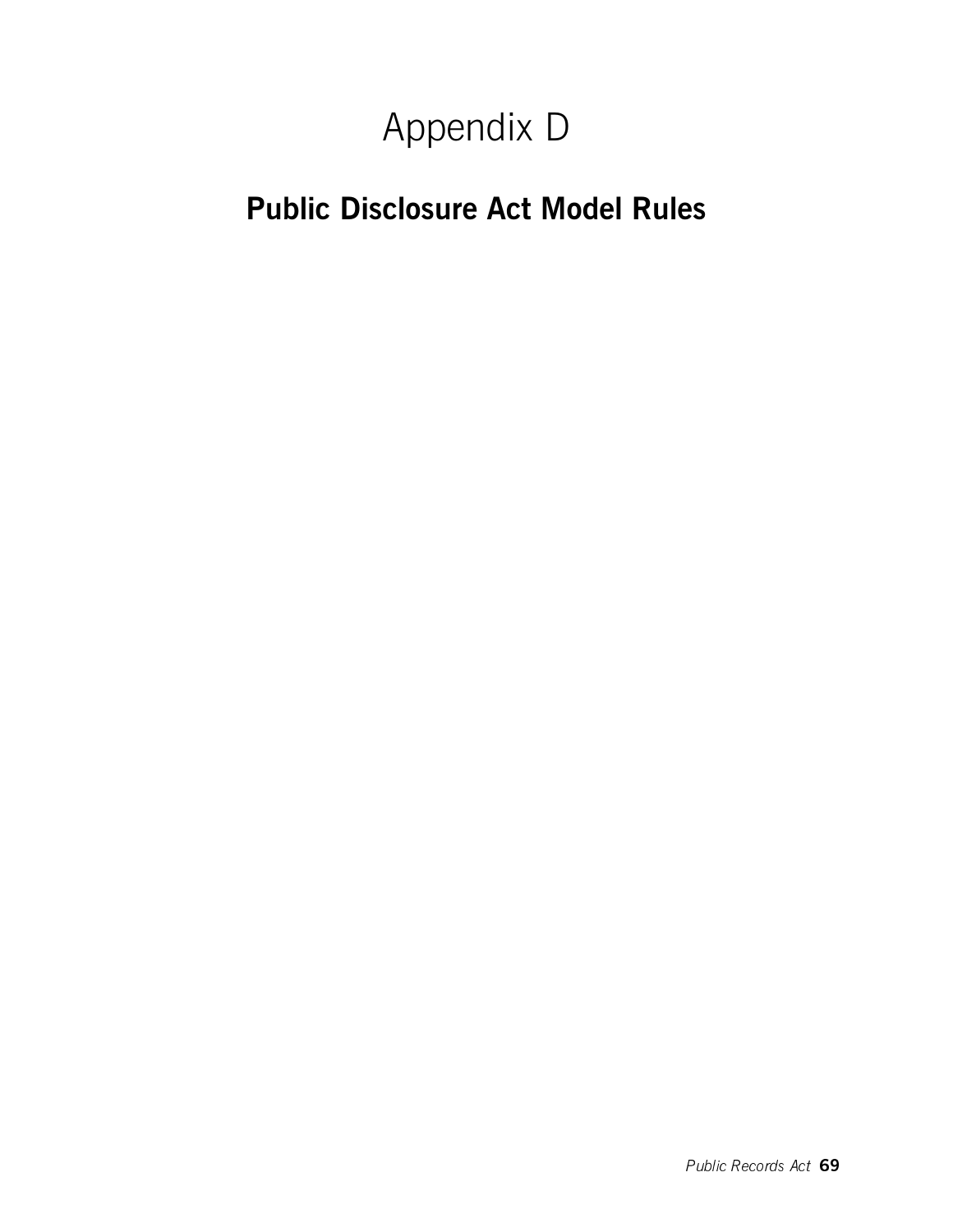## Chapter 44-14 **Chapter 44-14 WAC PUBLIC RECORDS ACT—MODEL RULES**

#### **WAC**  INTRODUCTORY COMMENTS 44-14-00001 Statutory authority and purpose.<br>44-14-00002 Format of model rules. 44-14-00002 Format of model rules.<br>44-14-00003 Model rules and comm 44-14-00003 Model rules and comments are nonbinding. 44-14-00004 Recodification of the act.<br>44-14-00005 Training is critical. 44-14-00005 Training is critical.<br>44-14-00006 Additional resource Additional resources. AUTHORITY AND PURPOSE 44-14-010 Authority and purpose. Comments to WAC 44-14-010 44-14-01001 Scope of coverage of Public Records Act.<br>44-14-01002 Requirement that agencies adopt reasonably Requirement that agencies adopt reasonable regulations for public records requests. 44-14-01003 Construction and application of act. AGENCY DESCRIPTION—CONTACT INFORMATION—PUBLIC RECORDS OFFICER 44-14-020 Agency description—Contact information—Public records officer. Comments to WAC 44-14-020 44-14-02001 Agency must publish its procedures.<br>44-14-02002 Public records officers. Public records officers AVAILABILITY OF PUBLIC RECORDS 44-14-030 Availability of public records. Comments to WAC 44-14-030 44-14-03001 "Public record" defined.<br>44-14-03002 Times for inspection and 44-14-03002 Times for inspection and copying of records. 44-14-03003 Index of records.<br>44-14-03004 Organization of r 44-14-03004 Organization of records.<br>44-14-03005 Retention of records Retention of records. 44-14-03006 Form of requests. PROCESSING OF PUBLIC RECORDS REQUESTS—GENERAL 44-14-040 Processing of public records requests—general. Comments to WAC 44-14-040 44-14-04001 Introduction.<br>44-14-04002 Obligations of 44-14-04002 Obligations of requestors.<br>44-14-04003 Responsibilities of agenci 44-14-04003 Responsibilities of agencies in processing requests.<br>44-14-04004 Responsibilities of agency in providing records. 44-14-04004 Responsibilities of agency in providing records. Inspection of records. 44-14-04006 Closing request and documenting compliance.<br>44-14-04007 Later-discovered records. Later-discovered records.<br>Reserved 44-14-050 EXEMPTIONS 44-14-060 Exemptions. Comments to WAC 44-14-060 44-14-06001 Agency must publish list of applicable exemptions.<br>44-14-06002 Summary of exemptions Summary of exemptions. COSTS OF PROVIDING COPIES OF PUBLIC RECORDS 44-14-070 Costs of providing copies of public records. Comments to WAC 44-14-070 44-14-07001 General rules for charging for copies.<br>44-14-07003 Charges for electronic records 44-14-07003 Charges for electronic records<br>44-14-07004 Other statutes govern conving

| .           | $\frac{1}{2}$                                        |
|-------------|------------------------------------------------------|
| 44-14-07004 | Other statutes govern copying of particular records. |
| 44-14-07005 | Waiver of copying charges.                           |

44-14-07006 Requiring partial payment.

#### REVIEW OF DENIALS OF PUBLIC RECORDS

| 44-14-080   | Review of denials of public records.                              |
|-------------|-------------------------------------------------------------------|
|             | Comments to WAC 44-14-080                                         |
| 44-14-08001 | Agency internal procedure for review of denials of<br>requests.   |
| 44-14-08002 | Attorney general's office review of denials by state<br>agencies. |
| 44-14-08003 | Alternative dispute resolution.                                   |
| 44-14-08004 | Judicial review.                                                  |

#### **INTRODUCTORY COMMENTS**

44-14-00001 **WAC 44-14-00001 Statutory authority and purpose.** The legislature directed the attorney general to adopt advisory model rules on public records compliance and to revise them from time to time. RCW 42.17.348 (2) and  $(3)/42.56.570$   $(2)$  and  $(3)$ . The purpose of the model rules is to provide information to records requestors and state and local agencies about "best practices" for complying with the Public Records Act, RCW 42.17.250/42.56.040 through 42.17.348/42.56.570 ("act"). The overall goal of the model rules is to establish a culture of compliance among agencies and a culture of cooperation among requestors by standardizing best practices throughout the state. The attorney general encourages state and local agencies to adopt the model rules (but not necessarily the comments) by regulation or ordinance.

The act applies to all state agencies and local units of government. The model rules use the term "agency" to refer to either a state or local agency. Upon adoption, each agency would change that term to name itself (such as changing references from "name of agency" to "city"). To assist state and local agencies considering adopting the model rules, an electronic version of the rules is available on the attorney general's web site, www.atg.wa.gov/records/modelrules.

The model rules are the product of an extensive outreach project. The attorney general held thirteen public forums all across the state to obtain the views of requestors and agencies. Many requestors and agencies also provided detailed written comments that are contained in the rule-making file. The model rules reflect many of the points and concerns presented in those forums.

The model rules provide one approach (or, in some cases, alternate approaches) to processing public records requests. Agencies vary enormously in size, resources, and complexity of requests received. Any "one-size-fits-all" approach in the model rules, therefore, may not be best for requestors and agencies.

[Statutory Authority: 2005 c 483 § 4, RCW 42.17.348. 06-04-079, § 44-14- 00001, filed 1/31/06, effective 3/3/06.]

44-14-00002 **WAC 44-14-00002 Format of model rules.** We are publishing the model rules with comments. The comments have five-digit WAC numbers such as WAC 44-14-04001.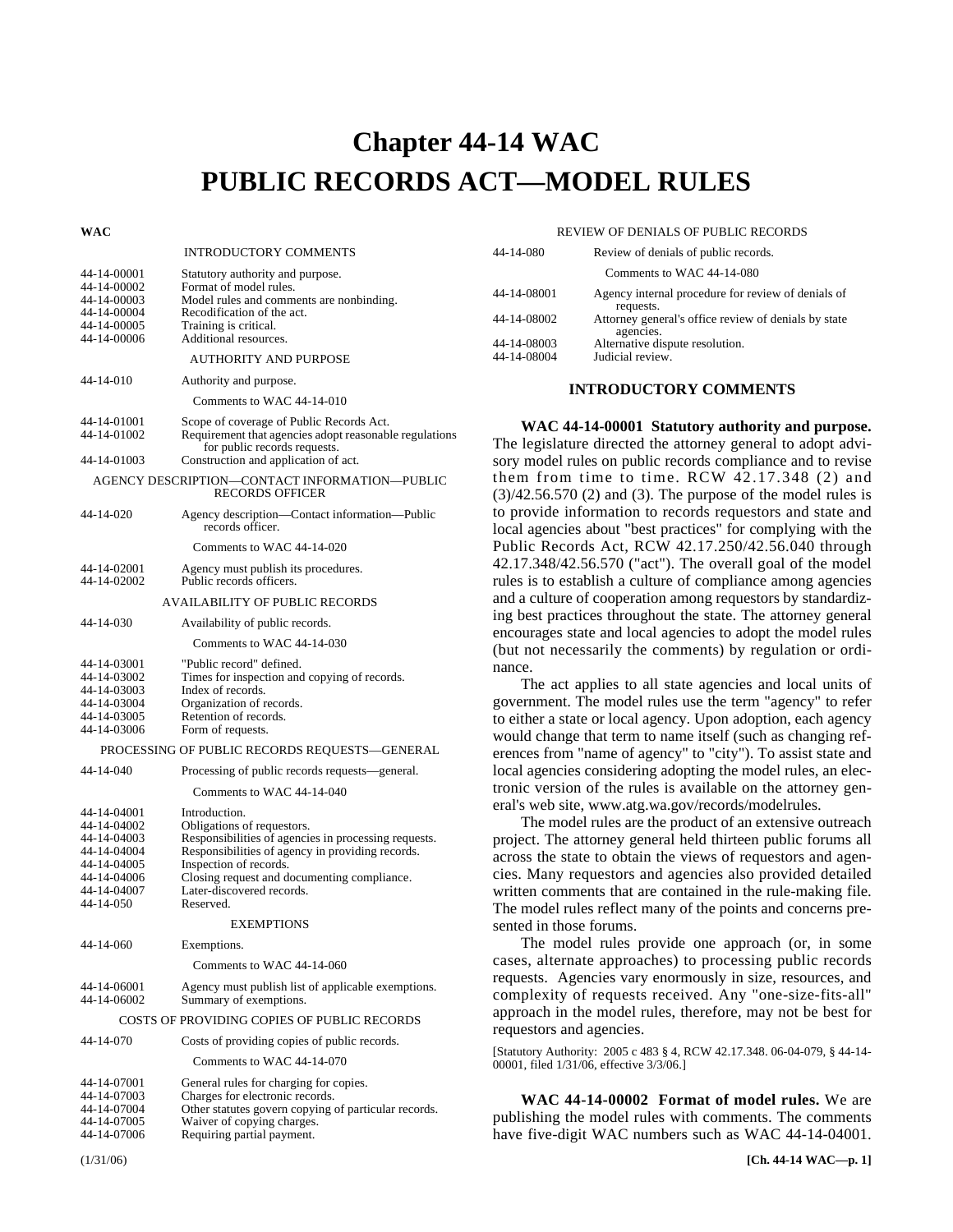The model rules themselves have three-digit WAC numbers such as WAC 44-14-040.

The comments are designed to explain the basis and rationale for the rules themselves as well as provide broader context and legal guidance. To do so, the comments contain many citations to statutes, cases, and formal attorney general's opinions.

[Statutory Authority: 2005 c 483 § 4, RCW 42.17.348. 06-04-079, § 44-14- 00002, filed 1/31/06, effective 3/3/06.]

44-14-00003 **WAC 44-14-00003 Model rules and comments are nonbinding.** The model rules, and the comments accompanying them, are advisory only and do not bind any agency. Accordingly, many of the comments to the model rules use the word "should" or "may" to describe what an agency or requestor is encouraged to do. The use of the words "should" or "may" are permissive, not mandatory, and are not intended to create any legal duty.

While the model rules and comments are nonbinding, they should be carefully considered by requestors and agencies. The model rules and comments were adopted after extensive statewide hearings and voluminous comments from a wide variety of interested parties.

[Statutory Authority: 2005 c 483 § 4, RCW 42.17.348. 06-04-079, § 44-14- 00003, filed 1/31/06, effective 3/3/06.]

44-14-00004 **WAC 44-14-00004 Recodification of the act.** On July 1, 2006, the act will be recodified. Chapter 274, Laws of 2005. The act will be known as the "Public Records Act" and will be codified in chapter 42.56 RCW. The exemptions in the act are recodified and grouped together by topic. The recodification does not change substantive law. The model rules provide dual citations to the current act, chapter 42.17 RCW, and the newly codified act, chapter 42.56 RCW (for example, RCW 42.17.340/42.56.550).

[Statutory Authority: 2005 c 483 § 4, RCW 42.17.348. 06-04-079, § 44-14- 00004, filed 1/31/06, effective 3/3/06.]

44-14-00005 **WAC 44-14-00005 Training is critical.** The act is complicated, and compliance requires training. Training can be the difference between a satisfied requestor and expensive litigation. The attorney general's office strongly encourages agencies to provide thorough and ongoing training to agency staff on public records compliance. All agency employees should receive basic training on public records compliance and records retention; public records officers should receive more intensive training.

[Statutory Authority: 2005 c 483 § 4, RCW 42.17.348. 06-04-079, § 44-14- 00005, filed 1/31/06, effective 3/3/06.]

44-14-00006 **WAC 44-14-00006 Additional resources.** Several web sites provide information on the act. The attorney general office's web site on public records is www.atg.wa.gov/records/deskbook.shtml. The municipal research service center, an entity serving local governments, provides a public records handbook at www.mrsc.org/Publications/prdpub04.pdf. A requestor's organization, the Washington Coalition for Open Government, has materials on its site at www.washingtoncog.org.

The Washington State Bar Association is publishing a twenty-two-chapter deskbook on public records in 2006. It will be available for purchase at www.wsba.org.

[Statutory Authority: 2005 c 483 § 4, RCW 42.17.348. 06-04-079, § 44-14- 00006, filed 1/31/06, effective 3/3/06.]

#### **AUTHORITY AND PURPOSE**

44-14-010 **WAC 44-14-010 Authority and purpose.** (1) RCW 42.17.260(1)/42.56.070(1) requires each agency to make available for inspection and copying nonexempt "public records" in accordance with published rules. The act defines "public record" to include any "writing containing information relating to the conduct of government or the performance of any governmental or proprietary function prepared, owned, used, or retained" by the agency. RCW 42.17.260(2)/42.56.070(2) requires each agency to set forth "for informational purposes" every law, in addition to the Public Records Act, that exempts or prohibits the disclosure of public records held by that agency.

(2) The purpose of these rules is to establish the procedures (name of agency) will follow in order to provide full access to public records. These rules provide information to persons wishing to request access to public records of the (name of agency) and establish processes for both requestors and (name of agency) staff that are designed to best assist members of the public in obtaining such access.

(3) The purpose of the act is to provide the public full access to information concerning the conduct of government, mindful of individuals' privacy rights and the desirability of the efficient administration of government. The act and these rules will be interpreted in favor of disclosure. In carrying out its responsibilities under the act, the (name of agency) will be guided by the provisions of the act describing its purposes and interpretation.

[Statutory Authority: 2005 c 483 § 4, RCW 42.17.348. 06-04-079, § 44-14- 010, filed 1/31/06, effective 3/3/06.]

#### **Comments to WAC 44-14-010**

44-14-01001 **WAC 44-14-01001 Scope of coverage of Public Records Act.** The act applies to an "agency." RCW 42.17.260(1)/42.56.070(1). "'Agency' includes all state agencies and all local agencies. 'State agency' includes every state office, department, division, bureau, board, commission, or other state agency. 'Local agency' includes every county, city, town, municipal corporation, quasi-municipal corporation, or special purpose district, or any office, department, division, bureau, board, commission, or agency thereof, or other local public agency." RCW 42.17.020(2).

Court files and judges' files are not subject to the act.1 Access to these records is governed by court rules and common law. The model rules, therefore, do not address access to court records.

An entity which is not an "agency" can still be subject to the act when it is the functional equivalent of an agency. Courts have applied a four-factor, case-by-case test. The factors are:

(1) Whether the entity performs a government function; (2) The level of government funding;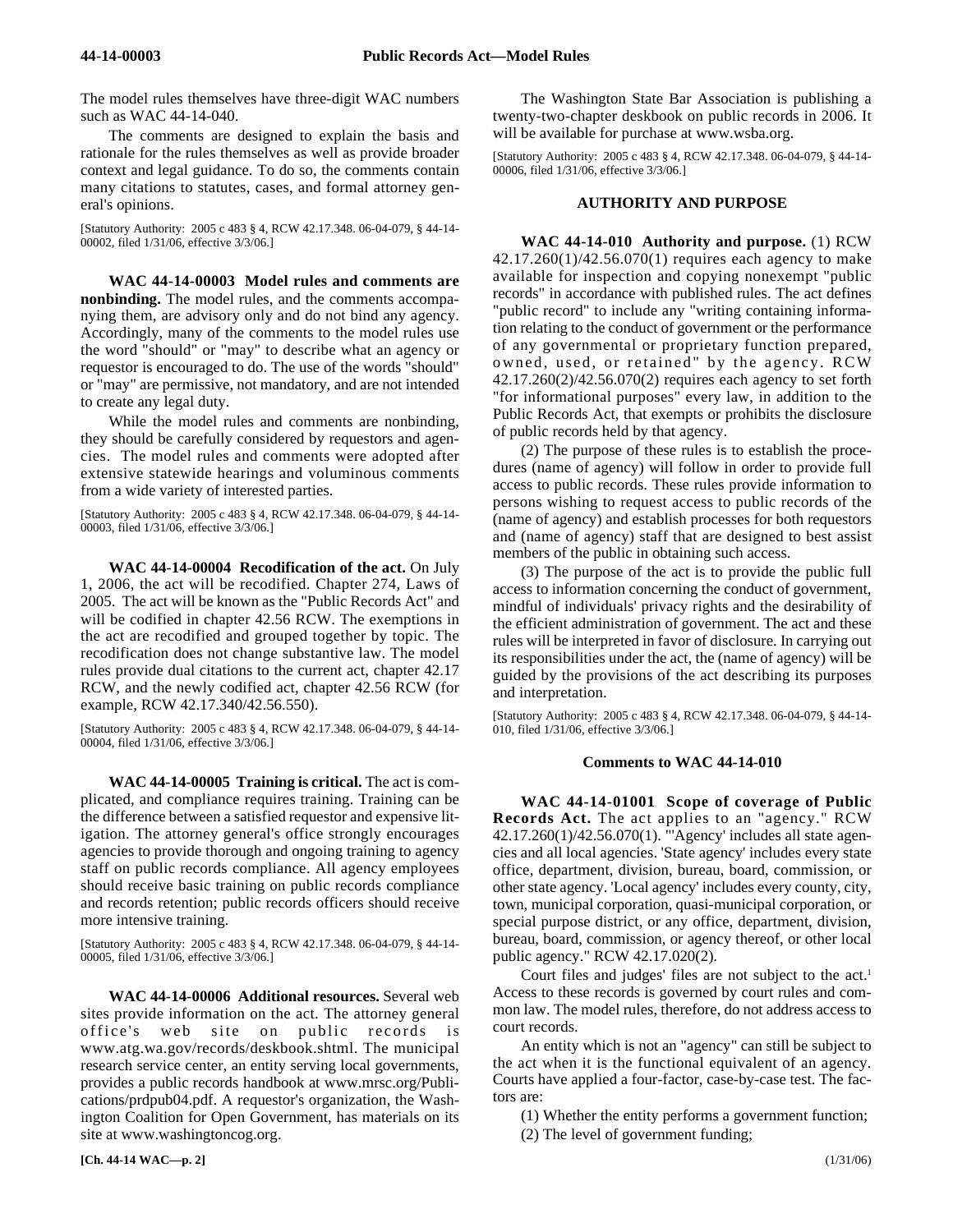(3) The extent of government involvement or regulation; and

(4) Whether the entity was created by the government. Op. Att'y Gen. 2 (2002).2

Some agencies, most notably counties, are a collection of separate quasi-autonomous departments which are governed by different elected officials (such as a county assessor and prosecuting attorney). However, the act defines the county as a whole as an "agency" subject to the act. RCW 42.17.020(2). An agency should coordinate responses to records requests across departmental lines. RCW 42.17.253(1) (agency's public records officer must "oversee the agency's compliance" with act).

Notes:

*Nast v. Michels*, 107 Wn.2d 300, 730 P.2d 54 (1986). <sup>2</sup>*See also Telford v. Thurston County Bd. of Comm'rs*, 95 Wn. App. 149, 162, 974 P.2d 886, *review denied*, 138 Wn.2d 1015, 989 P.2d 1143 (1999); Op. Att'y Gen. 5 (1991).

[Statutory Authority: 2005 c 483 § 4, RCW 42.17.348. 06-04-079, § 44-14- 01001, filed 1/31/06, effective 3/3/06.]

44-14-01002 **WAC 44-14-01002 Requirement that agencies adopt reasonable regulations for public records requests.** The act provides: "Agencies shall adopt and enforce reasonable rules and regulations…to provide full public access to public records, to protect public records from damage or disorganization, and to prevent excessive interference with other essential functions of the agency…. Such rules and regulations shall provide for the fullest assistance to inquirers and the most timely possible action on requests for information." RCW 42.17.290/42.56.100. Therefore, an agency must adopt "reasonable" regulations providing for the "fullest assistance" to requestors and the "most timely possible action on requests."

At the same time, an agency's regulations must "protect public records from damage or disorganization" and "prevent excessive interference" with other essential agency functions. Another provision of the act states that providing public records should not "unreasonably disrupt the operations of the agency." RCW 42.17.270/42.56.080. This provision allows an agency to take reasonable precautions to prevent a requestor from being unreasonably disruptive or disrespectful to agency staff.

[Statutory Authority: 2005 c 483 § 4, RCW 42.17.348. 06-04-079, § 44-14- 01002, filed 1/31/06, effective 3/3/06.]

44-14-01003 **WAC 44-14-01003 Construction and application of act.** The act declares: "The people of this state do not yield their sovereignty to the agencies that serve them. The people, in delegating authority, do not give their public servants the right to decide what is good for the people to know and what is not good for them to know. The people insist on remaining informed so that they may maintain control over the instruments that they have created." RCW 42.17.251/42.56.030. The act further provides: "…mindful of the right of individuals to privacy and of the desirability of the efficient administration of government, full access to information concerning the conduct of government on every level must be assured as a fundamental and necessary precondition to the sound governance of a free society." RCW 42.17.010(11). The act further provides: "Courts shall take into account the policy of (the act) that free and open examination of public records is

in the public interest, even though such examination may cause inconvenience or embarrassment to public officials or others." RCW 42.17.340(3)/42.56.550(3).

Because the purpose of the act is to allow people to be informed about governmental decisions (and therefore help keep government accountable) while at the same time being "mindful of the right of individuals to privacy," it should not be used to obtain records containing purely personal information that has absolutely no bearing on the conduct of government.

The act emphasizes three separate times that it must be liberally construed to effect its purpose, which is the disclosure of nonexempt public records. RCW 42.17.010, 42.17.251/42.56.030, 42.17.920.1 The act places the burden on the agency of proving a record is not subject to disclosure or that its estimate of time to provide a full response is "reasonable." RCW 42.17.340 (1) and (2)/42.56.550 (1) and (2). The act also encourages disclosure by awarding a requestor reasonable attorneys fees, costs, and a daily penalty if the agency fails to meet its burden of proving the record is not subject to disclosure or its estimate is not "reasonable." RCW 42.17.340(4)/42.56.550(4).

An additional incentive for disclosure is RCW 42.17.258, which provides: "No public agency, public official, public employee, or custodian shall be liable, nor shall a cause of action exist, for any loss or damage based upon the release of a public record if the public agency, public official, public employee, or custodian acted in good faith in attempting to comply" with the act.

Note: *See King County v. Sheehan*, 114 Wn. App. 325, 338, 57 P.3d 307 (2002) (referring to the three legislative intent provisions of the act as "the thrice-repeated legislative mandate that exemptions under the Public Records Act are to be narrowly construed.").

[Statutory Authority: 2005 c 483 § 4, RCW 42.17.348. 06-04-079, § 44-14- 01003, filed 1/31/06, effective 3/3/06.]

#### **AGENCY DESCRIPTION—CONTACT INFORMATION—PUBLIC RECORDS OFFICER**

44-14-020 **WAC 44-14-020 Agency description—Contact information—Public records officer.** (1) The (name of agency) (describe services provided by agency). The (name of agency's) central office is located at (describe). The (name of agency) has field offices at (describe, if applicable).

(2) Any person wishing to request access to public records of (agency), or seeking assistance in making such a request should contact the public records officer of the (name of agency):

Public Records Officer (Agency) (Address) (Telephone number) (fax number) (e-mail)

Information is also available at the (name of agency's) web site at (web site address).

(3) The public records officer will oversee compliance with the act but another (name of agency) staff member may process the request. Therefore, these rules will refer to the public records officer "or designee." The public records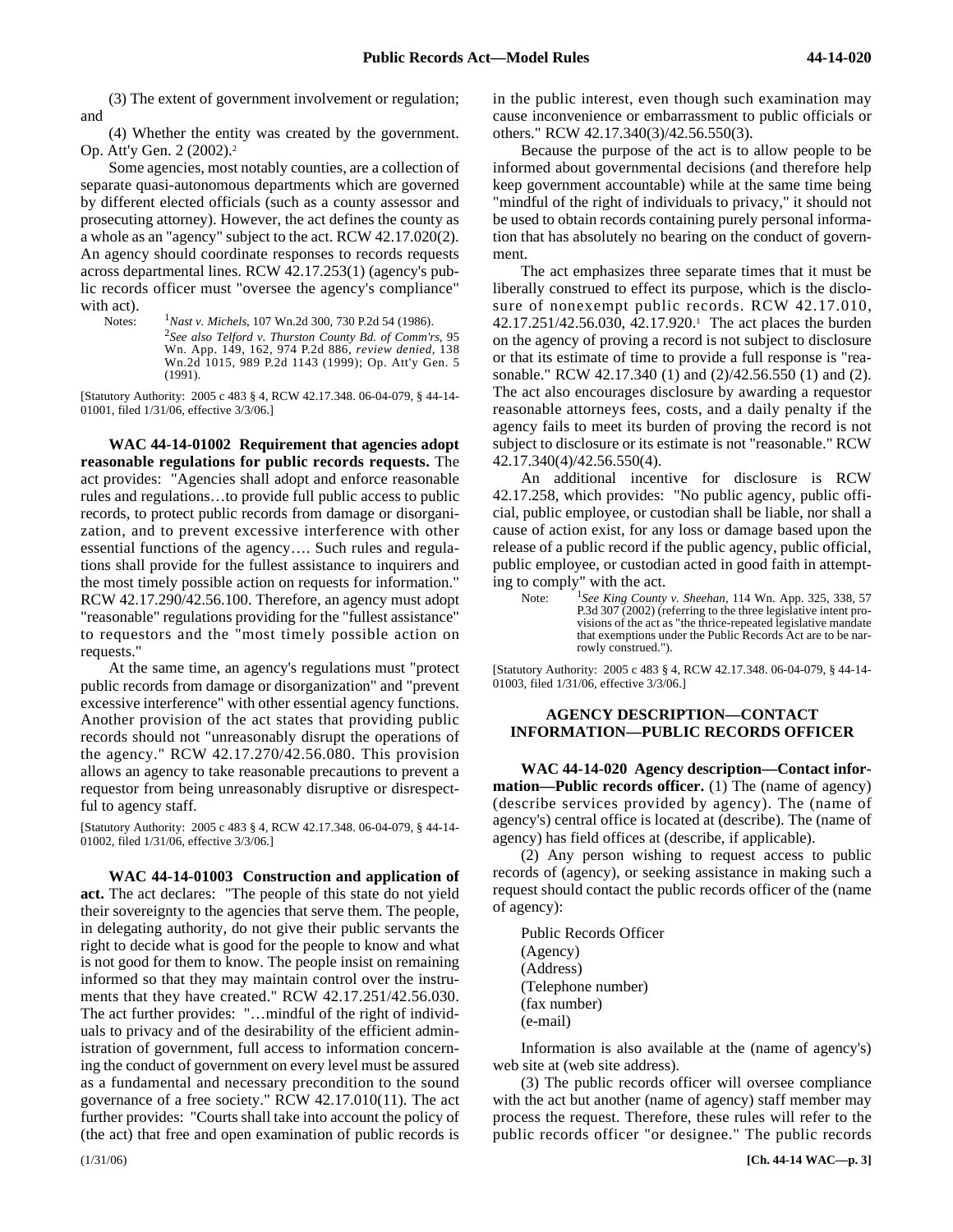officer or designee and the (name of agency) will provide the "fullest assistance" to requestors; create and maintain for use by the public and (name of agency) officials an index to public records of the (name of agency, if applicable); ensure that public records are protected from damage or disorganization; and prevent fulfilling public records requests from causing excessive interference with essential functions of the (name of agency).

[Statutory Authority: 2005 c 483 § 4, RCW 42.17.348. 06-04-079, § 44-14- 020, filed 1/31/06, effective 3/3/06.]

#### **Comments to WAC 44-14-020**

44-14-02001 **WAC 44-14-02001 Agency must publish its procedures.** An agency must publish its public records policies, organizational information, and methods for requestors to obtain public records. RCW 42.17.250(1)/42.56.040(1).1 A state agency must publish its procedures in the Washington Administrative Code and a local agency must prominently display and make them available at the central office of such local agency. RCW 42.17.250(1)/42.56.040(1). An agency should post its public records rules on its web site. An agency cannot invoke a procedure if it did not publish or display it as required (unless the party had actual and timely notice of its contents). RCW 42.17.250(2)/42.56.040(2).

Note: <sup>1</sup>See, e.g., WAC 44-06-030 (attorney general office's organizational and public records methods statement).

[Statutory Authority: 2005 c 483 § 4, RCW 42.17.348. 06-04-079, § 44-14- 02001, filed 1/31/06, effective 3/3/06.]

44-14-02002 **WAC 44-14-02002 Public records officers.** An agency must appoint a public records officer whose responsibility is to serve as a "point of contact" for members of the public seeking public records. RCW 42.17.253(1). The purpose of this requirement is to provide the public with one point of contact within the agency to make a request. A state agency must provide the public records officer's name and contact information by publishing it in the state register. A state agency is encouraged to provide the public records officer's contact information on its web site. A local agency must publish the public records officer's name and contact information in a way reasonably calculated to provide notice to the public such as posting it on the agency's web site. RCW 42.17.253(3).

The public records officer is not required to personally fulfill requests for public records. A request can be fulfilled by an agency employee other than the public records officer. If the request is made to the public records officer, but should actually be fulfilled by others in the agency, the public records officer should route the request to the appropriate person or persons in the agency for processing. An agency is not required to hire a new staff member to be the public records officer.

[Statutory Authority: 2005 c 483 § 4, RCW 42.17.348. 06-04-079, § 44-14- 02002, filed 1/31/06, effective 3/3/06.]

#### **AVAILABILITY OF PUBLIC RECORDS**

44-14-030 **WAC 44-14-030 Availability of public records.** (1) **Hours for inspection of records.** Public records are available for inspection and copying during normal business hours of the (name of agency), (provide hours, e.g., Monday through Friday, 8:00 a.m. to 5:00 p.m., excluding legal holidays). Records must be inspected at the offices of the (name of agency).

(2) **Records index.** (*If agency keeps an index.*) An index of public records is available for use by members of the public, including (describe contents). The index may be accessed on-line at (web site address). (If there are multiple indices, describe each and its availability.)

(*If agency is local agency opting out of the index requirement.*) The (name of agency) finds that maintaining an index is unduly burdensome and would interfere with agency operations. The requirement would unduly burden or interfere with (name of agency) operations in the following ways (specify reasons).

(3) **Organization of records.** The (name of agency) will maintain its records in a reasonably organized manner. The (name of agency) will take reasonable actions to protect records from damage and disorganization. A requestor shall not take (name of agency) records from (name of agency) offices without the permission of the public records officer or designee. A variety of records is available on the (name of agency) web site at (web site address). Requestors are encouraged to view the documents available on the web site prior to submitting a records request.

#### (4) **Making a request for public records.**

(a) Any person wishing to inspect or copy public records of the (name of agency) should make the request in writing on the (name of agency's) request form, or by letter, fax, or email addressed to the public records officer and including the following information:

- Name of requestor;
- Address of requestor;

• Other contact information, including telephone number and any e-mail address;

• Identification of the public records adequate for the public records officer or designee to locate the records; and

• The date and time of day of the request.

(b) If the requestor wishes to have copies of the records made instead of simply inspecting them, he or she should so indicate and make arrangements to pay for copies of the records or a deposit. Pursuant to section (insert section), standard photocopies will be provided at (amount) cents per page.

(c) A form is available for use by requestors at the office of the public records officer and on-line at (web site address).

(d) The public records officer or designee may accept requests for public records that contain the above information by telephone or in person. If the public records officer or designee accepts such a request, he or she will confirm receipt of the information and the substance of the request in writing.

[Statutory Authority: 2005 c 483 § 4, RCW 42.17.348. 06-04-079, § 44-14- 030, filed 1/31/06, effective 3/3/06.]

#### **Comments to WAC 44-14-030**

44-14-03001 **WAC 44-14-03001 "Public record" defined.** Courts use a three-part test to determine if a record is a "public record." The document must be: A "writing," containing information "relating to the conduct of government" or the performance of any governmental or proprietary function, 'prepared, owned, used, or retained" by an agency.<sup>1</sup>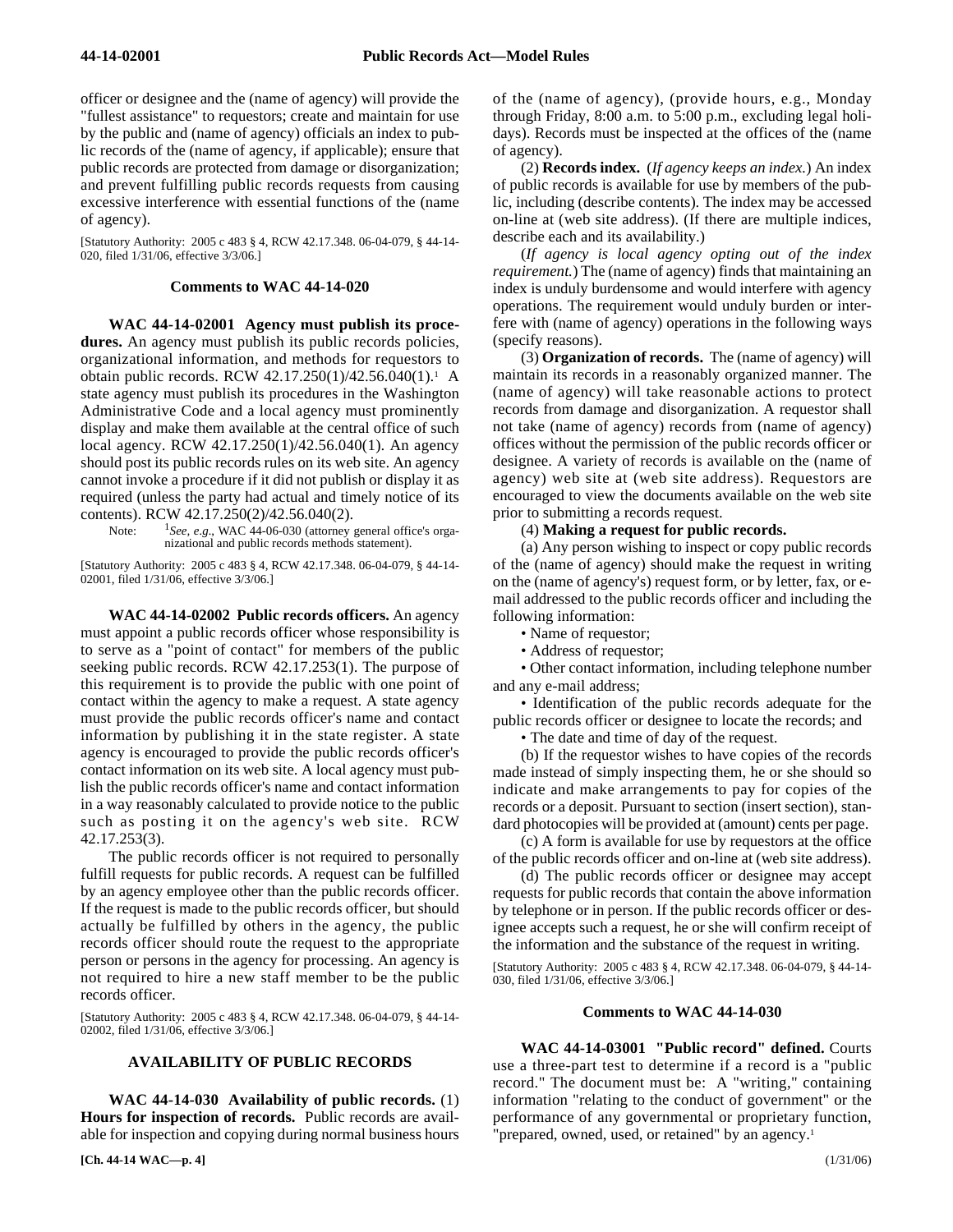(1) **Writing.** A "public record" can be any writing "regardless of physical form or characteristics." RCW 42.17.020(41). "Writing" is defined very broadly as: "…handwriting, typewriting, printing, photostating, photographing, and every other means of recording any form of communication or representation, including, but not limited to, letters, words, pictures, sounds, or symbols, or combination thereof, and all papers, maps, magnetic or paper tapes, photographic films and prints, motion picture, film and video recordings, magnetic or punched cards, discs, drums, diskettes, sound recordings, and other documents including existing data compilations from which information may be obtained or translated." RCW 42.17.020(48). An e-mail is a "writing."

(2) **Relating to the conduct of government.** To be a "public record," a document must relate to the "conduct of government or the performance of any governmental or proprietary function." RCW 42.17.020(41). Almost all records held by an agency relate to the conduct of government; however, some do not. A purely personal record having absolutely no relation to the conduct of government is not a "public record." Even though a purely personal record might not be a "public record," a record of its existence might be. For example, a record showing the existence of a purely personal e-mail sent by an agency employee on an agency computer would probably be a "public record," even if the contents of the e-mail itself were not.<sup>2</sup>

(3) **"Prepared, owned, used, or retained."** A "public record" is a record "prepared, owned, used, or retained" by an agency. RCW 42.17.020(41).

A record can be "used" by an agency even if the agency does not actually possess the record. If an agency uses a record in its decision-making process it is a "public record."3 For example, if an agency considered technical specifications of a public works project and returned the specifications to the contractor in another state, the specifications would be a "public record" because the agency "used" the document in its decision-making process.4 The agency could be required to obtain the public record, unless doing so would be impossible. An agency cannot send its only copy of a record to a third party for the sole purpose of avoiding disclosure.5

Sometimes agency employees work on agency business from home computers. These home computer records (including e-mail) were "used" by the agency and relate to the "conduct of government" so they are "public records." RCW 42.17.020(41). However, the act does not authorize unbridled searches of agency property.<sup>6</sup> If agency property is not subject to unbridled searches, then neither is the home computer of an agency employee. Yet, because the home computer documents relating to agency business are "public records," they are subject to disclosure (unless exempt). Agencies should instruct employees that all public records, regardless of where they were created, should eventually be stored on agency computers. Agencies should ask employees to keep agency-related documents on home computers in separate folders and to routinely blind carbon copy ("bcc") work emails back to the employee's agency e-mail account. If the agency receives a request for records that are solely on employees' home computers, the agency should direct the employee to forward any responsive documents back to the

agency, and the agency should process the request as it would if the records were on the agency's computers.

Notes: *Confederated Tribes of the Chehalis Reservation v. Johnson*, 135 Wn.2d 734, 748, 958 P.2d 260 (1998). For records held by the secretary of the senate or chief clerk of the house of representatives, a "public record" is a "legislative record" as defined in RCW 40.14.100. RCW 42.17.020(41). <sup>2</sup>*Tiberino v. Spokane County Prosecutor*, 103 Wn. App. 680, 691, 13 P.3d 1104 (2000). <sup>3</sup>*Concerned Ratepayers v. Public Utility Dist. No. 1*, 138 Wn.2d 950, 958-61, 983 P.2d 635 (1999). <sup>4</sup>*Id.* 5 *See* Op. Att'y Gen. 11 (1989), at 4, n.2 ("We do not wish to encourage agencies to avoid the provisions of the public disclosure act by transferring public records to private parties. If a record otherwise meeting the statutory definition were transferred into private hands solely to prevent its public disclosure, we expect courts would take appropriate steps to require the agency to make disclosure or to sanction the responsible public officers.")

6 *See Hangartner v. City of Seattle*, 151 Wn.2d 439, 448, 90 P.3d 26 (2004).

[Statutory Authority: 2005 c 483 § 4, RCW 42.17.348. 06-04-079, § 44-14- 03001, filed 1/31/06, effective 3/3/06.]

44-14-03002 **WAC 44-14-03002 Times for inspection and copying of records.** An agency must make records available for inspection and copying during the "customary office hours of the agency." RCW 42.17.280/42.56.090. If the agency is very small and does not have customary office hours of at least thirty hours per week, the records must be available from 9:00 a.m. to noon, and 1:00 p.m. to 4:00 p.m. The agency and requestor can make mutually agreeable arrangements for the times of inspection and copying.

[Statutory Authority: 2005 c 483 § 4, RCW 42.17.348. 06-04-079, § 44-14- 03002, filed 1/31/06, effective 3/3/06.]

44-14-03003 **WAC 44-14-03003 Index of records.** State and local agencies are required by RCW 42.17.260/42.56.070 to provide an index for certain categories of records. An agency is not required to index every record it creates. Since agencies maintain records in a wide variety of ways, agency indices will also vary. An agency cannot use, rely on, or cite to as precedent a public record unless it was indexed or made available to the parties affected by it. RCW 42.17.260(6)/42.56.070(6). An agency should post its index on its web site.

The index requirements differ for state and local agencies.

A state agency must index only two categories of records:

(1) All records, if any, issued before July 1, 1990 for which the agency has maintained an index; and

(2) Final orders, declaratory orders, interpretive statements, and statements of policy issued after June 30, 1990. RCW 42.17.260(5)/42.56.070(5).

A state agency must adopt a rule governing its index.

A local agency may opt out of the indexing requirement if it issues a formal order specifying the reasons why doing so would "unduly burden or interfere with agency operations." RCW 42.17.260 (4)(a)/42.56.070 (4)(a). To lawfully opt out of the index requirement, a local agency must actually issue an order or adopt an ordinance specifying the reasons it cannot maintain an index.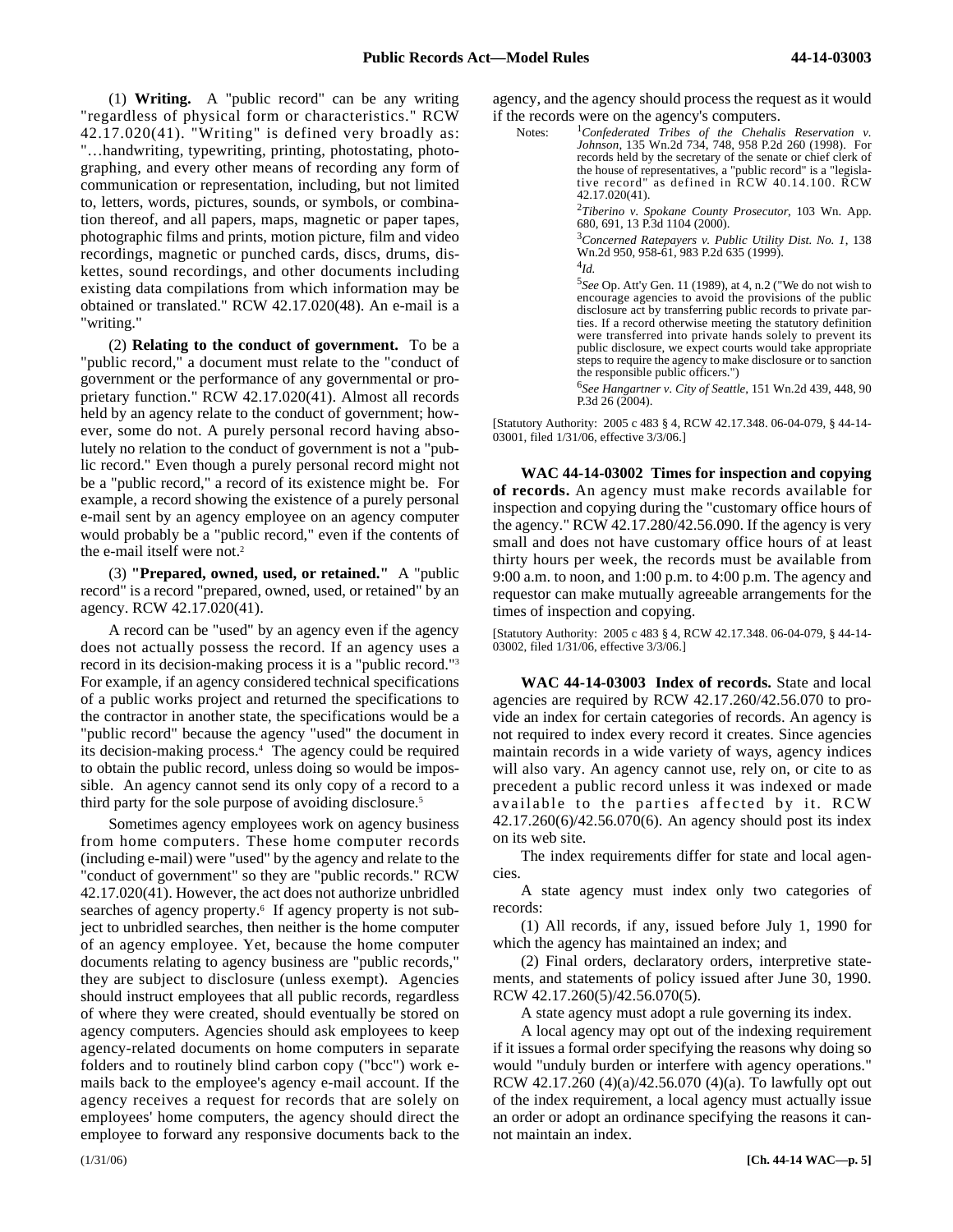The index requirements of the act were enacted in 1972 when agencies had far fewer records and an index was easier to maintain. However, technology allows agencies to map out, archive, and then electronically search for electronic documents. Agency resources vary greatly so not every agency can afford to utilize this technology. However, agencies should explore the feasibility of electronic indexing and retrieval to assist both the agency and requestor in locating public records.

[Statutory Authority: 2005 c 483 § 4, RCW 42.17.348. 06-04-079, § 44-14- 03003, filed 1/31/06, effective 3/3/06.]

44-14-03004 **WAC 44-14-03004 Organization of records.** An agency must "protect public records from damage or disorganization." RCW 42.17.290/42.56.100. An agency owns public records (subject to the public's right, as defined in the act, to inspect or copy nonexempt records) and must maintain custody of them. RCW 40.14.020; chapter 434-615 WAC. Therefore, an agency should not allow a requestor to take original agency records out of the agency's office. An agency may send original records to a reputable commercial copying center to fulfill a records request if the agency takes reasonable precautions to protect the records. See WAC 44-14- 07001(5).

The legislature encourages agencies to electronically store and provide public records:

Broad public access to state and local government records and information has potential for expanding citizen access to that information and for providing government services. Electronic methods of locating and transferring information can improve linkages between and among citizens...and governments. ...

It is the intent of the legislature to encourage state and local governments to develop, store, and manage their public records and information in electronic formats to meet their missions and objectives. Further, it is the intent of the legislature for state and local governments to set priorities for making public records widely available electronically to the public.

RCW 43.105.250. An agency could fulfill its obligation to provide "access" to a public record by providing a requestor with a link to an agency web site containing an electronic copy of that record. Agencies are encouraged to do so. For those without access to the internet, an agency could provide a computer terminal at its office.

[Statutory Authority: 2005 c 483 § 4, RCW 42.17.348. 06-04-079, § 44-14- 03004, filed 1/31/06, effective 3/3/06.]

44-14-03005 **WAC 44-14-03005 Retention of records.** An agency is not required to retain every record it ever created or used. The state and local records committees approve a general retention schedule for state and local agency records that applies to records that are common to most agencies.<sup>1</sup> Individual agencies seek approval from the state or local records committee for retention schedules that are specific to their agency, or that, because of particular needs of the agency, must be kept longer than provided in the general records retention schedule. The retention schedules for state and local agencies are available at www.secstate.wa.gov/archives/gs.aspx.

Retention schedules vary based on the content of the record. For example, documents with no value such as internal meeting scheduling e-mails can be destroyed when no longer needed, but documents such as periodic accounting reports must be kept for a period of years. Because different kinds of records must be retained for different periods of time, an agency is prohibited from automatically deleting all e-mails after a short period of time (such as thirty days). While many of the e-mails could be destroyed when no longer needed, many others must be retained for several years. Indiscriminate automatic deletion of all e-mails after a short period may prevent an agency from complying with its retention duties and could complicate performance of its duties under the Public Records Act. An agency should have a retention policy in which employees save retainable documents and delete nonretainable ones. An agency is strongly encouraged to train employees on retention schedules.

The lawful destruction of public records is governed by retention schedules. The unlawful destruction of public records can be a crime. RCW 40.16.010 and 40.16.020.

An agency is prohibited from destroying a public record, even if it is about to be lawfully destroyed under a retention schedule, if a public records request has been made for that record. RCW 42.17.290/42.56.100. Additional retention requirements might apply if the records may be relevant to actual or anticipated litigation. The agency is required to retain the record until the record request has been resolved. An exception exists for certain portions of a state employee's personnel file. RCW 42.17.295/42.56.110.

Note:  $\frac{1}{2}$ An agency can be found to violate the act and be subject to the attorneys' fees and penalty provision if it prematurely destroys a requested record. *See Yacobellis v. City of Bellingham*, 55 Wn. App. 706, 780 P.2d 272 (1989).

[Statutory Authority: 2005 c 483 § 4, RCW 42.17.348. 06-04-079, § 44-14- 03005, filed 1/31/06, effective 3/3/06.]

44-14-03006 **WAC 44-14-03006 Form of requests.** There is no statutorily required format for a valid public records request.1 A request can be sent in by mail. RCW 42.17.290/42.56.100. A request can also be made by e-mail, fax, or orally. A request should be made to the agency's public records officer. An agency may prescribe means of requests in its rules. RCW 42.17.250/42.56.040 and 42.17.260(1)/42.56.070(1); RCW 34.05.220 (state agencies). An agency is encouraged to make its public records request form available on its web site.

A number of agencies routinely accept oral public records requests (for example, asking to look at a building permit). Some agencies find oral requests to be the best way to provide certain kinds of records. However, for some requests such as larger ones, oral requests may be allowed but are problematic. An oral request does not memorialize the exact records sought and therefore prevents a requestor or agency from later proving what was included in the request. Furthermore, as described in WAC 44-14-04002(1), a requestor must provide the agency with reasonable notice that the request is for the disclosure of public records; oral requests, especially to agency staff other than the public records officer or designee, may not provide the agency with the required reasonable notice. Therefore, requestors are strongly encouraged to make written requests. If an agency receives an oral request, the agency staff person receiving it should immediately reduce it to writing and then verify in writing with the requestor that it correctly memorializes the request.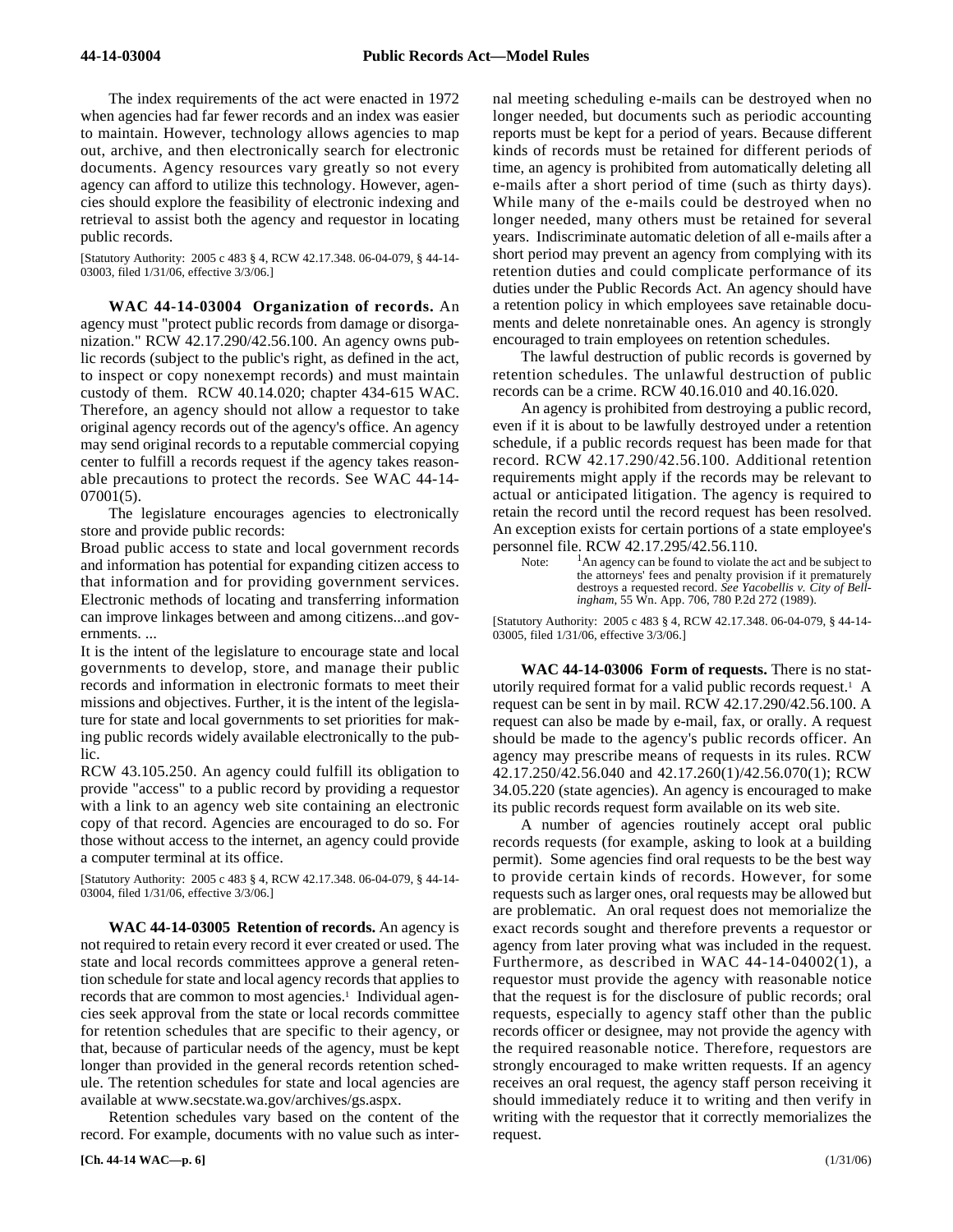An agency should have a public records request form. An agency request form should ask the requestor whether he or she seeks to inspect the records, receive a copy of them, or to inspect the records first and then consider selecting records to copy. An agency request form should recite that inspection of records is free and provide the per-page charge for standard photocopies.

An agency request form should require the requestor to provide contact information so the agency can communicate with the requestor to, for example, clarify the request, inform the requestor that the records are available, or provide an explanation of an exemption. Contact information such as a name, phone number, and address or e-mail should be provided. Requestors should provide an e-mail address because it is an efficient means of communication and creates a written record of the communications between them and the agency. An agency should not require a requestor to provide a driver's license number, date of birth, or photo identification. This information is not necessary for the agency to contact the requestor and requiring it might intimidate some requestors.

An agency may ask a requestor to prioritize the records he or she is requesting so that the agency is able to provide the most important records first. An agency is not required to ask for prioritization, and a requestor is not required to provide it.

An agency cannot require the requestor to disclose the purpose of the request with two exceptions. RCW 42.17.270/42.56.080. First, if the request is for a list of individuals, an agency may ask the requestor if he or she intends to use the records for a commercial purpose.<sup>2</sup> An agency should specify on its request form that the agency is not authorized to provide public records consisting of a list of individuals for a commercial use. RCW 42.17.260(9)/42.56.070(9).

Second, an agency may seek information sufficient to allow it to determine if another statute prohibits disclosure. For example, some statutes allow an agency to disclose a record only to a claimant for benefits or his or her representative. In such cases, an agency is authorized to ask the requestor if he or she fits this criterion.

An agency is not authorized to require a requestor to indemnify the agency. Op. Att'y Gen. 12 (1988).3

Notes: <sup>1</sup>*Hangartner v. City of Seattle*, 151 Wn.2d 439, 447, 90 P.3d 26 (2004) ("there is no official format for a valid PDA request.").

> 2 Op. Att'y Gen. 12 (1988), at 11; Op. Att'y Gen. 2 (1998), at 4.

> $3$ RCW 42.17.258/42.56.060 provides: "No public agency, public official, public employee, or custodian shall be liable, nor shall a cause of action exist, for any loss or damage based upon the release of a public record if the public agency, public official, public employee, or custodian acted in good faith in attempting to comply with the provisions of this chapter." Therefore, an agency has little need for an indemnification clause. Requiring a requestor to indemnify an agency inhibits some requestors from exercising their right to request public records. Op. Att'y Gen. 12 (1988), at 11.

[Statutory Authority: 2005 c 483 § 4, RCW 42.17.348. 06-04-079, § 44-14- 03006, filed 1/31/06, effective 3/3/06.]

#### **PROCESSING OF PUBLIC RECORDS REQUESTS—GENERAL**

44-14-040 **WAC 44-14-040 Processing of public records requests—general.** (1) **Providing "fullest assistance."** The (name of agency) is charged by statute with adopting rules which provide for how it will "provide full access to public records," "protect records from damage or disorganization," "prevent excessive interference with other essential functions of the agency," provide "fullest assistance" to requestors, and provide the "most timely possible action" on public records requests. The public records officer or designee will process requests in the order allowing the most requests to be processed in the most efficient manner.

(2) **Acknowledging receipt of request.** Within five business days of receipt of the request, the public records officer will do one or more of the following:

(a) Make the records available for inspection or copying;

(b) If copies are requested and payment of a deposit for the copies, if any, is made or terms of payment are agreed upon, send the copies to the requestor;

(c) Provide a reasonable estimate of when records will be available; or

(d) If the request is unclear or does not sufficiently identify the requested records, request clarification from the requestor. Such clarification may be requested and provided by telephone. The public records officer or designee may revise the estimate of when records will be available; or

(e) Deny the request.

(3) **Consequences of failure to respond.** If the (name of agency) does not respond in writing within five business days of receipt of the request for disclosure, the requestor should consider contacting the public records officer to determine the reason for the failure to respond.

(4) **Protecting rights of others.** In the event that the requested records contain information that may affect rights of others and may be exempt from disclosure, the public records officer may, prior to providing the records, give notice to such others whose rights may be affected by the disclosure. Such notice should be given so as to make it possible for those other persons to contact the requestor and ask him or her to revise the request, or, if necessary, seek an order from a court to prevent or limit the disclosure. The notice to the affected persons will include a copy of the request.

(5) **Records exempt from disclosure.** Some records are exempt from disclosure, in whole or in part. If the (name of agency) believes that a record is exempt from disclosure and should be withheld, the public records officer will state the specific exemption and provide a brief explanation of why the record or a portion of the record is being withheld. If only a portion of a record is exempt from disclosure, but the remainder is not exempt, the public records officer will redact the exempt portions, provide the nonexempt portions, and indicate to the requestor why portions of the record are being redacted.

#### (6) **Inspection of records.**

(a) Consistent with other demands, the (name of agency) shall promptly provide space to inspect public records. No member of the public may remove a document from the viewing area or disassemble or alter any document. The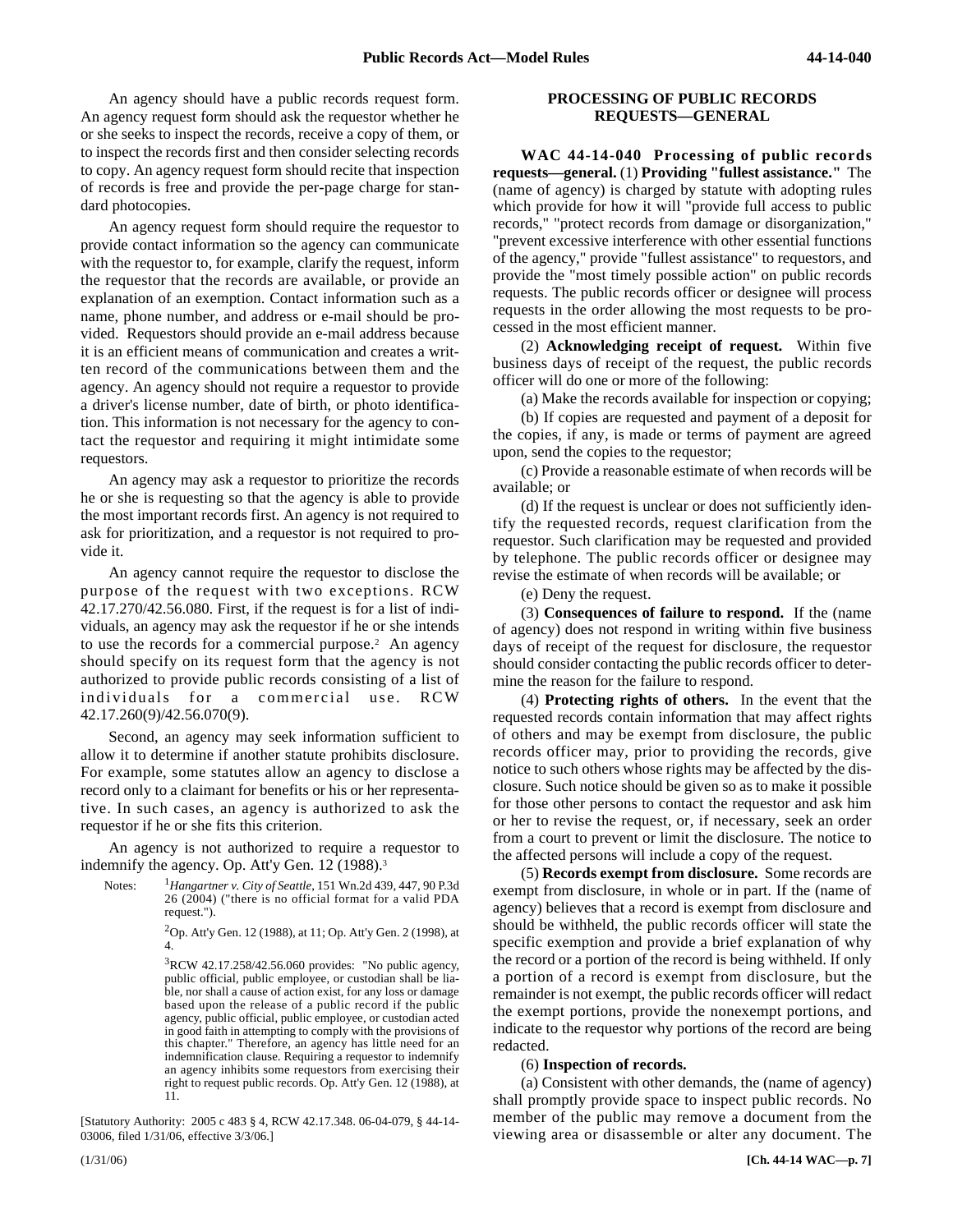requestor shall indicate which documents he or she wishes the agency to copy.

(b) The requestor must claim or review the assembled records within thirty days of the (name of agency's) notification to him or her that the records are available for inspection or copying. The agency will notify the requestor in writing of this requirement and inform the requestor that he or she should contact the agency to make arrangements to claim or review the records. If the requestor or a representative of the requestor fails to claim or review the records within the thirty-day period or make other arrangements, the (name of agency) may close the request and refile the assembled records. Other public records requests can be processed ahead of a subsequent request by the same person for the same or almost identical records, which can be processed as a new request.

(7) **Providing copies of records.** After inspection is complete, the public records officer or designee shall make the requested copies or arrange for copying.

(8) **Providing records in installments.** When the request is for a large number of records, the public records officer or designee will provide access for inspection and copying in installments, if he or she reasonably determines that it would be practical to provide the records in that way. If, within thirty days, the requestor fails to inspect the entire set of records or one or more of the installments, the public records officer or designee may stop searching for the remaining records and close the request.

(9) **Completion of inspection.** When the inspection of the requested records is complete and all requested copies are provided, the public records officer or designee will indicate that the (name of agency) has completed a diligent search for the requested records and made any located nonexempt records available for inspection.

(10) **Closing withdrawn or abandoned request.** When the requestor either withdraws the request or fails to fulfill his or her obligations to inspect the records or pay the deposit or final payment for the requested copies, the public records officer will close the request and indicate to the requestor that the (name of agency) has closed the request.

(11) **Later discovered documents.** If, after the (name of agency) has informed the requestor that it has provided all available records, the (name of agency) becomes aware of additional responsive documents existing at the time of the request, it will promptly inform the requestor of the additional documents and provide them on an expedited basis.

[Statutory Authority: 2005 c 483 § 4, RCW 42.17.348. 06-04-079, § 44-14- 040, filed 1/31/06, effective 3/3/06.]

#### **Comments to WAC 44-14-040**

44-14-04001 **WAC 44-14-04001 Introduction.** Both requestors and agencies have responsibilities under the act. The public records process can function properly only when both parties perform their respective responsibilities. An agency has a duty to promptly provide access to all nonexempt public records.1 A requestor has a duty to request identifiable records, inspect the assembled records or pay for the copies, and be respectful to agency staff.2

Requestors should keep in mind that all agencies have essential functions in addition to providing public records. Agencies also have greatly differing resources. The act recognizes that agency public records procedures should prevent "excessive interference" with the other "essential functions" of the agency. RCW 42.17.290/42.56.100. Therefore, while providing public records is an essential function of an agency, it is not required to abandon its other, nonpublic records functions. Agencies without a full-time public records officer may assign staff part-time to fulfill records requests, provided the agency is providing the "fullest assistance" and the "most timely possible" action on the request. The proper level of staffing for public records requests will vary among agencies, considering the complexity and number of requests to that agency, agency resources, and the agency's other functions.

The burden of proof is on an agency to prove its estimate of time to provide a full response is "reasonable." RCW 42.17.340(2)/42.56.550(2). An agency should be prepared to explain how it arrived at its estimate of time and why the estimate is reasonable.

Agencies are encouraged to use technology to provide public records more quickly and, if possible, less expensively. An agency is allowed, of course, to do more for the requestor than is required by the letter of the act. Doing so often saves the agency time and money in the long run, improves relations with the public, and prevents litigation. For example, agencies are encouraged to post many nonexempt records of broad public interest on the internet. This may result in fewer requests for public records. See RCW 43.105.270 (state agencies encouraged to post frequently sought documents on the internet).

| Notes: | <sup>1</sup> RCW 42.17.260(1)/42.56.070(1) (agency "shall make |
|--------|----------------------------------------------------------------|
|        | available for public inspection and copying all public         |
|        | records, unless the record falls within the specific exemp-    |
|        | tions" listed in the act or other statute).                    |
|        | ${}^{2}$ See RCW 42.17.270/42.56.080 ("identifiable record"    |
|        | requirement); RCW 42.17.300/42.56.120 (claim or review         |
|        | requirement); RCW 42.17.290/42.56.100 (agency may pre-         |
|        | vent excessive interference with other essential agency        |
|        | functions).                                                    |

[Statutory Authority: 2005 c 483 § 4, RCW 42.17.348. 06-04-079, § 44-14- 04001, filed 1/31/06, effective 3/3/06.]

44-14-04002 **WAC 44-14-04002 Obligations of requestors.** (1) **Reasonable notice that request is for public records.** A requestor must give an agency reasonable notice that the request is being made pursuant to the act. Requestors are encouraged to cite or name the act but are not required to do so.1 A request using the terms "public records," "public disclosure," "FOIA," or "Freedom of Information Act" (the terms commonly used for federal records requests) should provide an agency with reasonable notice in most cases. A requestor should not submit a "stealth" request, which is buried in another document in an attempt to trick the agency into not responding.

(2) **Identifiable record.** A requestor must request an "identifiable record" or "class of records" before an agency must respond to it. RCW 42.17.270/42.56.080 and 42.17.340(1)/42.56.550(1). An "identifiable record" is one that agency staff can reasonably locate.<sup>2</sup> The act does not allow a requestor to search through agency files for records which cannot be reasonably identified or described to the agency.3 However, a requestor is not required to identify the exact record he or she seeks. For example, if a requestor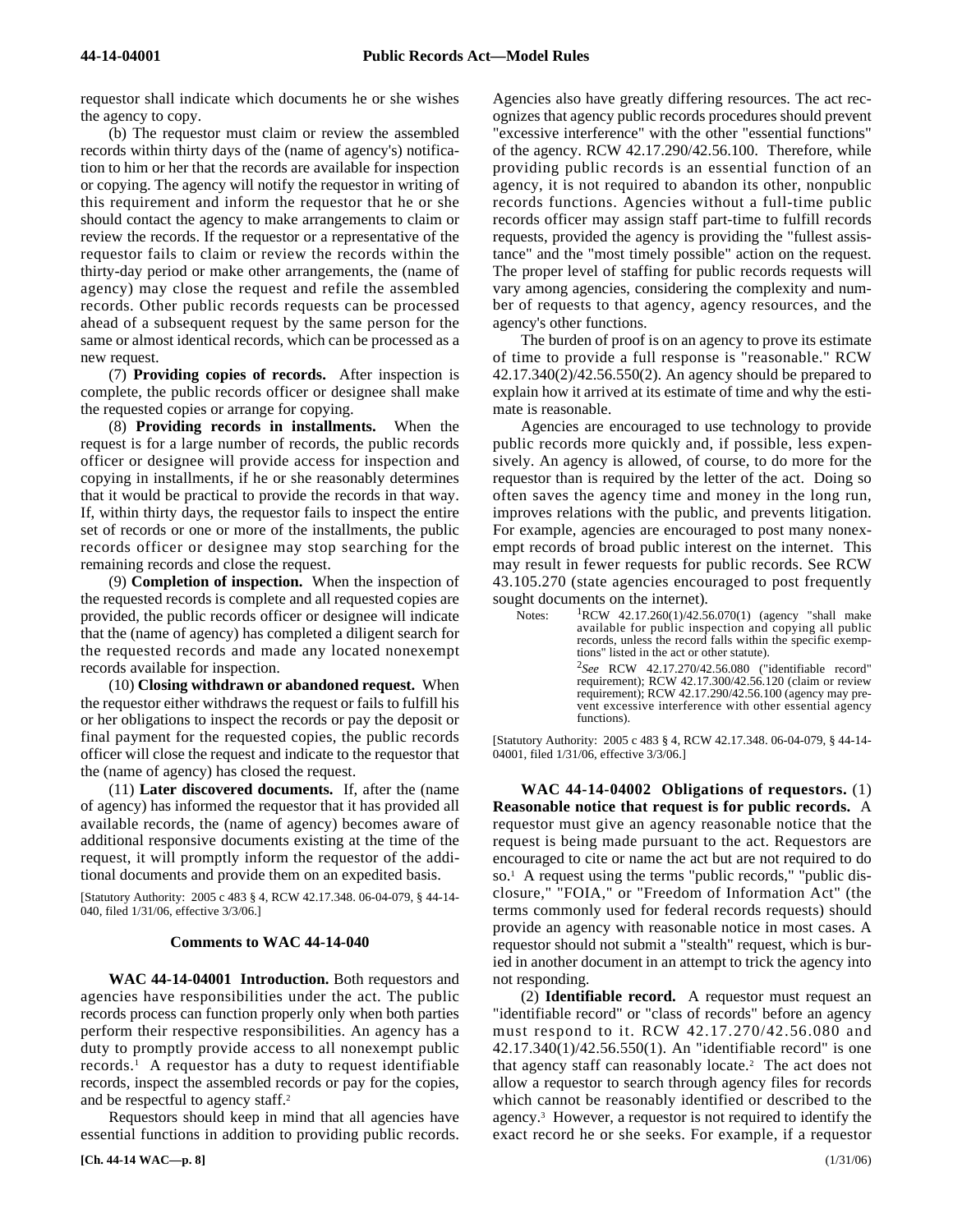requested an agency's "2001 budget," but the agency only had a 2000-2002 budget, the requestor made a request for an identifiable record.4

An "identifiable record" is not a request for "information" in general.<sup>5</sup> For example, asking "what policies" an agency has for handling discrimination complaints is merely a request for "information."6 A request to inspect or copy an agency's policies and procedures for handling discrimination complaints would be a request for an "identifiable record."

Public records requests are not interrogatories. An agency is not required to conduct legal research for a requestor.7 A request for "any law that allows the county to impose taxes on me" is not a request for an identifiable record. Conversely, a request for "all records discussing the passage of this year's tax increase on real property" is a request for an "identifiable record."

When a request uses an inexact phrase such as all records "relating to" a topic (such as "all records relating to the property tax increase"), the agency may interpret the request to be for records which directly and fairly address the topic. When an agency receives a "relating to" or similar request, it should seek clarification of the request from the requestor.

(3) **"Overbroad" requests.** An agency cannot "deny a request for identifiable public records based solely on the basis that the request is overbroad." RCW 42.17.270/42.56.080. However, if such a request is not for identifiable records or otherwise is not proper, the request can still be denied. When confronted with a request that is unclear, an agency should seek clarification.

Notes:

*Wood v. Lowe*, 102 Wn. App. 872, 10 P.3d 494 (2000).

2 *Bonamy v. City of Seattle*, 92 Wn. App. 403, 410, 960 P.2d 447 (1998), *review denied*, 137 Wn.2d 1012, 978 P.2d 1099 (1999) ("identifiable record" requirement is satisfied when there is a "reasonable description" of the record "enabling the government employee to locate the requested records.").

<sup>3</sup>*Limstrom v. Ladenburg*, 136 Wn.2d 595, 604, n.3, 963 P.2d 869 (1998), *appeal after remand*, 110 Wn. App. 133, 39 P.3d 351 (2002).

<sup>4</sup>*Violante v. King County Fire Dist. No. 20*, 114 Wn. App. 565, 571, n.4, 59 P.3d 109 (2002).

5 *Bonamy*, 92 Wn. App. at 409.

<sup>6</sup>*Id*.

<sup>7</sup>*See Limstrom*, 136 Wn.2d at 604, n.3 (act does not require "an agency to go outside its own records and resources to try to identify or locate the record requested."); *Bonamy*, 92 Wn. App. at 409 (act "does not require agencies to research or explain public records, but only to make those records accessible to the public.").

[Statutory Authority: 2005 c 483 § 4, RCW 42.17.348. 06-04-079, § 44-14- 04002, filed 1/31/06, effective 3/3/06.]

44-14-04003 **WAC 44-14-04003 Responsibilities of agencies in processing requests.** (1) **Similar treatment and purpose of the request.** The act provides: "Agencies shall not distinguish among persons requesting records, and such persons shall not be required to provide information as to the purpose for the request" (except to determine if the request is for a commercial use or would violate another statute prohibiting disclosure). RCW 42.17.270/42.56.080.1 The act also requires an agency to take the "most timely possible action on requests" and make records "promptly available." RCW 42.17.290/42.56.100 and 42.17.270/42.56.080. However, treating requestors similarly does not mean that agencies must process requests strictly in the order received because

this might not be providing the "most timely possible action" for all requests. A relatively simple request need not wait for a long period of time while a much larger request is being fulfilled. Agencies are encouraged to be flexible and process as many requests as possible even if they are out of order.<sup>3</sup>

An agency cannot require a requestor to state the purpose of the request (with limited exceptions). RCW 42.17.270/42.56.080. However, in an effort to better understand the request and provide all responsive records, the agency can inquire about the purpose of the request. The requestor is not required to answer the agency's inquiry (with limited exceptions as previously noted).

(2) **Provide "fullest assistance" and "most timely possible action."** The act requires agencies to adopt and enforce reasonable rules to provide for the "fullest assistance" to a requestor. RCW 42.17.290/42.56.100. The "fullest assistance" principle should guide agencies when processing requests. In general, an agency should devote sufficient staff time to processing records requests, consistent with the act's requirement that fulfilling requests should not be an "excessive interference" with the agency's "other essential functions." RCW 42.17.290/42.56.100. The agency should recognize that fulfilling public records requests is one of the agency's duties, along with its others.

The act also requires agencies to adopt and enforce rules to provide for the "most timely possible action on requests." RCW 42.17.290/42.56.100. This principle should guide agencies when processing requests. It should be noted that this provision requires the most timely "possible" action on requests. This recognizes that an agency is not always capable of fulfilling a request as quickly as the requestor would like.

(3) **Communicate with requestor.** Communication is usually the key to a smooth public records process for both requestors and agencies. Clear requests for a small number of records usually do not require predelivery communication with the requestor. However, when an agency receives a large or unclear request, the agency should communicate with the requestor to clarify the request. If the request is modified orally, the public records officer or designee should memorialize the communication in writing.

For large requests, the agency may ask the requestor to prioritize the request so that he or she receives the most important records first. If feasible, the agency should provide periodic updates to the requestor of the progress of the request. Similarly, the requestor should periodically communicate with the agency and promptly answer any clarification questions. Sometimes a requestor finds the records he or she is seeking at the beginning of a request. If so, the requestor should communicate with the agency that the requested records have been provided and that he or she is canceling the remainder of the request. If the requestor's cancellation communication is not in writing, the agency should confirm it in writing.

(4) **Failure to provide initial response within five business days.** Within five business days of receiving a request, an agency must provide an initial response to requestor. The initial response must do one of four things:

(a) Provide the record;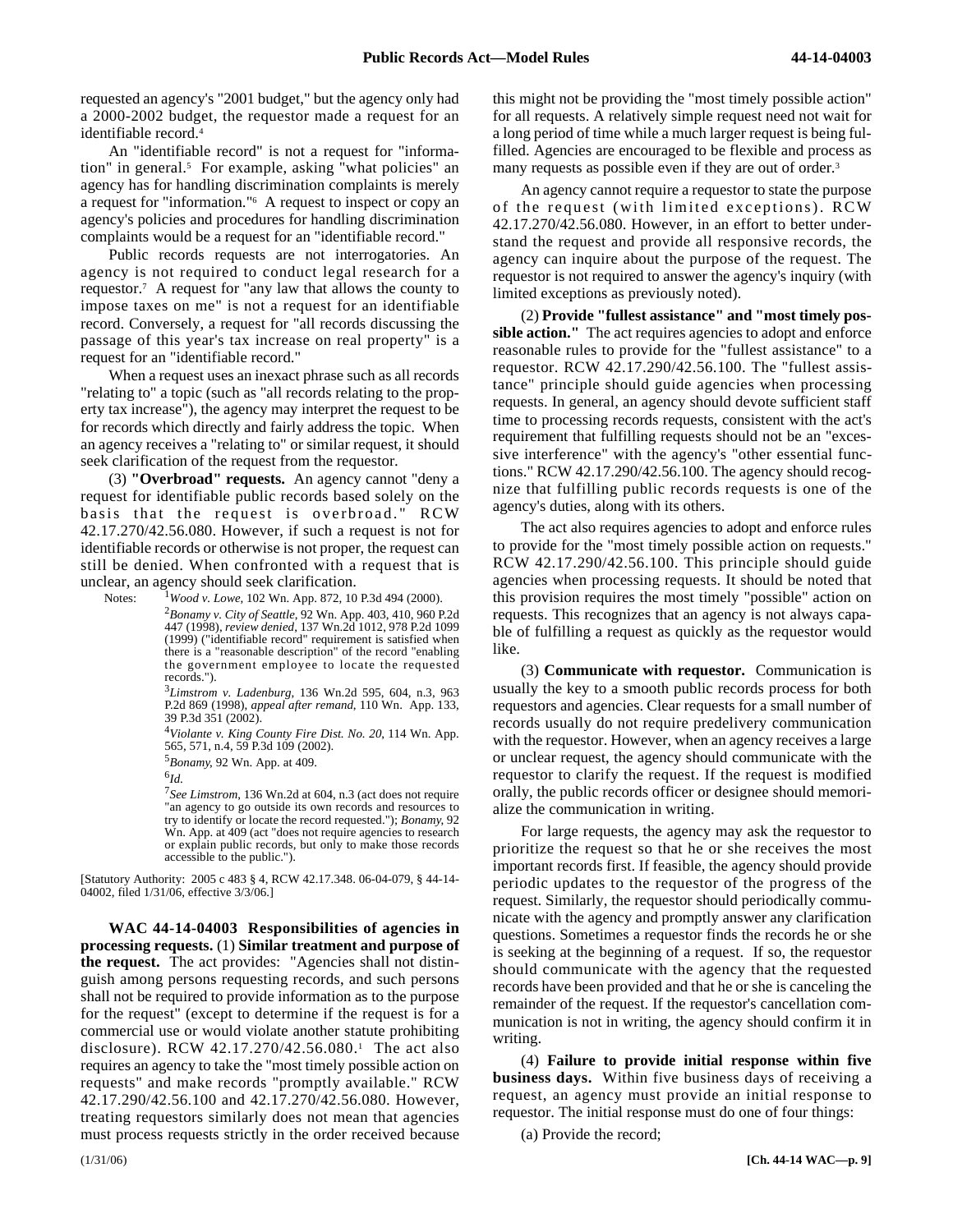(b) Acknowledge that the agency has received the request and provide a reasonable estimate of the time it will require to fully respond;

(c) Seek a clarification of the request; or

(d) Deny the request. RCW 42.17.320/42.56.520. An agency's failure to provide an initial response is arguably a violation of the act.<sup>2</sup>

(5) **No duty to create records.** An agency is not obligated to create a new record to satisfy a records request.4 However, sometimes it is easier for an agency to create a record responsive to the request rather than collecting and making available voluminous records that contain small pieces of the information sought by the requestor or find itself in a controversy about whether the request requires the creation of a new record. The decision to create a new record is left to the discretion of the agency. If the agency is considering creating a new record instead of disclosing the underlying records, it should obtain the consent of the requestor to ensure that the requestor is not actually seeking the underlying records.

(6) **Provide a reasonable estimate of the time to fully respond.** Unless it is providing the records or claiming an exemption from disclosure within the five-business day period, an agency must provide a reasonable estimate of the time it will take to fully respond to the request. RCW 42.17.320/42.56.520. Fully responding can mean processing the request (assembling records, redacting, preparing a withholding index, or notifying third parties named in the records who might seek an injunction against disclosure) or determining if the records are exempt from disclosure.

An estimate must be "reasonable." The act provides a requestor a quick and simple method of challenging the reasonableness of an agency's estimate. RCW 42.17.340(2)/ 42.56.550(2). See WAC 44-14-08004 (5)(b). The burden of proof is on the agency to prove its estimate is "reasonable." RCW 42.17.340(2)/42.56.550(2).

To provide a "reasonable" estimate, an agency should not use the same estimate for every request. An agency should roughly calculate the time it will take to respond to the request and send estimates of varying lengths, as appropriate. Some very large requests can legitimately take months or longer to fully provide. There is no standard amount of time for fulfilling a request so reasonable estimates should vary.

Some agencies send form letters with thirty-day estimates to all requestors, no matter the size or complexity of the request. Form letter thirty-day estimates are rarely "reasonable" because an agency, which has the burden of proof, could find it difficult to prove that every single request it receives would take the same thirty-day period.

In order to avoid unnecessary litigation over the reasonableness of an estimate, an agency should briefly explain to the requestor the basis for the estimate in the initial response. The explanation need not be elaborate but should allow the requestor to make a threshold determination of whether he or she should question that estimate further or has a basis to seek judicial review of the reasonableness of the estimate.

An agency should either fulfill the request within the estimated time or, if warranted, communicate with the requestor about clarifications or the need for a revised estimate. An agency should not ignore a request and then continuously send extended estimates. Routine extensions with little or no action to fulfill the request would show that the previous estimates probably were not "reasonable." Extended estimates are appropriate when the circumstances have changed (such as an increase in other requests or discovering that the request will require extensive redaction). An estimate can be revised when appropriate, but unwarranted serial extensions have the effect of denying a requestor access to public records.

(7) **Seek clarification of a request or additional time.** An agency may seek a clarification of an "unclear" request. RCW 42.17.320/42.56.520. An agency can only seek a clarification when the request is objectively "unclear." Seeking a "clarification" of an objectively clear request delays access to public records.

If the requestor fails to clarify an unclear request, the agency need not respond to it further. RCW 42.17.320/ 42.56.520. If the requestor does not respond to the agency's request for a clarification within thirty days of the agency's request, the agency may consider the request abandoned. If the agency considers the request abandoned, it should send a closing letter to the requestor.

An agency may take additional time to provide the records or deny the request if it is awaiting a clarification. RCW 42.17.320/42.56.520. After providing the initial response and perhaps even beginning to assemble the records, an agency might discover it needs to clarify a request and is allowed to do so. A clarification could also affect a reasonable estimate.

(8) **Preserving requested records.** If a requested record is scheduled shortly for destruction, and the agency receives a public records request for it, the record cannot be destroyed until the request is resolved. RCW 42.17.290/42.56.100.5 Once a request has been closed, the agency can destroy the requested records in accordance with its retention schedule.

(9) **Searching for records.** An agency must conduct an objectively reasonable search for responsive records. A requestor is not required to "ferret out" records on his or her own.6 A reasonable agency search usually begins with the public records officer for the agency or a records coordinator for a department of the agency deciding where the records are likely to be and who is likely to know where they are. One of the most important parts of an adequate search is to decide how wide the search will be. If the agency is small, it might be appropriate to initially ask all agency employees if they have responsive records. If the agency is larger, the agency may choose to initially ask only the staff of the department or departments of an agency most likely to have the records. For example, a request for records showing or discussing payments on a public works project might initially be directed to all staff in the finance and public works departments if those departments are deemed most likely to have the responsive documents, even though other departments may have copies or alternative versions of the same documents. Meanwhile, other departments that may have documents should be instructed to preserve their records in case they are later deemed to be necessary to respond to the request. The agency could notify the requestor which departments are being surveyed for the documents so the requestor may suggest other departments. It is better to be over inclusive rather than under inclusive when deciding which staff should be contacted, but not everyone in an agency needs to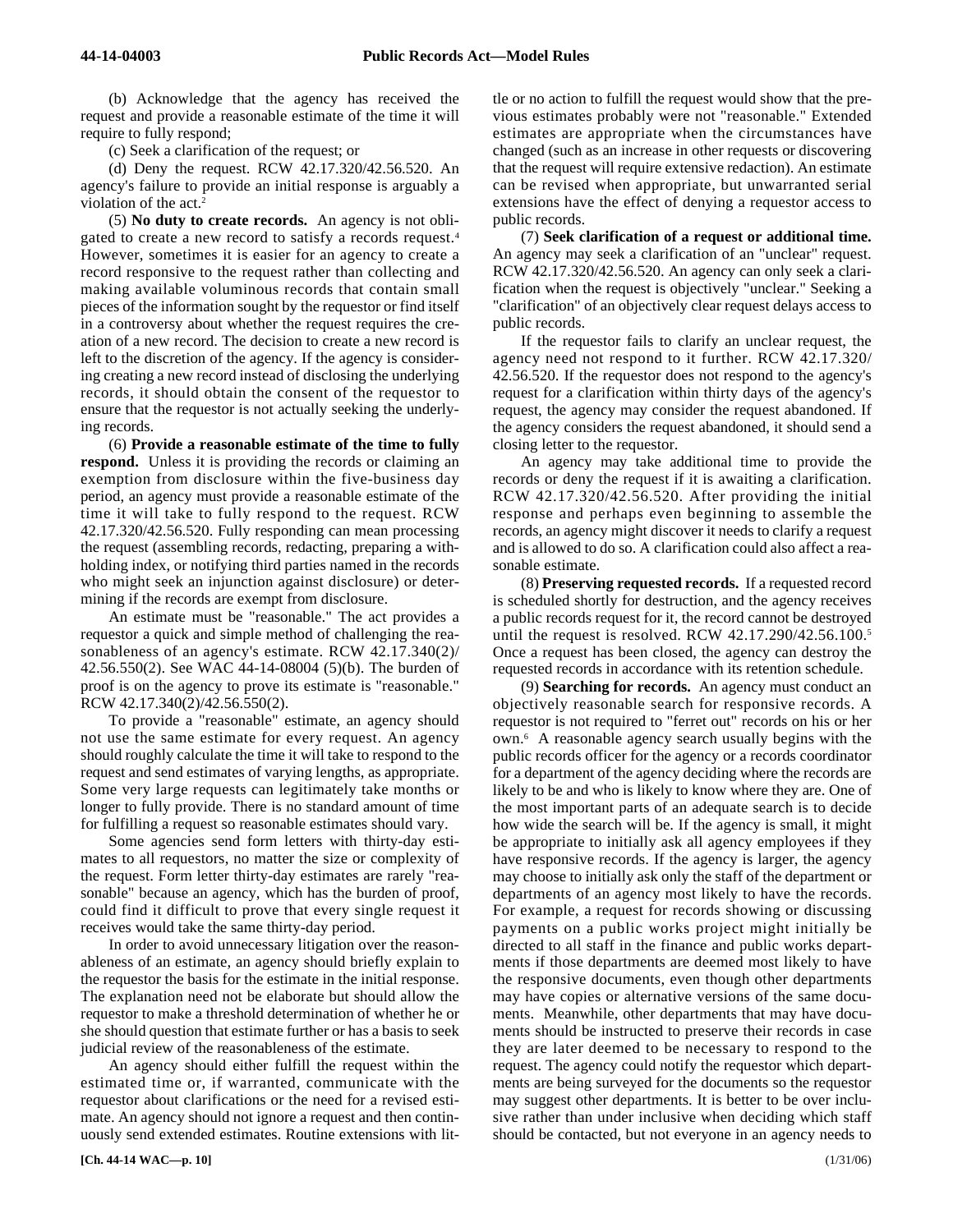be asked if there is no reason to believe he or she has responsive records. An e-mail to staff selected as most likely to have responsive records is usually sufficient. Such an e-mail also allows an agency to document whom it asked for records.

Agency policies should require staff to promptly respond to inquiries about responsive records from the public records officer.

After records which are deemed responsive are located, an agency should take reasonable steps to narrow down the number of records to those which are responsive. In some cases, an agency might find it helpful to consult with the requestor on the scope of the documents to be assembled. An agency cannot "bury" a requestor with nonresponsive documents. However, an agency is allowed to provide arguably, but not clearly, responsive records to allow the requestor to select the ones he or she wants, particularly if the requestor is unable or unwilling to help narrow the scope of the documents.

(10) **Expiration of reasonable estimate.** An agency should provide a record within the time provided in its reasonable estimate or communicate with the requestor that additional time is required to fulfill the request based on specified criteria. Unjustified failure to provide the record by the expiration of the estimate is a denial of access to the record.

(11) **Notice to affected third parties.** Sometimes an agency decides it must release all or a part of a public record affecting a third party. The third party can file an action to obtain an injunction to prevent an agency from disclosing it, but the third party must prove the record or portion of it is exempt from disclosure.7 RCW 42.17.330/42.56.540. Before sending a notice, an agency should have a reasonable belief that the record is arguably exempt. Notices to affected third parties when the records could not reasonably be considered exempt might have the effect of unreasonably delaying the requestor's access to a disclosable record.

The act provides that before releasing a record an agency may, at its "option," provide notice to a person named in a public record or to whom the record specifically pertains (unless notice is required by law). RCW 42.17.330/42.56.540. This would include all of those whose identity could reasonably be ascertained in the record and who might have a reason to seek to prevent the release of the record. An agency has wide discretion to decide whom to notify or not notify. First, an agency has the "option" to notify or not (unless notice is required by law). RCW 42.17.330/42.56.540. Second, if it acted in good faith, an agency cannot be held liable for its failure to notify enough people under the act. RCW 42.17.258/42.56.060. However, if an agency had a contractual obligation to provide notice of a request but failed to do so, the agency might lose the immunity provided by RCW 42.17.258/42.56.060 because breaching the agreement probably is not a "good faith" attempt to comply with the act.

The practice of many agencies is to give ten days' notice. Many agencies expressly indicate the deadline date to avoid any confusion. More notice might be appropriate in some cases, such as when numerous notices are required, but every additional day of notice is another day the potentially disclosable record is being withheld. When it provides a notice, the agency should include the notice period in the "reasonable estimate" it provides to a requestor.

The notice informs the third party that release will occur on the stated date unless he or she obtains an order from a court enjoining release. The requestor has an interest in any legal action to prevent the disclosure of the records he or she requested. Therefore, the agency's notice should inform the third party that he or she should name the requestor as a party to any action to enjoin disclosure. If an injunctive action is filed, the third party or agency should name the requestor as a party or, at a minimum, must inform the requestor of the action to allow the requestor to intervene.

(12) **Later discovered records.** If the agency becomes aware of the existence of records responsive to a request which were not provided, the agency should notify the requestor in writing and provide a brief explanation of the circumstances.

Notes: <sup>1</sup>See also Op. Att'y Gen. 2 (1998).

2 *See Smith v. Okanogan County*, 100 Wn. App. 7, 13, 994 P.2d 857 (2000) ("When an agency fails to respond as provided in RCW 42.17.320 (42.56.520), it violates the act and the individual requesting the public record is entitled to a statutory penalty.").

3While an agency can fulfill requests out of order, an agency is not allowed to ignore a large request while it is exclusively fulfilling smaller requests. The agency should strike a balance between fulfilling small and large requests.

<sup>4</sup>*Smith*, 100 Wn. App. at 14.

<sup>5</sup>An exception is some state-agency employee personnel records. RCW 42.17.295/42.56.110.

6 *Daines v. Spokane County*, 111 Wn. App. 342, 349, 44 P.3d 909 (2002) ("an applicant need not exhaust his or her own ingenuity to 'ferret out' records through some combination of 'intuition and diligent research'").

<sup>7</sup>The agency holding the record can also file a RCW  $42.17.330/42.56.540$  injunctive action to establish that it is not required to release the record or portion of it.

[Statutory Authority: 2005 c 483 § 4, RCW 42.17.348. 06-04-079, § 44-14- 04003, filed 1/31/06, effective 3/3/06.]

44-14-04004 **WAC 44-14-04004 Responsibilities of agency in providing records.** (1) **General.** An agency may simply provide the records or make them available within the five-business day period of the initial response. When it does so, an agency should also provide the requestor a written cover letter or e-mail briefly describing the records provided and informing the requestor that the request has been closed. This assists the agency in later proving that it provided the specified records on a certain date and told the requestor that the request had been closed. However, a cover letter or e-mail might not be practical in some circumstances, such as when the agency provides a small number of records or fulfills routine requests.

An agency can, of course, provide the records sooner than five business days. Providing the "fullest assistance" to a requestor would mean providing a readily available record as soon as possible. For example, an agency might routinely prepare a premeeting packet of documents three days in advance of a city council meeting. The packet is readily available so the agency should provide it to a requestor on the same day of the request so he or she can have it for the council meeting.

(2) **Means of providing access.** An agency must make nonexempt public records "available" for inspection or provide a copy. RCW 42.17.270/42.56.080. An agency is only required to make records "available" and has no duty to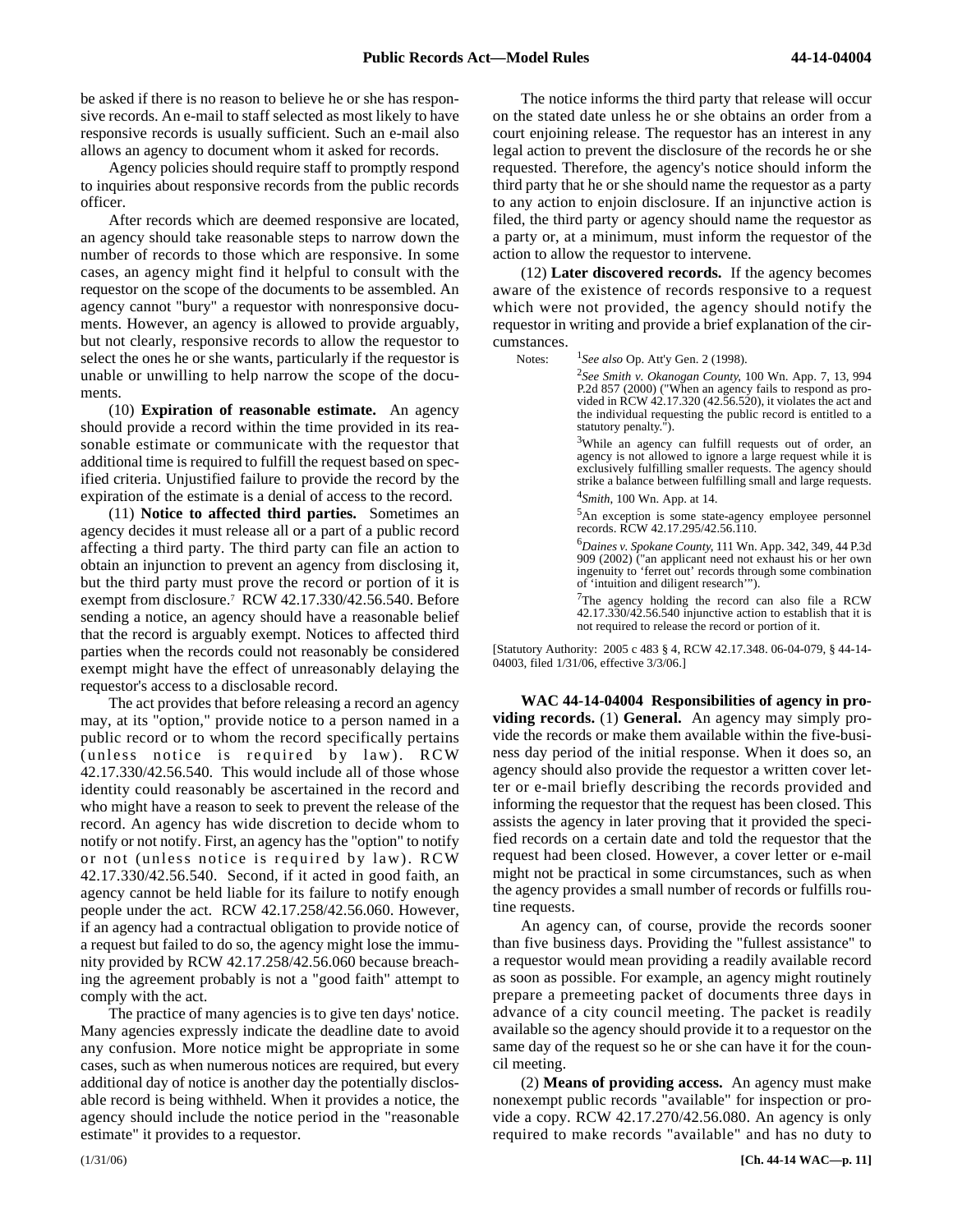explain the meaning of public records.<sup>1</sup> Making records available is often called "access."

Access to a public record can be provided by allowing inspection of the record, providing a copy, or posting the record on the agency's web site and assisting the requestor in finding it (if necessary). An agency must mail a copy of records if requested and if the requestor pays the actual cost of postage and the mailing container.2 The requestor can specify which method of access (or combination, such as inspection and then copying) he or she prefers. Different processes apply to requests for inspection versus copying (such as copy charges) so an agency should clarify with a requestor whether he or she seeks to inspect or copy a public record.

An agency can provide access to a public record by posting it on its web site. If requested, an agency should provide reasonable assistance to a requestor in finding a public record posted on its web site. If the requestor does not have internet access, the agency may provide access to the record by allowing the requestor to view the record on a specific computer terminal at the agency open to the public. An agency is not required to do so. Despite the availability of the record on the agency's web site, a requestor can still make a public records request and inspect the record or obtain a copy of it by paying the appropriate per-page copying charge.

(3) **Providing records in installments.** The act now provides that an agency must provide records "if applicable, on a partial or installment basis as records that are part of a larger set of requested records are assembled or made ready for inspection or disclosure." RCW 42.17.270/42.56.080. The purpose of this provision is to allow requestors to obtain records in installments as they are assembled and to allow agencies to provide records in logical batches. The provision is also designed to allow an agency to only assemble the first installment and then see if the requestor claims or reviews it before assembling the next installments.

Not all requests should be provided in installments. For example, a request for a small number of documents which are located at nearly the same time should be provided all at once. Installments are useful for large requests when, for example, an agency can provide the first box of records as an installment. An agency has wide discretion to determine when providing records in installments is "applicable." However, an agency cannot use installments to delay access by, for example, calling a small number of documents an "installment" and sending out separate notifications for each one. The agency must provide the "fullest assistance" and the "most timely possible action on requests" when processing requests. RCW 42.17.290/42.56.100.

(4) **Failure to provide records.** A "denial" of a request can occur when an agency:

Does not have the record;

Fails to respond to a request;

Claims an exemption of the entire record or a portion of it; or

Without justification, fails to provide the record after the reasonable estimate expires.

(a) **When the agency does not have the record.** An agency is only required to provide access to public records it has or has used.<sup>3</sup> An agency is not required to create a public record in response to a request.

An agency must only provide access to public records in existence at the time of the request. An agency is not obligated to supplement responses. Therefore, if a public record is created or comes into the possession of the agency after the request is received by the agency, it is not responsive to the request and need not be provided. A requestor must make a new request to obtain subsequently created public records.

Sometimes more than one agency holds the same record. When more than one agency holds a record, and a requestor makes a request to the first agency, the first agency cannot respond to the request by telling the requestor to obtain the record from the second agency. Instead, an agency must provide access to a record it holds regardless of its availability from another agency.4

An agency is not required to provide access to records that were not requested. An agency does not "deny" a request when it does not provide records that are outside the scope of the request because they were never asked for.

#### (b) **Claiming exemptions.**

(i) **Redactions.** If a portion of a record is exempt from disclosure, but the remainder is not, an agency generally is required to redact (black out) the exempt portion and then provide the remainder. RCW 42.17.310(2)/42.56.210(2). There are a few exceptions.<sup>5</sup> Withholding an entire record where only a portion of it is exempt violates the act.<sup>6</sup> Some records are almost entirely exempt but small portions remain nonexempt. For example, information revealing the identity of a crime victim is exempt from disclosure. RCW 42.17.310  $(1)(e)/42.56.210$   $(1)(e)$ . If a requestor requested a police report in a case in which charges have been filed, the agency must redact the victim's identifying information but provide the rest of the report.

Statistical information "not descriptive of any readily identifiable person or persons" is generally not subject to redaction or withholding. RCW 42.17.310(2)/42.56.210(2). For example, if a statute exempted the identity of a person who had been assessed a particular kind of penalty, and an agency record showed the amount of penalties assessed against various persons, the agency must provide the record with the names of the persons redacted but with the penalty amounts remaining.

Originals should not be redacted. For paper records, an agency should redact materials by first copying the record and then either using a black marker on the copy or covering the exempt portions with copying tape, and then making a copy. It is often a good practice to keep the initial copies which were redacted in case there is a need to make additional copies for disclosure or to show what was redacted.

(ii) **Brief explanation of withholding.** When an agency claims an exemption for an entire record or portion of one, it must inform the requestor of the statutory exemption and provide a brief explanation of how the exemption applies to the record or portion withheld. RCW 42.17.310(4)/42.56.210(4). The brief explanation should cite the statute the agency claims grants an exemption from disclosure. The brief explanation should provide enough information for a requestor to make a threshold determination of whether the claimed exemption is proper. Nonspecific claims of exemption such as "proprietary" or "privacy" are insufficient.

One way to properly provide a brief explanation of the withheld record or redaction is for the agency to provide a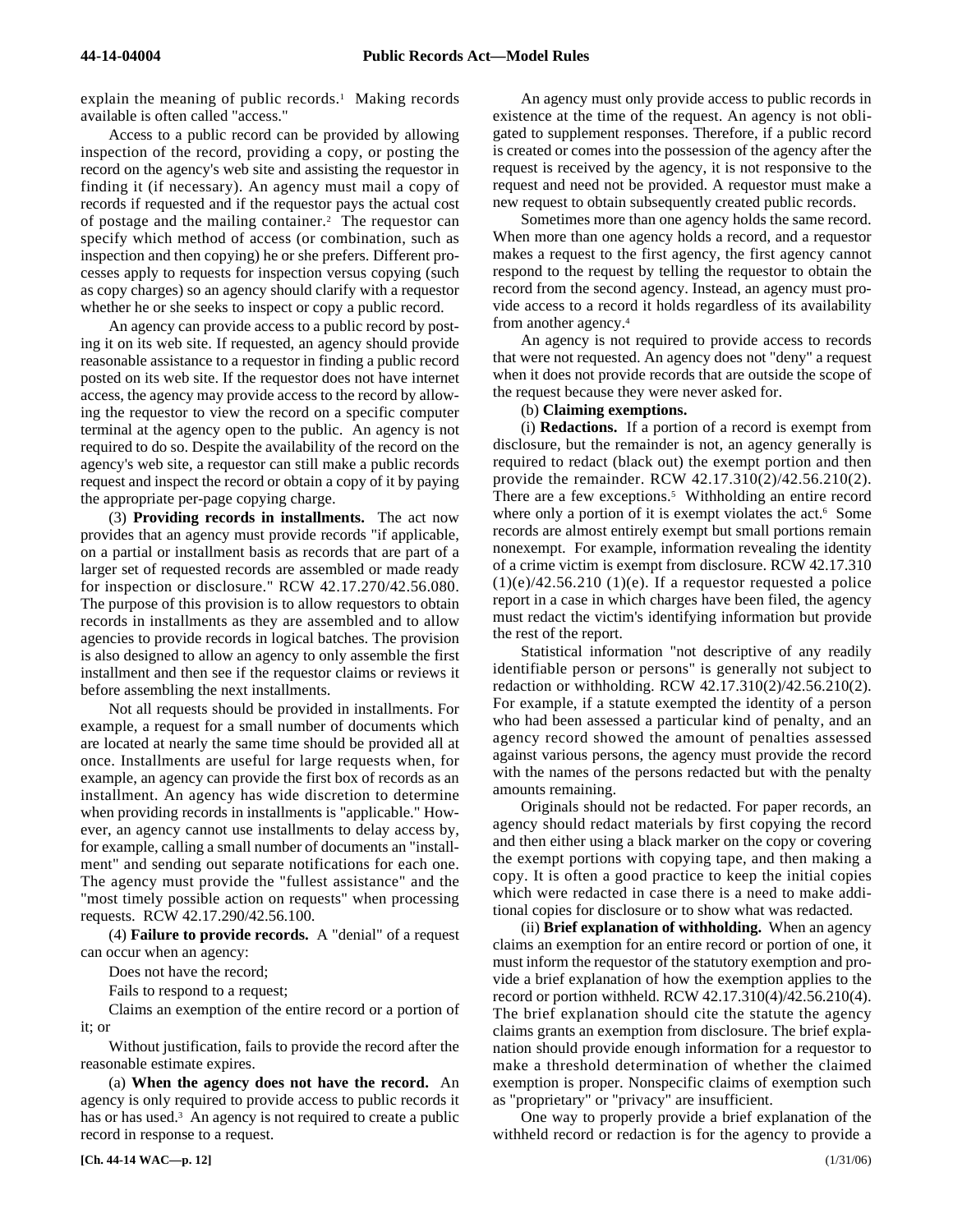withholding index. It identifies the type of record, its date and number of pages, and the author or recipient of the record (unless their identity is exempt).<sup>7</sup> The withholding index need not be elaborate but should allow a requestor to make a threshold determination of whether the agency has properly invoked the exemption.

(5) **Notifying requestor that records are available.** If the requestor sought to inspect the records, the agency should notify him or her that the entire request or an installment is available for inspection and ask the requestor to contact the agency to arrange for a mutually agreeable time for inspection.8 The notification should recite that if the requestor fails to inspect or copy the records or make other arrangements within thirty days of the date of the notification that the agency will close the request and refile the records. An agency might consider on a case-by-case basis sending the notification by certified mail to document that the requestor received it.

If the requestor sought copies, the agency should notify him or her of the projected costs and whether a copying deposit is required before the copies will be made. The notification can be oral to provide the most timely possible response.

(6) **Documenting compliance.** An agency should have a process to identify which records were provided to a requestor and the date of production. In some cases, an agency may wish to number-stamp or number-label paper records provided to a requestor to document which records were provided. The agency could also keep a copy of the numbered records so either the agency or requestor can later determine which records were or were not provided. However, the agency should balance the benefits of stamping or labeling the documents and making extra copies against the costs and burdens of doing so.

If memorializing which specific documents were offered for inspection is impractical, an agency might consider documenting which records were provided for inspection by making an index or list of the files or records made available for inspection.

Notes: <sup>1</sup>*Bonamy v. City of Seattle*, 92 Wn. App. 403, 409, 960 P.2d 447 (1998), *review denied*, 137 Wn.2d 1012, 978 P.2d 1099 (1999).

> <sup>2</sup>*Am. Civil Liberties Union v. Blaine Sch. Dist. No. 503*, 86 Wn. App. 688, 695, 937 P.2d 1176 (1997).

> 3 *Sperr v. City of Spokane*, 123 Wn. App. 132, 136-37, 96 P.3d 1012 (2004).

> <sup>4</sup>*Hearst Corp. v. Hoppe*, 90 Wn.2d 123, 132, 580 P.2d 246 (1978).

> 5The two main exceptions to the redaction requirement are state "tax information" (RCW 82.32.330  $(1)(c)$ ) and law enforcement case files in active cases (*Newman v. King County*, 133 Wn.2d 565, 574, 947 P.2d 712 (1997). Neither of these two kinds of records must be redacted but rather may be withheld in their entirety.

> <sup>6</sup>*Seattle Fire Fighters Union Local No. 27 v. Hollister*, 48 Wn. App. 129, 132, 737 P.2d 1302 (1987).

> <sup>7</sup>*Progressive Animal Welfare Soc'y. v. Univ. of Wash.*, 125 Wn.2d 243, 271, n.18, 884 P.2d 592 (1994) ("*PAWS II*").

> <sup>8</sup>For smaller requests, the agency might simply provide them with the initial response or earlier so no notification is necessary.

[Statutory Authority: 2005 c 483 § 4, RCW 42.17.348. 06-04-079, § 44-14- 04004, filed 1/31/06, effective 3/3/06.]

44-14-04005 **WAC 44-14-04005 Inspection of records.** (1) **Obligation of requestor to claim or review records.** After the agency notifies the requestor that the records or an installment of them are ready for inspection or copying, the requestor must claim or review the records or the installment. RCW 42.17.300/42.56.120. If the requestor cannot claim or review the records him or herself, a representative may do so within the thirty-day period. Other arrangements can be mutually agreed to between the requestor and the agency.

If a requestor fails to claim or review the records or an installment after the expiration of thirty days, an agency is authorized to stop assembling the remainder of the records or making copies. RCW 42.17.300/42.56.120. If the request is abandoned, the agency is no longer bound by the records retention requirements of the act prohibiting the scheduled destruction of a requested record. RCW 42.17.290/ 42.56.100.

If a requestor fails to claim or review the records or any installment of them within the thirty-day notification period, the agency may close the request and refile the records. If a requestor who has failed to claim or review the records then requests the same or almost identical records again, the agency, which has the flexibility to prioritize its responses to be most efficient to all requestors, can process the repeat request for the now-refiled records as a new request after other pending requests.

(2) **Time, place, and conditions for inspection.** Inspection should occur at a time mutually agreed (within reason) by the agency and requestor. An agency should not limit the time for inspection to times in which the requestor is unavailable. Requestors cannot dictate unusual times for inspection. The agency is only required to allow inspection during the agency's customary office hours. RCW 42.17.280/42.56.090. Often an agency will provide the records in a conference room or other office area.

The inspection of records cannot create "excessive interference" with the other "essential functions" of the agency. RCW 42.17.290/42.56.100. Similarly, copying records at agency facilities cannot "unreasonably disrupt" the operations of the agency. RCW 42.17.270/42.56.080.

An agency may have an agency employee observe the inspection or copying of records by the requestor to ensure they are not destroyed or disorganized. RCW 42.17.290/ 42.56.100. A requestor cannot alter, mark on, or destroy an original record during inspection. To select a paper record for copying during an inspection, a requestor must use a nonpermanent method such as a removable adhesive note or paper clip.

Inspection times can be broken down into reasonable segments such as half days. However, inspection times cannot be broken down into unreasonable segments to either harass the agency or delay access to the timely inspection of records.

Note: <sup>1</sup>See, e.g., WAC 296-06-120 (department of labor and industries provides thirty days to claim or review records).

[Statutory Authority: 2005 c 483 § 4, RCW 42.17.348. 06-04-079, § 44-14- 04005, filed 1/31/06, effective 3/3/06.]

44-14-04006 **WAC 44-14-04006 Closing request and documenting compliance.** (1) **Fulfilling request and closing letter.** A records request has been fulfilled and can be closed when a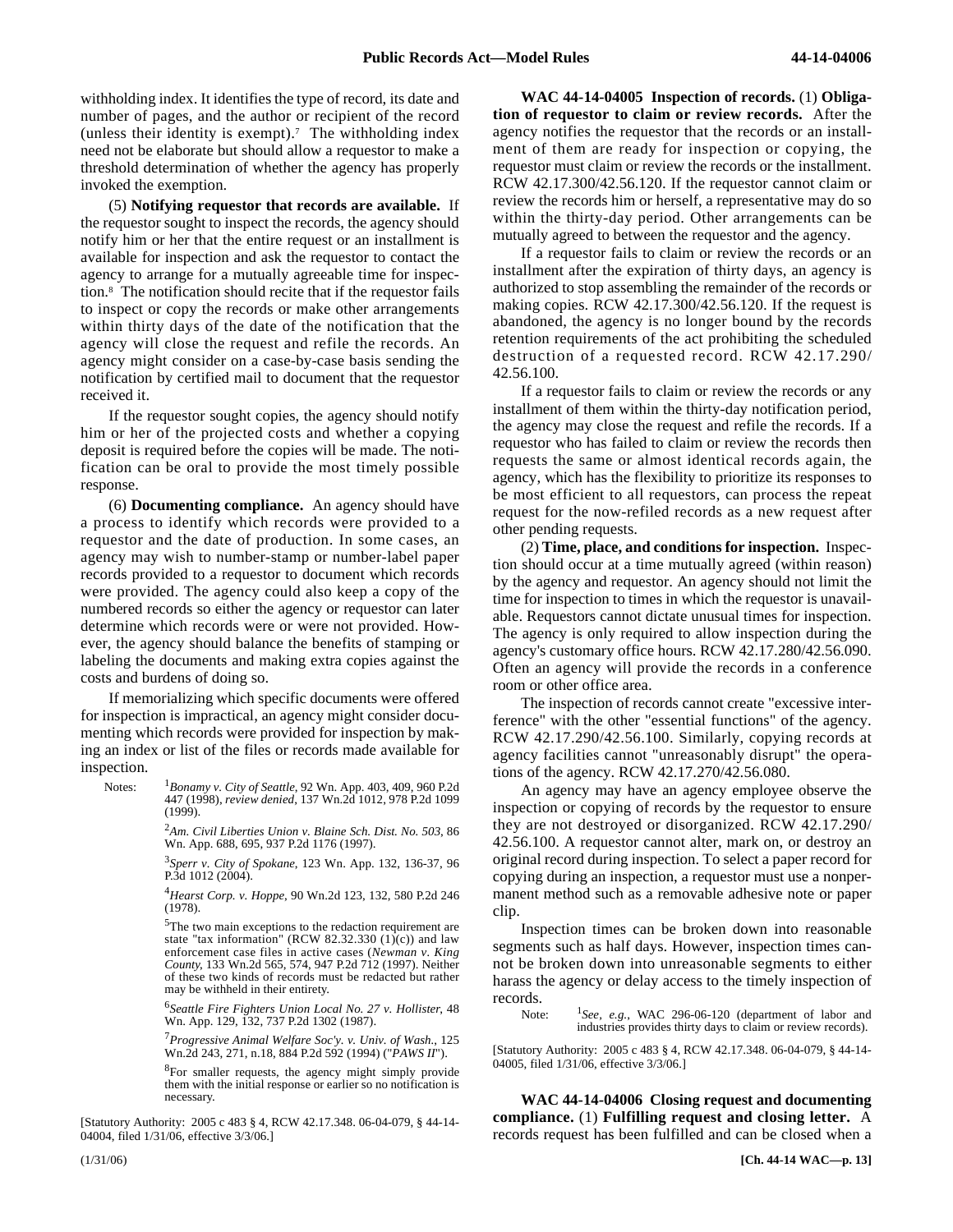requestor has inspected all the requested records, all copies have been provided, a web link has been provided (with assistance from the agency in finding it, if necessary), an unclear request has not been clarified, a request or installment has not been claimed or reviewed, or the requestor cancels the request. An agency should provide a closing letter stating the scope of the request and memorializing the outcome of the request. A closing letter may not be necessary for smaller requests. The outcome described in the closing letter might be that the requestor inspected records, copies were provided (with the number range of the stamped or labeled records, if applicable), the agency sent the requestor the web link, the requestor failed to clarify the request, the requestor failed to claim or review the records within thirty days, or the requestor canceled the request. The closing letter should also ask the requestor to promptly contact the agency if he or she believes additional responsive records have not been provided.

(2) **Returning assembled records.** An agency is not required to keep assembled records set aside indefinitely. This would "unreasonably disrupt" the operations of the agency. RCW 42.17.270/42.56.080. After a request has been closed, an agency should return the assembled records to their original locations. Once returned, the records are no longer subject to the prohibition on destroying records scheduled for destruction under the agency's retention schedule. RCW 42.17.290/42.56.100.

(3) **Retain copy of records provided.** In some cases, it may be wise for the agency to keep a separate copy of the records it copied and provided in response to a request. This allows the agency to document what was provided. A growing number of requests are for a copy of the records provided to another requestor, which can easily be fulfilled if the agency retains a copy of the records provided to the first requestor. The copy of the records provided should be retained for a period of time consistent with the agency's retention schedules for records related to disclosure of documents.

[Statutory Authority: 2005 c 483 § 4, RCW 42.17.348. 06-04-079, § 44-14- 04006, filed 1/31/06, effective 3/3/06.]

44-14-04007 **WAC 44-14-04007 Later-discovered records.** An agency has no obligation to search for records responsive to a closed request. Sometimes an agency discovers responsive records after a request has been closed. An agency should provide the later-discovered records to the requestor.

[Statutory Authority: 2005 c 483 § 4, RCW 42.17.348. 06-04-079, § 44-14- 04007, filed 1/31/06, effective 3/3/06.]

#### 44-14-050 **WAC 44-14-050 Reserved.**

[Statutory Authority: 2005 c 483 § 4, RCW 42.17.348. 06-04-079, § 44-14- 050, filed 1/31/06, effective 3/3/06.]

#### **EXEMPTIONS**

44-14-060 **WAC 44-14-060 Exemptions.** (1) The Public Records Act provides that a number of types of documents are exempt from public inspection and copying. In addition, documents are exempt from disclosure if any "other statute" exempts or prohibits disclosure. Requestors should be aware of the following exemptions, outside the Public Records Act, that

**[Ch. 44-14 WAC—p. 14]** (1/31/06)

restrict the availability of some documents held by (name of agency) for inspection and copying:

(List other laws)

(2) The (agency) is prohibited by statute from disclosing lists of individuals for commercial purposes.

[Statutory Authority: 2005 c 483 § 4, RCW 42.17.348. 06-04-079, § 44-14- 060, filed 1/31/06, effective 3/3/06.]

#### **Comments to WAC 44-14-060**

44-14-06001 **WAC 44-14-06001 Agency must publish list of applicable exemptions.** An agency must publish and maintain a list of the "other statute" exemptions from disclosure (that is, those exemptions found outside the Public Records Act) that it believes potentially exempt records it holds from disclosure. RCW 42.17.260(2)/42.56.070(2). The list is "for informational purposes" only and an agency's failure to list an exemption "shall not affect the efficacy of any exemption." RCW 42.17.260(2)/42.56.070(2). A list of possible "other statute" exemptions is posted on the web site of the Municipal Research Service Center at www.mrsc.org/Publications/prdpub04.pdf (scroll to Appendix C).

[Statutory Authority: 2005 c 483 § 4, RCW 42.17.348. 06-04-079, § 44-14- 06001, filed 1/31/06, effective 3/3/06.]

44-14-06002 **WAC 44-14-06002 Summary of exemptions.** (1) **General.** The act and other statutes contain hundreds of exemptions from disclosure and dozens of court cases interpret them. A full treatment of all exemptions is beyond the scope of the model rules. Instead, these comments to the model rules provide general guidance on exemptions and summarize a few of the most frequently invoked exemptions. However, the scope of exemptions is determined exclusively by statute and case law; the comments to the model rules merely provide guidance on a few of the most common issues.

An exemption from disclosure will be narrowly construed in favor of disclosure. RCW 42.17.251/42.56.030. An exemption from disclosure must specifically exempt a record or portion of a record from disclosure. RCW 42.17.260(1)/  $42.56.070(1)$ . An exemption will not be inferred.<sup>1</sup>

An agency cannot define the scope of a statutory exemption through rule making or policy.2 An agency agreement or promise not to disclose a record cannot make a disclosable record exempt from disclosure. RCW 42.17.260(1)/  $42.56.070(1).$ <sup>3</sup> Any agency contract regarding the disclosure of records should recite that the act controls.

An agency must describe why each withheld record or redacted portion of a record is exempt from disclosure. RCW 42.17.310(4)/42.56.210(4). One way to describe why a record was withheld or redacted is by using a withholding index.

After invoking an exemption in its response, an agency may revise its original claim of exemption in a response to a motion to show cause.4

Exemptions are "permissive rather than mandatory." Op. Att'y Gen. 1 (1980), at 5. Therefore, an agency has the discretion to provide an exempt record. However, in contrast to a waivable "exemption," an agency cannot provide a record when a statute makes it "confidential" or otherwise prohibits disclosure. For example, the Health Care Information Act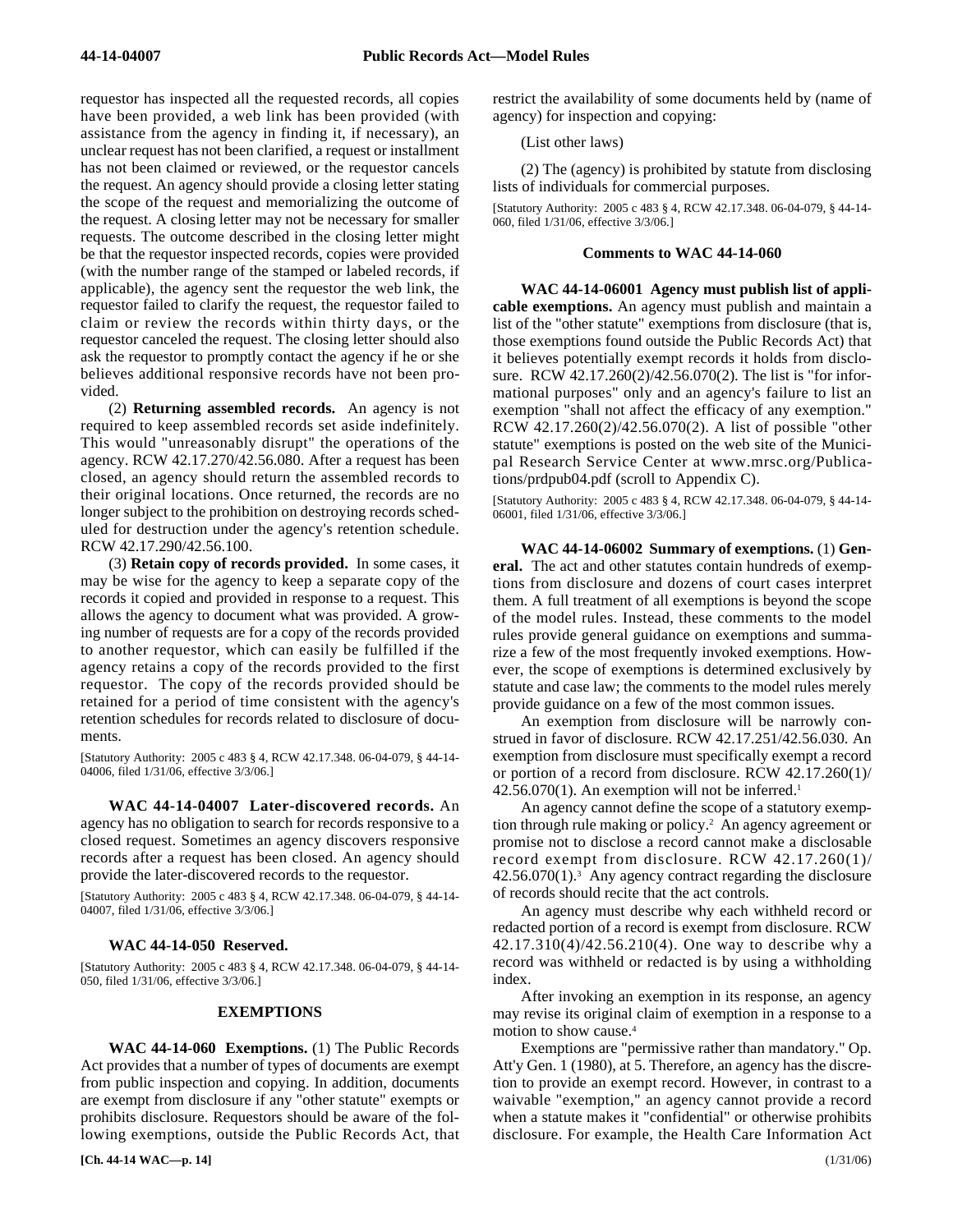generally prohibits the disclosure of medical information without the patient's consent. RCW 70.02.020(1). If a statute classifies information as "confidential" or otherwise prohibits disclosure, an agency has no discretion to release a record or the confidential portion of it.<sup>5</sup> Some statutes provide civil and criminal penalties for the release of particular "confidential" records. See RCW 82.32.330(5) (release of certain state tax information a misdemeanor).

(2) **"Privacy" exemption.** There is no general "privacy" exemption. Op. Att'y Gen. 12 (1988).<sup>6</sup> However, a few specific exemptions incorporate privacy as one of the elements of the exemption. For example, personal information in agency employee files is exempt to the extent that disclosure would violate the employee's right to "privacy." RCW 42.17.310 (1)(b)/42.56.210 (1)(b). "Privacy" is then one of the elements, in addition to the others in RCW 42.17.310  $(1)(b)/42.56.210(1)(b)$ , that an agency or a third party resisting disclosure must prove.

"Privacy" is defined in RCW 42.17.255/42.56.050 as the disclosure of information that "(1) Would be highly offensive to a reasonable person, and (2) is not of legitimate concern to the public." This is a two-part test requiring the party seeking to prevent disclosure to prove both elements.7

Because "privacy" is not a stand-alone exemption, an agency cannot claim RCW 42.17.255/42.56.050 as an exemption.<sup>8</sup>

(3) **Attorney-client privilege.** The attorney-client privilege statute, RCW 5.60.060 (2)(a), is an "other statute" exemption from disclosure.<sup>9</sup> In addition, RCW 42.17.310  $(1)(j)/42.56.210(1)(j)$  exempts attorney work-product involving a "controversy," which means completed, existing, or reasonably anticipated litigation involving the agency.10 The exact boundaries of the attorney-client privilege and work-product doctrine is beyond the scope of these comments. However, in general, the attorney-client privilege covers records reflecting communications transmitted in confidence between a public official or employee of a public agency acting in the performance of his or her duties and an attorney serving in the capacity of legal advisor for the purpose of rendering or obtaining legal advice, and records prepared by the attorney in furtherance of the rendition of legal advice. The attorney-client privilege does not exempt records merely because they reflect communications in meetings where legal counsel was present or because a record or copy of a record was provided to legal counsel if the other elements of the privilege are not met.11 A guidance document prepared by the attorney general's office on the attorney-client privilege and work-product doctrine is available at www.atg.wa.gov/records/modelrules.

(4) **Deliberative process exemption.** RCW 42.17.310  $(1)(i)/42.56.210(1)(i)$  exempts "Preliminary drafts, notes, recommendations, and intra-agency memorandums in which opinions are expressed or policies formulated or recommended" except if the record is cited by the agency.

In order to rely on this exemption, an agency must show that the records contain predecisional opinions or recommendations of subordinates expressed as part of a deliberative process; that disclosure would be injurious to the deliberative or consultative function of the process; that disclosure would inhibit the flow of recommendations, observations, and opinions; and finally, that the materials covered by the exemption reflect policy recommendations and opinions and not the raw factual data on which a decision is based.12 Courts have held that this exemption is "severely limited" by its purpose, which is to protect the free flow of opinions by policy makers.13 It applies only to those portions of a record containing recommendations, opinions, and proposed policies; it does not apply to factual data contained in the record.14 The exemption does not apply to records or portions of records concerning the implementation of policy or the factual basis for the policy.15 The exemption does not apply merely because a record is called a "draft" or stamped "draft." Recommendations that are actually implemented lose their protection from disclosure after they have been adopted by the agency.16

(5) **"Overbroad" exemption.** There is no "overbroad" exemption. RCW 42.17.270/42.56.080. See WAC 44-14- 04002(3).

(6) **Commercial use exemption.** The act does not allow an agency to provide access to "lists of individuals requested for commercial purposes." RCW 42.17.260(9)/42.56.070(9). An agency may require a requestor to sign a declaration that he or she will not put a list of individuals in the record to use for a commercial purpose.17 This authority is limited to a list of individuals, not a list of companies.18 A requestor who signs a declaration promising not to use a list of individuals for a commercial purpose, but who then violates this declaration, could arguably be charged with the crime of false swearing. RCW 9A.72.040.19

(7) **Trade secrets.** Many agencies hold sensitive proprietary information of businesses they regulate. For example, an agency might require an applicant for a regulatory approval to submit designs for a product it produces. A record is exempt from disclosure if it constitutes a "trade secret" under the Uniform Trade Secrets Act, chapter 19.108 RCW.20 However, the definition of a "trade secret" can be very complex and often the facts showing why the record is or is not a trade secret are only known by the potential holder of the trade secret who submitted the record in question.

When an agency receives a request for a record that might be a trade secret, often it does not have enough information to determine whether the record arguably qualifies as a "trade secret." An agency is allowed additional time under the act to determine if an exemption might apply. RCW 42.17.320/42.56.520.

When an agency cannot determine whether a requested record contains a "trade secret," usually it should communicate with the requestor that the agency is providing the potential holder of the trade secret an opportunity to object to the disclosure. The agency should then contact the potential holder of the trade secret in question and state that the record will be released in a certain amount of time unless the holder files a court action seeking an injunction prohibiting the agency from disclosing the record under RCW 42.17.330/42.56.540. Alternatively, the agency can ask the potential holder of the trade secret for an explanation of why it contends the record is a trade secret, and state that if the record is not a trade secret or otherwise exempt from disclosure that the agency intends to release it. The agency should inform the potential holder of a trade secret that its explanation will be shared with the requestor. The explanation can assist the agency in determining whether it will claim the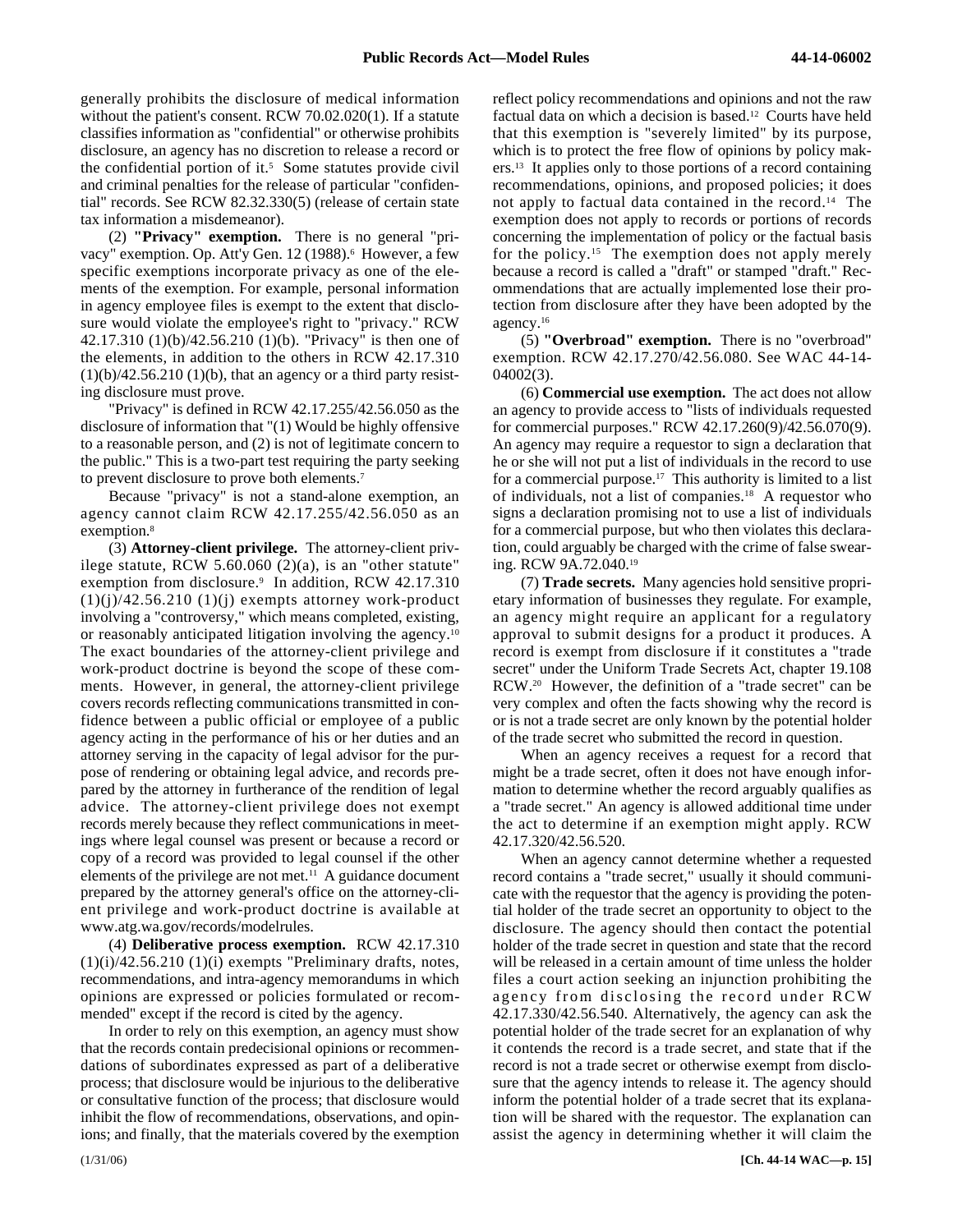trade secret exemption. If the agency concludes that the record is arguably not exempt, it should provide a notice of intent to disclose unless the potential holder of the trade secret obtains an injunction preventing disclosure under RCW 42.17.330/42.56.540.

As a general matter, many agencies do not assert the trade secret exemption on behalf of the potential holder of the trade secret but rather allow the potential holder to seek an injunction.

Notes: <sup>1</sup>*Progressive Animal Welfare Soc'y. v. Univ. of Wash.*, 125 Wn.2d 243, 262, 884 P.2d 592 (1994) ("*PAWS II*").

> 2 *Servais v. Port of Bellingham*, 127 Wn.2d 820, 834, 904 P.2d 1124 (1995).

<sup>3</sup>*Spokane Police Guild v. Liquor Control Bd*., 112 Wn.2d 30, 40, 769 P.2d 283 (1989); *Van Buren v. Miller*, 22 Wn. App. 836, 845, 592 P.2d 671, *review denied*, 92 Wn.2d 1021 (1979).

<sup>4</sup>*PAWS II*, 125 Wn.2d at 253.

5Op. Att'y Gen. 7 (1986).

<sup>6</sup>*See* RCW 42.17.255/42.56.050 ("privacy" linked to rights

of privacy "specified in (the act) as express exemptions"). <sup>7</sup>*King County v. Sheehan*, 114 Wn. App. 325, 344, 57 P.3d 307 (2002).

8Op. Att'y Gen. 12 (1988), at 3 ("The legislature clearly repudiated the notion that agencies could withhold records based solely on general concerns about privacy.").

<sup>9</sup>*Hangartner v. City of Seattle*, 151 Wn.2d 439, 453, 90 P.3d 26 (2004).

<sup>10</sup>*Dawson v. Daly*, 120 Wn.2d 782, 791, 845 P.2d 995 (1993).

11This summary comes from the attorney general's proposed definition of the privilege in the first version of House Bill No. 1758 (2005).

<sup>12</sup>*PAWS II*, 125 Wn.2d at 256.

<sup>13</sup>*Hearst Corp. v. Hoppe*, 90 Wn.2d 123, 133, 580 P.2d 246 (1978); *PAWS II*, 125 Wn.2d at 256.

<sup>14</sup>*PAWS II*, 125 Wn.2d at 256.

<sup>15</sup>*Cowles Pub. Co. v. City of Spokane*, 69 Wn. App. 678, 685, 849 P.2d 1271 (1993).

<sup>16</sup>*Dawson*, 120 Wn.2d at 793.

17Op. Att'y Gen. 12 (1988). However, a list of individuals applying for professional licensing or examination may be provided to professional associations recognized by the licensing or examination board. RCW or examination board. RCW 42.17.260(9)/42.56.070(9).

18Op. Att'y Gen. 2 (1998).

<sup>19</sup>RCW 9A.72.040 provides:  $"$ (1) A person is guilty of false swearing if he makes a false statement, which he knows to be false, under an oath required or authorized by law. (2) False swearing is a gross misdemeanor." RCW 42.17.270/42.56.080 authorizes an agency to determine if a requestor will use a list of individuals for commercial purpose. *See* Op. Att'y Gen. 12 (1988), at 10-11 (agency could require requestor to sign affidavit of noncommercial use). <sup>20</sup>*PAWS II*, 125 Wn.2d at 262.

[Statutory Authority: 2005 c 483 § 4, RCW 42.17.348. 06-04-079, § 44-14- 06002, filed 1/31/06, effective 3/3/06.]

#### **COSTS OF PROVIDING COPIES OF PUBLIC RECORDS**

44-14-070 **WAC 44-14-070 Costs of providing copies of public records.** (1) **Costs for paper copies.** There is no fee for inspecting public records. A requestor may obtain standard black and white photocopies for (amount) cents per page and color copies for (amount) cents per page.

(If agency decides to charge more than fifteen cents per page, use the following language:) The (name of agency) charges (amount) per page for a standard black and white photocopy of a record selected by a requestor. A statement of

**[Ch. 44-14 WAC—p. 16]** (1/31/06)

the factors and the manner used to determine this charge is available from the public records officer.

Before beginning to make the copies, the public records officer or designee may require a deposit of up to ten percent of the estimated costs of copying all the records selected by the requestor. The public records officer or designee may also require the payment of the remainder of the copying costs before providing all the records, or the payment of the costs of copying an installment before providing that installment. The (name of agency) will not charge sales tax when it makes copies of public records.

(2) **Costs for electronic records.** The cost of electronic copies of records shall be (amount) for information on a floppy disk and (amount) for information on a CD-ROM.

(3) **Costs of mailing.** The (name of agency) may also charge actual costs of mailing, including the cost of the shipping container.

(4) **Payment.** Payment may be made by cash, check, or money order to the (name of agency).

[Statutory Authority: 2005 c 483 § 4, RCW 42.17.348. 06-04-079, § 44-14- 070, filed 1/31/06, effective 3/3/06.]

#### **Comments to WAC 44-14-070**

44-14-07001 **WAC 44-14-07001 General rules for charging for copies.** (1) **No fees for costs of inspection.** An agency cannot charge a fee for locating public records or for preparing the records for inspection or copying. RCW  $42.17.300/42.56.120$ <sup>1</sup> An agency cannot charge a "redaction" fee" for the staff time necessary to prepare the records for inspection, for the copying required to redact records before they are inspected, or an archive fee for getting the records from off-site. Op. Att'y Gen. 6 (1991). These are the costs of making the records available for inspection or copying and cannot be charged to the requestor.

(2) **Standard photocopy charges.** Standard photocopies are black and white 8x11 paper copies. An agency can choose to calculate its copying charges for standard photocopies or to opt for a default copying charge of no more than fifteen cents per page.

If it attempts to charge more than the fifteen cents per page maximum for photocopies, an agency must establish a statement of the "actual cost" of the copies it provides, which must include a "statement of the factors and the manner used to the determine the actual per page cost." RCW 42.17.260(7)/42.56.070(7). An agency may include the costs "directly incident" to providing the copies such as paper, copying equipment, and staff time to make the copies. RCW 42.17.260 (7)(a)/42.56.070 (7)(a).<sup>2</sup> An agency failing to properly establish a copying charge in excess of the default fifteen cents per page maximum is limited to the default amount. RCW 42.17.260 (7)(a) and (b)/42.56.070 (7)(a) and (b) and 42.17.300/42.56.120.

If it charges more than the default rate of fifteen cents per page, an agency must provide its calculations and the reasoning for its charges. RCW 42.17.260(7)/42.56.070(7) and  $42.17.300/42.56.120$ <sup>3</sup> A price list with no analysis is insufficient. An agency's calculations and reasoning need not be elaborate but should be detailed enough to allow a requestor or court to determine if the agency has properly calculated its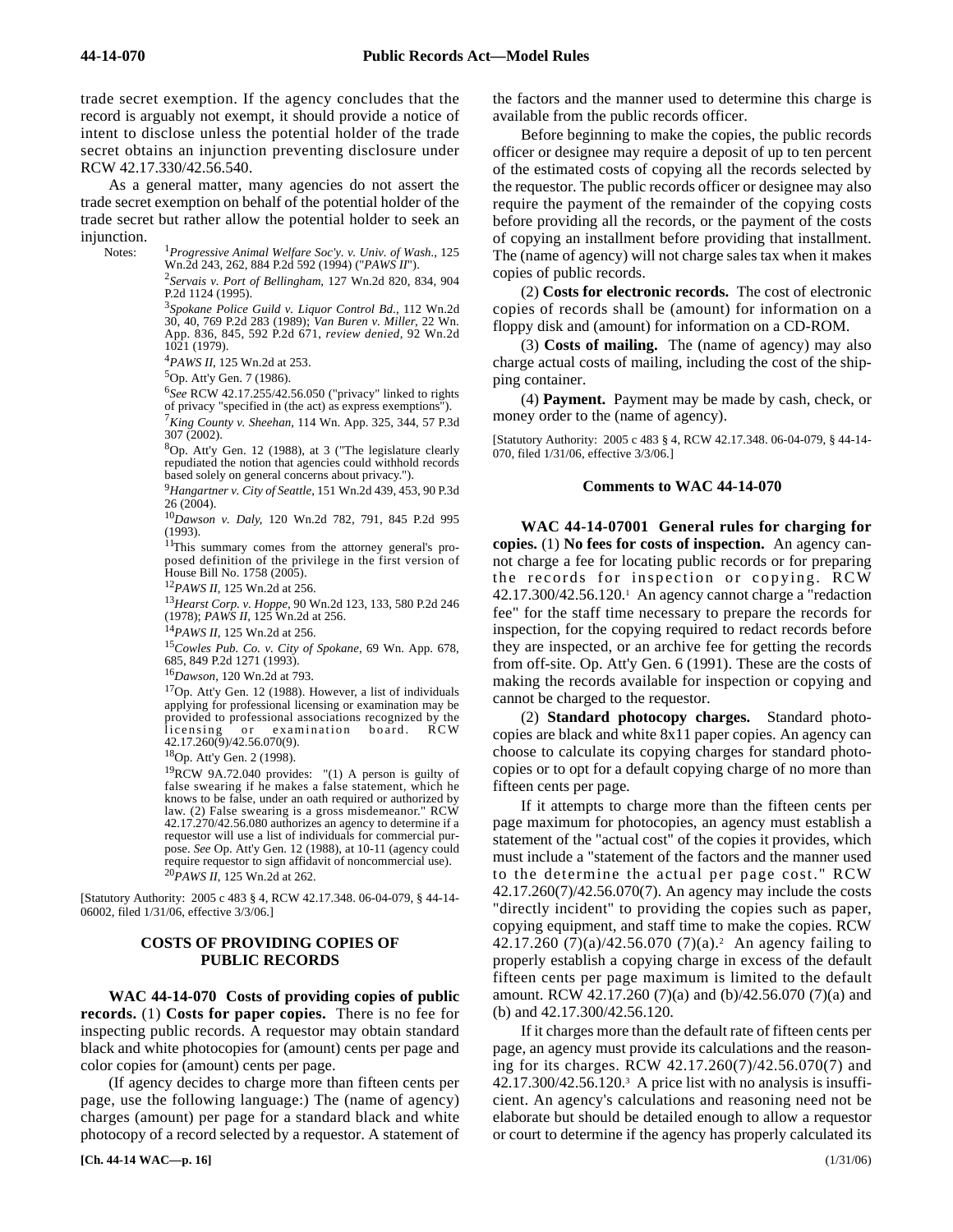copying charges. An agency should generally compare its copying charges to those of commercial copying centers.

If an agency opts for the default copying charge of fifteen cents per page, it need not calculate its actual costs. RCW 42.17.260(8)/42.56.070(8).

(3) **Charges for copies other than standard photocopies.** Nonstandard copies include color copies, engineering drawings, and photographs. An agency can charge its actual costs for nonstandard photocopies. RCW 42.17.300/42.56.120. For example, when an agency provides records in an electronic format by putting the records on a disk, it may charge its actual costs for the disk. The agency can provide a requestor with documentation for its actual costs by providing a catalog or price list from a vendor.

(4) **Copying charges apply to copies selected by requestor.** Often a requestor will seek to inspect a large number of records but only select a smaller group of them for copying. Copy charges can only be charged for the records selected by the requestor. RCW 42.17.300/42.56.120 (charges allowed for "providing" copies to requestor).

The requestor should specify whether he or she seeks inspection or copying. The agency should inform the requestor that inspection is free. This can be noted on the agency's request form. If the requestor seeks copies, then the agency should inform the requestor of the copying charges for the request. An agency should not assemble a large number of records, fail to inform the requestor that inspection is free, and then attempt to charge for copying all the records.

Sometimes a requestor will choose to pay for the copying of a large batch of records without inspecting them. This is allowed, provided that the requestor is informed that inspection is free. Informing the requestor on a request form that inspection is free is sufficient.

(5) **Use of outside vendor.** An agency is not required to copy records at its own facilities. An agency can send the project to a commercial copying center and bill the requestor for the amount charged by the vendor. An agency is encouraged to do so when an outside vendor can make copies more quickly and less expensively than an agency. An agency can arrange with the requestor for him or her to pay the vendor directly. An agency cannot charge the default fifteen cents per page rate when its "actual cost" at a copying vendor is less. The default rate is only for agency-produced copies. RCW 42.17.300/42.56.120.

(6) **Sales tax.** An agency cannot charge sales tax on copies it makes at its own facilities. RCW 82.12.02525.

(7) **Costs of mailing.** If a requestor asks an agency to mail copies, the agency may charge for the actual cost of postage and the shipping container (such as an envelope). RCW 42.17.260 (7)(a)/42.56.070 (7)(a).

Notes: <sup>1</sup>*See also* Op. Att'y Gen. 6 (1991).

 $2$ The costs of staff time is allowed only for making copies. An agency cannot charge for staff time for locating records or other noncopying functions. *See* RCW 42.17.300/42.56.120 ("No fee shall be charged for locating public documents and making them available for copying.").

<sup>3</sup>*See also* Op. Att'y Gen. 6 (1991) (agency must "justify" its copy charges).

[Statutory Authority: 2005 c 483 § 4, RCW 42.17.348. 06-04-079, § 44-14- 07001, filed 1/31/06, effective 3/3/06.]

#### 44-14-07003 **WAC 44-14-07003 Charges for electronic records.** Reserved.

[Statutory Authority: 2005 c 483 § 4, RCW 42.17.348. 06-04-079, § 44-14- 07003, filed 1/31/06, effective 3/3/06.]

44-14-07004 **WAC 44-14-07004 Other statutes govern copying of particular records.** The act generally governs copying charges for public records, but several specific statutes govern charges for particular kinds of records. RCW 42.17.305/42.56.130. The following nonexhaustive list provides some examples: RCW 46.52.085 (charges for traffic accident reports), RCW 10.97.100 (copies of criminal histories), RCW 3.62.060 and 3.62.065 (charges for certain records of municipal courts), and RCW 70.58.107 (charges for birth certificates).

[Statutory Authority: 2005 c 483 § 4, RCW 42.17.348. 06-04-079, § 44-14- 07004, filed 1/31/06, effective 3/3/06.]

44-14-07005 **WAC 44-14-07005 Waiver of copying charges.** An agency has the discretion to waive copying charges. For administrative convenience, many agencies waive copying charges for small requests. For example, the attorney general's office does not charge copying fees if the request is for twenty-five or fewer standard photocopies.

[Statutory Authority: 2005 c 483 § 4, RCW 42.17.348. 06-04-079, § 44-14- 07005, filed 1/31/06, effective 3/3/06.]

44-14-07006 **WAC 44-14-07006 Requiring partial payment.** (1) **Copying deposit.** An agency may charge a deposit of up to ten percent of the estimated copying costs of an entire request before beginning to copy the records. RCW 42.17.300/42.56.120.1 The estimate must be reasonable. An agency can require the payment of the deposit before copying an installment of the records or the entire request. The deposit applies to the records selected for copying by the requestor, not all the records made available for inspection. An agency is not required to charge a deposit. An agency might find a deposit burdensome for small requests where the deposit might be only a few dollars. Any unused deposit must be refunded to the requestor.

When copying is completed, the agency can require the payment of the remainder of the copying charges before providing the records. For example, a requestor makes a request for records that comprise one box of paper documents. The requestor selects the entire box for copying. The agency estimates that the box contains three thousand pages of records. The agency charges ten cents per page so the cost would be three hundred dollars. The agency obtains a ten percent deposit of thirty dollars and then begins to copy the records. The total number of pages turns out to be two thousand nine hundred so the total cost is two hundred ninety dollars. The thirty dollar deposit is credited to the two hundred ninety dollars. The agency requires payment of the remaining two hundred sixty dollars before providing the records to the requestor.

(2) **Copying charges for each installment.** If an agency provides records in installments, the agency may charge and collect all applicable copying fees (not just the ten percent deposit) for each installment. RCW 42.17.300/42.56.120. The agency may agree to provide an installment without first receiving payment for that installment.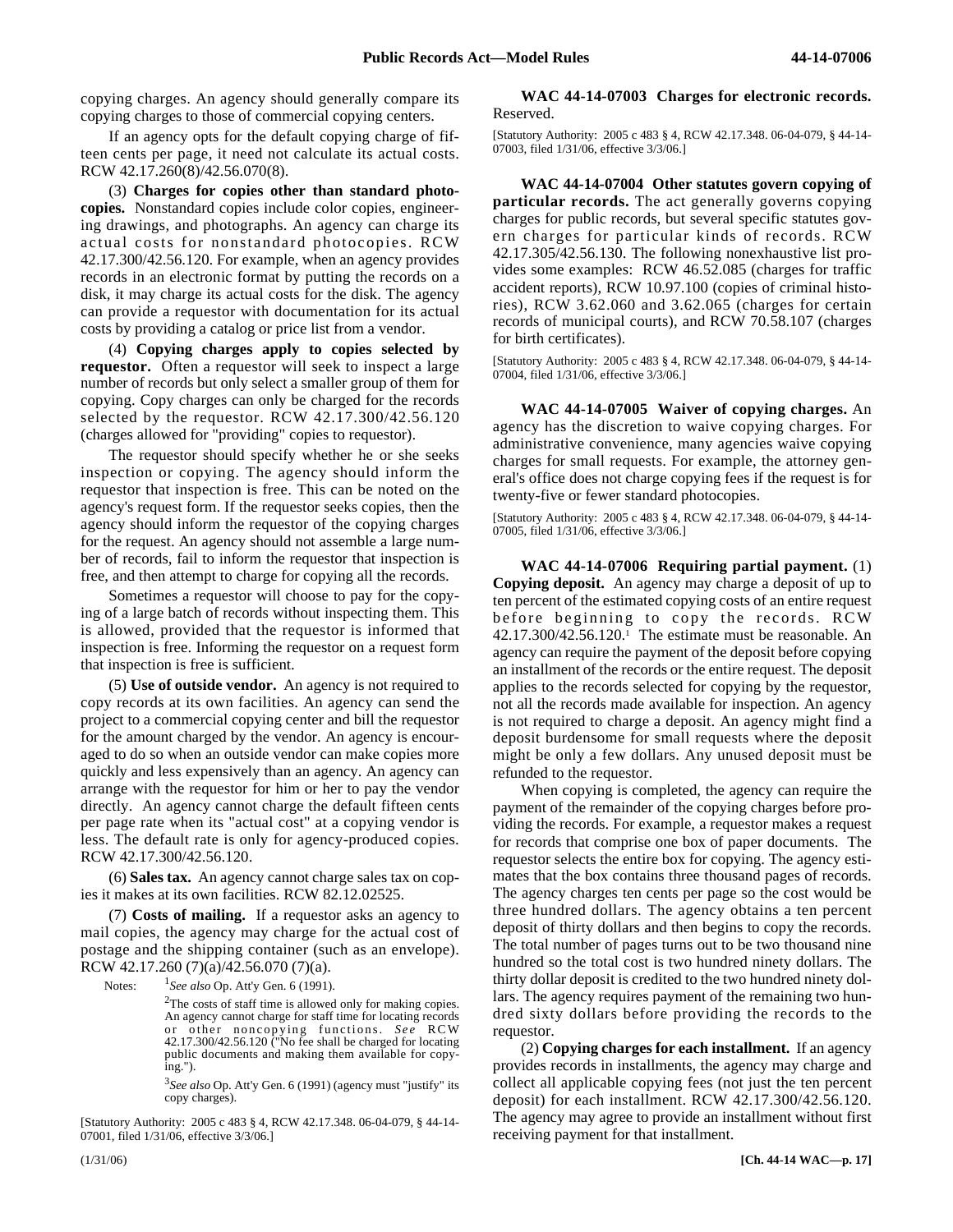Note: *See* RCW 42.17.300/42.56.120 (ten percent deposit for "a request").

[Statutory Authority: 2005 c 483 § 4, RCW 42.17.348. 06-04-079, § 44-14- 07006, filed 1/31/06, effective 3/3/06.]

#### **REVIEW OF DENIALS OF PUBLIC RECORDS**

44-14-080 **WAC 44-14-080 Review of denials of public records.** (1) **Petition for internal administrative review of denial of access.** Any person who objects to the initial denial or partial denial of a records request may petition in writing (including e-mail) to the public records officer for a review of that decision. The petition shall include a copy of or reasonably identify the written statement by the public records officer or designee denying the request.

(2) **Consideration of petition for review.** The public records officer shall promptly provide the petition and any other relevant information to (public records officer's supervisor or other agency official designated by the agency to conduct the review). That person will immediately consider the petition and either affirm or reverse the denial within two business days following the (agency's) receipt of the petition, or within such other time as (name of agency) and the requestor mutually agree to.

(3) **(Applicable to state agencies only.) Review by the attorney general's office.** Pursuant to RCW 42.17.325/42.56.530, if the (name of state agency) denies a requestor access to public records because it claims the record is exempt in whole or in part from disclosure, the requestor may request the attorney general's office to review the matter. The attorney general has adopted rules on such requests in WAC 44-06-160.

(4) **Judicial review.** Any person may obtain court review of denials of public records requests pursuant to RCW 42.17.340/42.56.550 at the conclusion of two business days after the initial denial regardless of any internal administrative appeal.

[Statutory Authority: 2005 c 483 § 4, RCW 42.17.348. 06-04-079, § 44-14- 080, filed 1/31/06, effective 3/3/06.]

#### **Comments to WAC 44-14-080**

44-14-08001 **WAC 44-14-08001 Agency internal procedure for review of denials of requests.** The act requires an agency to "establish mechanisms for the most prompt possible review of decisions denying" records requests. RCW 42.17.320/42.56.520. An agency internal review of a denial need not be elaborate. It could be reviewed by the public records officer's supervisor, or other person designated by the agency. The act deems agency review to be complete two business days after the initial denial, after which the requestor may obtain judicial review. Large requests or requests involving many redactions may take longer than two business days for the agency to review. In such a case, the requestor could agree to a longer internal review period.

[Statutory Authority: 2005 c 483 § 4, RCW 42.17.348. 06-04-079, § 44-14- 08001, filed 1/31/06, effective 3/3/06.]

44-14-08002 **WAC 44-14-08002 Attorney general's office review of denials by state agencies.** The attorney general's office is authorized to review a state agency's claim of exemption and provide a written opinion. RCW 42.17.325/42.56.530. This only applies to state agencies and a claim of exemption. See WAC 44-06-160. A requestor may initiate such a review by sending a request for review to Public Records Review, Office of the Attorney General, P.O. Box 40100, Olympia, Washington 98504-0100 or publicrecords@atg.wa.gov.

[Statutory Authority: 2005 c 483 § 4, RCW 42.17.348. 06-04-079, § 44-14- 08002, filed 1/31/06, effective 3/3/06.]

44-14-08003 **WAC 44-14-08003 Alternative dispute resolution.** Requestors and agencies are encouraged to resolve public records disputes through alternative dispute resolution mechanisms such as mediation and arbitration. No mechanisms for formal alternative dispute resolution currently exist in the act but parties are encouraged to resolve their disputes without litigation.

[Statutory Authority: 2005 c 483 § 4, RCW 42.17.348. 06-04-079, § 44-14- 08003, filed 1/31/06, effective 3/3/06.]

44-14-08004 **WAC 44-14-08004 Judicial review.** (1) **Seeking judicial review.** The act provides that an agency's decision to deny a request is final for purposes of judicial review two business days after the initial denial of the request. RCW  $42.17.320/42.56.520$ <sup>1</sup> Therefore, the statute allows a requestor to seek judicial review two business days after the initial denial whether or not he or she has exhausted the internal agency review process.2 An agency should not have an internal review process that implies that a requestor cannot seek judicial review until internal reviews are complete because RCW 42.17.320/42.56.520 allows judicial review two business days after the initial denial.

The act provides a speedy remedy for a requestor to obtain a court hearing on whether the agency has violated the act. RCW 42.17.340 (1) and (2)/42.56.550 (1) and (2). The purpose of the quick judicial procedure is to allow requestors to expeditiously find out if they are entitled to obtain public records.3 To speed up the court process, a public records case may be decided merely on the "motion" of a requestor and "solely on affidavits." RCW 42.17.340 (1) and (3)/42.56.550 (1) and (3).

(2) **Statute of limitations.** The statute of limitations for an action under the act is one year after the agency's claim of exemption or the last production of a record on a partial or installment basis. RCW 42.17.340(6)/42.56.550(6).

(3) **Procedure.** To initiate court review of a public records case, a requestor can file a "motion to show cause" which directs the agency to appear before the court and show any cause why the agency did not violate the act. RCW 42.17.340 (1) and (2)/42.56.550 (1) and (2).4 The case must be filed in the superior court in the county in which the record is maintained. RCW 42.17.340 (1) and (2)/42.56.550 (1) and (2). In a case against a county, the case may be filed in the superior court of that county, or in the superior court of either of the two nearest adjoining counties. RCW 42.17.340(5)/ 42.56.550(5). The show-cause procedure is designed so that a nonattorney requestor can obtain judicial review himself or herself without hiring an attorney. A requestor can file a motion for summary judgment to adjudicate the case.<sup>5</sup> However, most cases are decided on a motion to show cause.<sup>6</sup>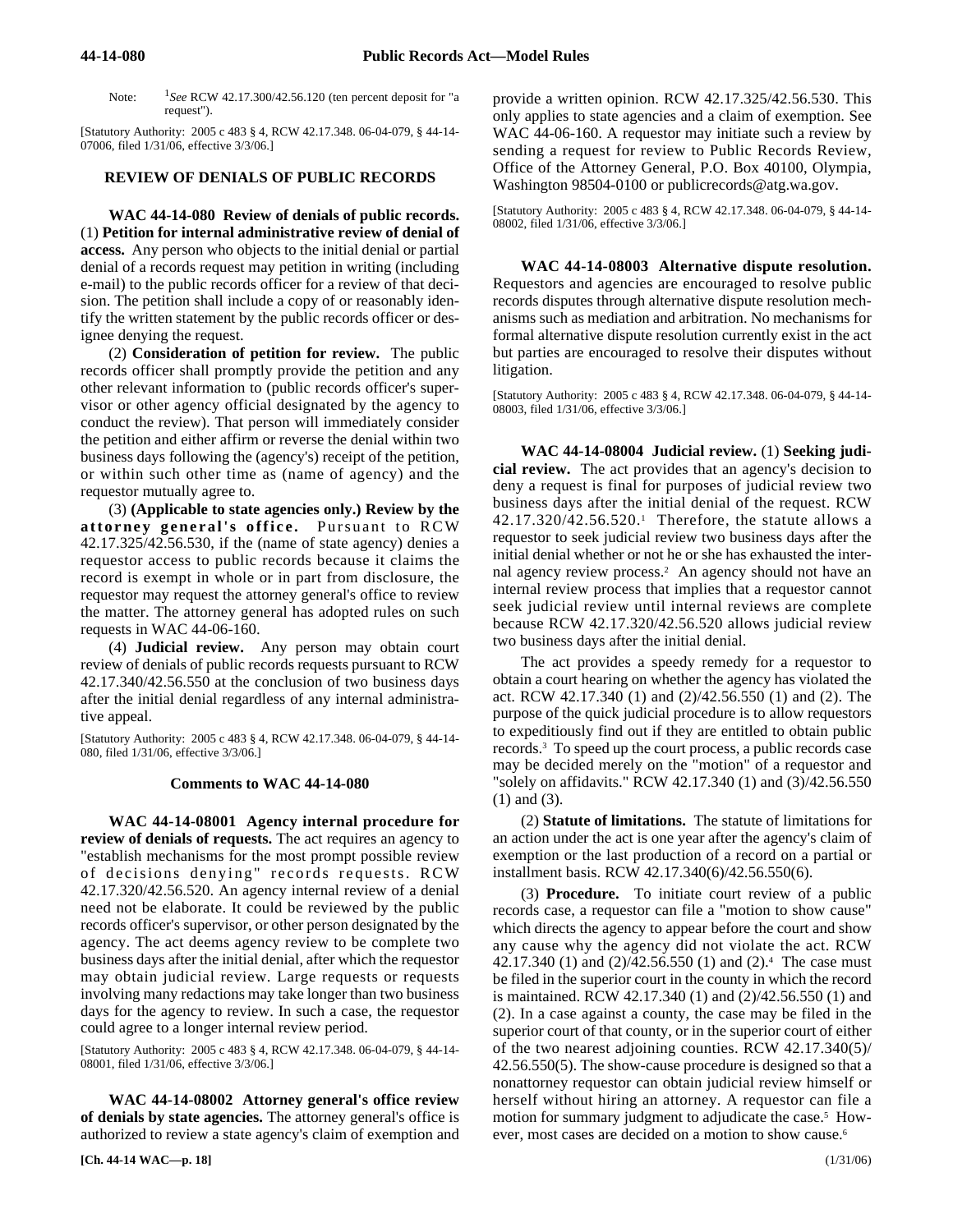(4) **Burden of proof.** The burden is on an agency to demonstrate that it complied with the act. RCW 42.17.340 (1) and (2)/42.56.550 (1) and (2).

(5) **Types of cases subject to judicial review.** The act provides three mechanisms for court review of a public records dispute.

(a) **Denial of record.** The first kind of judicial review is when a requestor's request has been denied by an agency. RCW 42.17.340(1)/42.56.550(1). This is the most common kind of case.

(b) **"Reasonable estimate."** The second form of judicial review is when a requestor challenges an agency's "reasonable estimate" of the time to provide a full response. RCW 42.17.340(2)/42.56.550(2).

(c) **Injunctive action to prevent disclosure.** The third mechanism of judicial review is an injunctive action to restrain the disclosure of public records. RCW 42.17.330/42.56.540. An action under this statute can be initiated by the agency, a person named in the disputed record, or a person to whom the record "specifically pertains." The party seeking to prevent disclosure has the burden of proving the record is exempt from disclosure.7 The party seeking to prevent disclosure must prove both the necessary elements of an injunction and that a specific exemption prevents disclosure.<sup>8</sup>

(6) **"In camera" review by court.** The act authorizes a court to review withheld records or portions of records "in camera." RCW 42.17.340(3)/42.56.550(3). "In camera" means a confidential review by the judge alone in his or her chambers. Courts are encouraged to conduct an in camera review because it is often the only way to determine if an exemption has been properly claimed.<sup>9</sup>

An agency should prepare an in camera index of each withheld record or portion of a record to assist the judge's in camera review. This is a second index, in addition to a withholding index provided to the requestor. The in camera index should number each withheld record or redacted portion of the record, provide the unredacted record or portion to the judge with a reference to the index number, and provide a brief explanation of each claimed exemption corresponding to the numbering system. The agency's brief explanation should not be as detailed as a legal brief because the opposing party will not have an opportunity to review it and respond. The agency's legal briefing should be done in the normal course of pleadings, with the opposing party having an opportunity to respond.

The in camera index and disputed records or unredacted portions of records should be filed under seal. The judge should explain his or her ruling on each withheld record or redacted portion by referring to the numbering system in the in camera index. If the trial court's decision is appealed, the in camera index and its attachments should be made part of the record on appeal and filed under seal in the appellate court.

(7) **Attorneys' fees, costs, and penalties to prevailing requestor.** The act requires an agency to pay a prevailing requestor's reasonable attorneys' fees, costs, and a daily penalty. RCW 42.17.340(4)/42.56.550(4). Only a requestor can be awarded attorneys' fees, costs, or a daily penalty under the act; an agency or a third party resisting disclosure cannot.10 A requestor is the "prevailing" party when he or she obtains a judgment in his or her favor, the suit was reasonably necessary to obtain the record, or a wrongfully withheld record was provided for another reason.<sup>11</sup> In an injunctive action under RCW 42.17.330/42.56.540, the prevailing requestor cannot be awarded attorneys' fees, costs, or a daily penalty against an agency if the agency took the position that the record was subject to disclosure.<sup>12</sup>

The purpose of the act's attorneys' fees, costs, and daily penalty provisions is to reimburse the requestor for vindicating the public's right to obtain public records, to make it financially feasible for requestors to do so, and to deter agencies from improperly withholding records.13 However, a court is only authorized to award "reasonable" attorneys' fees. RCW 42.17.340(4)/42.56.550(4). A court has discretion to award attorneys' fees based on an assessment of reasonable hourly rates and which work was necessary to obtain the favorable result.14

The award of "costs" under the act is for all of a requestor's nonattorney-fee costs and is broader than the court costs awarded to prevailing parties in other kinds of cases.15

A daily penalty of between five dollars to one hundred dollars must be awarded to a prevailing requestor, regardless of an agency's "good faith."16 An agency's "bad faith" can warrant a penalty on the higher end of this scale.<sup>17</sup> The penalty is per day, not per-record per-day.18

Notes: <sup>1</sup>*Progressive Animal Welfare Soc'y v. Univ. of Wash*., 125 Wn.2d 243, 253, 884 P.2d 592 (1994) ("*PAWS II*") (RCW 42.17.320/42.56.520 "provides that, regardless of internal review, initial decisions become final for purposes of judicial review after two business days.").

> 2 *See, e.g.*, WAC 44-06-120 (attorney general's office internal review procedure specifying that review is final when the agency renders a decision on the appeal, or the close of the second business day after it receives the appeal, "whichever occurs first").

> 3 *Spokane Research & Def. Fund v. City of Spokane*, 121 Wn. App. 584, 591, 89 P.3d 319 (2004), *reversed on other grounds*, 155 Wn.2d 89, 117 P.3d 1117 (2005) ("The purpose of the PDA is to ensure speedy disclosure of public records. The statute sets forth a simple procedure to achieve this.").

> <sup>4</sup>*See generally Spokane Research & Def. Fund v. City of Spokane*, 155 Wn.2d 89, 117 P.3d 1117 (2005).

5 *Id*. at 106.

6 *Wood v. Thurston County*, 117 Wn. App. 22, 27, 68 P.3d 1084 (2003).

7 *Confederated Tribes of the Chehalis Reservation v. Johnson*, 135 Wn.2d 735, 744, 958 P.2d 260 (1998).

8 *PAWS II*, 125 Wn.2d at 257-58.

*9 Spokane Research & Def. Fund v. City of Spokane*, 96 Wn. App. 568, 577 & 588, 983 P.2d 676 (1999), *review denied*, 140 Wn.2d 1001, 999 P.2d 1259 (2000).

10RCW 42.17.340(4)/42.56.550(4) (providing award only for "person" prevailing against "agency"); *Tiberino v. Spokane County Prosecutor*, 103 Wn. App. 680, 691-92, 13 P.3d 1104 (2000) (third party resisting disclosure not entitled to award).

<sup>11</sup>*Violante v. King County Fire Dist. No. 20*, 114 Wn. App. 565, 571, 59 P.3d 109 (2002); *Spokane Research & Def. Fund v. City of Spokane*, 155 Wn.2d 89, 104, 117 P.3d 1117 (2005).

<sup>12</sup>*Confederated Tribes*, 135 Wn.2d at 757.

<sup>13</sup>*Am. Civil Liberties Union v. Blaine Sch. Dist. No. 503*, 95 Wn. App. 106, 115, 975 P.2d 536 (1999) ("*ACLU II*") ("permitting a liberal recovery of costs is consistent with the policy behind the act by making it financially feasible for private citizens to enforce the public's right to access to public records.").

<sup>14</sup>*Id*. at 118. <sup>15</sup>*Id*. at 115.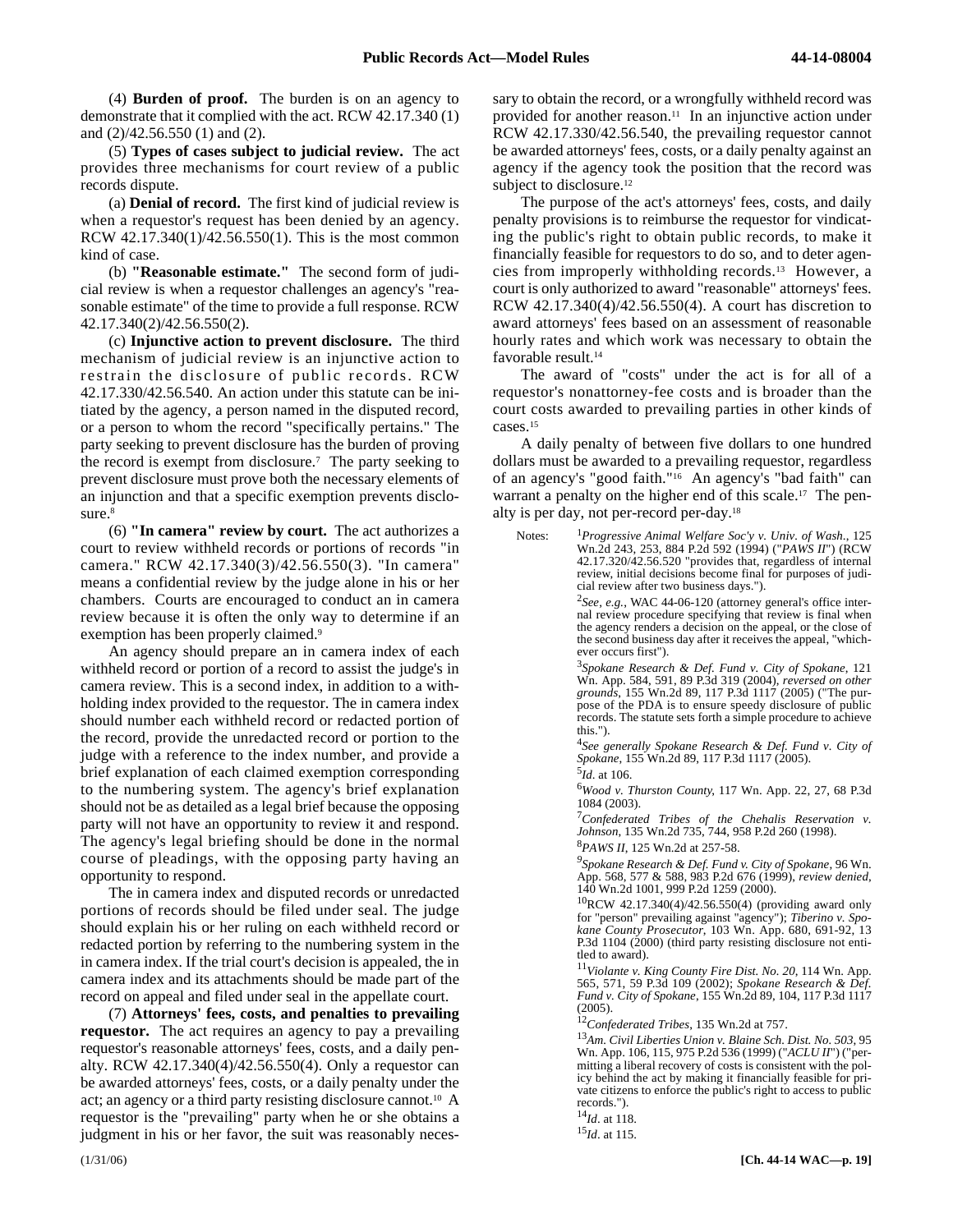<sup>16</sup>*American Civil Liberties Union v. Blaine School Dist. No. 503*, 86 Wn. App. 688, 698-99, 937 P.2d 1176 (1997) ("*ACLU I*"). <sup>17</sup>*Id*.

<sup>18</sup>*Yousoufian v. Office of Ron Sims*, 152 Wn.2d 421, 436, 98 P.3d 463 (2004).

[Statutory Authority: 2005 c 483 § 4, RCW 42.17.348. 06-04-079, § 44-14- 08004, filed 1/31/06, effective 3/3/06.]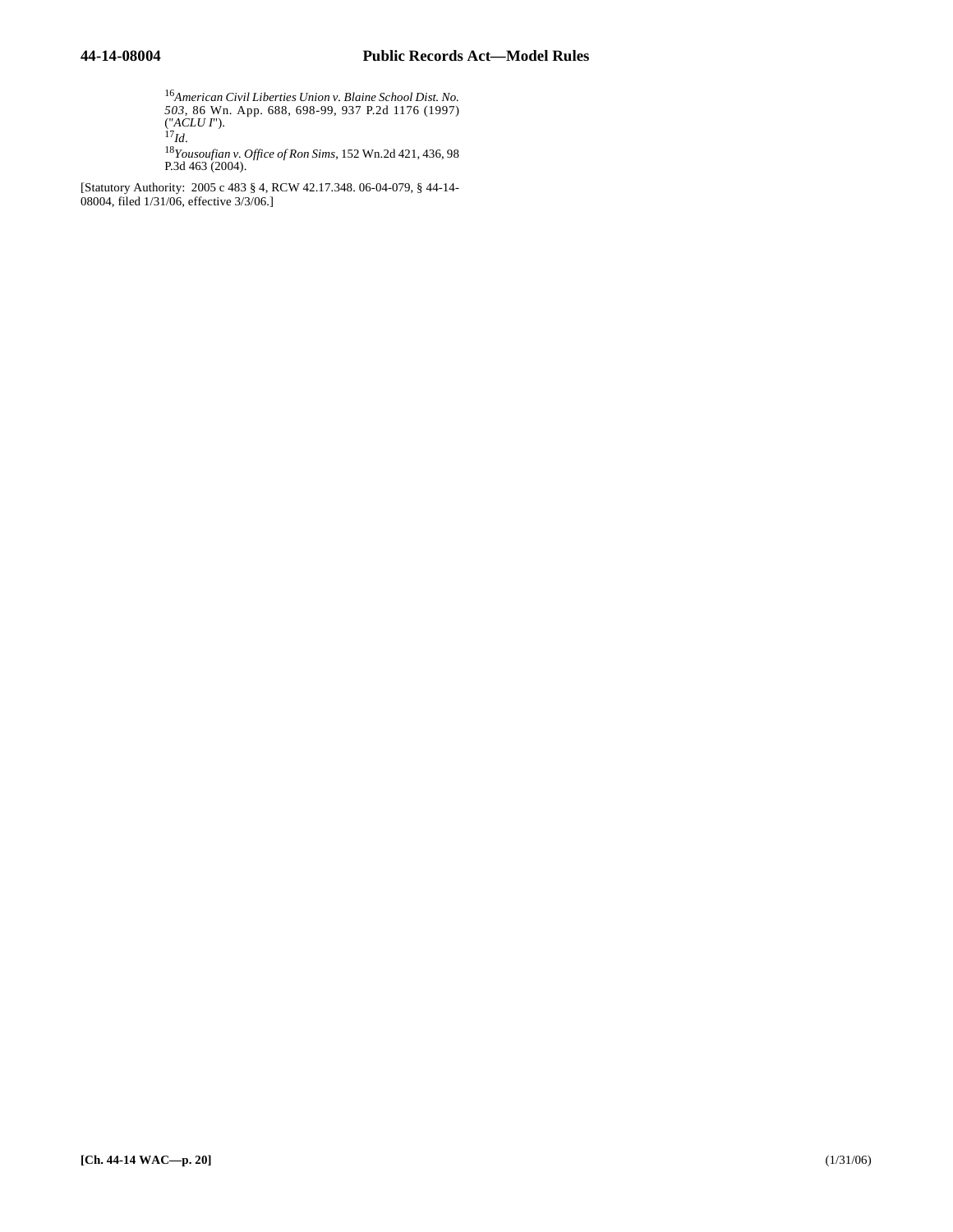## Appendix E

## Recodification Tables and Model Rules References

We would like to acknowledge the Foster Pepper firm for their work in compiling the chapter RCW 42.17 and chapter RCW 42.56 citations. MRSC has added the references to the WAC Model Rules.

Note that most of the specific statutory exemptions are not referenced in the Model Rules. The Model Rules focus primarily on the process for public records disclosure.

### Table 1: Chapter 42.17 RCW to Chapter 42.56 RCW

| <b>PDA</b><br>(until 7/1/06) | <b>PRA</b><br>(after $7/1/06$ ) | <b>WAC</b><br><b>Model Rules</b>            |
|------------------------------|---------------------------------|---------------------------------------------|
| 42.17.020                    | 42.56.010                       | 44-14-01001                                 |
| 42.17.250                    | 42.56.040                       | 44-14-02001                                 |
| 42.17.251                    | 42.56.030                       | 44-14-01003<br>44-14-06002                  |
| 42.17.253                    | $New**$                         | 44-14-020<br>44-14-02002                    |
| 42.17.255                    | 42.56.050                       | 44-14-06002(2)                              |
| 42.17.258                    | 42.56.060                       | 44-14-01003<br>44-14-04003                  |
| 42.17.260                    | 42.56.070                       | 44-14-03003                                 |
| 42.17.260(1)                 | 42.56.070                       | $44 - 14 - 010$<br>44-14-06002              |
| 42.17.260(2)                 | 42.56.070(2)                    | $44 - 14 - 010$<br>44-14-060<br>44-14-06001 |
| 42.17.260(7)                 | 42.56.070(7)                    | 44-14-07001                                 |
| 42.17.260(9)                 | 42.56.070(9)                    | 44-14-03006<br>44-14-06002(6)               |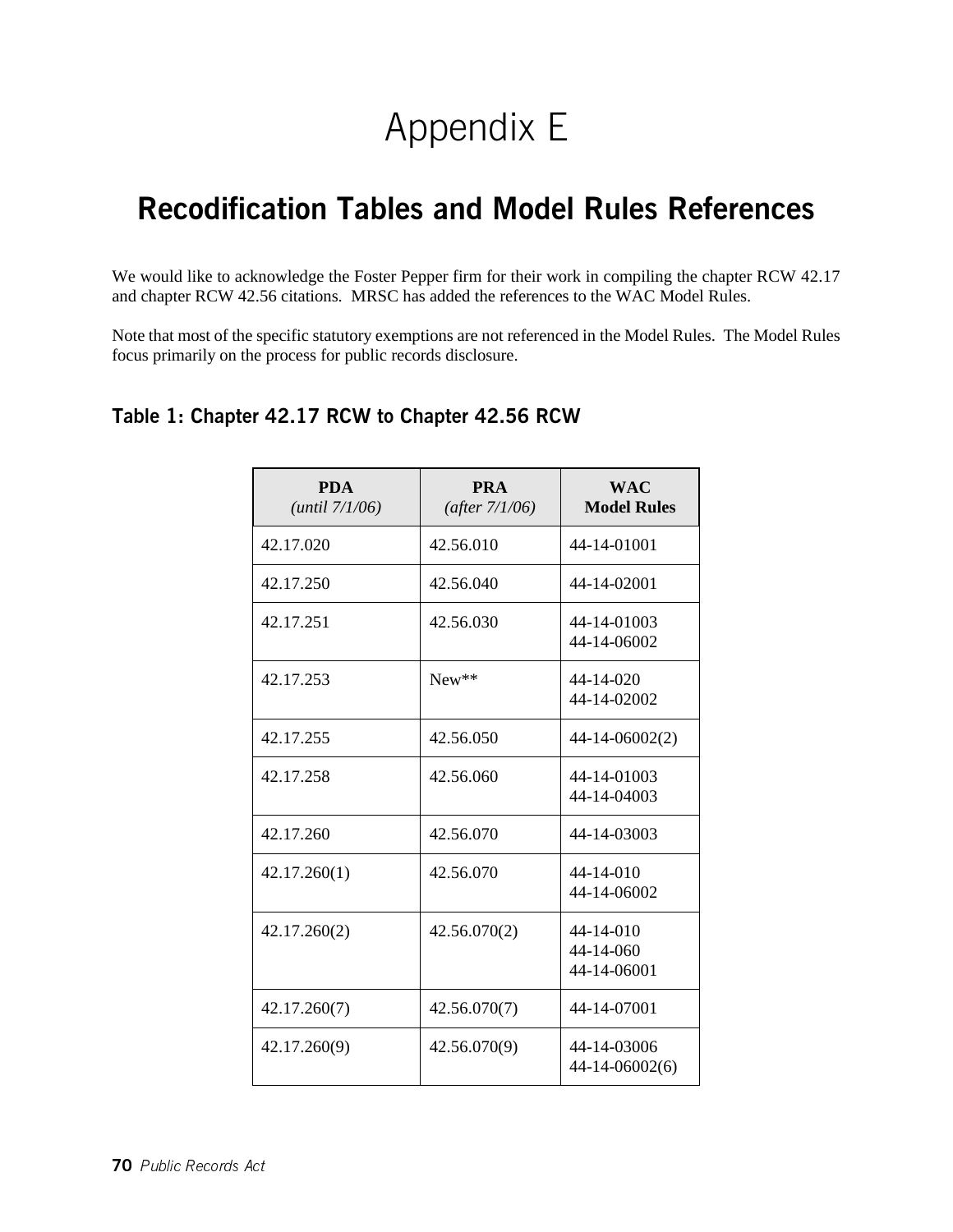| <b>PDA</b><br>(until 7/1/06) | <b>PRA</b><br>(after $7/1/06$ ) | <b>WAC</b><br><b>Model Rules</b>                                        |
|------------------------------|---------------------------------|-------------------------------------------------------------------------|
| 42.17.270                    | 42.56.080                       | 44-14-01002<br>44-14-03006<br>44-14-04002<br>44-14-04003<br>44-14-04006 |
| 42.17.280                    | 42.56.090                       | 44-14-03002<br>44-14-04005                                              |
| 42.17.290                    | 42.56.100                       | 44-14-01002<br>44-14-04001<br>44-14-03004<br>44-14-04003<br>44-14-04006 |
| 42.17.295                    | 42.56.110                       |                                                                         |
| 42.17.300                    | 42.56.120                       | 44-14-04005<br>44-14-070<br>44-14-07001                                 |
| 42.17.305                    | 42.56.130                       |                                                                         |
| 42.17.310                    | 42.56.210                       | 44-14-04004<br>44-14-06002                                              |
| 42.17.310(1)(a)              | 42.56.230                       |                                                                         |
| 42.17.310(1)(b)              | 42.56.230                       |                                                                         |
| 42.17.310(1)(c)              | 42.56.230                       |                                                                         |
| 42.17.310(1)(d)              | 42.56.240                       |                                                                         |
| 42.17.310(1)(e)              | 42.56.240                       |                                                                         |
| 42.17.310(1)(f)              | 42.56.250                       |                                                                         |
| 42.17.310(1)(g)              | 42.56.250                       |                                                                         |
| 42.17.310(1)(h)              | 42.56.270                       |                                                                         |
| 42.17.310(1)(i)              | 42.56.280                       | 44-14-06002(4)                                                          |
| 42.17.310(1)(j)              | 42.56.290                       | 44-14-06002(3)                                                          |
| 42.17.310(1)(k)              | 42.56.300                       |                                                                         |
| 42.17.310(1)(1)              | 42.56.310                       |                                                                         |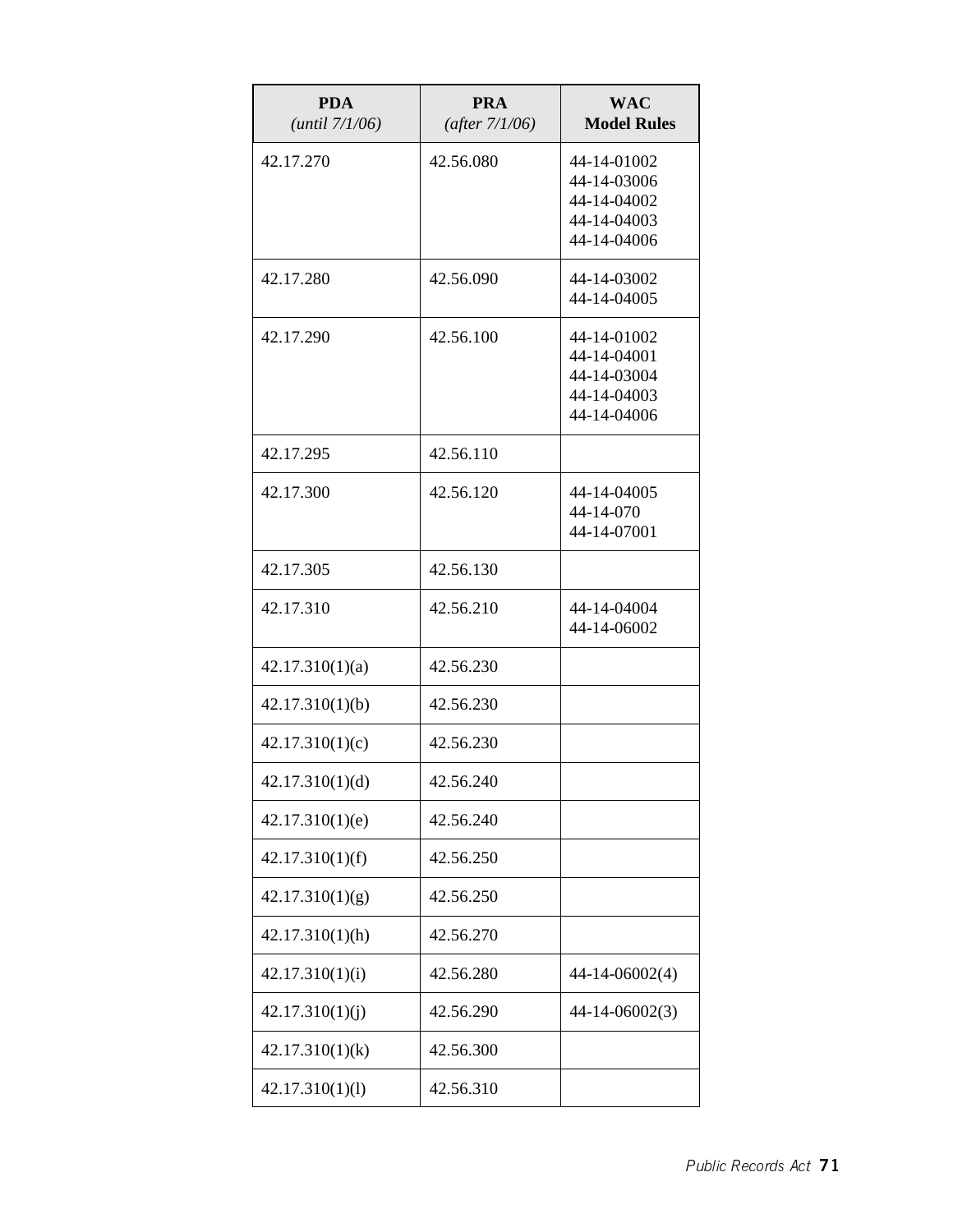| <b>PDA</b><br>(until 7/1/06) | <b>PRA</b><br>(after 7/1/06) | <b>WAC</b><br><b>Model Rules</b> |
|------------------------------|------------------------------|----------------------------------|
| 42.17.310(1)(m)              | 42.56.270                    |                                  |
| 42.17.310(1)(n)              | 42.56.480                    |                                  |
| 42.17.310(1)(o)              | 42.56.270                    |                                  |
| 42.17.310(1)(p)              | 42.56.320                    |                                  |
| 42.17.310(1)(q)              | 42.56.330                    |                                  |
| 42.17.310(1) <sup>®</sup>    | 42.56.270                    |                                  |
| 42.17.310(1)(s)              | 42.56.340                    |                                  |
| 42.17.310(1)(t)              | 42.56.250                    |                                  |
| 42.17.310(1)(u)              | 42.56.250                    |                                  |
| 42.17.310(1)(v)              | 42.56.330                    |                                  |
| 42.17.310(1)(w)              | 42.56.350                    |                                  |
| 42.17.310(1)(x)              | 42.56.360                    |                                  |
| 42.17.310(1)(y)              | 42.56.360                    |                                  |
| 42.17.310(1)(z)              | 42.56.270                    |                                  |
| 42.17.310(1)(aa)             | 42.56.270                    |                                  |
| 42.17.310(1)(bb)             | 42.56.270                    |                                  |
| 42.17.310(1)(cc)             | 42.56.370                    |                                  |
| 42.17.310(1)(dd)             | 42.56.250                    |                                  |
| 42.17.310(1)(ee)             | 42.56.250                    |                                  |
| 42.17.310(1)(ff)             | 42.56.380                    |                                  |
| 42.17.310(1)(gg)             | 42.56.270                    |                                  |
| 42.17.310(1)(hh)             | 42.56.360                    |                                  |
| 42.17.310(1)(ii)             | 42.56.480                    |                                  |
| 42.17.310(1)(ii)             | 42.56.270                    |                                  |
| 42.17.310(1)(kk)             | 42.56.390                    |                                  |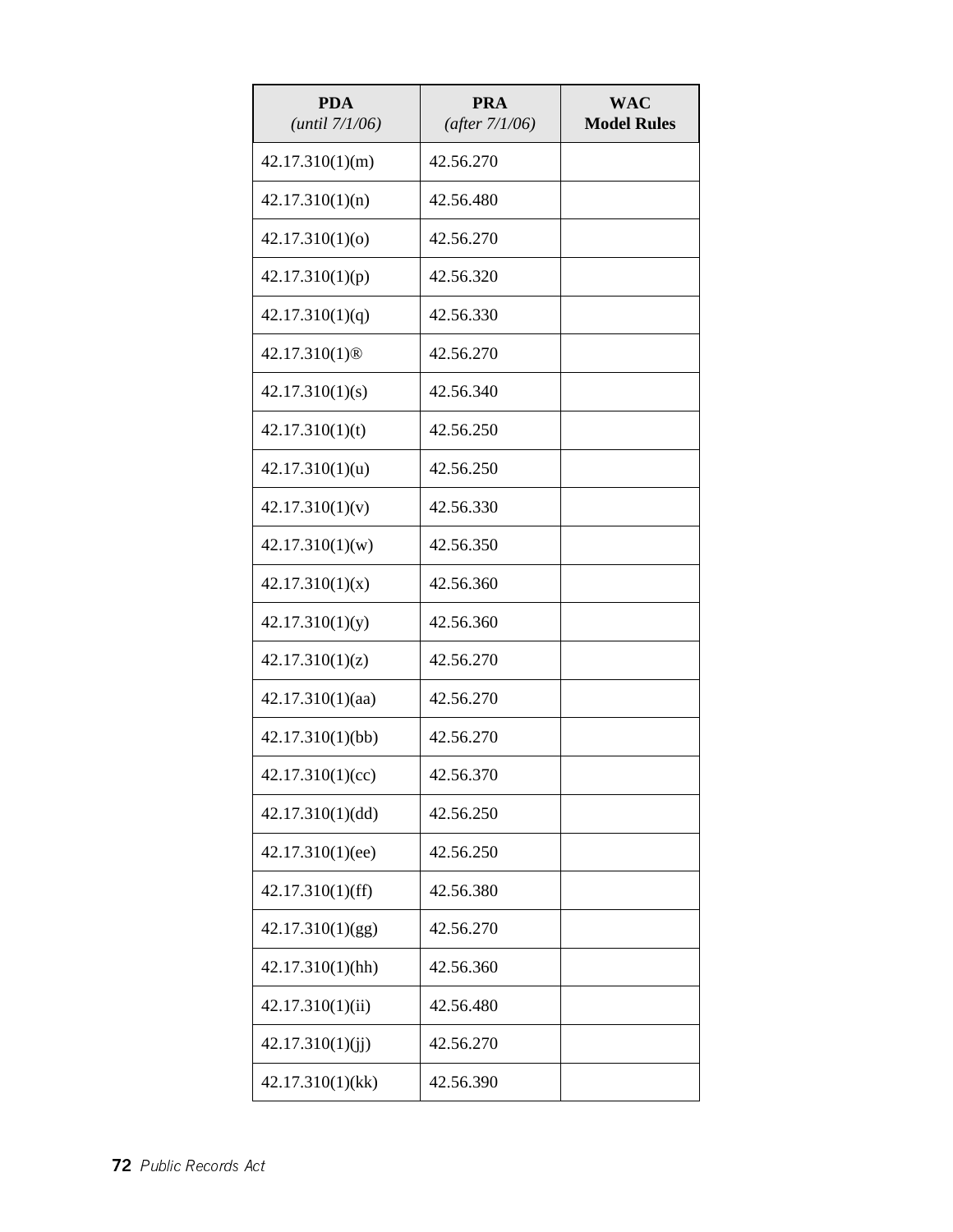| <b>PDA</b><br>(until 7/1/06) | <b>PRA</b><br>(after 7/1/06) | WAC<br><b>Model Rules</b> |
|------------------------------|------------------------------|---------------------------|
| 42.17.310(1)(11)             | 42.56.330                    |                           |
| 42.17.310(1)(mm)             | 42.56.330                    |                           |
| 42.17.310(1)(nn)             | 42.56.330                    |                           |
| 42.17.310(1)(oo)             | 42.56.360                    |                           |
| 42.17.310(1)(pp)             | 42.56.400                    |                           |
| 42.17.310(1)(qq)             | 42.56.320                    |                           |
| 42.17.310(1)(rr)             | 42.56.240                    |                           |
| 42.17.310(1)(ss)             | 42.56.230                    |                           |
| 42.17.310(1)(tt)             | 42.56.270                    |                           |
| 42.17.310(1)(uu)             | 42.56.410                    |                           |
| 42.17.310(1)(vv)             | 42.56.320                    |                           |
| $42.17.310(1)$ (ww)          | 42.56.420                    |                           |
| 42.17.310(1)(xx)             | 42.56.430                    |                           |
| 42.17.310(1)(yy)             | 42.56.430                    |                           |
| 42.17.310(1)(zz)             | 42.56.430                    |                           |
| 42.17.310(1)(aaa)            | 42.56.440                    |                           |
| 42.17.310(1)(bbb)            | 42.56.420                    |                           |
| 42.17.310(1)(ccc)            | 42.56.420                    |                           |
| 42.17.310(1)(ddd)            | 42,56,420                    |                           |
| 42.17.310(1)(eee)            | 42.56.400                    |                           |
| 42.17.310(1)(fff)            | 42.56.270                    |                           |
| 42.17.310(1)(ggg)            | 42.56.330                    |                           |
| 42.17.310(1)(hhh)            | 42.56.270                    |                           |
| 42.17.310(1)(iii)            | New**                        |                           |
| 42.17.310(1)(iii)            | $42.56.270++$                |                           |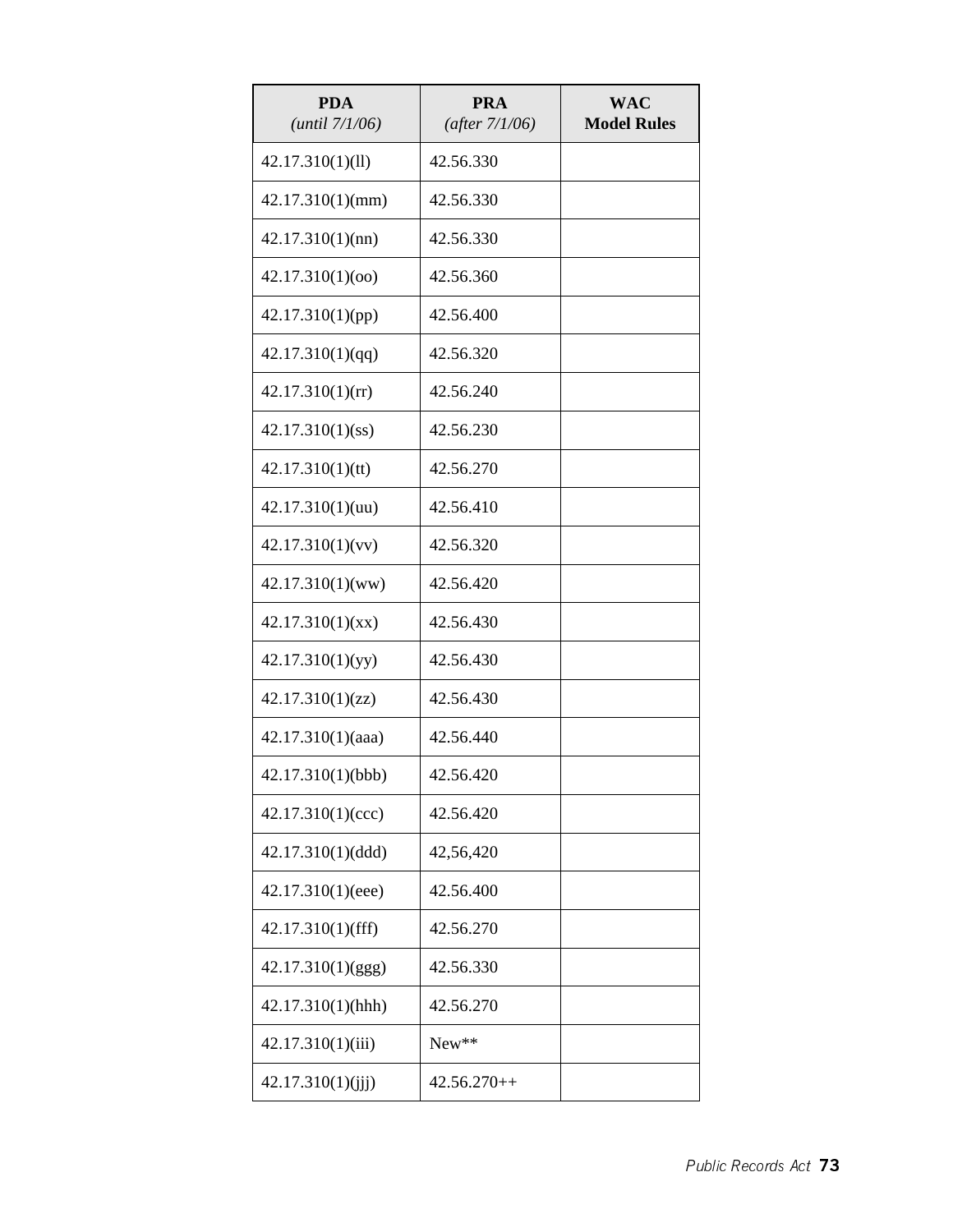| <b>PDA</b><br>(until 7/1/06) | <b>PRA</b><br>(after 7/1/06) | <b>WAC</b><br><b>Model Rules</b> |
|------------------------------|------------------------------|----------------------------------|
| 42.17.310(1)(jjj)            | $42.56.380++$                |                                  |
| 42.17.310(1)(kkk)            | 42.56.380                    |                                  |
| 42.17.311                    | 42.56.510                    |                                  |
| 42.17.312                    | 42.56.360                    |                                  |
| 42.17.313                    | 42.56.450                    |                                  |
| 41.17.314                    | 42.56.330                    |                                  |
| 42.17.315                    | 42.56.320                    |                                  |
| 42.16.316                    | 42.56.360                    |                                  |
| 42.17.317                    | 42.56.380                    |                                  |
| 42.17.318                    | 42.56.240                    |                                  |
| 42.17.319                    | 42.56.270                    |                                  |
| 42.17.31901                  | 42.56.240                    |                                  |
| 42.17.31902                  | 42.56.360                    |                                  |
| 42.17.31903                  | 42.56.400                    |                                  |
| 42.17.31904                  | 42.56.400                    |                                  |
| 42.17.31905                  | 42.56.400                    |                                  |
| 42.17.31906                  | 42.56.460                    |                                  |
| 42.17.31907                  | 42.56.380                    |                                  |
| 42.17.31908                  | 42.56.400                    |                                  |
| 42.17.31909                  | 42.56.380                    |                                  |
| 42.17.31910                  | 42.56.360                    |                                  |
| 42.17.31911                  | 42.56.400                    |                                  |
| 42.17.31912                  | 42.56.330                    |                                  |
| 42.17.31913                  | 42.56.250                    |                                  |
| 42.17.31914                  | 42.56.420                    |                                  |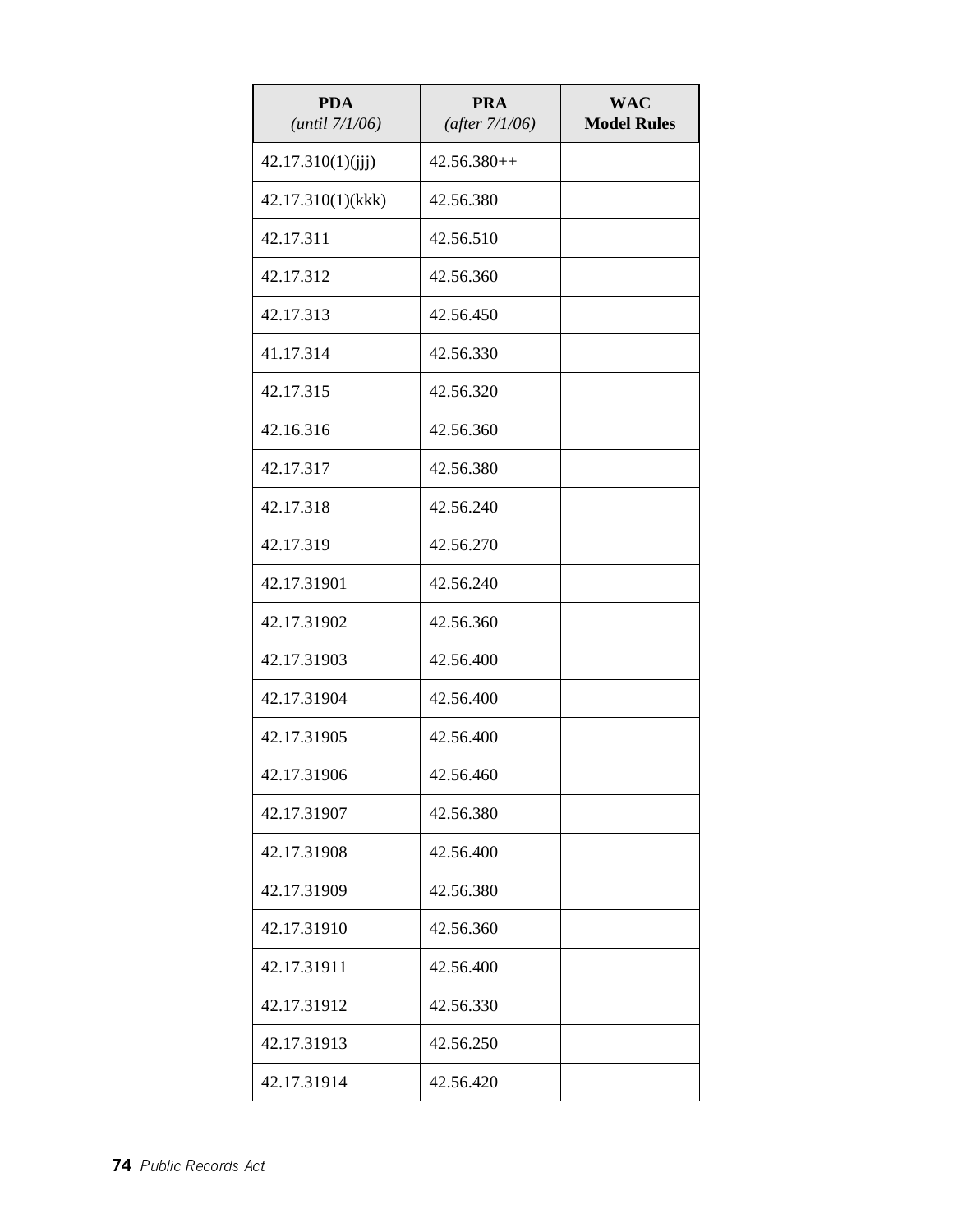| <b>PDA</b><br>(until 7/1/06) | <b>PRA</b><br>(after 7/1/06) | <b>WAC</b><br><b>Model Rules</b>                         |
|------------------------------|------------------------------|----------------------------------------------------------|
| 42.17.31915                  | 42.56.400                    |                                                          |
| 42.17.31916                  | 42.56.400                    |                                                          |
| 42.17.31917                  | 42.56.400                    |                                                          |
| 42.17.31918                  | 42.56.380                    |                                                          |
| 42.17.31919                  | 42.56.380                    |                                                          |
| 42.17.31920                  | 42.56.480                    |                                                          |
| 42.17.31921                  | 42.56.470                    |                                                          |
| 42.17.31922                  | New**                        |                                                          |
| 42.17.31923                  | New**                        |                                                          |
| 42.17.320                    | 42.56.520                    | 44-14-04003<br>44-14-08001<br>44-14-08004                |
| 42.17.325                    | 42.56.530                    | 44-14-08002                                              |
| 42.17.330                    | 42.56.540                    | 44-14-04003<br>44-14-08004(5)                            |
| 42.17.340                    | 42.56.550                    | 44-14-01003<br>44-14-04001<br>44-14-04003<br>44-14-08004 |
| 42.17.341                    | 42.56.560                    |                                                          |
| 42.17.348                    | 42.56.570                    |                                                          |
| New42.56.020                 |                              |                                                          |
| New42.56.900                 |                              |                                                          |
| New42.56.901                 |                              |                                                          |
| New42.56.902                 |                              |                                                          |

\*\* Not yet recodified, see Laws of 2006, ch. 209 §§15 & 16

++ Laws of 2006 ch. 75, §2 and ch. 302, §11 both added a subsection (jjj) to 42.17.310(1)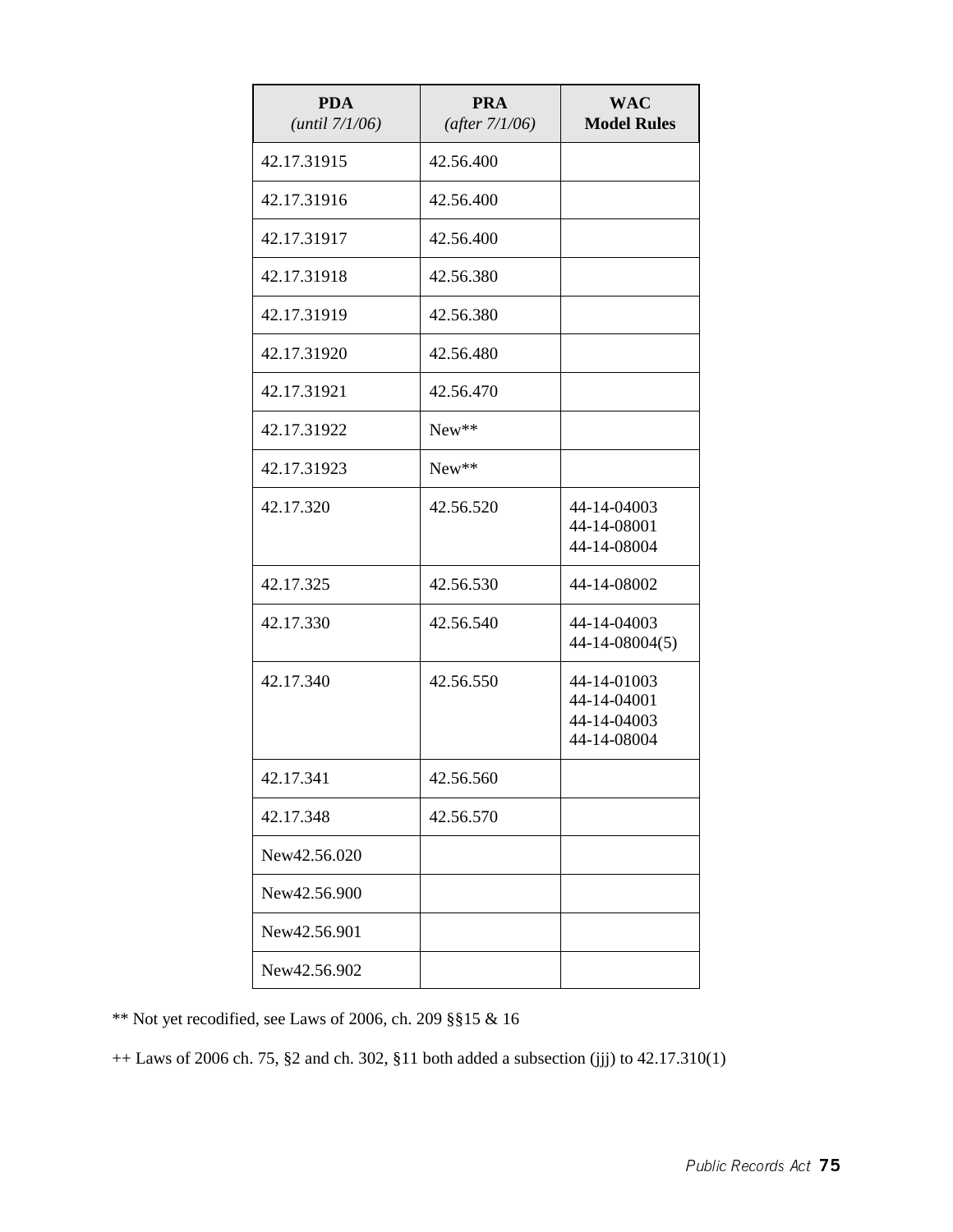### Table 2: Chapter 42.56 RCW to Chapter 42.17 RCW

| <b>PRA</b><br>(after $7/1/06$ ) | <b>PDA</b><br>(until 7/1/06) | <b>WAC</b><br><b>Model Rules</b>                                                                            |
|---------------------------------|------------------------------|-------------------------------------------------------------------------------------------------------------|
| 42.56.010                       | 42.17.010                    |                                                                                                             |
| 42.56.020                       | <b>New</b>                   | 44-14-00004                                                                                                 |
| 42.56.030                       | 42.17.251                    | 44-14-01003<br>44-14-06002                                                                                  |
| 42.56.040                       | 42.17.250                    | 44-14-02001                                                                                                 |
| 42.56.050                       | 42.17.255                    | 44-14-06002(2)                                                                                              |
| 42.56.060                       | 42.17.258                    | 44-14-01003<br>44-14-04003                                                                                  |
| 42.56.070                       | 42.17.260                    | 44-14-03003                                                                                                 |
| 42.56.070(1)                    | 42.17.260(1)                 | 44-14-010<br>44-14-06002                                                                                    |
| 42.56.070(2)                    | 42.17.260(2)                 | 44-14-010<br>44-14-060<br>44-14-06001                                                                       |
| 42.56.070(3)                    | 42.17.260(3)                 | 44-14-030<br>44-14-03003                                                                                    |
| 42.56.070(4)                    | 42.17.260(4)                 | 44-14-030<br>44-14-03003                                                                                    |
| 42.56.070(7)                    | 42.17.260(7)                 | 44-14-07001                                                                                                 |
| 42.56.070(9)                    | 42.17.260(9)                 | 44-14-03006,<br>44-14-06002(6)                                                                              |
| 42.56.080                       | 42.17.270                    | 44-14-01002,<br>44-14-03006.<br>44-14-04004,<br>44-14-04002,<br>44-14-04003,<br>44-14-04005 &<br>44-14-4006 |
| 42.56.090                       | 42.17.280                    | 44-14-03002,<br>44-14-04005                                                                                 |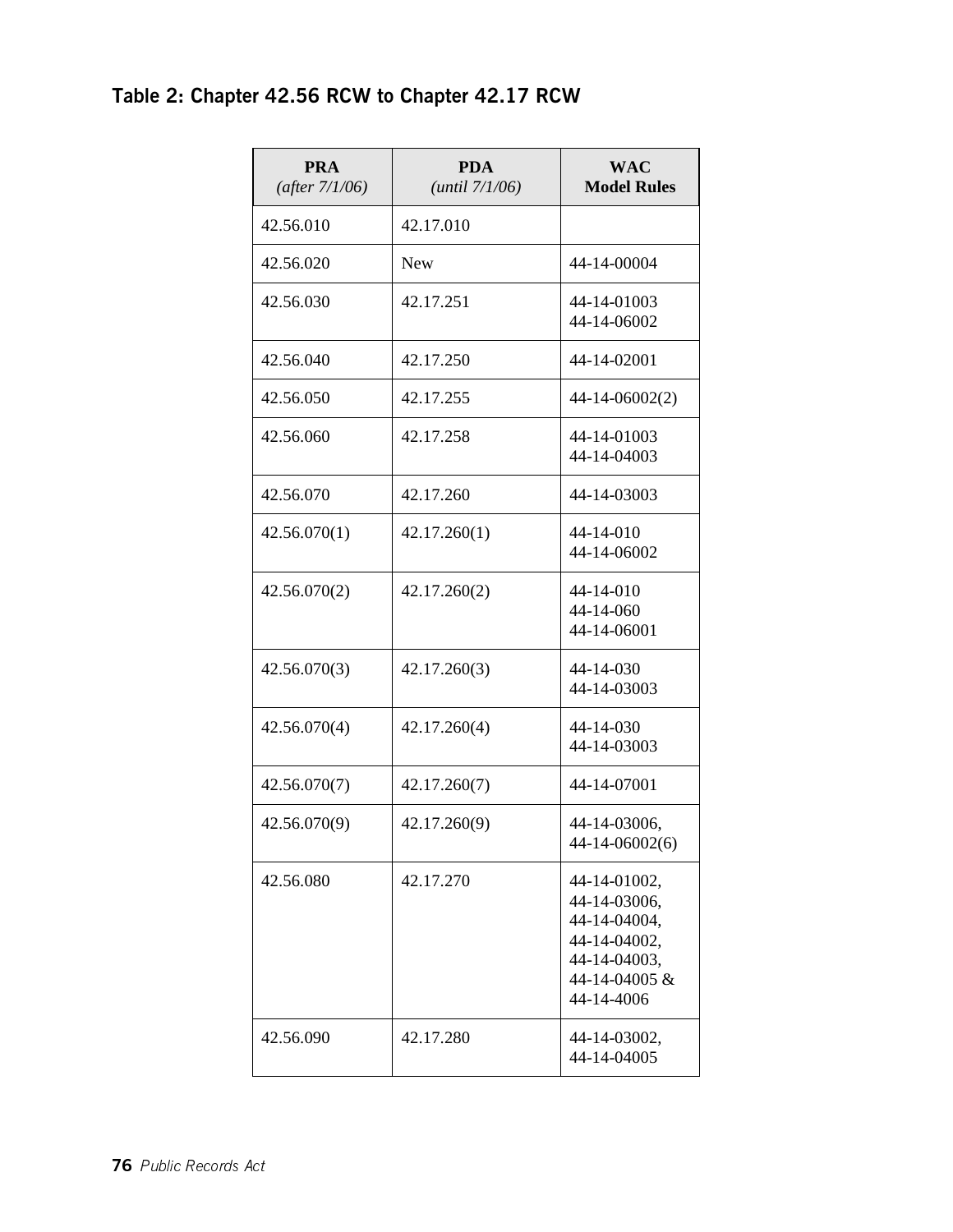| <b>PRA</b><br>(after 7/1/06) | <b>PDA</b><br>(until 7/1/06)                                                                                      | <b>WAC</b><br><b>Model Rules</b>                                                            |
|------------------------------|-------------------------------------------------------------------------------------------------------------------|---------------------------------------------------------------------------------------------|
| 42.56.100                    | 42.17.290                                                                                                         | 44-14-01002,<br>44-14-03004,<br>44-14-04001,<br>44-14-04003,<br>44-14-04005,<br>44-14-04006 |
| 42.56.110                    | 42.17.295                                                                                                         |                                                                                             |
| 42.56.120                    | 42.17.300                                                                                                         | 44-14-04005,<br>44-14-070,<br>44-14-07001                                                   |
| 42.56.130                    | 42.17.305                                                                                                         |                                                                                             |
| 42.56.210(1)                 | 42.17.310(2)                                                                                                      | 44-14-04004                                                                                 |
| 42.56.210(2)                 | 42.17.310(3)                                                                                                      |                                                                                             |
| 42.56.210(3)                 | 42.17.310(4)                                                                                                      | 44-14-04004,<br>44-14-06002                                                                 |
| 42.56.230                    | 42.17.310(1)(a);<br>42.17.310(1)(b);<br>42.17.310(1)(c);<br>42.17.310(1)(ss)                                      |                                                                                             |
| 42.56.240                    | 42.17.310(1)(d);<br>42.17.310(1)(e);<br>42.17.310(1)(rr);<br>42.17.318;<br>421731901                              |                                                                                             |
| 42.56.250                    | 42.17.310(1)(f);<br>42.17.310(1)(t);<br>42.17.310(1)(u);<br>42.17.310(1)(dd);<br>42.17.310(1)(ee);<br>42.17.31913 |                                                                                             |
| 42.56.260                    | 42.17.310(1)(g)                                                                                                   |                                                                                             |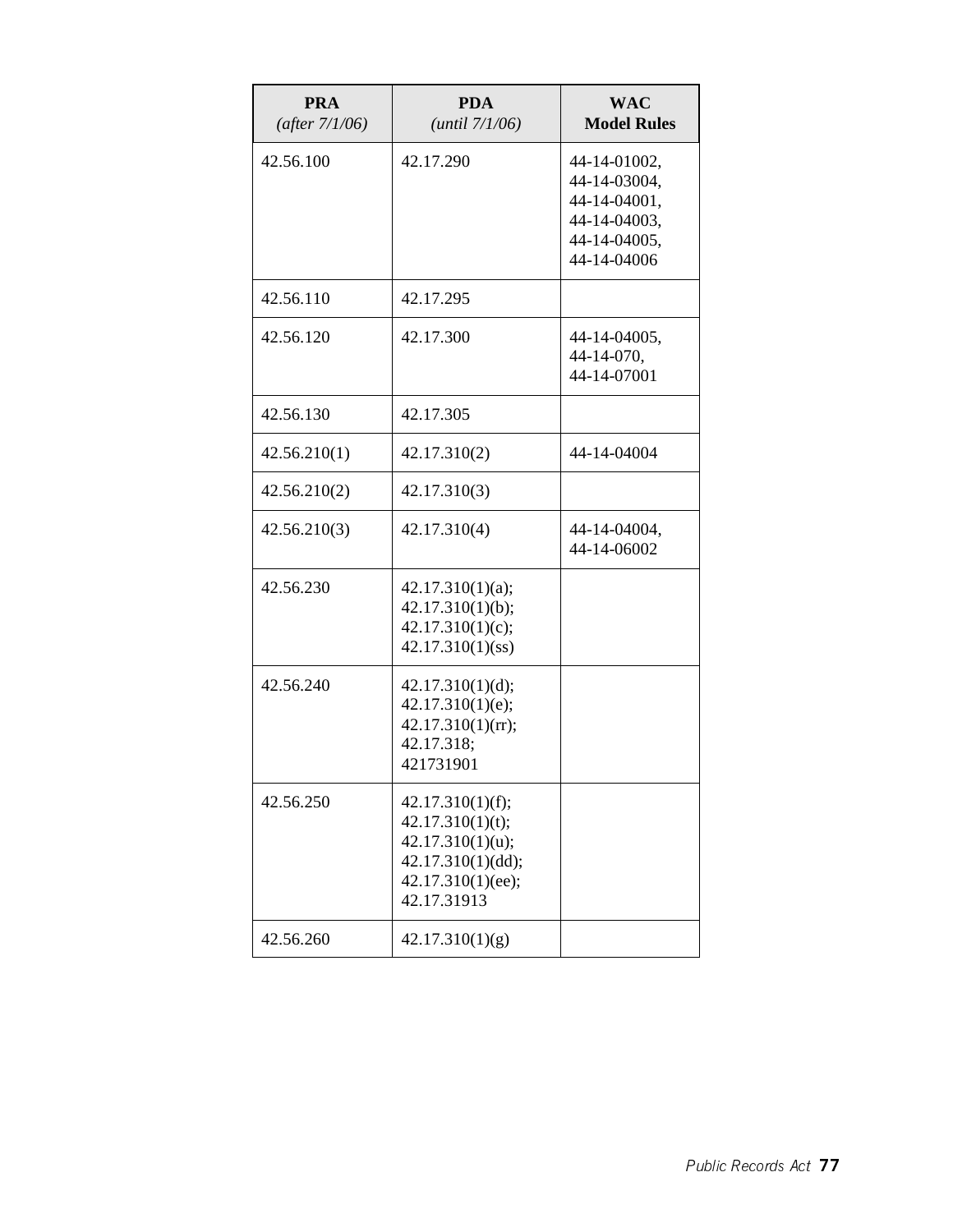| <b>PRA</b><br>(after $7/1/06$ ) | <b>PDA</b><br>(until 7/1/06)                                                                                                                                                                                                                                       | <b>WAC</b><br><b>Model Rules</b> |
|---------------------------------|--------------------------------------------------------------------------------------------------------------------------------------------------------------------------------------------------------------------------------------------------------------------|----------------------------------|
| 42.56.270                       | 42.17.310(1)(h);<br>42.17.310(1)(m);<br>42.17.310(1)(o);<br>42.17.310(1)(r);<br>42.17.310(1)(z);<br>42.17.310(1)(aa);<br>42.17.310(1)(bb);<br>42.17.310(1)(gg);<br>42.17.310(1)(jj);<br>42.17.310(1)(tt);<br>42.17.310(1)(fff);<br>42.17.310(1)(hhh);<br>42.17.319 |                                  |
| 42.56.280                       | 42.17.310(1)(i)                                                                                                                                                                                                                                                    | 44-14-06002(4)                   |
| 42.56.290                       | 42.17.310(1)(i)                                                                                                                                                                                                                                                    | 44-14-06002(3)                   |
| 42.56.300                       | 42.17.310(1)(k)                                                                                                                                                                                                                                                    |                                  |
| 42.56.310                       | 42.17.310(1)(1)                                                                                                                                                                                                                                                    |                                  |
| 42.56.320                       | 42.17.310(1)(p);<br>42.17.310(1)(qq);<br>42.17.310(1)(vv);<br>42.17.315                                                                                                                                                                                            |                                  |
| 42.56.330                       | 42.17.310(1)(q);<br>42.17.310(1)(v);<br>42.17.310(1)(11);<br>42.17.310(1)(mm);<br>42.17.310(1)(nn);<br>42.17.310(1)(ggg);<br>42.17.314;<br>42.17.31912                                                                                                             |                                  |
| 42.56.340                       | 42.17.310(1)(s)                                                                                                                                                                                                                                                    |                                  |
| 42.56.350                       | 42.17.310(1)(w)                                                                                                                                                                                                                                                    |                                  |
| 42.56.360                       | 42.17.310(1)(x);<br>42.17.310(1)(y);<br>42.17.310(1)(hh);<br>42.17.310(1)(oo);<br>42.17.312;<br>42.17.316;<br>42.17.31902;<br>42.17.31910                                                                                                                          |                                  |
| 42.56.370                       | 42.17.310(1)(cc)                                                                                                                                                                                                                                                   |                                  |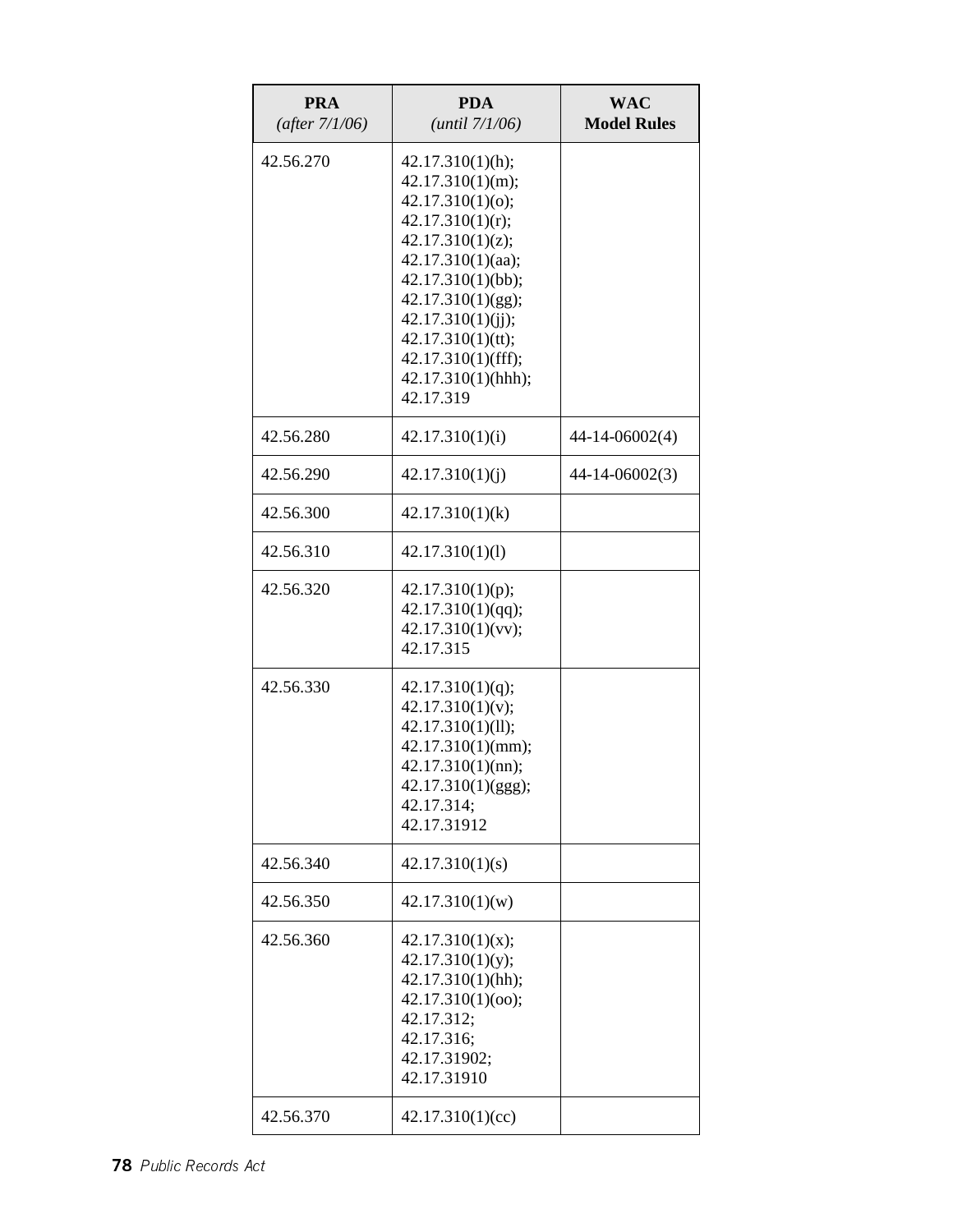| <b>PRA</b><br>(after 7/1/06) | <b>PDA</b><br>(until 7/1/06)                                                                                                                                         | <b>WAC</b><br><b>Model Rules</b> |
|------------------------------|----------------------------------------------------------------------------------------------------------------------------------------------------------------------|----------------------------------|
| 42.56.380                    | 42.17.310(1)(ff);                                                                                                                                                    |                                  |
|                              | 42.17.317;<br>42.17.31907;<br>42.17.31909;<br>42.17.31909;<br>42.17.31918;<br>42.17.31919                                                                            |                                  |
| 42.56.390                    | 42.17.310(1)(kk)                                                                                                                                                     |                                  |
| 42.56.400                    | 42.17.310(1)(pp);<br>42.17.310(1)(eee);<br>42.17.31903;<br>42.17.31904;<br>42.17.31905;<br>42.17.31908;<br>42.17.31911;<br>42.17.31915;<br>42.17.31916;<br>421731917 |                                  |
| 42.56.410                    | 42.17.310(1)(uu)                                                                                                                                                     |                                  |
| 42.56.420                    | $42.17.310(1)$ (ww);<br>42.17.310(1)(bbb);<br>42.17.310(1)(ccc);<br>42.17.310(1)(ddd);<br>421731914                                                                  |                                  |
| 42.56.430                    | 42.17.310(1)(xx);<br>42.17.310(1)(yy);<br>42.17.310(1)(zz);                                                                                                          |                                  |
| 42.56.440                    | 42.17.310(1)(aaa)                                                                                                                                                    |                                  |
| 42.56.450                    | 4217313                                                                                                                                                              |                                  |
| 42.56.460                    | 421731906                                                                                                                                                            |                                  |
| 42.56.470                    | 421731921                                                                                                                                                            |                                  |
| 42.56.480                    | 42.17.310(1)(n);<br>42.17.310(1)(ii);<br>42.17.31920                                                                                                                 |                                  |
| 42.56.510                    | 42.17.311                                                                                                                                                            |                                  |